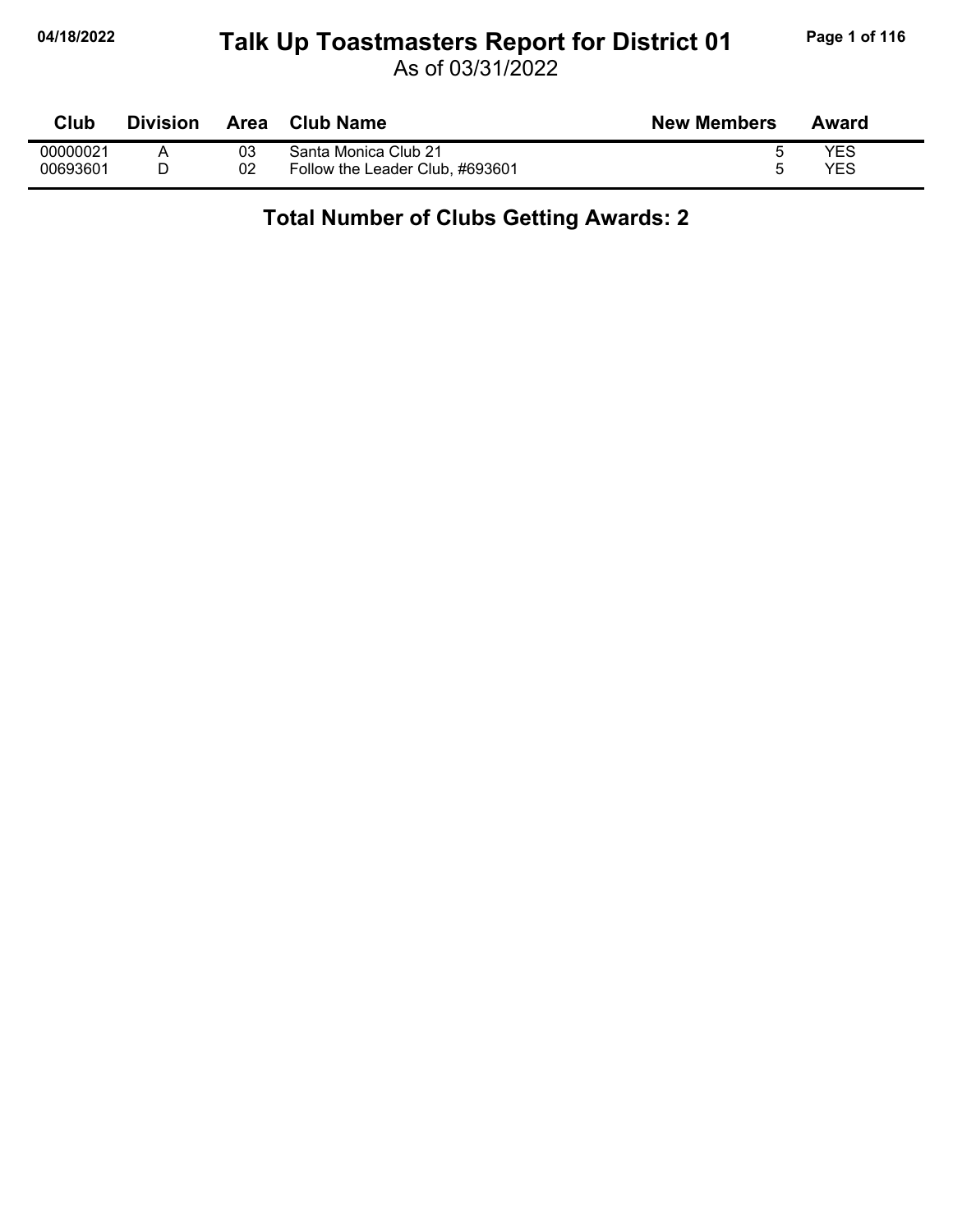## **04/18/2022 Page 2 of 116 Talk Up Toastmasters Report for District 02**

As of 03/31/2022

| Club     | <b>Division</b> |    | Area Club Name                     | <b>New Members</b> | Award |
|----------|-----------------|----|------------------------------------|--------------------|-------|
| 00845548 |                 | 33 | <b>Traveling Toastmasters Club</b> |                    | YES   |
| 01587992 |                 | 52 | Redmond Nights                     |                    | YES   |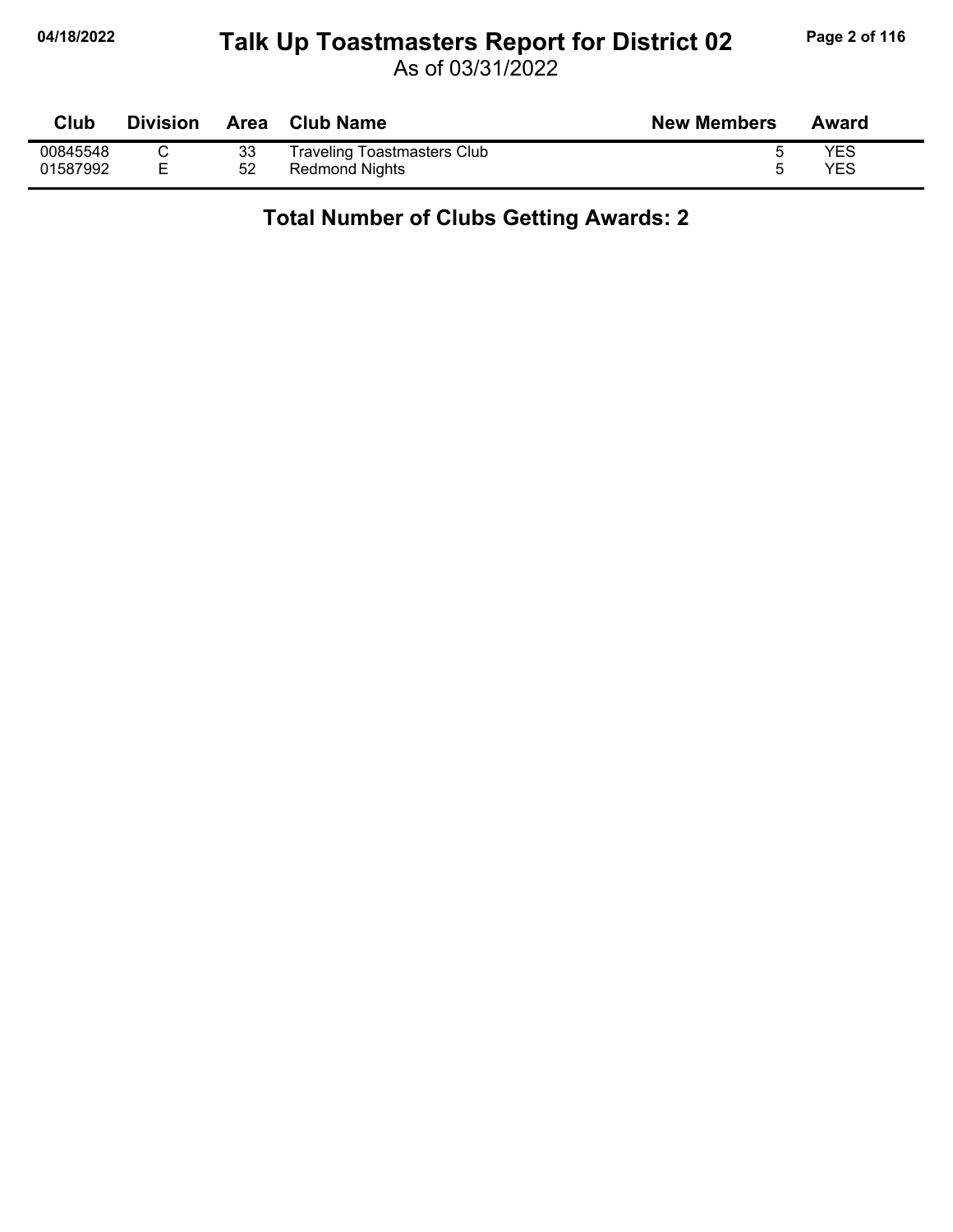#### **04/18/2022 Page 3 of 116 Talk Up Toastmasters Report for District 03**

As of 03/31/2022

| Club     | <b>Division</b> | Area | Club Name                 | <b>New Members</b> | Award |
|----------|-----------------|------|---------------------------|--------------------|-------|
| 00008576 |                 | 06   | Chats Toastmasters Club   |                    | YES   |
| 00008963 |                 | 04   | Airpark Toastmasters      | n                  | YES   |
| 00000499 |                 | 05   | Gilbert Toastmasters Club | ∽                  | YES   |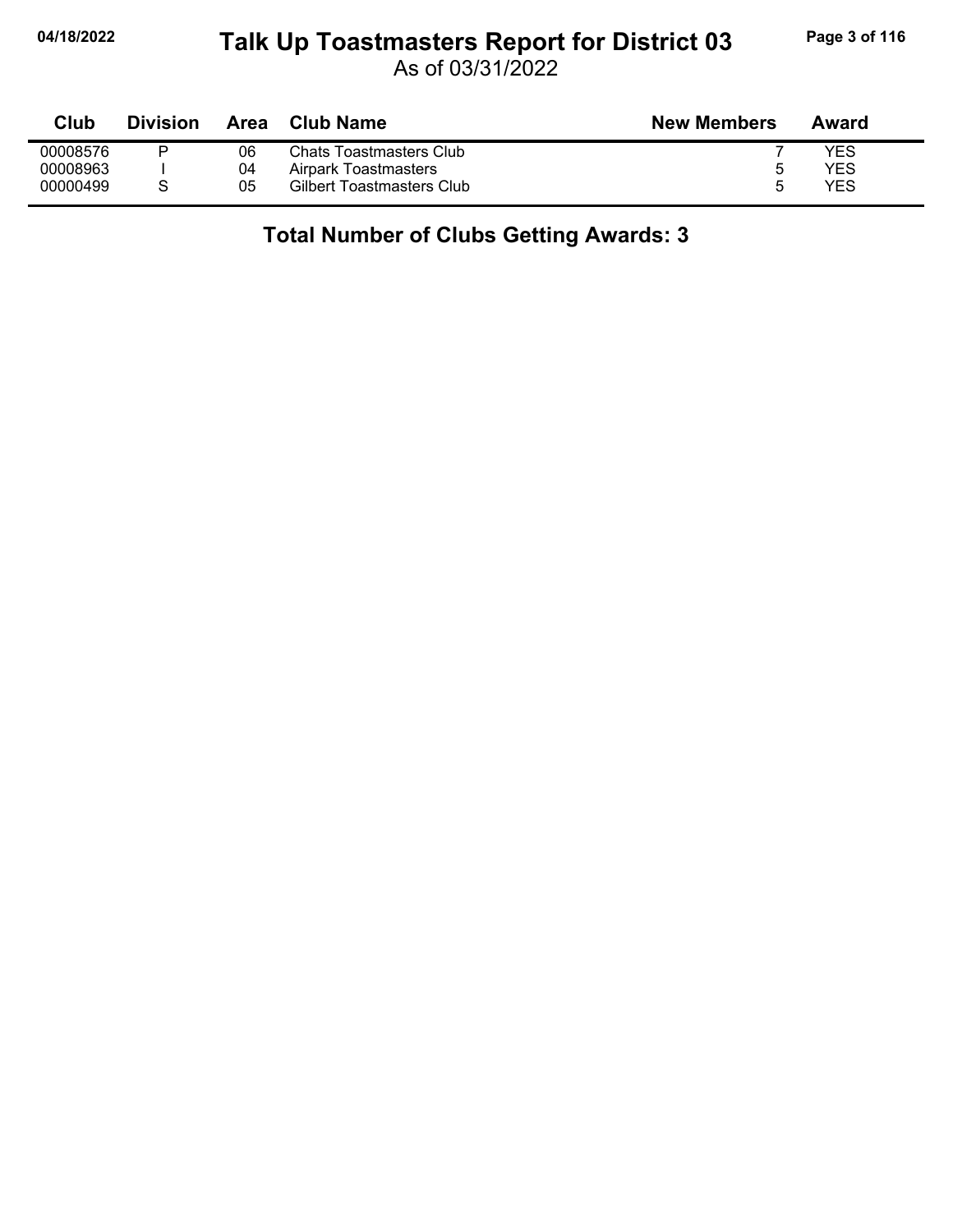# **04/18/2022 Page 4 of 116 Talk Up Toastmasters Report for District 04**

As of 03/31/2022

| Club     | <b>Division</b> | Area | <b>Club Name</b>        | <b>New Members</b> | Award |
|----------|-----------------|------|-------------------------|--------------------|-------|
| 07414598 |                 | 04   | AstraZeneca Verbalizers |                    | YES   |
| 00009913 |                 | 02   | Electric Toasters Club  |                    | YES   |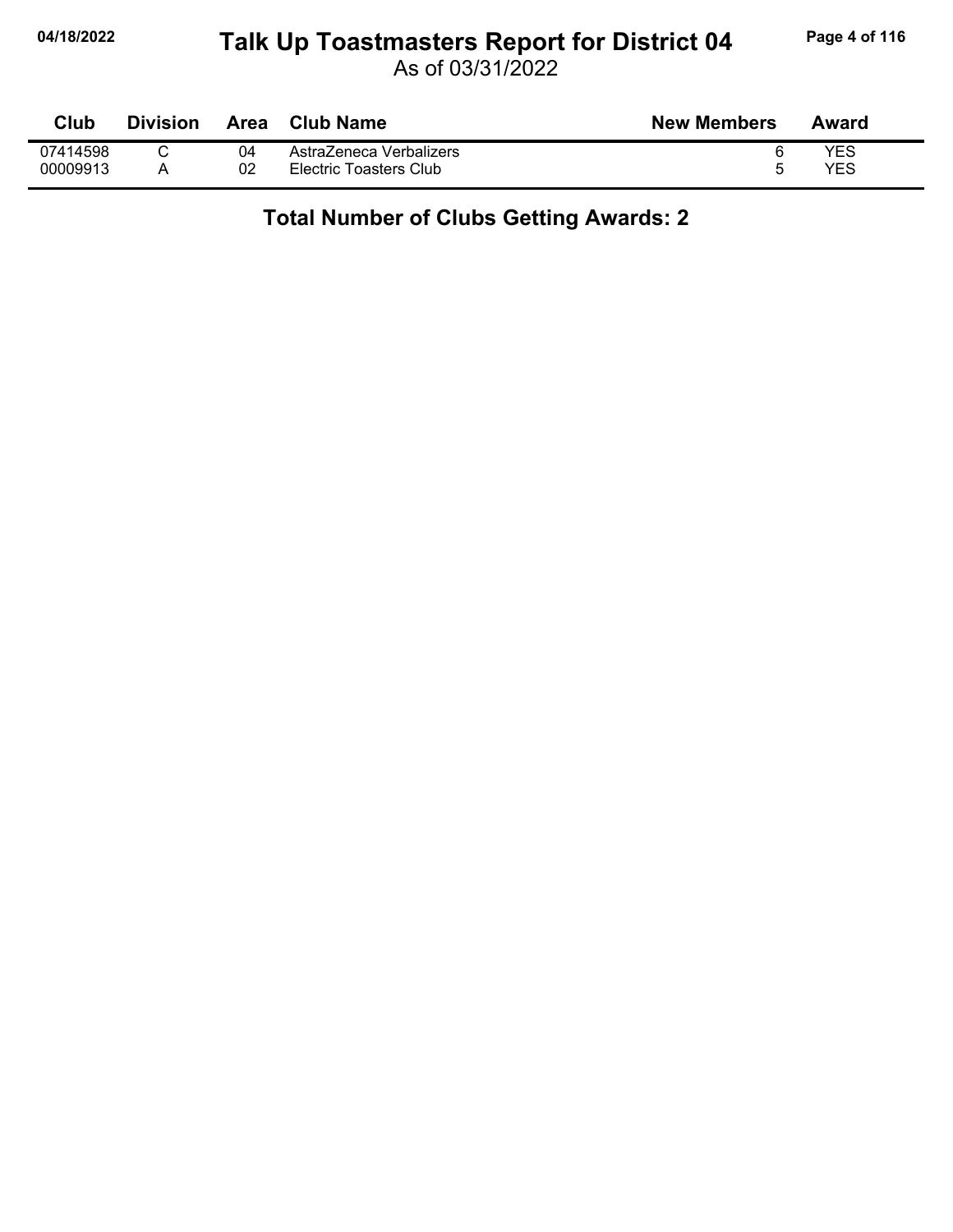#### **04/18/2022 Page 5 of 116 Talk Up Toastmasters Report for District 05**

As of 03/31/2022

| Club     | <b>Division</b> | Area | Club Name                     | <b>New Members</b> | Award |
|----------|-----------------|------|-------------------------------|--------------------|-------|
| 00000047 | N               | 18   | Carlsbad-Oceanside Club       |                    | YES   |
| 00000007 |                 | 09   | San Diego Toastmasters 7      |                    | YES   |
| 00002012 | w               | 08   | Toastmasters of the Cove Club |                    | YES   |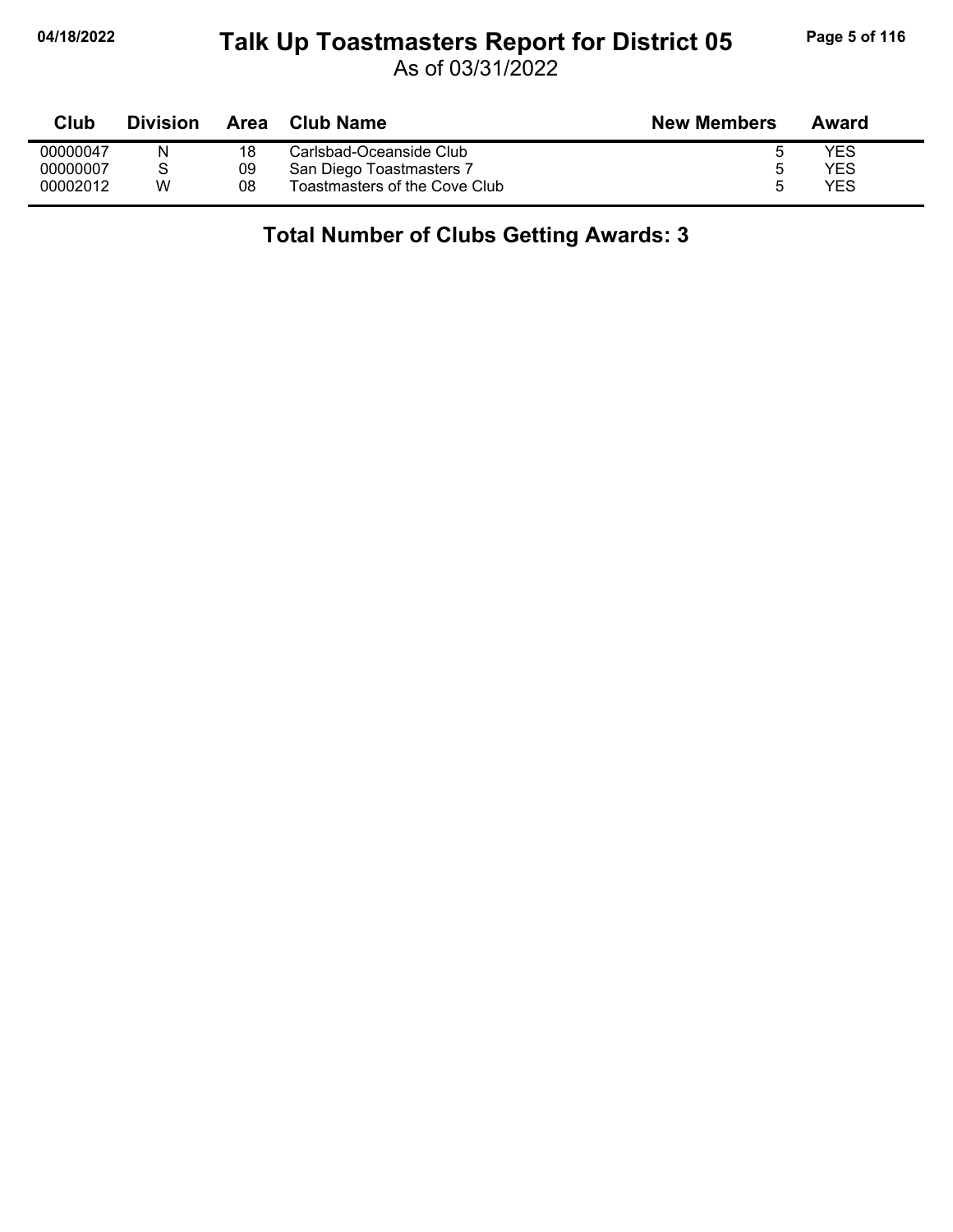### **04/18/2022 Page 6 of 116 Talk Up Toastmasters Report for District 06**

As of 03/31/2022

| Club     | <b>Division</b> | Area | <b>Club Name</b>           | <b>New Members</b> | Award |
|----------|-----------------|------|----------------------------|--------------------|-------|
| 00009313 |                 |      | The Lacek Group Speakeasy  |                    | YES   |
| 01098516 |                 | 31   | <b>SUPER Communicators</b> |                    | YES   |
| 07050312 |                 | 21   | <b>FarmTown Talkers</b>    | :5                 | YES   |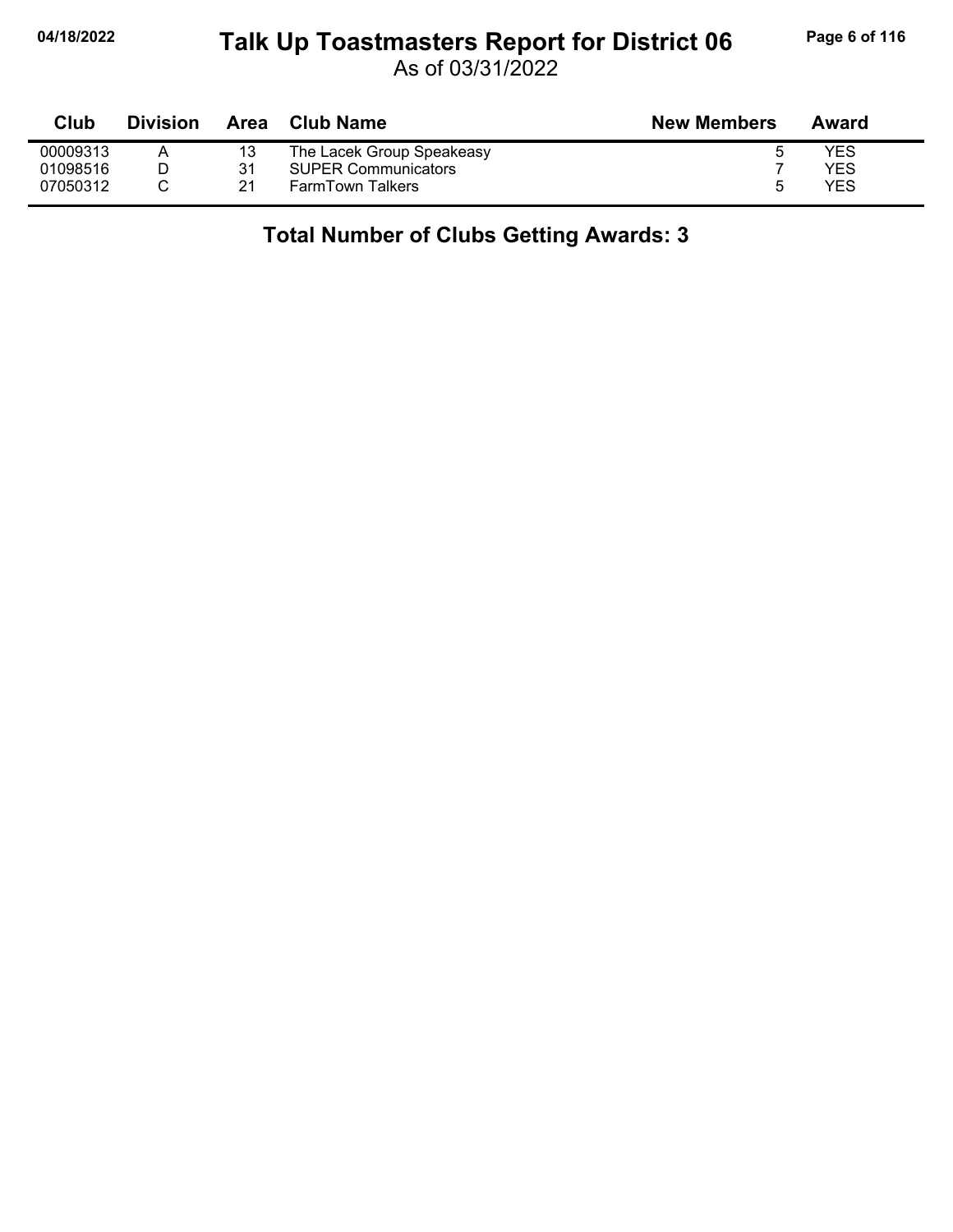## **04/18/2022 Page 7 of 116 Talk Up Toastmasters Report for District 07**

As of 03/31/2022

| Club     | <b>Division</b> | Area Club Name                      | <b>New Members</b> | Award |
|----------|-----------------|-------------------------------------|--------------------|-------|
| 01105462 |                 | The Standard Speakeasy Toastmasters |                    | YES   |
| 06643148 |                 | CareOregon                          |                    | YES   |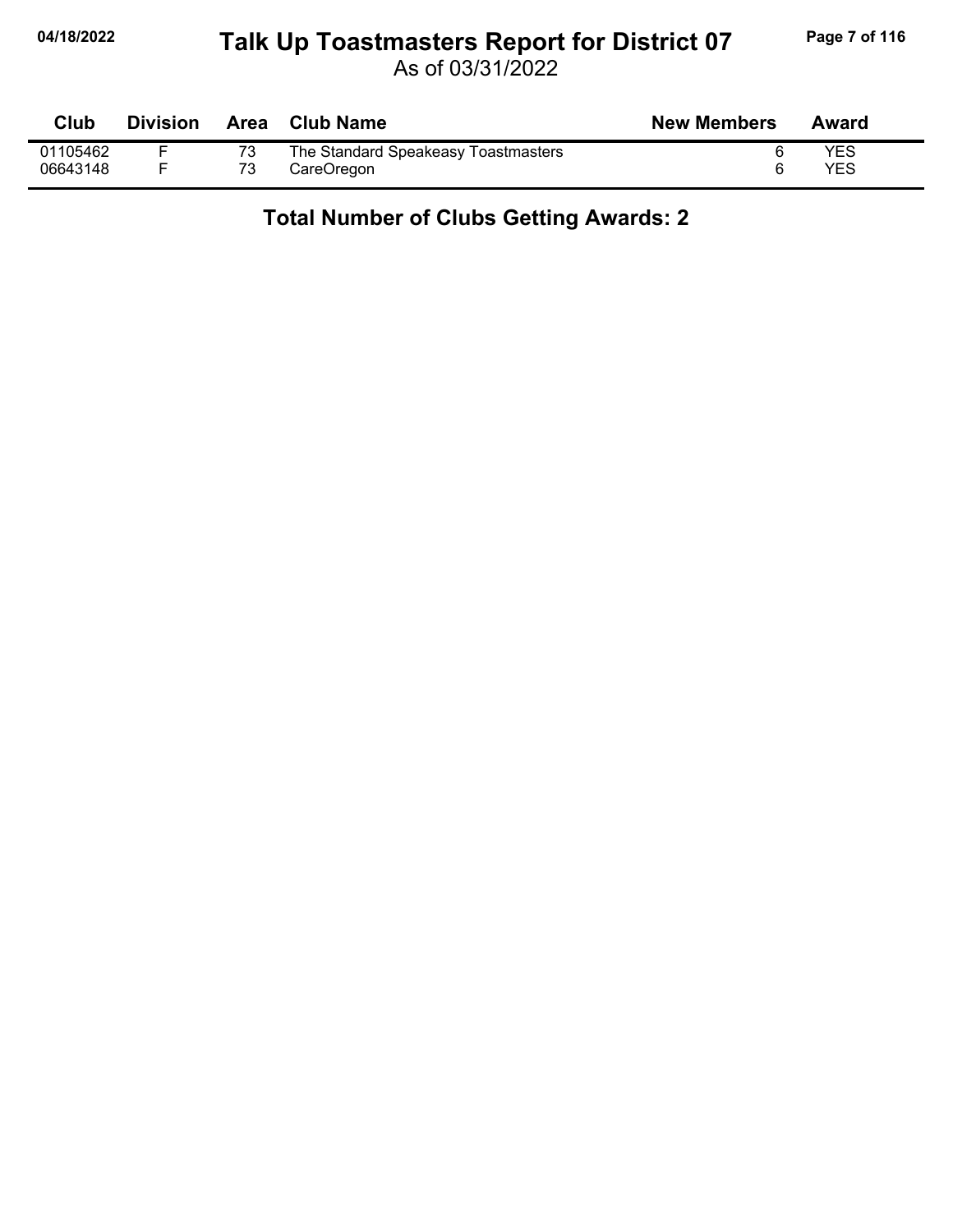#### **04/18/2022 Page 8 of 116 Talk Up Toastmasters Report for District 08**

As of 03/31/2022

| Club     | <b>Division</b> | Area | <b>Club Name</b>               | <b>New Members</b> | Award      |
|----------|-----------------|------|--------------------------------|--------------------|------------|
| 07692545 |                 |      | Wentzville MO Pros Club        |                    | YES        |
| 00007866 |                 | 16   | Grace Church Toastmasters      |                    | <b>YES</b> |
| 07967606 | F               | 22   | Little Black Book Toastmasters | h                  | YES        |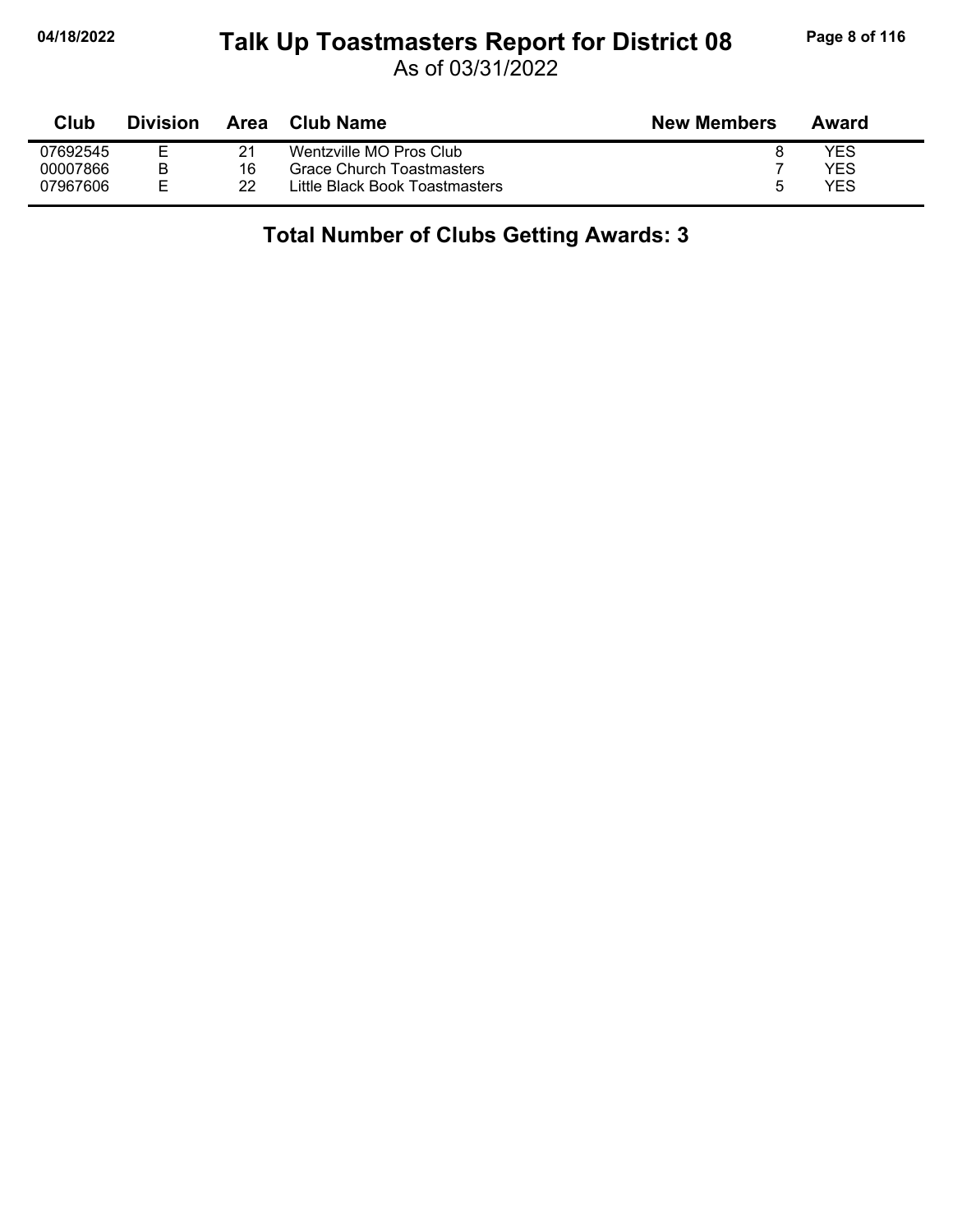## **04/18/2022 Page 9 of 116 Talk Up Toastmasters Report for District 09**

As of 03/31/2022

| Club     | <b>Division</b> |    | Area Club Name                             | <b>New Members</b> | Award      |  |
|----------|-----------------|----|--------------------------------------------|--------------------|------------|--|
| 00977217 |                 | 03 | Toastmasters International of Coyote Ridge |                    | <b>YFS</b> |  |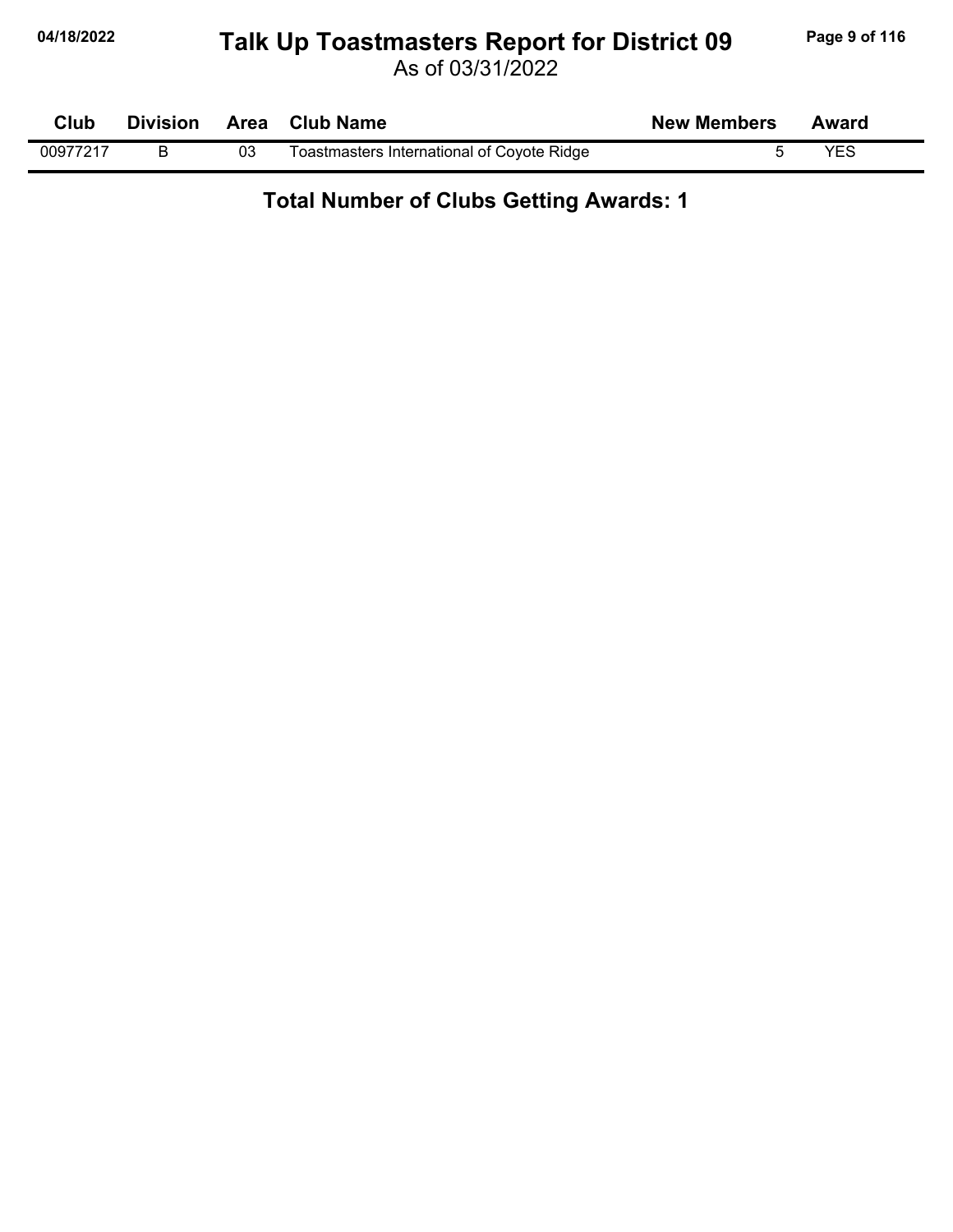## 04/18/2022 **Page 10 of 116** Talk Up Toastmasters Report for District 10 Page 10 of 116

As of 03/31/2022

| Club     | <b>Division</b> |    | Area Club Name                | <b>New Members</b> | Award |
|----------|-----------------|----|-------------------------------|--------------------|-------|
| 01171244 |                 | 22 | <b>Progressive Messengers</b> |                    | YES   |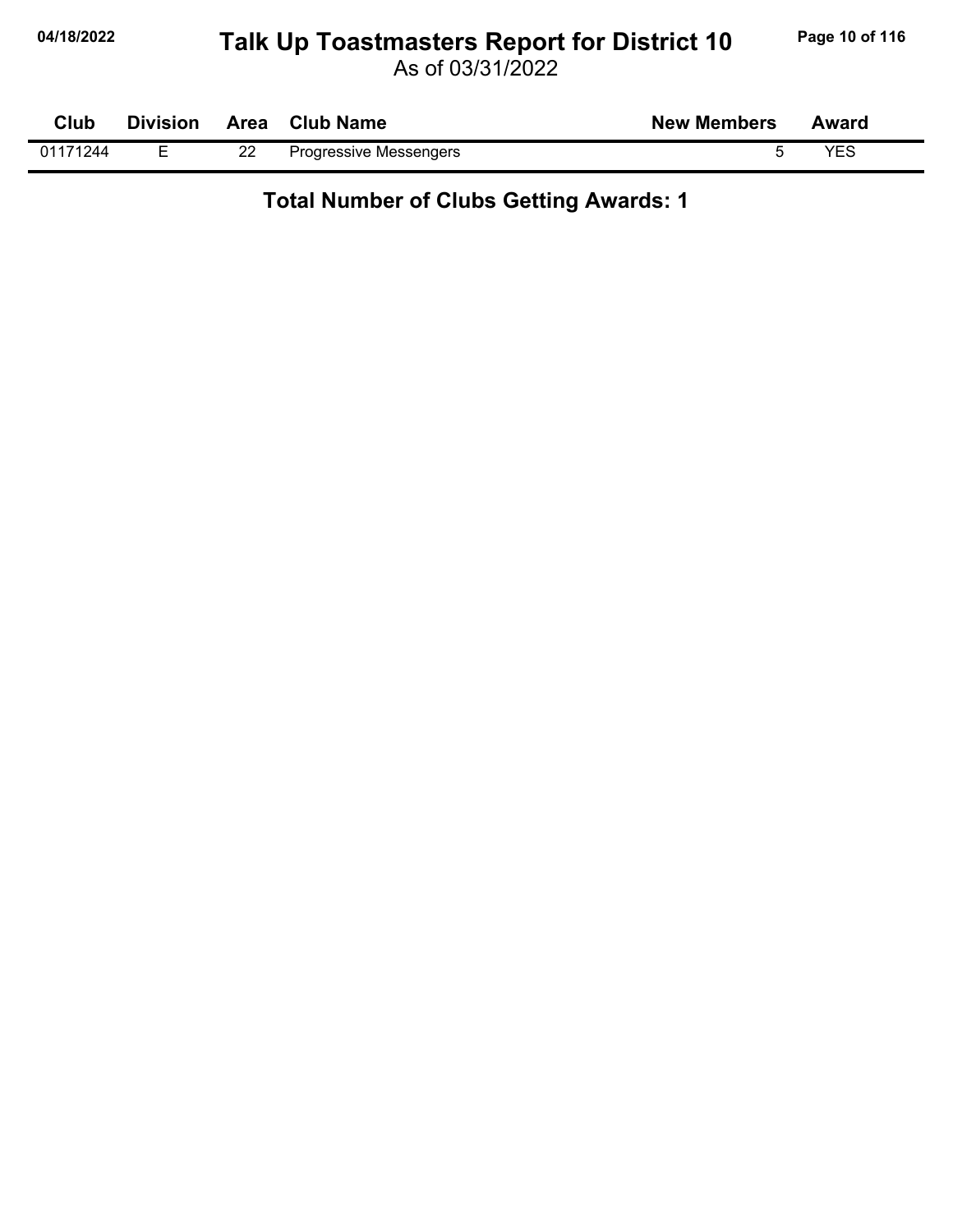## **04/18/2022 Page 11 of 116 Talk Up Toastmasters Report for District 11**

As of 03/31/2022

| Club     | <b>Division</b> | <b>Area</b> | <b>Club Name</b>         | <b>New Members</b> | Award |
|----------|-----------------|-------------|--------------------------|--------------------|-------|
| 00007594 |                 | 34          | Lilly Corp. Center Club  |                    | YES   |
| 07825542 | В               | 23          | Virtual Voices of Anthem |                    | YES   |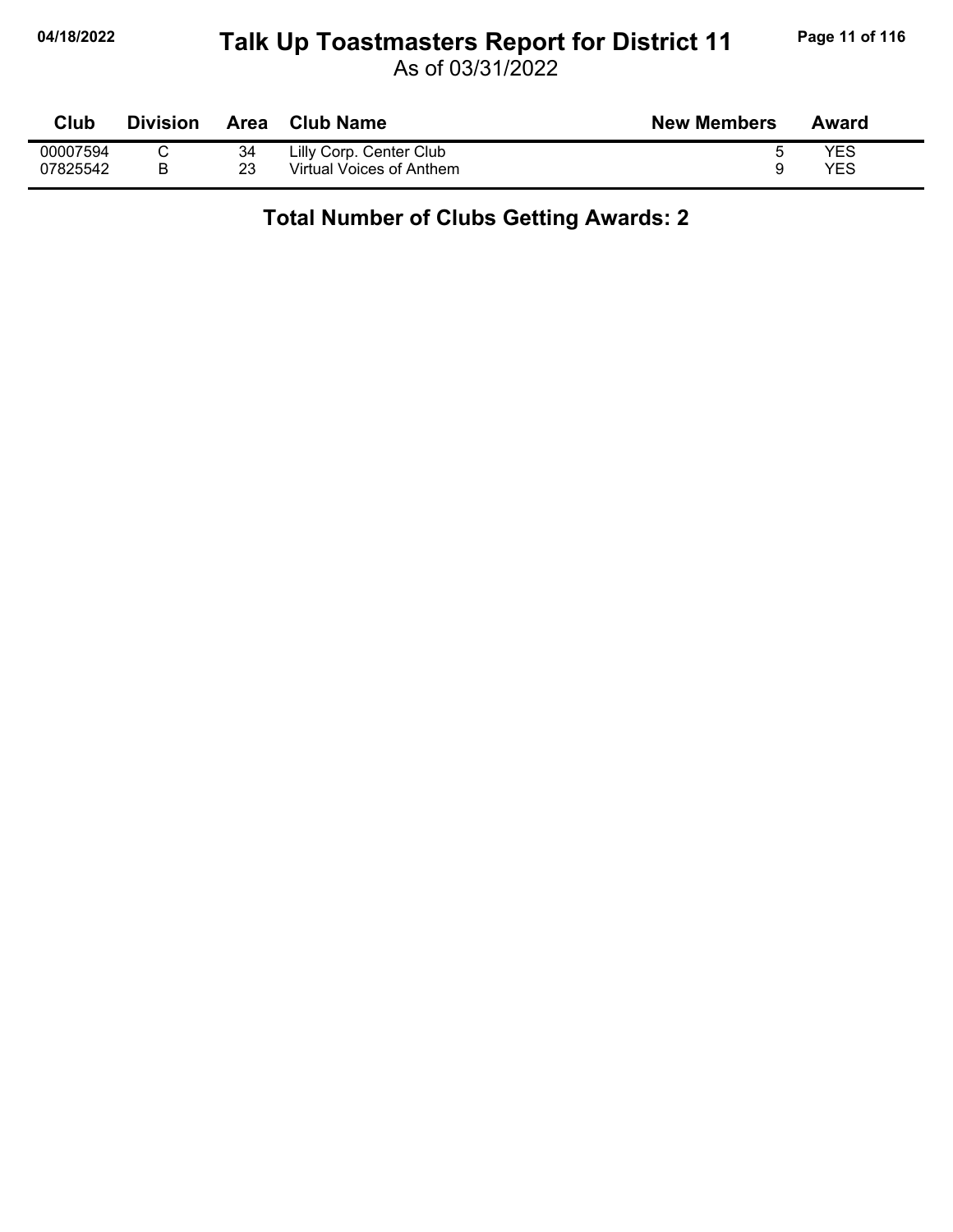# **04/18/2022 Page 12 of 116** Talk Up Toastmasters Report for District 12 Page 12 of 116

As of 03/31/2022

| Club     | <b>Division</b> | Area | <b>Club Name</b>                | <b>New Members</b> | Award      |
|----------|-----------------|------|---------------------------------|--------------------|------------|
| 07960408 | B               | 04   | <b>Bienvenidos Toastmasters</b> |                    | YES        |
| 02002786 |                 | 04   | Menifee Toastmasters            |                    | <b>YES</b> |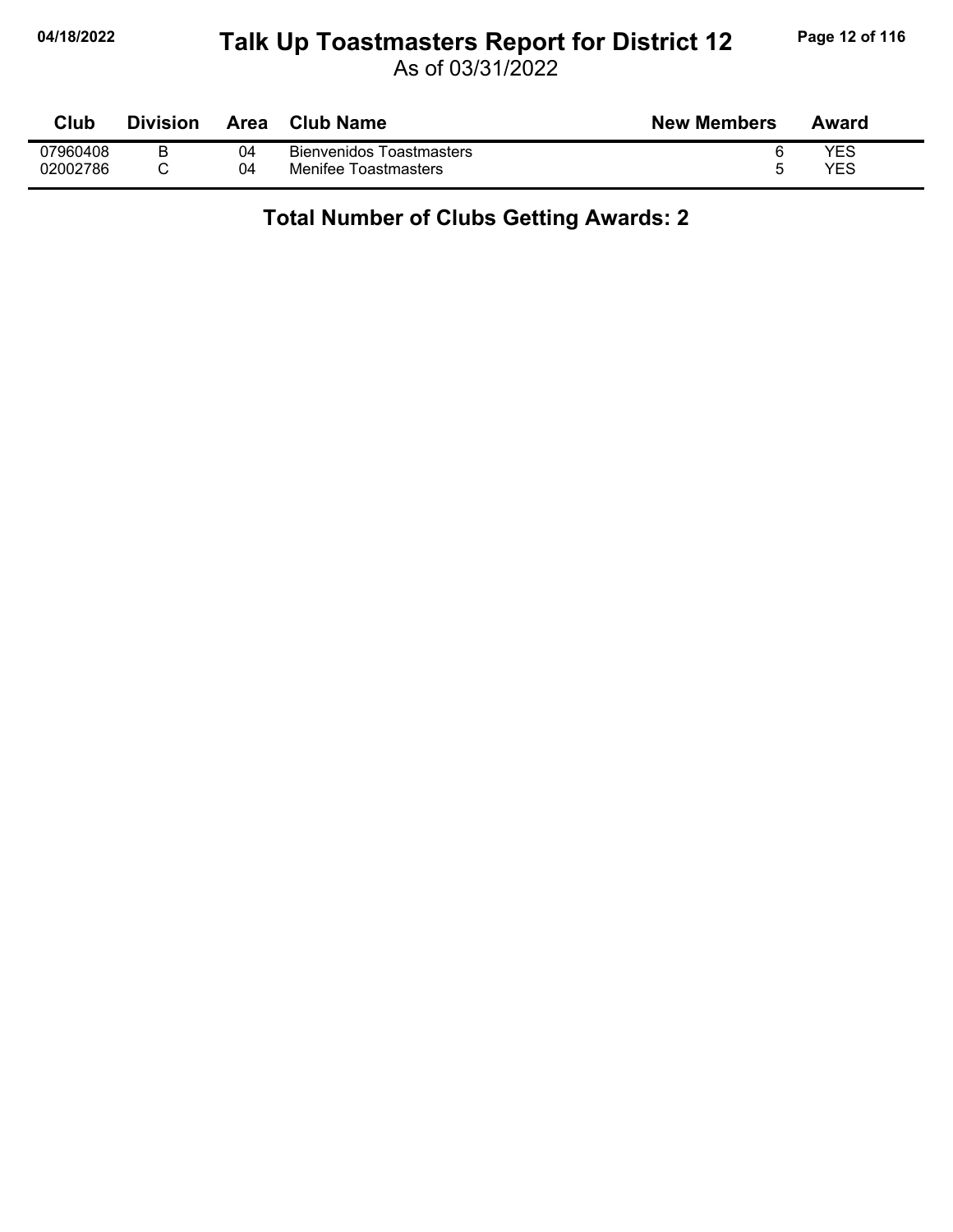## **04/18/2022 Page 13 of 116 Talk Up Toastmasters Report for District 13**

As of 03/31/2022

| Club     | <b>Division</b> | <b>Area</b> | <b>Club Name</b>                   | <b>New Members</b> | Award |
|----------|-----------------|-------------|------------------------------------|--------------------|-------|
| 07907530 |                 | 24          | Laurel Highlands Toastmasters Club |                    | YES   |
| 00008197 |                 | 15          | <b>Bavview Club</b>                |                    | YES   |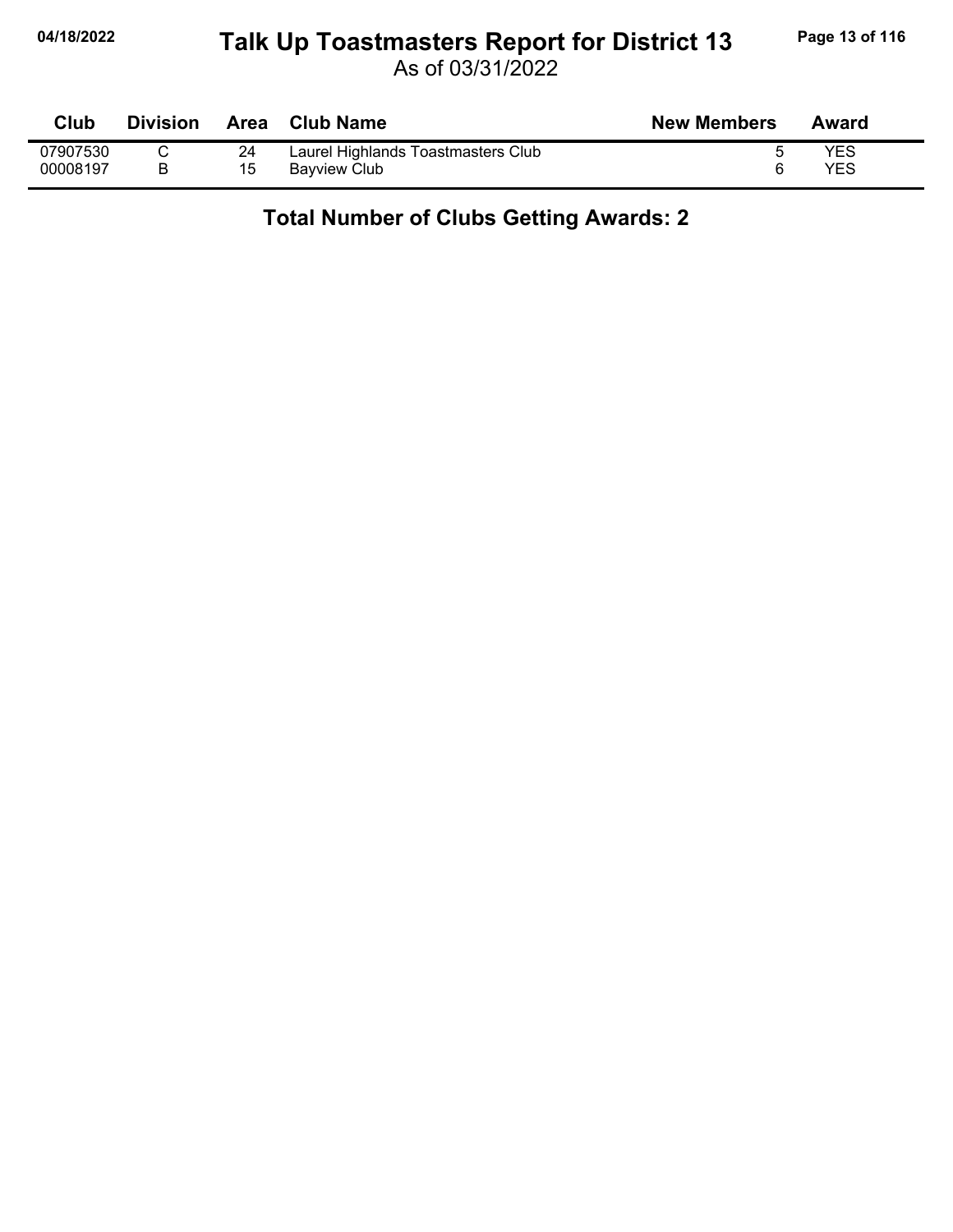## 04/18/2022 **Page 14 of 116** Talk Up Toastmasters Report for District 14 Page 14 of 116

As of 03/31/2022

| Club                 | <b>Division</b> | Area     | <b>Club Name</b>                            | <b>New Members</b> | Award      |
|----------------------|-----------------|----------|---------------------------------------------|--------------------|------------|
| 04011416<br>07022247 |                 | 24<br>41 | CDC Roybal Toastmasters<br>PASA AUTOMASTERS |                    | YES<br>YES |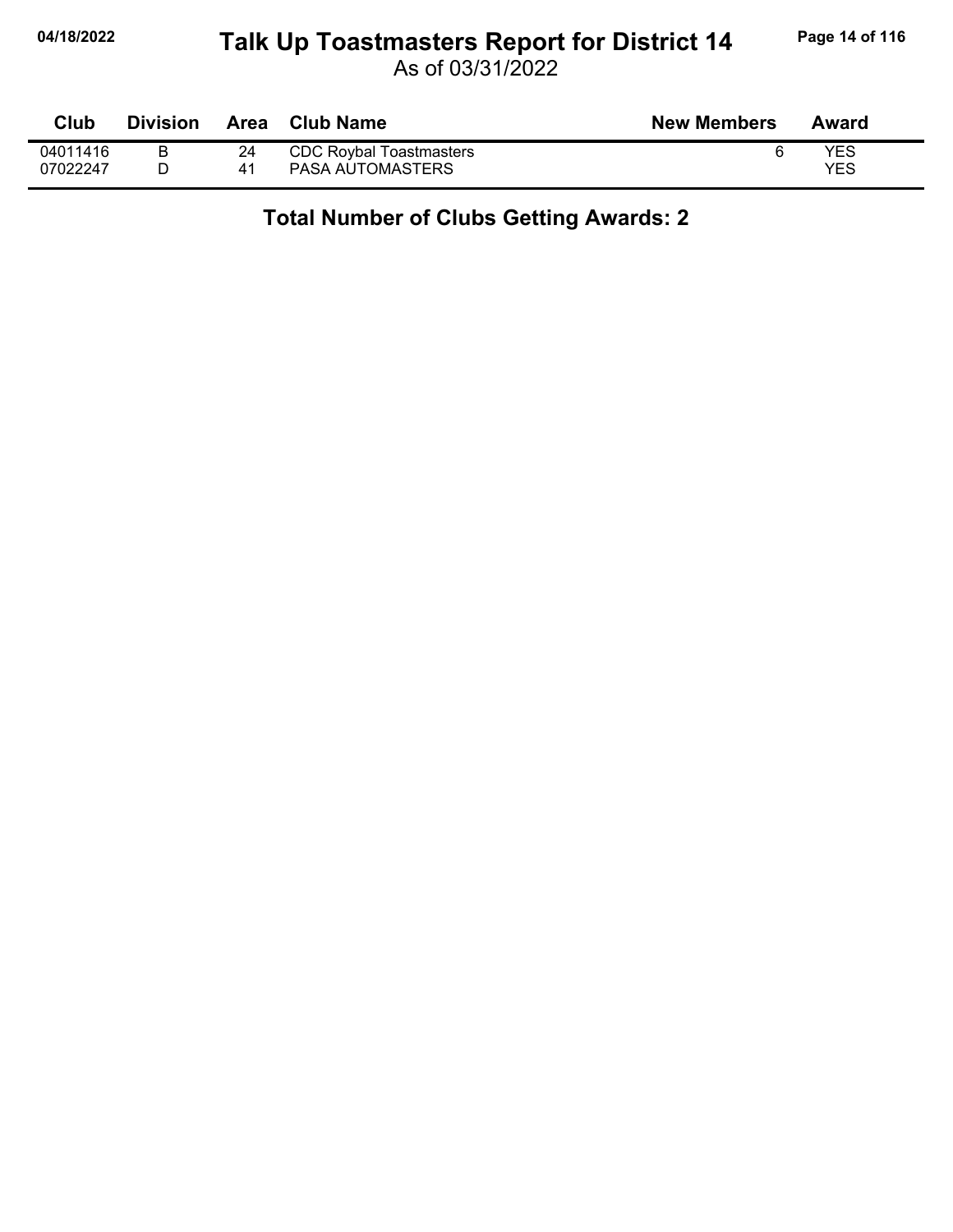#### **04/18/2022 Page 15 of 116 Talk Up Toastmasters Report for District 15**

As of 03/31/2022

| Club     | <b>Division</b> | Area | Club Name                        | <b>New Members</b> | Award |
|----------|-----------------|------|----------------------------------|--------------------|-------|
| 05480984 | B               | 03   | Strong Women's Legacy            |                    | YES   |
| 07064735 |                 | 02   | More Toasting. More Doing.       |                    | YES   |
| 00961025 |                 | 03   | Boise Bible College Toastmasters |                    | YES   |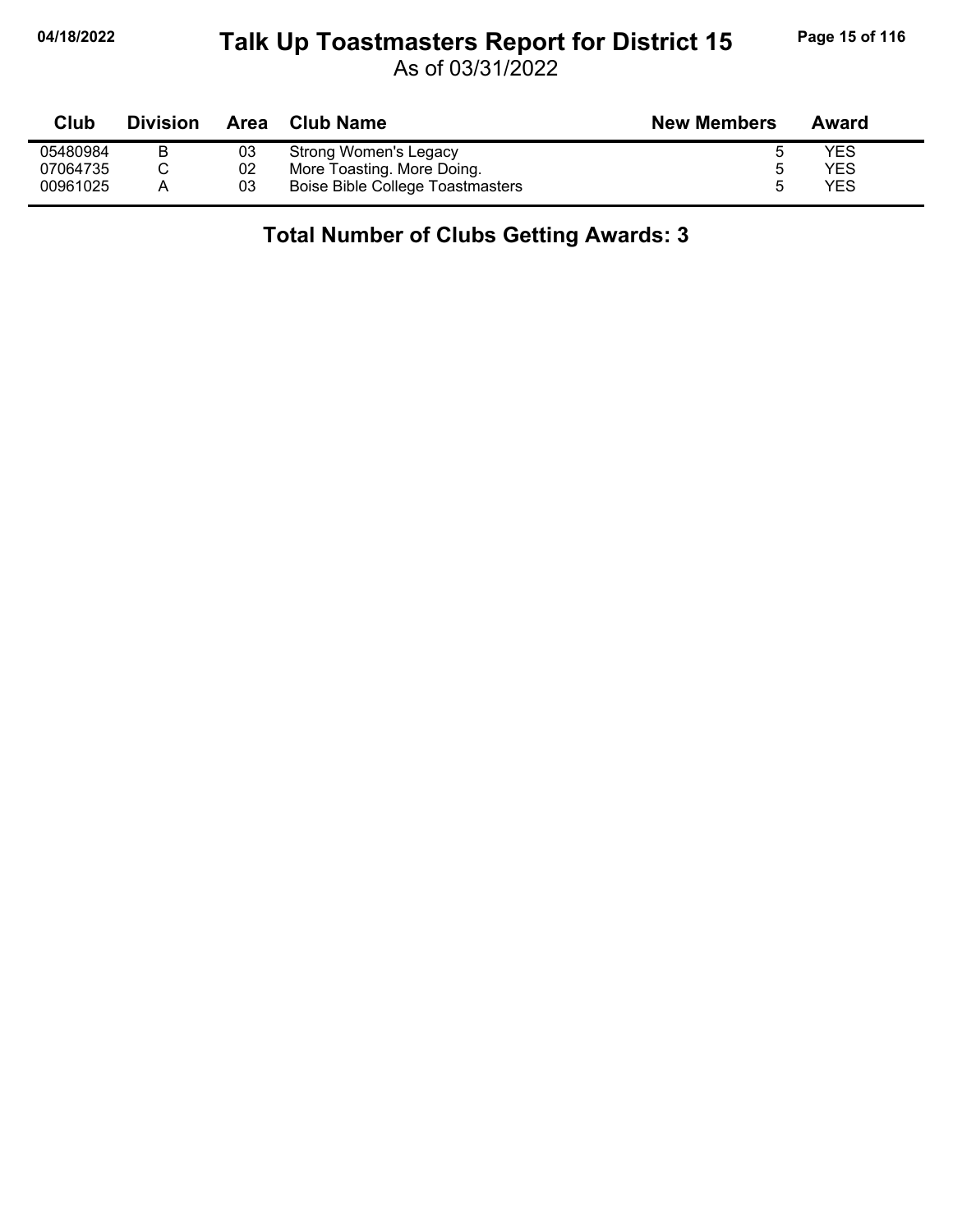## **04/18/2022 Page 16 of 116 Talk Up Toastmasters Report for District 19**

As of 03/31/2022

| Club     | <b>Division</b> |    | Area Club Name               | <b>New Members</b> | Award |  |
|----------|-----------------|----|------------------------------|--------------------|-------|--|
| 00009513 |                 | 82 | Conscious Communicators Club |                    | YES   |  |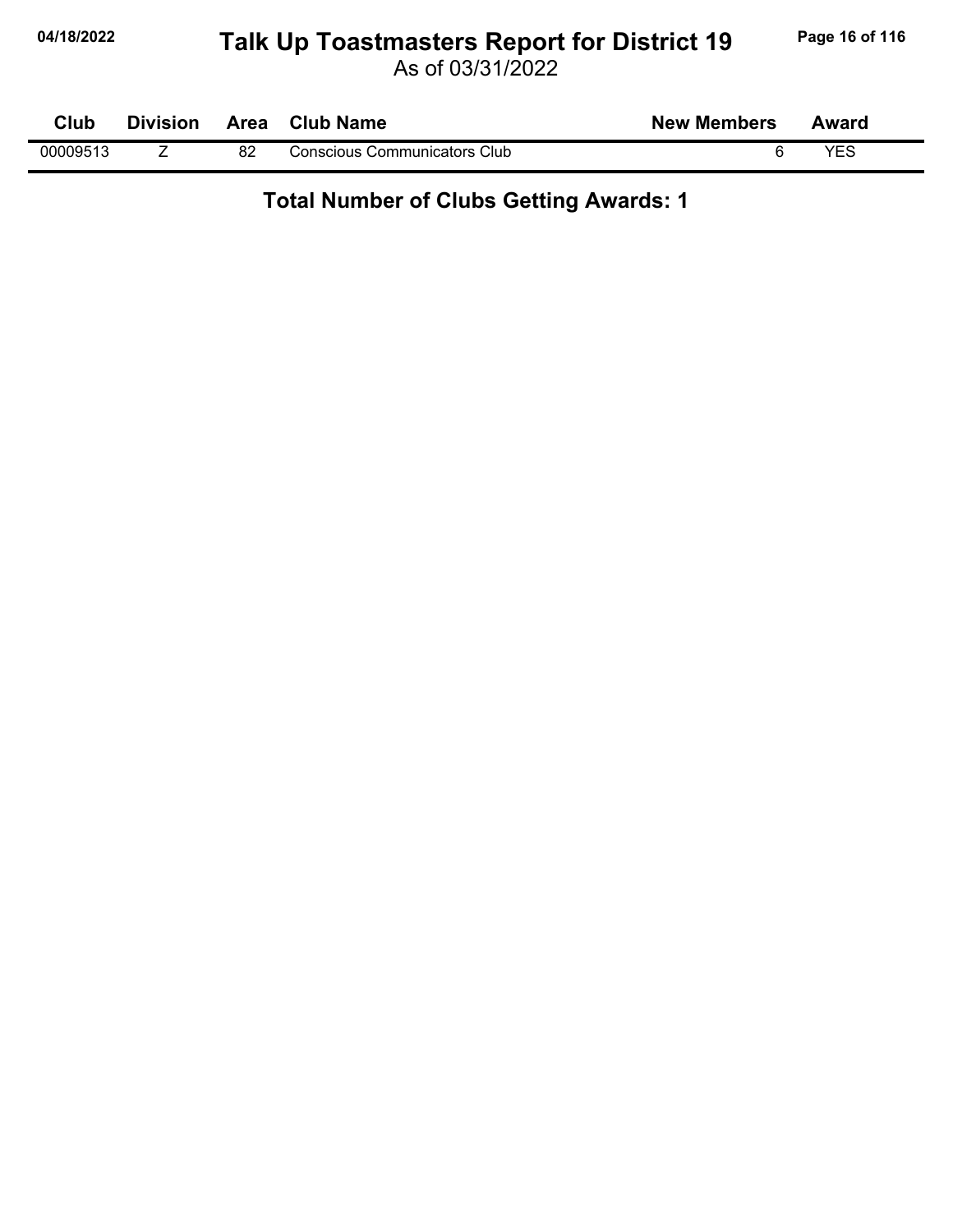### **04/18/2022 Page 17 of 116 Talk Up Toastmasters Report for District 20**

As of 03/31/2022

| Club     | <b>Division</b> | Area | <b>Club Name</b>                | <b>New Members</b> | Award |
|----------|-----------------|------|---------------------------------|--------------------|-------|
| 00009128 |                 | 09   | <b>Falcon Toastmasters Club</b> |                    | YES   |
| 07567199 | н               | 33   | Elite Challengers               |                    | YES   |
| 05182871 |                 | 13   | <b>Baghdad Toastmasters</b>     | 6                  | YES   |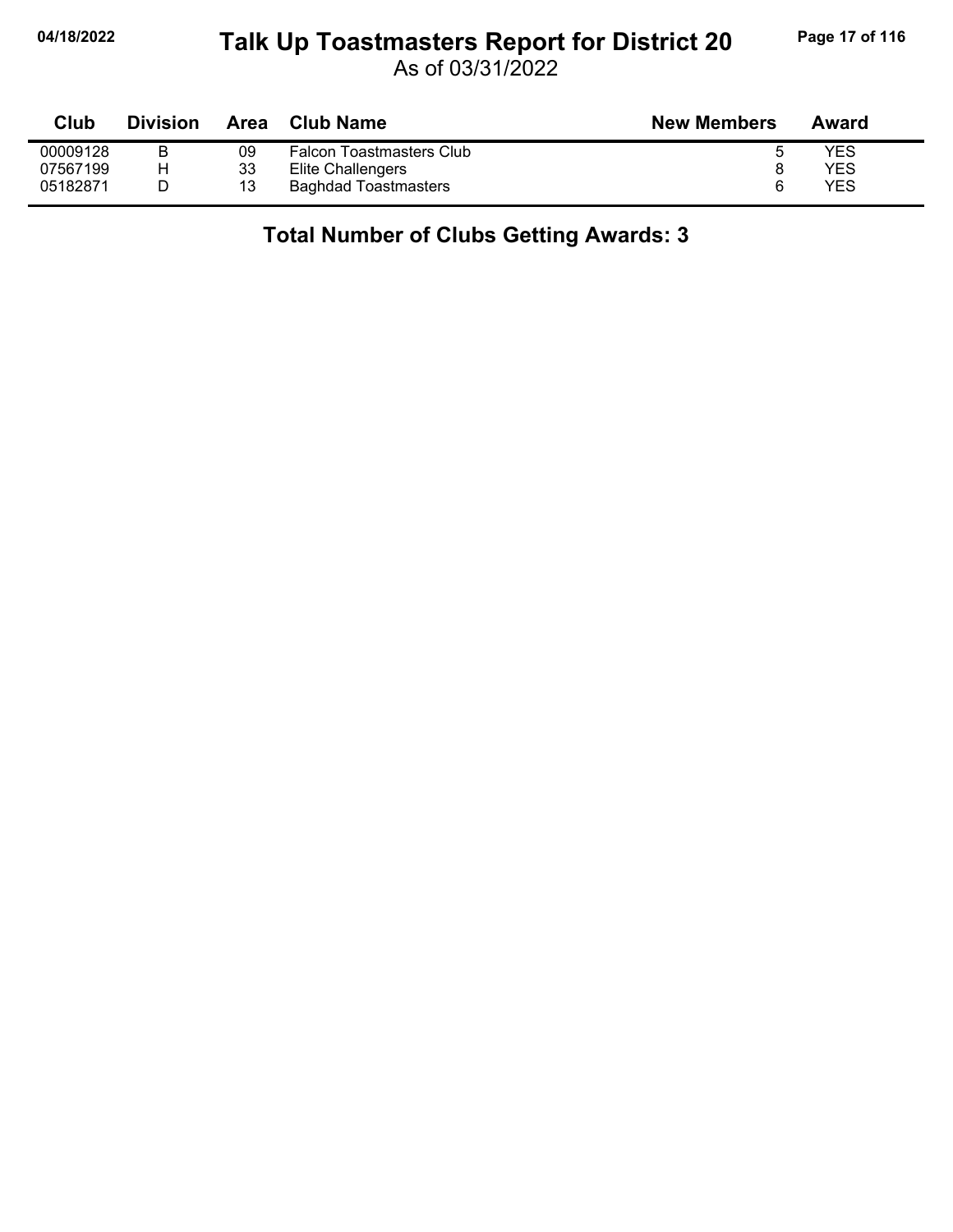#### **04/18/2022 Page 18 of 116 Talk Up Toastmasters Report for District 21**

As of 03/31/2022

| Club     | <b>Division</b> | Area | Club Name                        | <b>New Members</b> | Award |
|----------|-----------------|------|----------------------------------|--------------------|-------|
| 00001303 |                 | 21   | Somass Club                      |                    | YES   |
| 00002796 |                 | 70   | Kelowna Toastmasters             | ა                  | YES   |
| 00002952 | B               | 10   | James Bay Toastmasters           | ა                  | YES   |
| 00003439 | G               | 62   | <b>Walnut Grove Toastmasters</b> | b                  | YES   |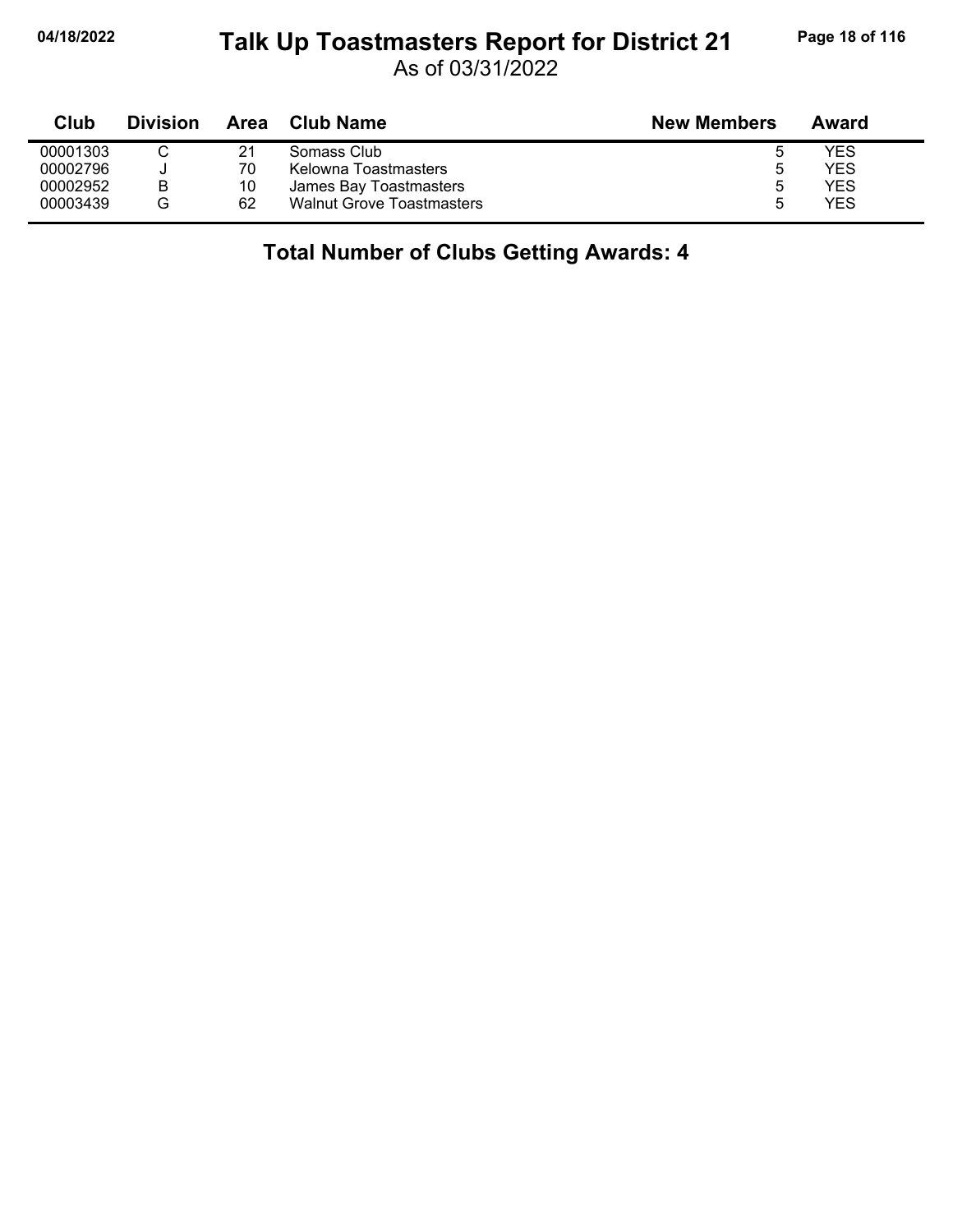## **04/18/2022 Page 19 of 116 Talk Up Toastmasters Report for District 22**

As of 03/31/2022

| Club     | <b>Division</b> | Area | <b>Club Name</b>                        | <b>New Members</b> | Award |
|----------|-----------------|------|-----------------------------------------|--------------------|-------|
| 01483203 |                 | ▵    | <b>BCBSKS To</b><br><b>Toastmasters</b> |                    | VES   |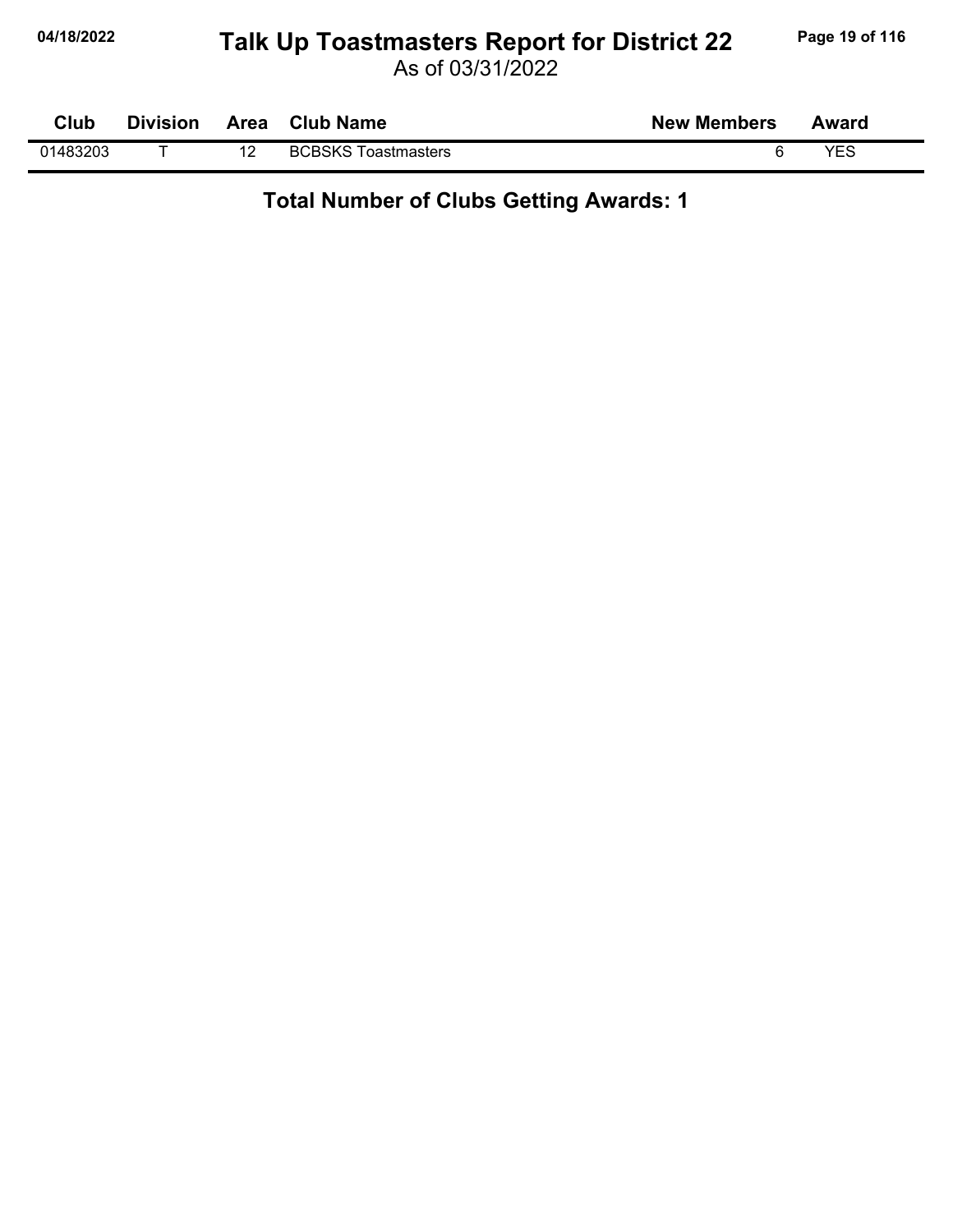# **04/18/2022 Page 20 of 116 Talk Up Toastmasters Report for District 23**

As of 03/31/2022

| Club     | <b>Division</b> |    | Area Club Name              | <b>New Members</b> | Award |
|----------|-----------------|----|-----------------------------|--------------------|-------|
| 01642298 |                 | 54 | Albuquerque Hispano Chamber |                    | YES   |
| 01181786 | N               |    | Journal Center Toastmasters |                    | YES   |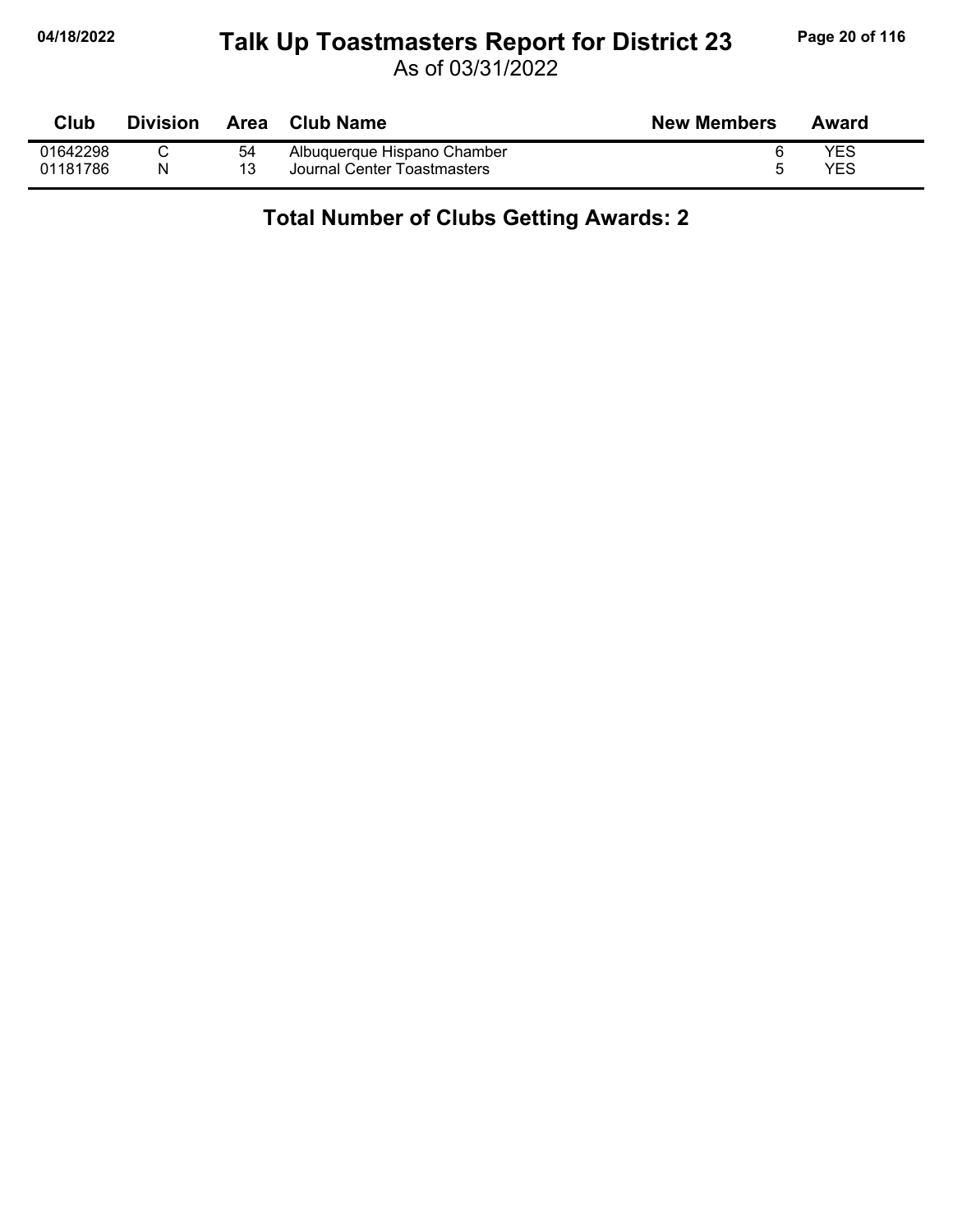# **04/18/2022 Page 21 of 116 Talk Up Toastmasters Report for District 24**

As of 03/31/2022

| Club     | Division | Area | <b>Club Name</b>            | <b>New Members</b> | Award |
|----------|----------|------|-----------------------------|--------------------|-------|
| 00000281 |          | 34   | Omaha Toastmasters Club 281 |                    | YES   |
| 07852130 |          | 03   | Upgrade Virtually           |                    | YES   |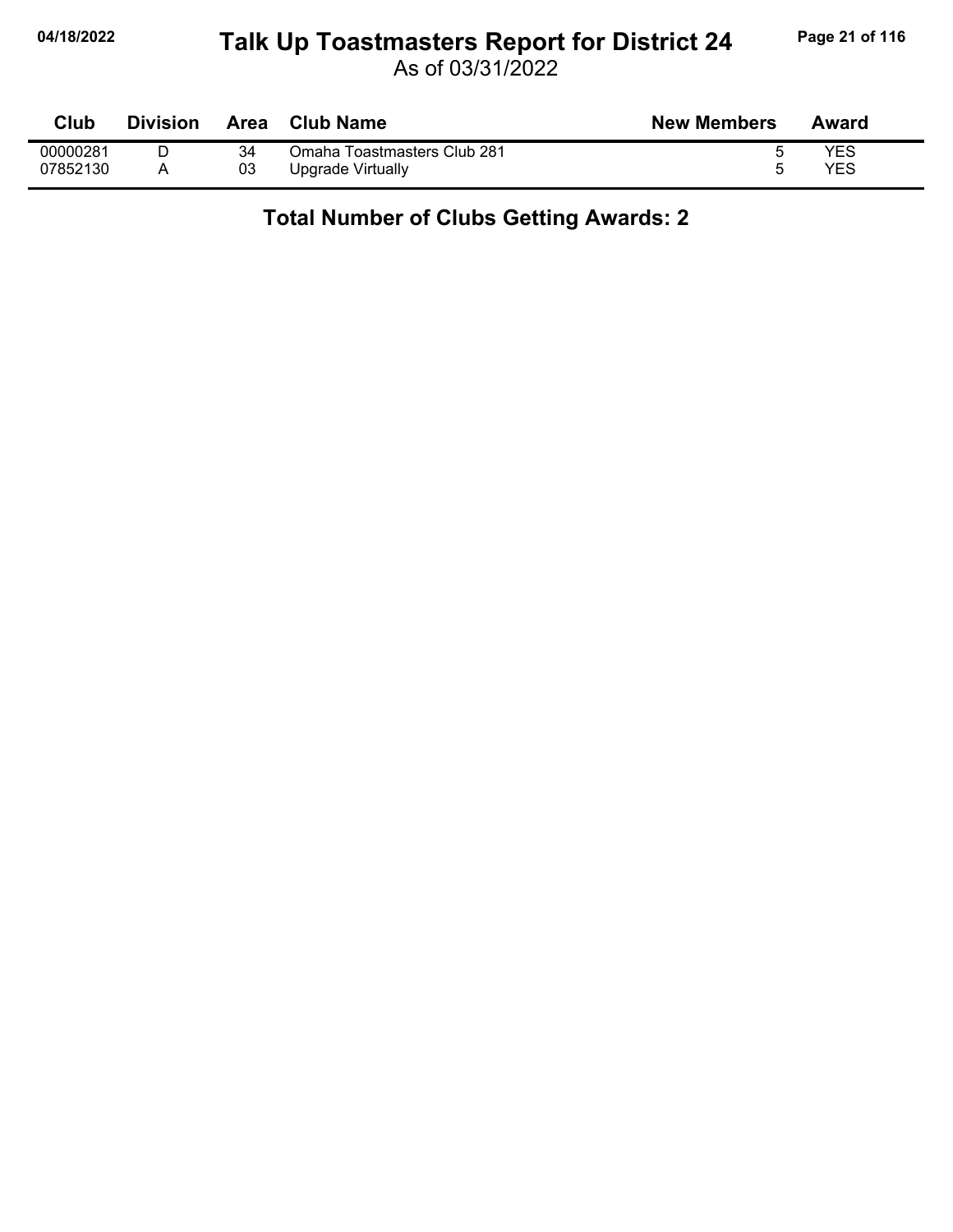#### **04/18/2022 Page 22 of 116 Talk Up Toastmasters Report for District 25**

As of 03/31/2022

| Club     | <b>Division</b> |    | Area Club Name                    | <b>New Members</b> | Award      |  |
|----------|-----------------|----|-----------------------------------|--------------------|------------|--|
| 07518138 | в               | 25 | <b>DTCC - Dallas Toastmasters</b> | 9                  | YES        |  |
| 07179868 | Е               | 52 | Region 6 Toastmasters             | 6                  | <b>YES</b> |  |
| 00004236 | E.              | 53 | Roanoke Texas Toastmasters        | ა                  | <b>YES</b> |  |
| 02194281 | G               | 74 | <b>Electric Toasters</b>          | 9                  | YES        |  |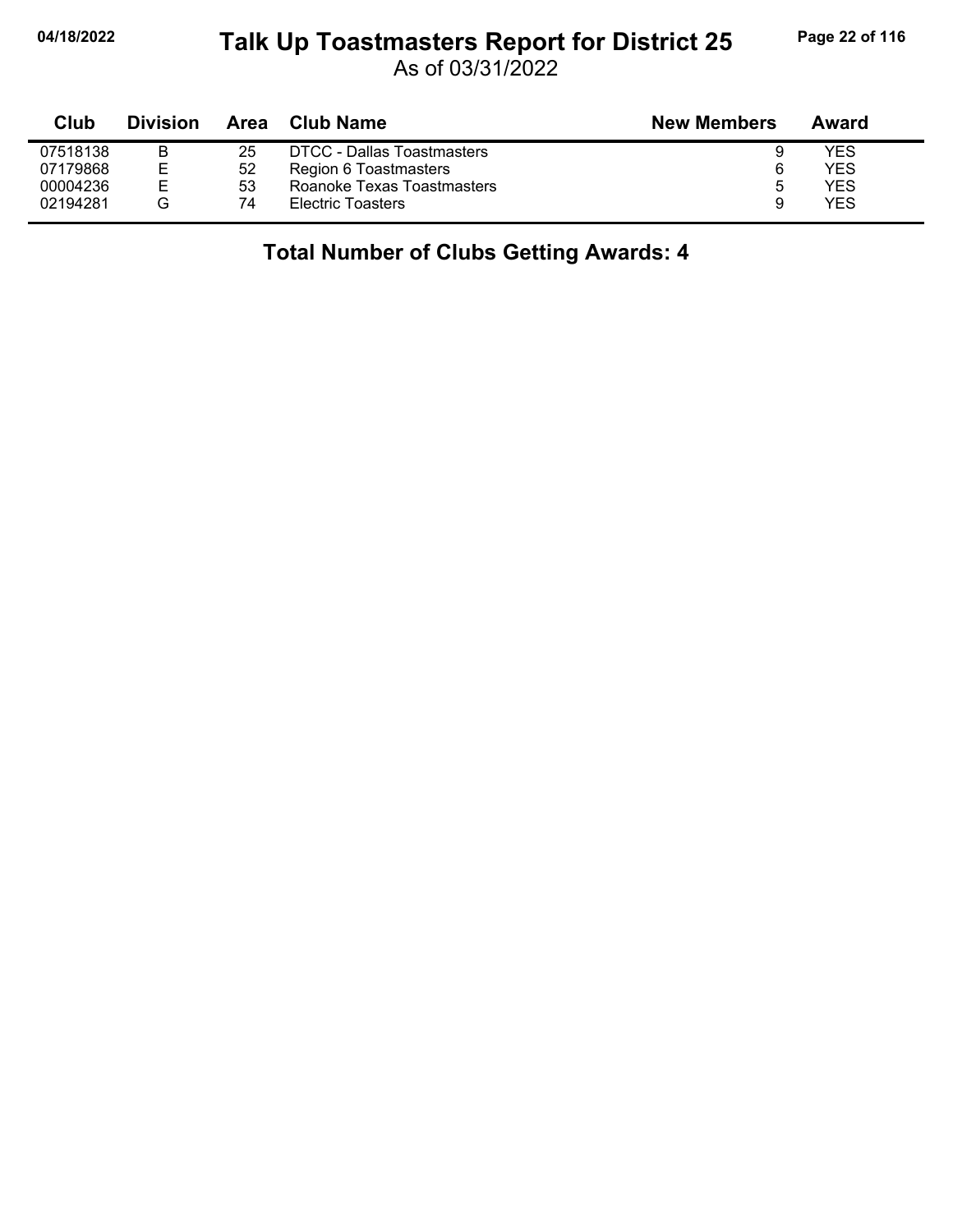#### **04/18/2022 Page 23 of 116 Talk Up Toastmasters Report for District 26**

As of 03/31/2022

| Club     | <b>Division</b> | <b>Area</b> | Club Name                          | <b>New Members</b> | Award      |  |
|----------|-----------------|-------------|------------------------------------|--------------------|------------|--|
| 02979029 |                 | 04          | Toast of DEN                       | G                  | <b>YES</b> |  |
| 00003680 | М               | 05          | Castle Rock Toastmasters           | ა                  | <b>YES</b> |  |
| 00000555 | S               | 04          | Colorado Springs Toastmasters Club |                    | <b>YES</b> |  |
| 00000619 | E               | 02          | <b>Sunrise Toastmasters</b>        |                    | <b>YES</b> |  |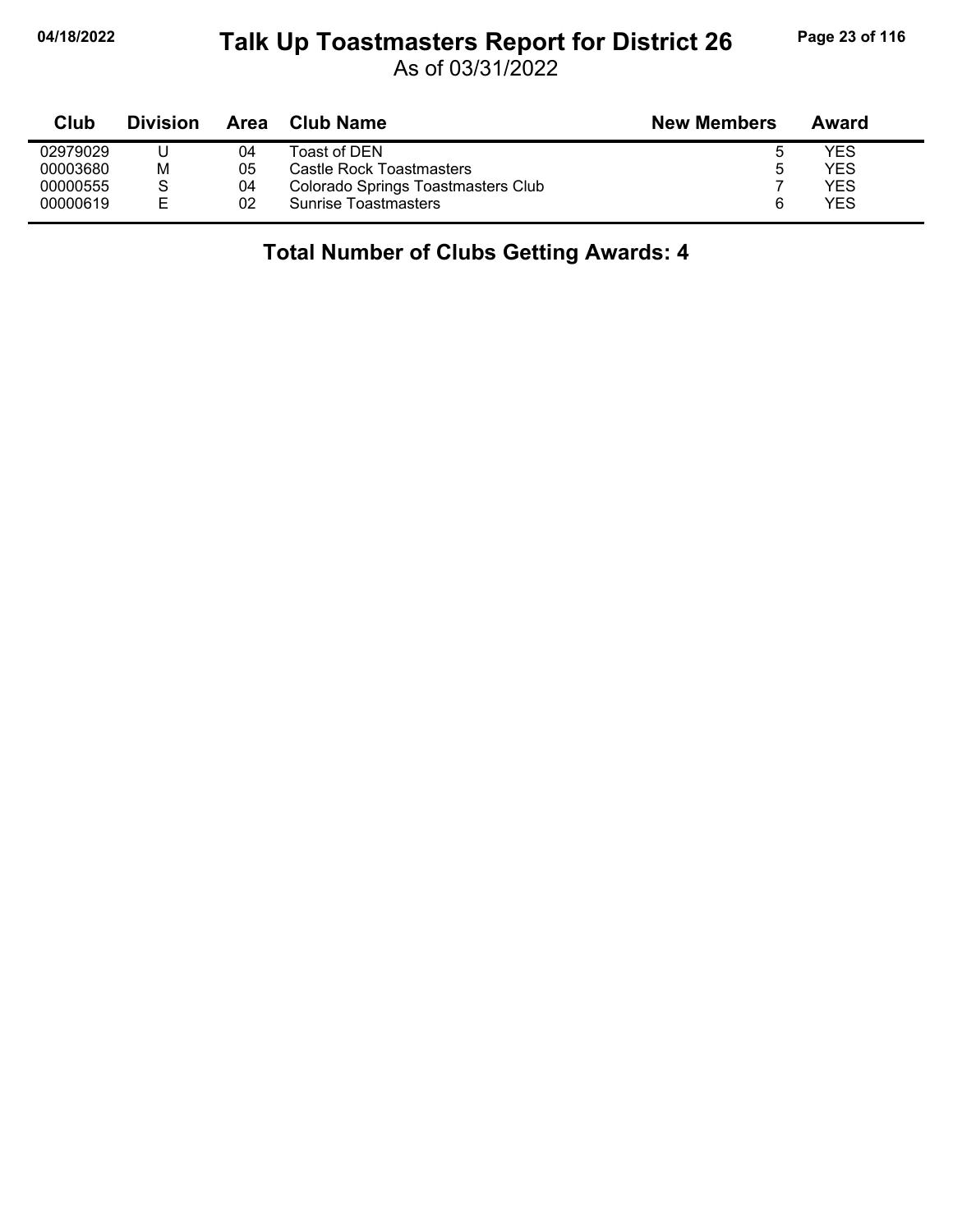### **04/18/2022 Page 24 of 116 Talk Up Toastmasters Report for District 27**

As of 03/31/2022

| Club     | <b>Division</b> | Area | Club Name                              | <b>New Members</b> | Award      |
|----------|-----------------|------|----------------------------------------|--------------------|------------|
| 00000034 |                 | 34   | NASA Toastmasters Club                 | ა                  | YES        |
| 07327274 |                 | 43   | DACL Toastmasters Club                 | 17                 | <b>YES</b> |
| 00002540 |                 | 63   | USPTO Toastmasters                     | 5                  | YES        |
| 01054662 |                 | 41   | CGHQ Toastmasters Club                 | 5                  | <b>YES</b> |
| 00008211 |                 | 63   | Voices of SHRM Club                    |                    | <b>YES</b> |
| 00008072 |                 | 34   | <b>School Street Toastmasters Club</b> | 6                  | <b>YES</b> |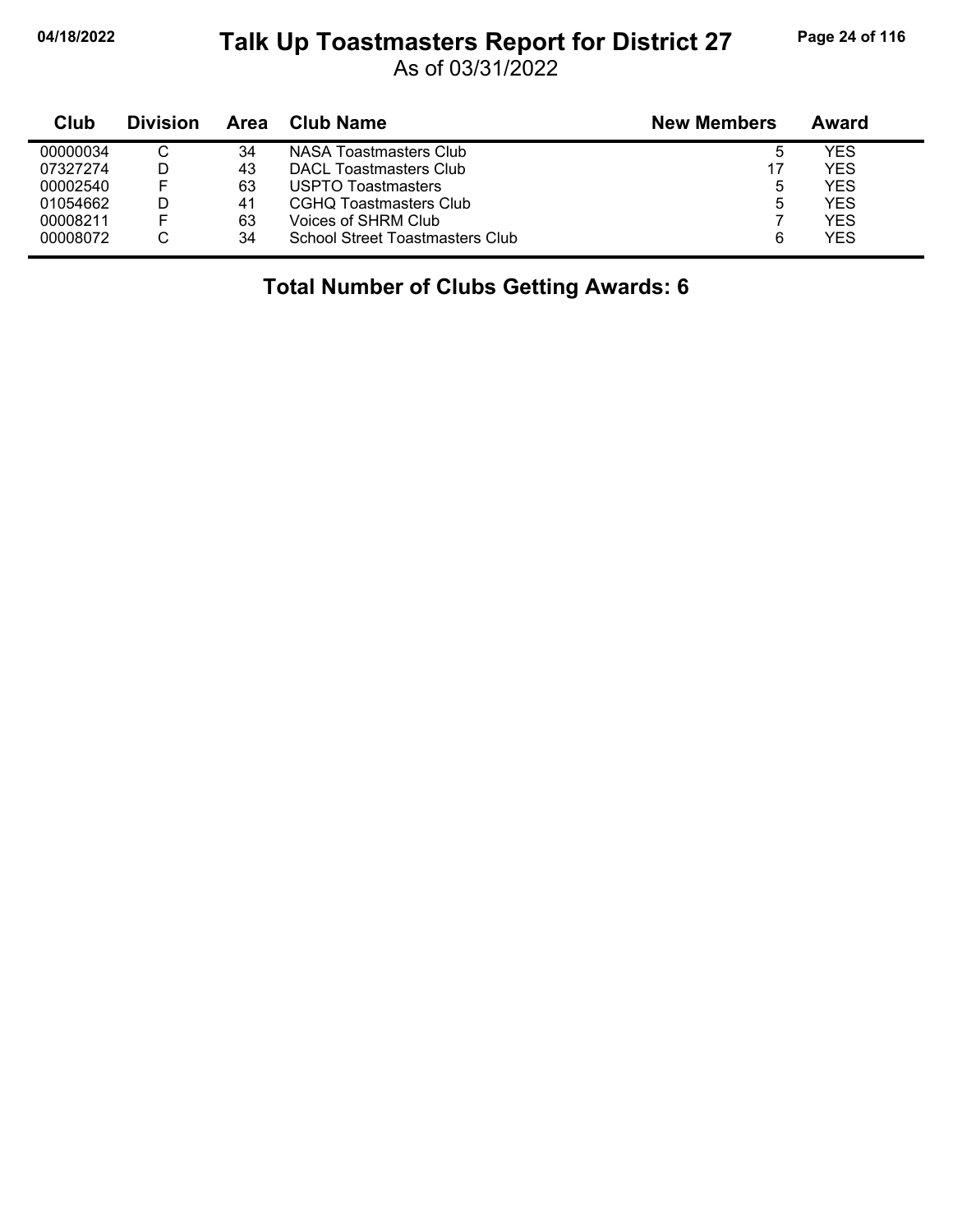## **04/18/2022 Page 25 of 116 Talk Up Toastmasters Report for District 28**

| Club     | <b>Division</b> | Area | <b>Club Name</b> | <b>New Members</b> | Award |
|----------|-----------------|------|------------------|--------------------|-------|
| 00000957 |                 |      | Birmingham Club  |                    | YES   |
| 07711789 |                 | 26   | Toast It Right   |                    | YES   |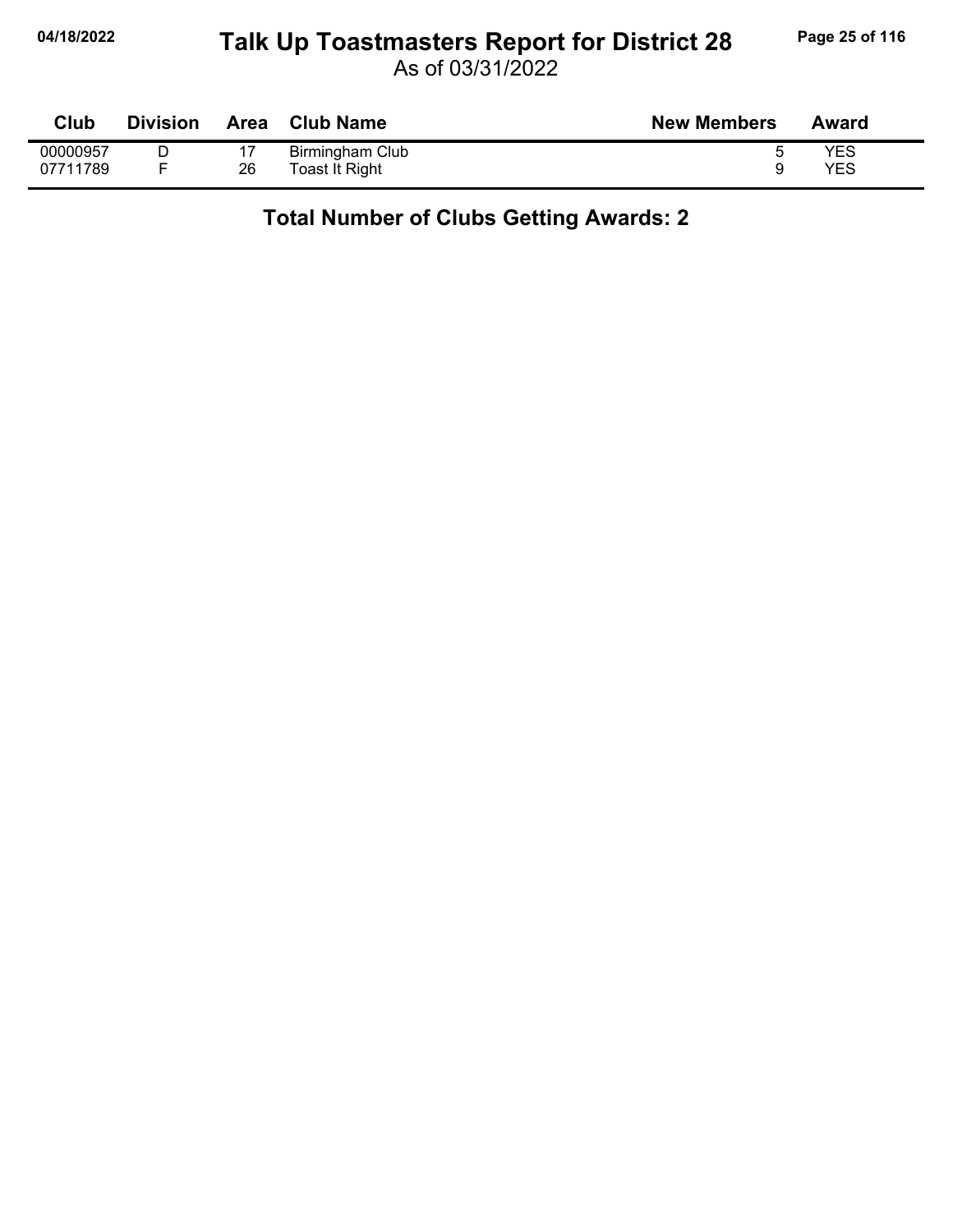## **04/18/2022 Page 26 of 116 Talk Up Toastmasters Report for District 29**

As of 03/31/2022

| Club     | <b>Division</b> | Area | Club Name               | <b>New Members</b> | Award      |
|----------|-----------------|------|-------------------------|--------------------|------------|
| 04731681 |                 |      | Amazon IAD Toastmasters |                    | <b>YES</b> |
| 01513491 |                 | 34   | Capital One McLean      |                    | YES        |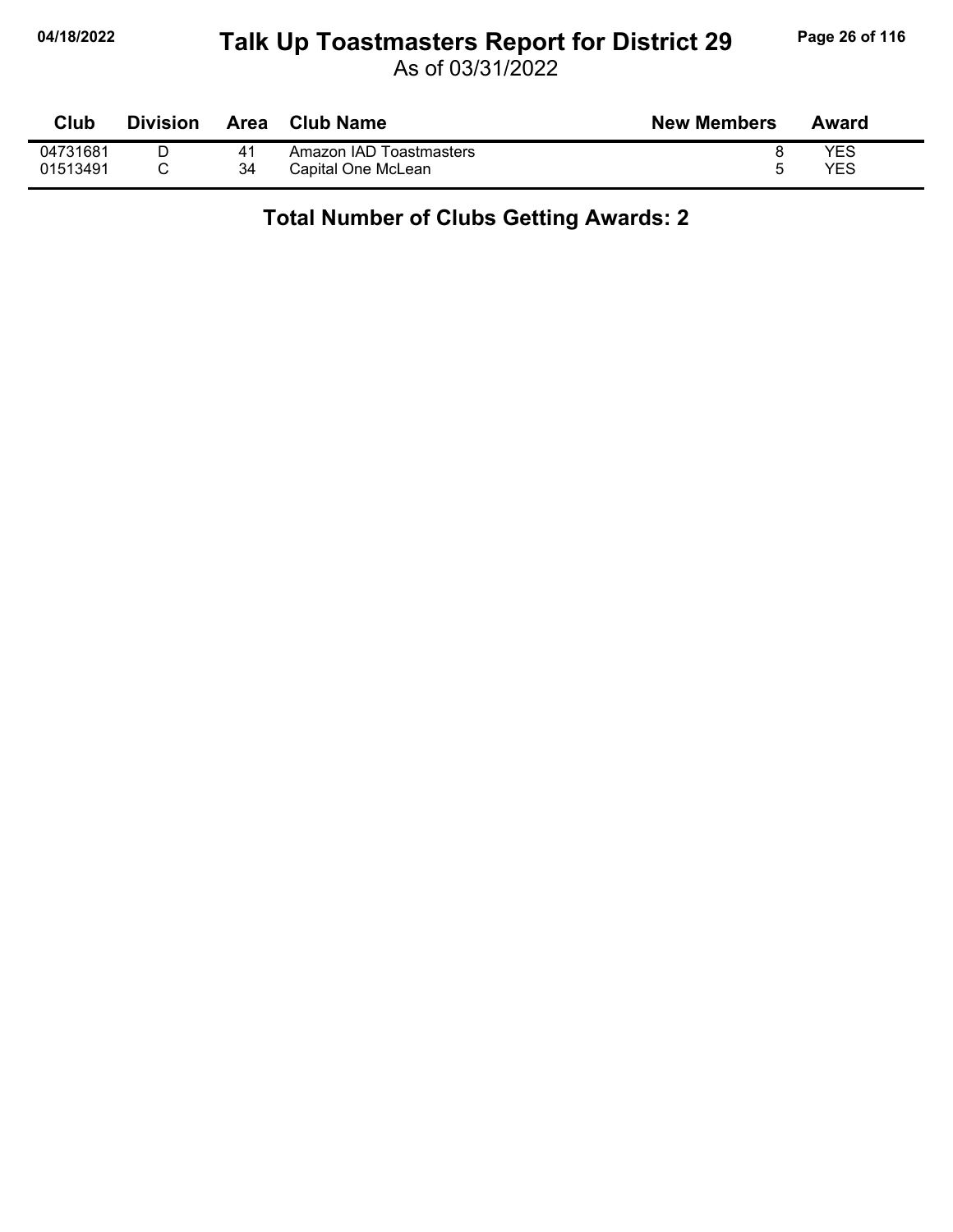## **04/18/2022 Page 27 of 116 Talk Up Toastmasters Report for District 31**

As of 03/31/2022

| Club     | <b>Division</b> | <b>Area</b> | <b>Club Name</b>                     | <b>New Members</b> | <b>Award</b> |  |
|----------|-----------------|-------------|--------------------------------------|--------------------|--------------|--|
| 01576564 | G               | 73          | Toastmasters in Motion               | 5                  | <b>YES</b>   |  |
| 00003926 |                 | 62          | Norwood Toastmasters Club            | 5                  | <b>YES</b>   |  |
| 00004641 | G               | 75          | Speech Invaders Club                 | 5                  | <b>YES</b>   |  |
| 00006670 | С               | 32          | Speak Up Cambridge                   | 6                  | <b>YES</b>   |  |
| 03518390 | Е               | 52          | <b>WPI Toastmasters</b>              | 5                  | <b>YES</b>   |  |
| 06423576 | ⌒<br>U          | 34          | Takeda Toastmasters                  | 5                  | YES          |  |
| 07335234 | G               | 73          | <b>RES Toastmasters</b>              | 6                  | <b>YES</b>   |  |
| 00001074 | D               | 41          | <b>Boston Toastmasters</b>           | 13                 | <b>YES</b>   |  |
| 07906268 | E               | 55          | Tragicomedy Toastmasters             | 6                  | YES          |  |
| 02389888 | н               | 83          | Northeastern University Toastmasters | 5                  | <b>YES</b>   |  |
| 00994078 | E               | 52          | AbbVie Bioresearch Toastmasters      | 6                  | <b>YES</b>   |  |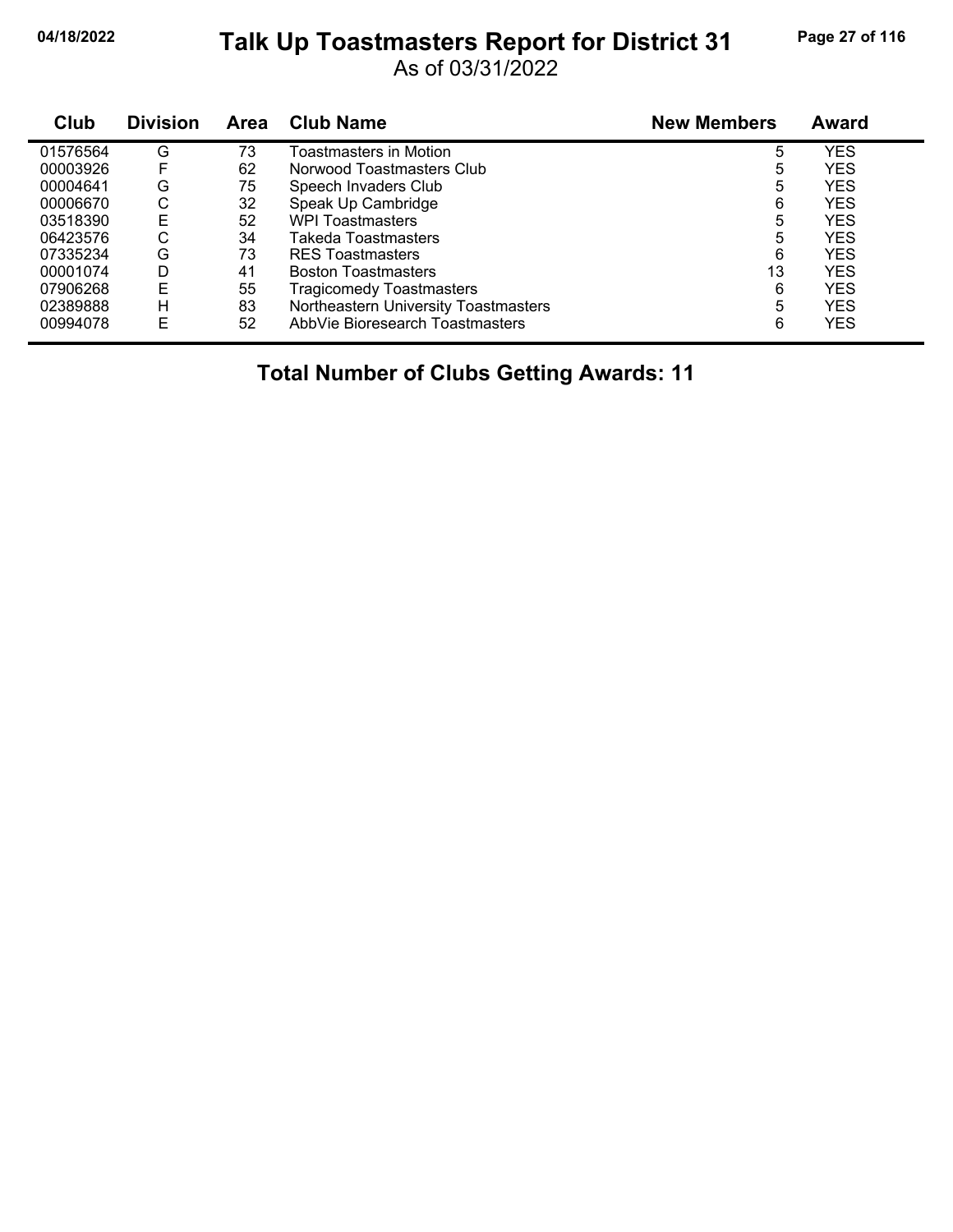## **04/18/2022 Page 28 of 116 Talk Up Toastmasters Report for District 33**

As of 03/31/2022

| Club     | <b>Division</b> |    | Area Club Name                  | <b>New Members</b> | Award |
|----------|-----------------|----|---------------------------------|--------------------|-------|
| 00000005 |                 | 02 | Santa Barbara Toastmasters Club |                    | YES   |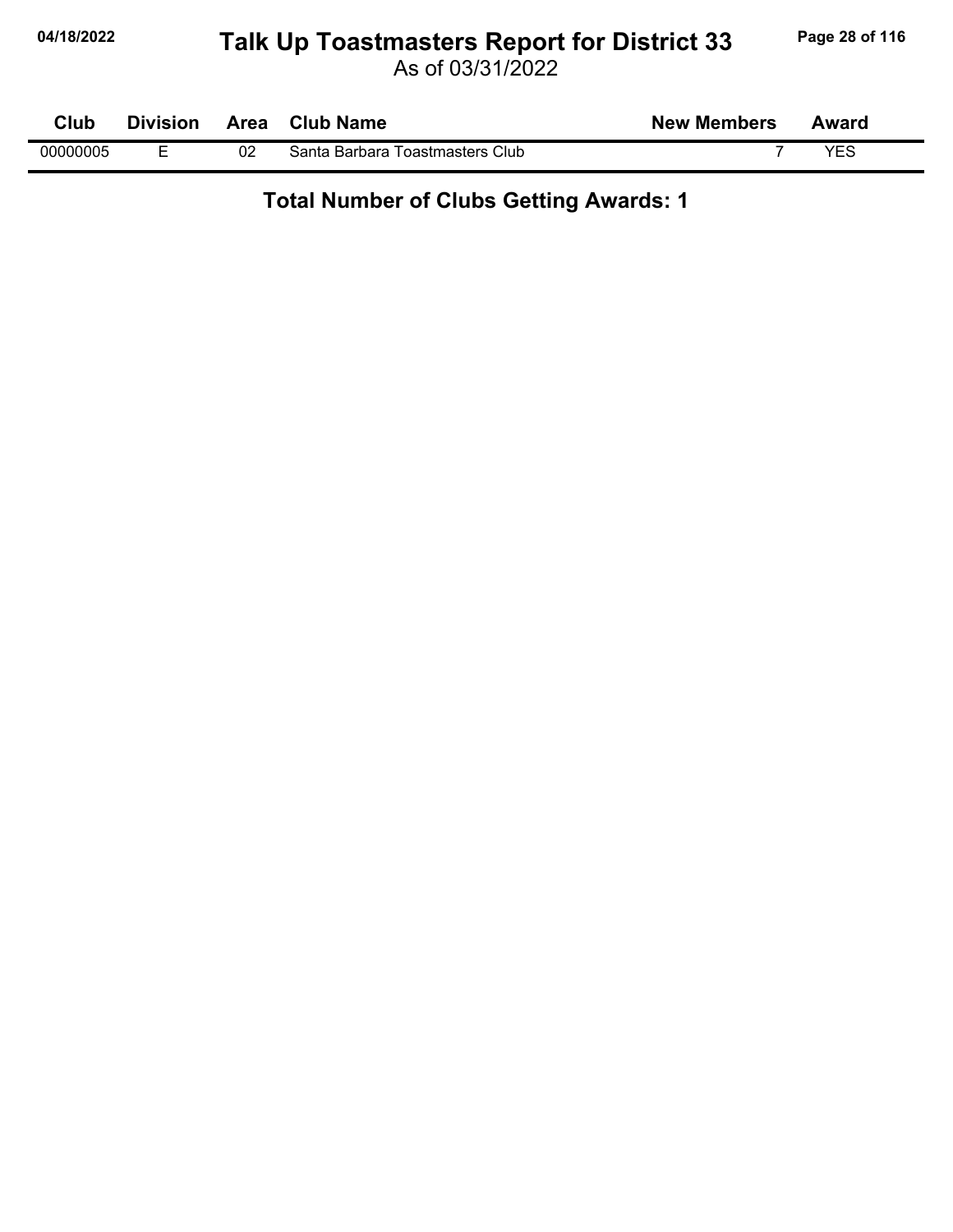### **04/18/2022 Page 29 of 116 Talk Up Toastmasters Report for District 34**

As of 03/31/2022

| Club     | <b>Division</b> | Area | Club Name                   | <b>New Members</b> | Award |
|----------|-----------------|------|-----------------------------|--------------------|-------|
| 05894066 | G               | 03   | Cisco Mexico                |                    | YES   |
| 07011468 |                 | 03   | Nueva Era                   | ∽                  | YES   |
| 02003195 |                 | 01   | Universidad de las Naciones |                    | YES   |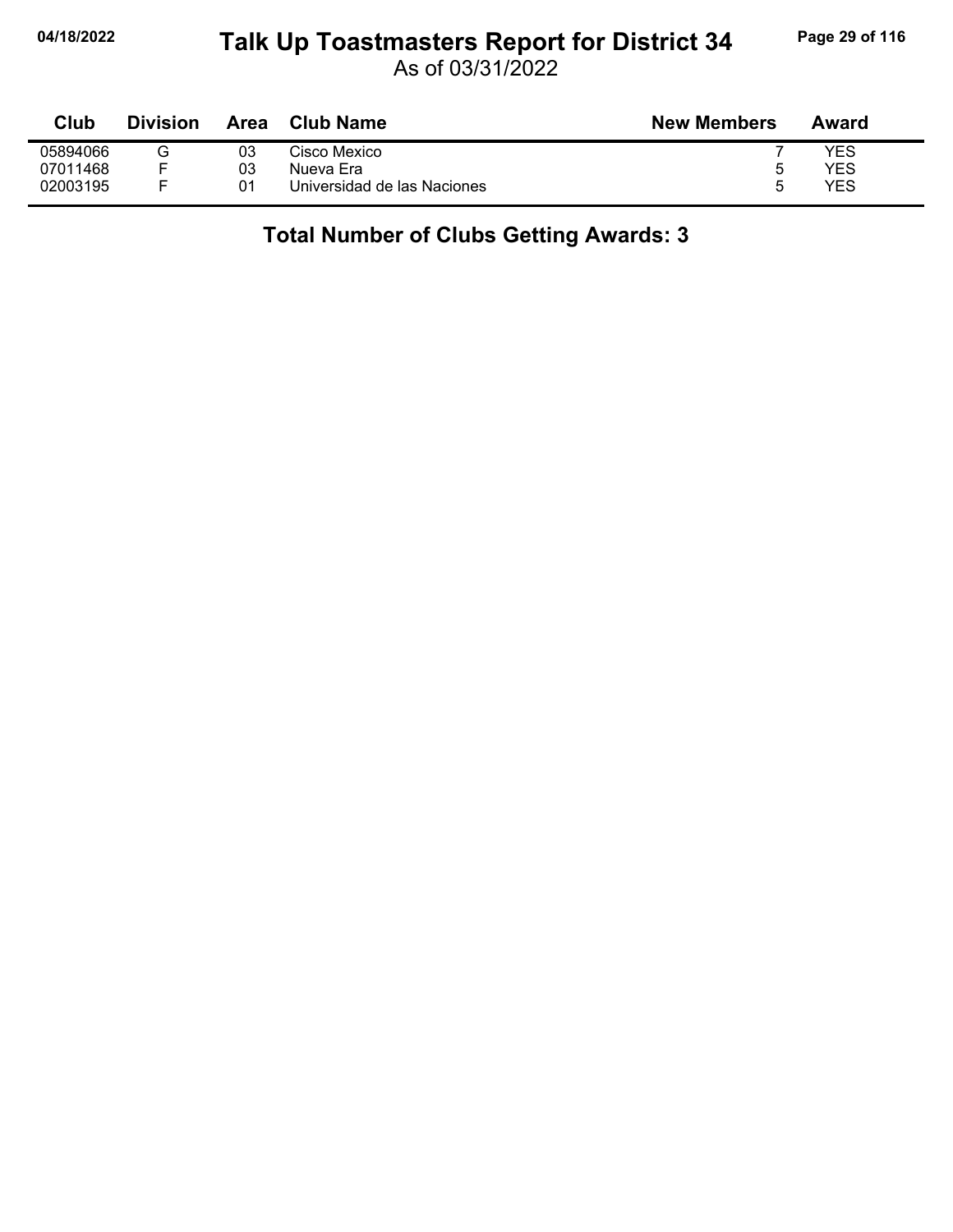## **04/18/2022 Page 30 of 116 Talk Up Toastmasters Report for District 35**

As of 03/31/2022

| Club     | <b>Division</b> | Area | <b>Club Name</b>            | <b>New Members</b> | Award |  |
|----------|-----------------|------|-----------------------------|--------------------|-------|--|
| 00006141 | N               | 02   | Univ./Wi-Stevens Point Club |                    | VES   |  |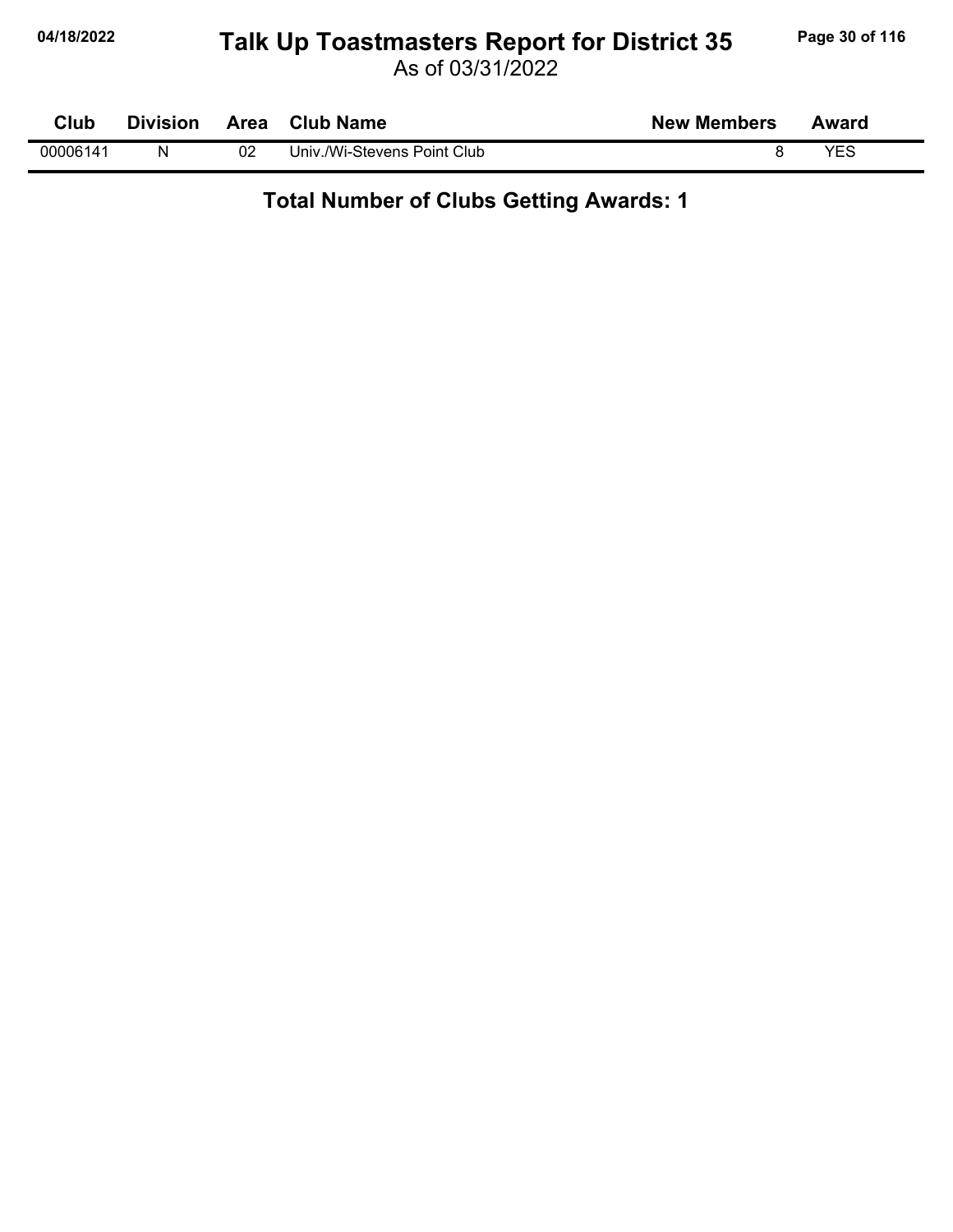## **04/18/2022 Page 31 of 116 Talk Up Toastmasters Report for District 36**

As of 03/31/2022

| Club     | <b>Division</b> | <b>Area</b> | <b>Club Name</b>                                 | <b>New Members</b> | Award      |
|----------|-----------------|-------------|--------------------------------------------------|--------------------|------------|
| 00004977 | B               | 22          | <b>Dupont Circle Toastmasters</b>                | 5                  | YES        |
| 00002226 | D               | 41          | Phoenix - DC Club #2226                          | 5                  | <b>YES</b> |
| 00002920 | С               | 32          | VA Gaveliers Club 2920                           | 6                  | YES        |
| 04617073 | E               | 63          | <b>Cystic Fibrosis Foundation - Cure Finders</b> | 6                  | YES        |
| 00007473 | B               | 24          | Word Bankers Club                                | 6                  | YES        |
| 00009898 | Α               | 16          | Ambassadors Of Speech Club                       | 5                  | <b>YES</b> |
| 05539985 | А               | 14          | <b>AAMC Toastmasters</b>                         |                    | YES        |
| 00000077 | G               | 75          | Crown Of Laurel Club                             | 5                  | YES        |
| 00000473 | А               | 15          | United States Senate Club                        | 6                  | <b>YES</b> |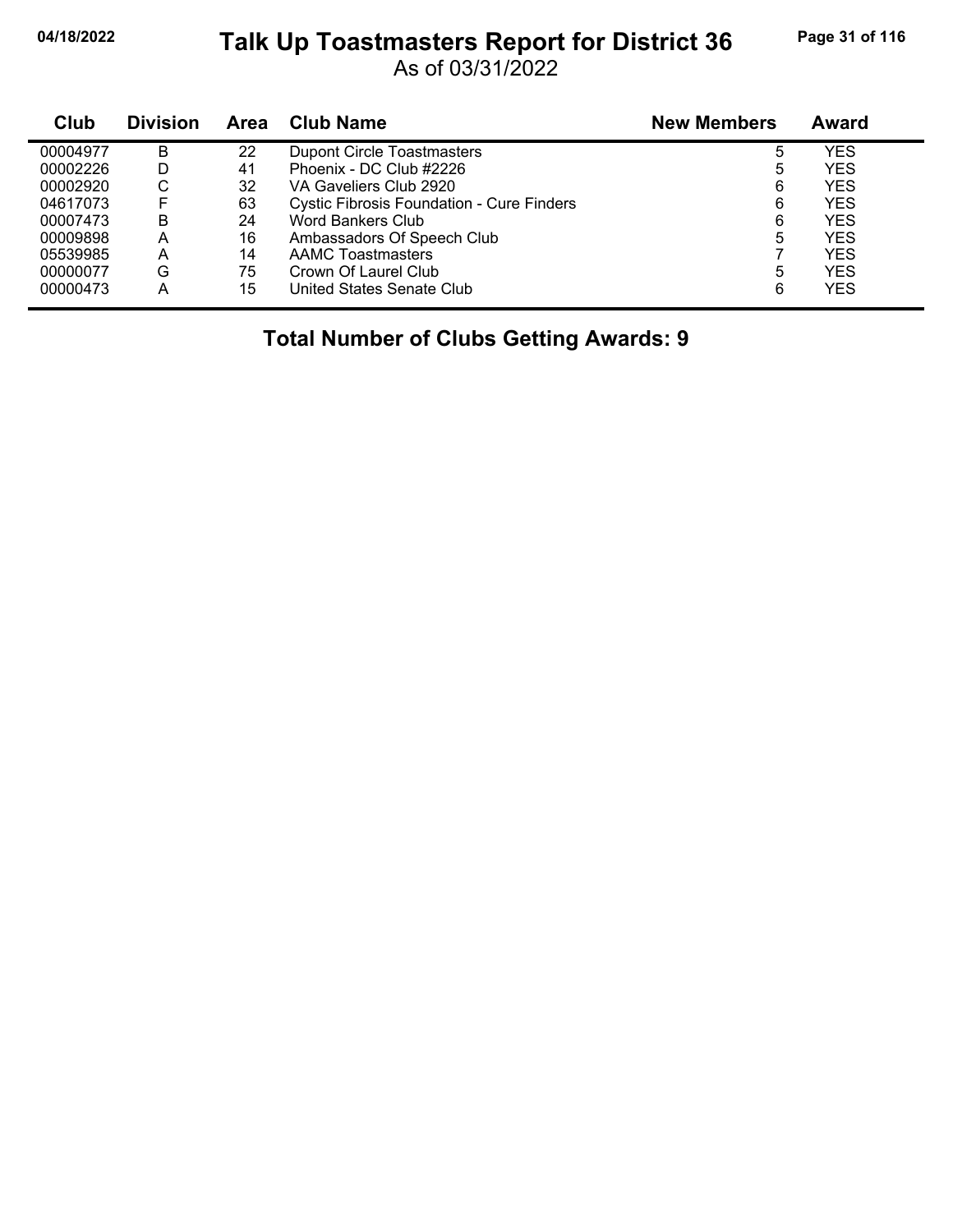# **04/18/2022 Page 32 of 116 Talk Up Toastmasters Report for District 37**

As of 03/31/2022

| Club     | <b>Division</b> | <b>Area</b> | <b>Club Name</b>                         | <b>New Members</b> | Award      |
|----------|-----------------|-------------|------------------------------------------|--------------------|------------|
| 06597367 | -               | 41          | Triad Talkers At PTRC                    |                    | <b>YES</b> |
| 00003971 |                 | 22          | Bank of America Uptown Toastmasters Club |                    | YES        |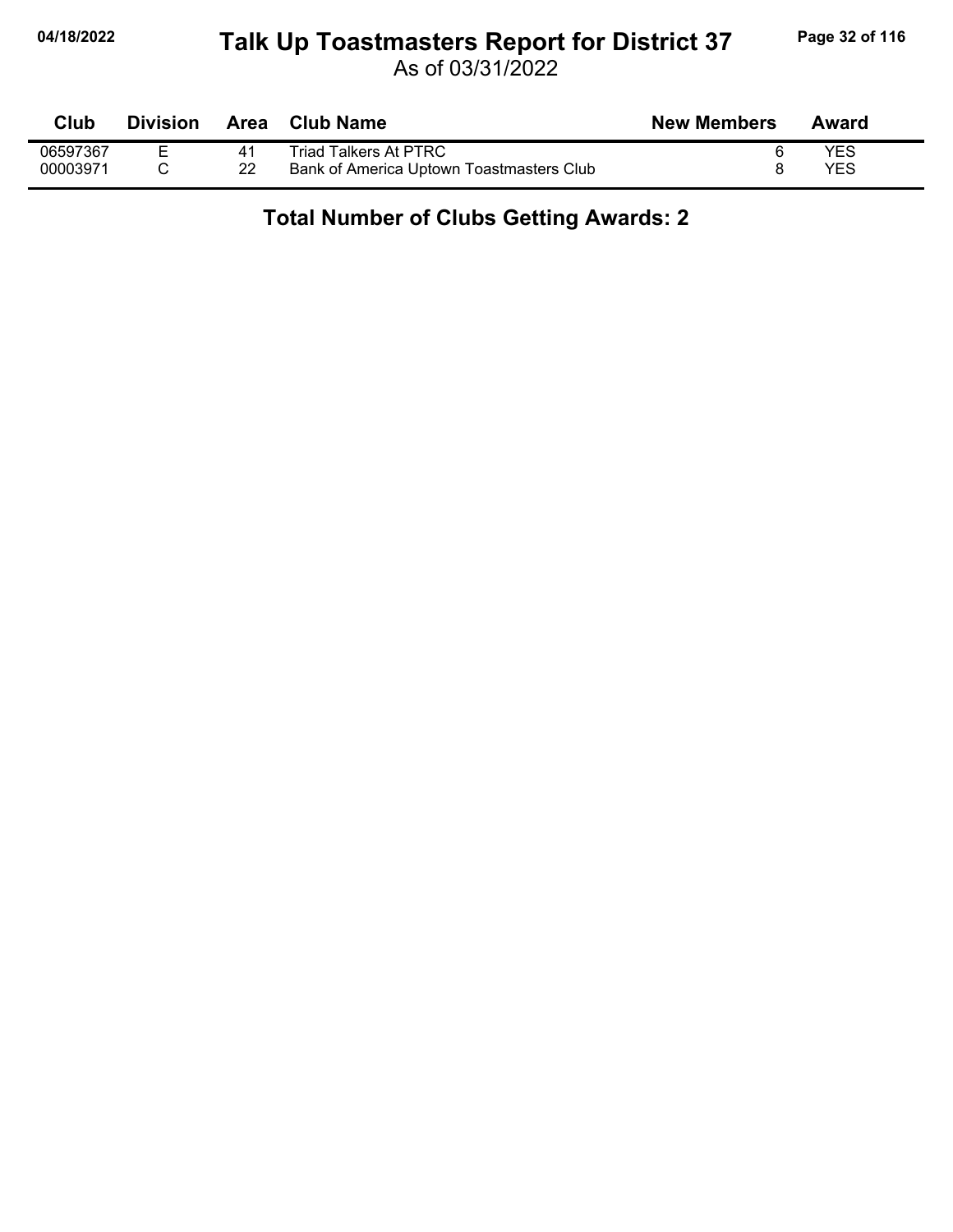### **04/18/2022 Page 33 of 116 Talk Up Toastmasters Report for District 38**

As of 03/31/2022

| Club     | <b>Division</b> | Area | Club Name                   | <b>New Members</b> | Award |
|----------|-----------------|------|-----------------------------|--------------------|-------|
| 01748386 |                 |      | HYP Toastmasters            |                    | YES   |
| 07812685 | G               |      | Overbrook Toastmasters Club |                    | YES   |
| 05242256 |                 | 32   | Janney ToastMasters         |                    | YES   |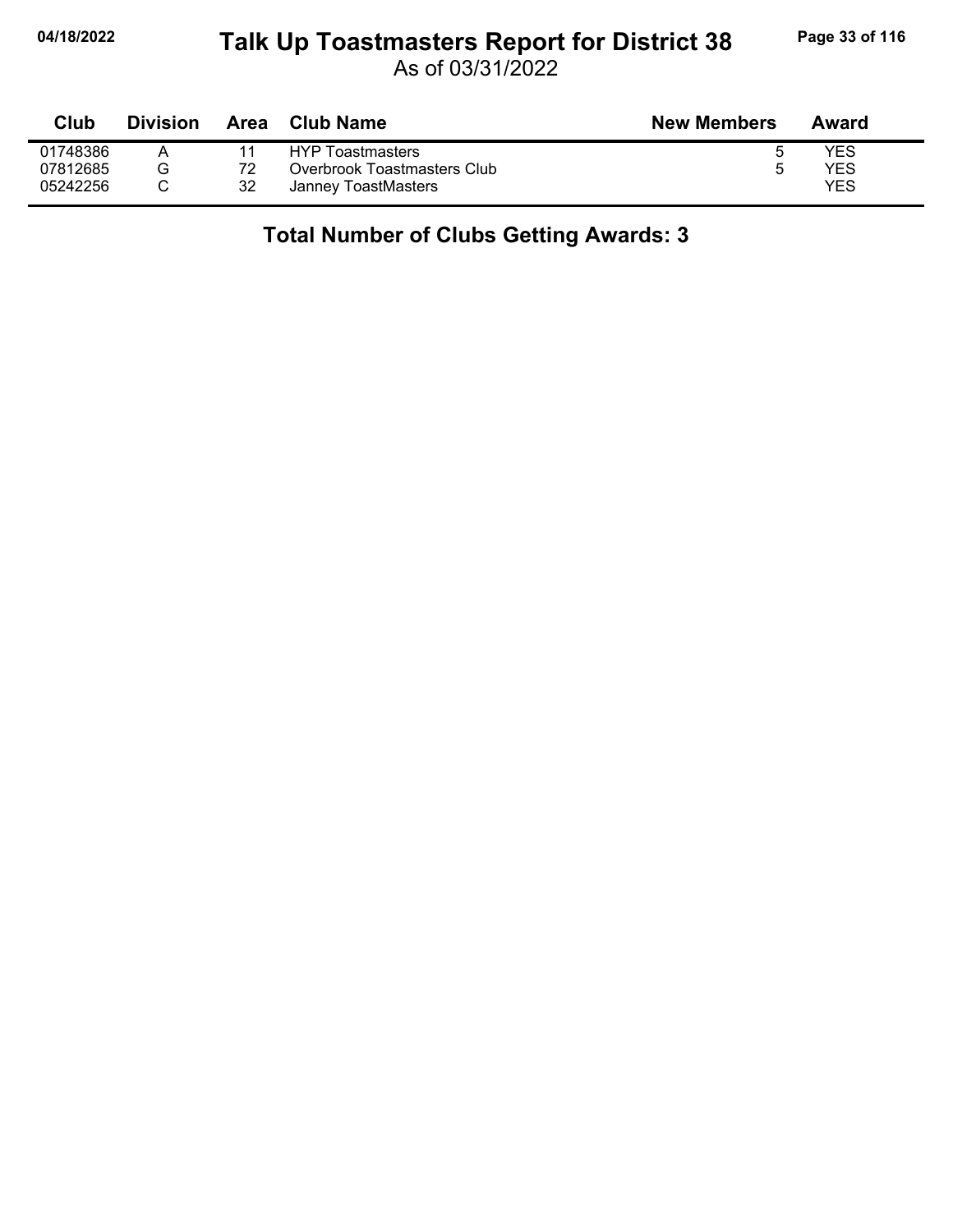# **04/18/2022 Page 34 of 116 Talk Up Toastmasters Report for District 39**

As of 03/31/2022

| Club     | <b>Division</b> | Area | <b>Club Name</b>      | <b>New Members</b> | Award |
|----------|-----------------|------|-----------------------|--------------------|-------|
| 07711921 |                 | 94   | Simply the Best       |                    | YES   |
| 00009292 | F               | 54   | East End Orators Club |                    | YES   |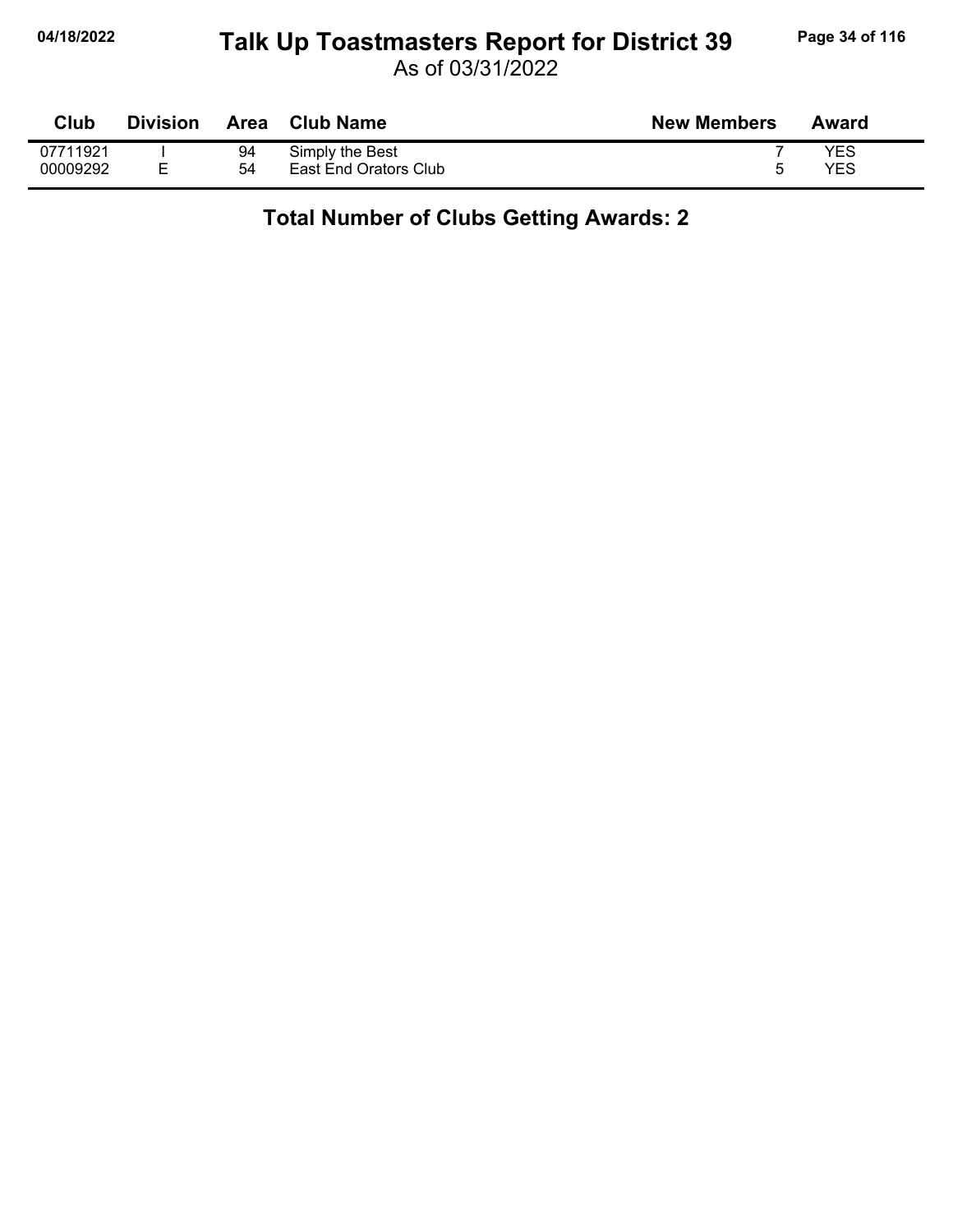# **04/18/2022 Page 35 of 116 Talk Up Toastmasters Report for District 40**

As of 03/31/2022

| Club     | <b>Division</b> | Area | Club Name               | <b>New Members</b> | Award |
|----------|-----------------|------|-------------------------|--------------------|-------|
| 00004341 | А               | 04   | Lima Eye Openers Club   | 5                  | YES   |
| 07273470 | A               | 02   | Wright Way Toastmasters | 6                  | YES   |
| 00000859 | B               | 11   | Northwest Club          | 5                  | YES   |
| 02705957 |                 | 51   | CIC Speaks Too          | 5                  | YES   |
| 01423343 | н               | 72   | City of Columbus        | 6                  | YES   |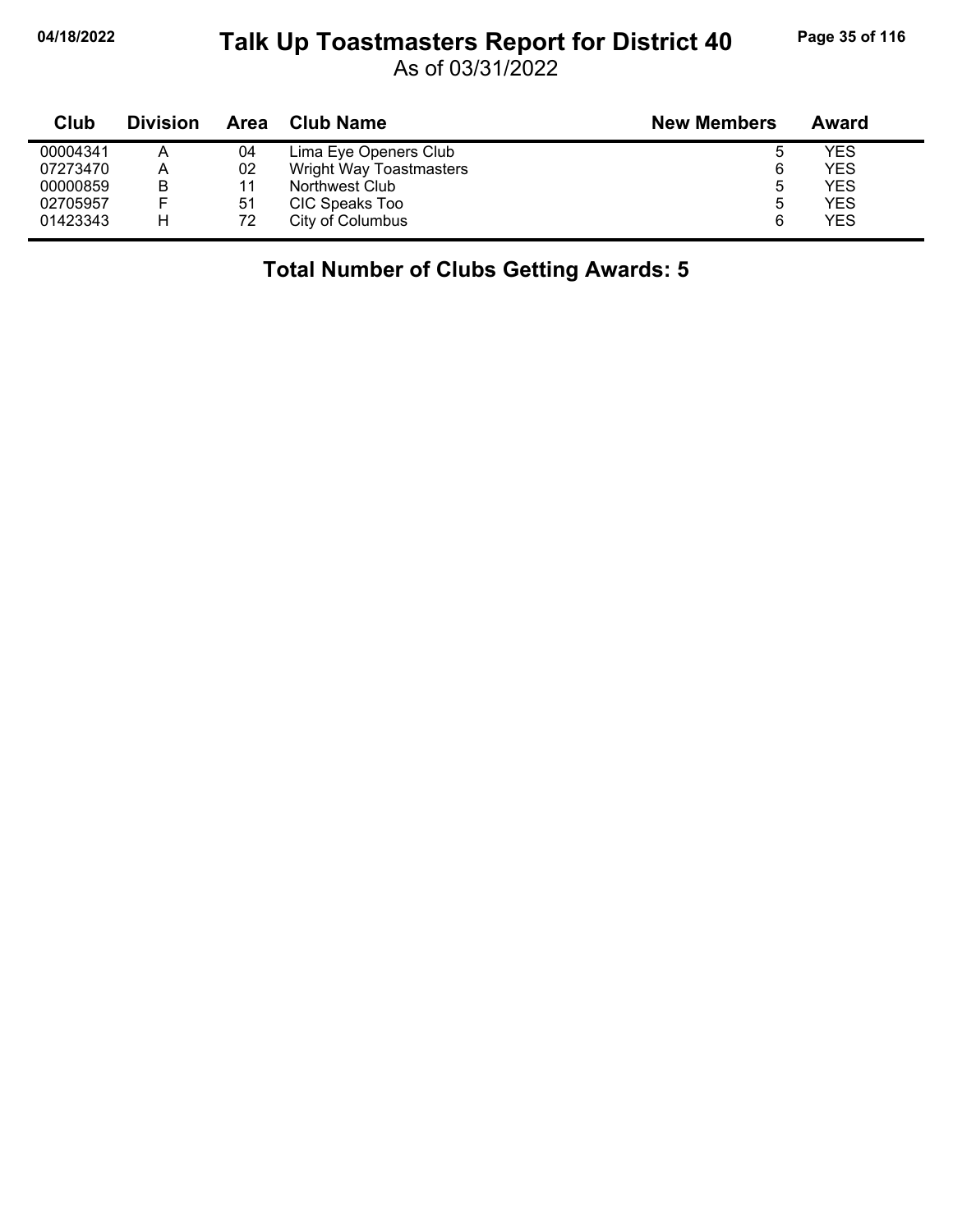## **04/18/2022 Page 36 of 116 Talk Up Toastmasters Report for District 41**

#### As of 03/31/2022

| Club     | <b>Division</b> | <b>Area</b> | <b>Club Name</b>                             | <b>New Members</b> | <b>Award</b> |
|----------|-----------------|-------------|----------------------------------------------|--------------------|--------------|
| 01336137 | U               | 01          | Panchkula Toastmasters Club                  | 6                  | <b>YES</b>   |
| 01867633 | M               | 01          | <b>Faridabad Toastmasters Club</b>           |                    | <b>YES</b>   |
| 03281416 | E               | 01          | Central Delhi Toastmasters Club              | 10                 | <b>YES</b>   |
| 07790463 | Α               | 03          | Ace Toastmasters Club                        | 5                  | <b>YES</b>   |
| 07835021 | E               | 03          | <b>Orion Toastmasters Club</b>               | 5                  | <b>YES</b>   |
| 07913172 | O               | 04          | Lumbini Toastmasters Club                    | 5                  | <b>YES</b>   |
| 07856695 | E               | 04          | <b>Flair Toastmasters Club</b>               | 5                  | <b>YES</b>   |
| 07901806 | E               | 01          | Roar Toastmasters Club                       | 6                  | <b>YES</b>   |
| 07508072 | Q               | 03          | Newtown Toastmasters Club                    | 5                  | <b>YES</b>   |
| 07713677 | N               | 03          | <b>Butwal Toastmasters Club</b>              | 8                  | <b>YES</b>   |
| 05954206 | С               | 02          | Jaipur Toastmasters Club                     | 8                  | <b>YES</b>   |
| 05346753 | E               | 04          | Toastmasters Club of Speaking and Leadership | 12                 | <b>YES</b>   |
| 05168041 | G               | 04          | <b>Gurgaon Orators Toastmasters Club</b>     | 5                  | <b>YES</b>   |
| 05954098 | F               | 03          | PwC Gurgaon Toastmasters Club                | 10                 | <b>YES</b>   |
| 05576185 | D               | 03          | Noida Plus Toastmasters Club                 | 8                  | <b>YES</b>   |
| 01574616 | Ρ               | 01          | Toastmasters Club of West Delhi              | 10                 | <b>YES</b>   |
| 01459483 | E               | 01          | East Delhi Toastmasters Club                 | 5                  | <b>YES</b>   |
| 00996285 | E               | 03          | <b>Toastmasters Club of Dwarka</b>           | 5                  | <b>YES</b>   |
| 01088097 | Κ               | 03          | TCS Maitree Kolkata Toastmasters Club        | 9                  | <b>YES</b>   |
| 01179292 | $\mathsf{R}$    | 03          | Kolkata Toastmasters Club                    | 5                  | <b>YES</b>   |
| 01200975 | F               | 02          | Gurgaon Toastmasters Club                    | 5                  | <b>YES</b>   |
| 01345936 | F               | 04          | <b>TCS Maitree Gurgaon Toastmasters</b>      | 6                  | <b>YES</b>   |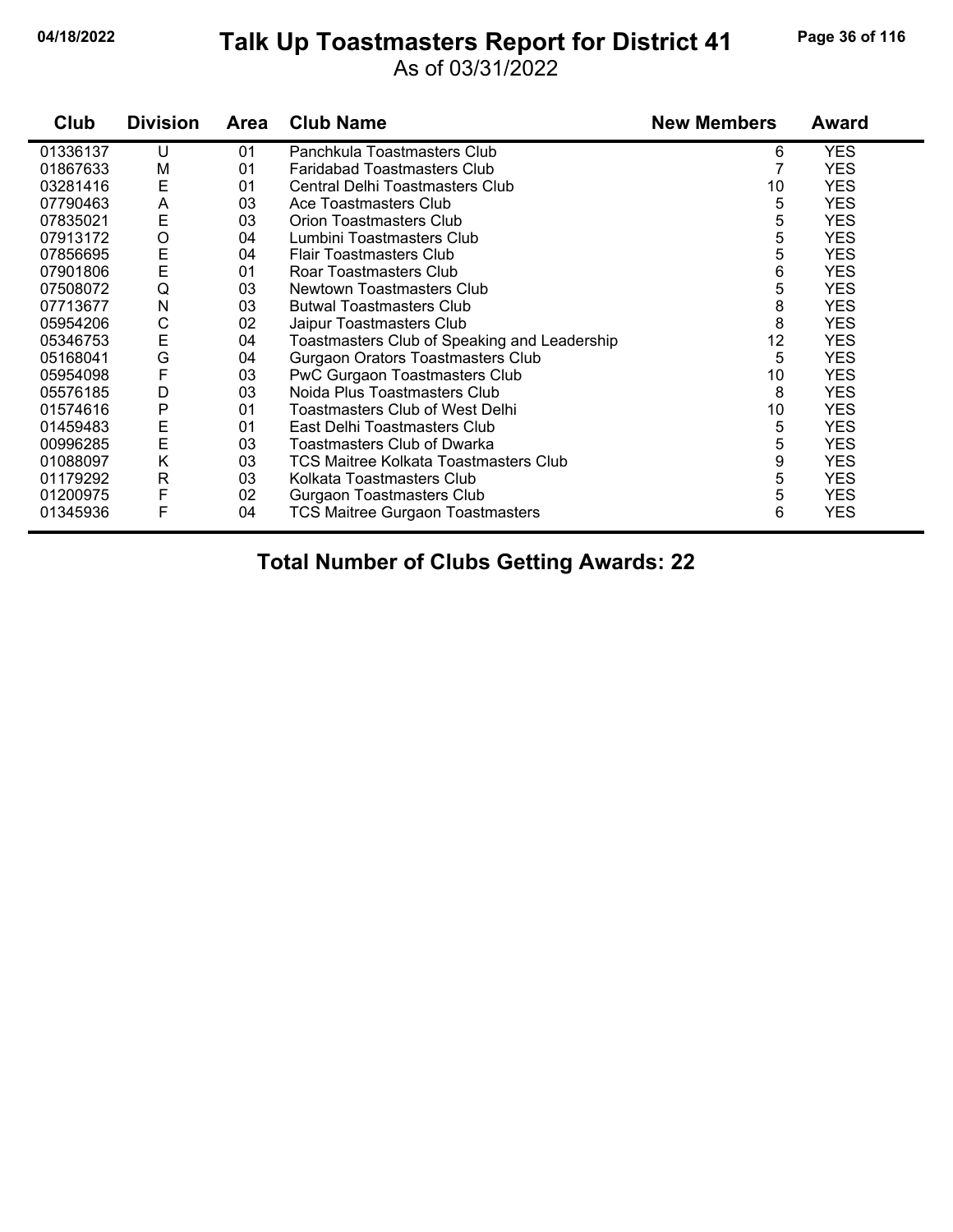## **04/18/2022 Page 37 of 116 Talk Up Toastmasters Report for District 42**

As of 03/31/2022

| Club     | <b>Division</b> | Area | <b>Club Name</b>   | <b>New Members</b> | Award |
|----------|-----------------|------|--------------------|--------------------|-------|
| 00007642 |                 |      | The Eyeopener Club |                    | YES   |
| 00590114 | –               | 06   | Igniters Club      |                    | YES   |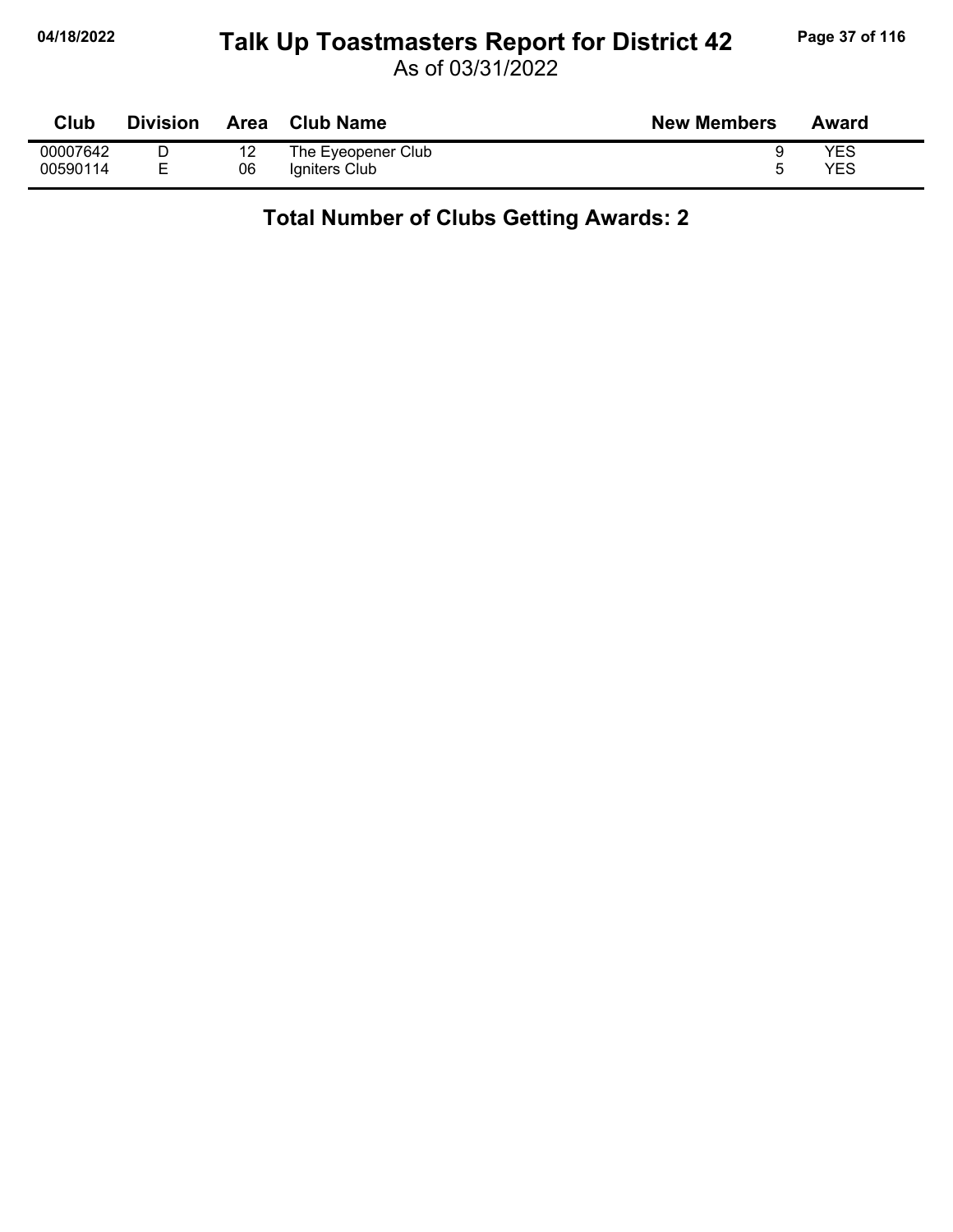#### **04/18/2022 Page 38 of 116 Talk Up Toastmasters Report for District 43**

As of 03/31/2022

| Club     | <b>Division</b> |    | Area Club Name                             | <b>New Members</b> | Award      |
|----------|-----------------|----|--------------------------------------------|--------------------|------------|
| 00008936 | A               | 01 | Saline County Club                         | 6                  | YES.       |
| 05550917 | E               | 02 | Reaching Beyond Advanced Toastmasters      | 5                  | <b>YES</b> |
| 03599126 | E               | 03 | Investing In Walmart Leaders               |                    | <b>YES</b> |
| 04189887 | А               | 01 | <b>Capitol Toastmasters</b>                |                    | YFS        |
| 06943846 | A               | 03 | <b>Lions Sharing Toastmasters</b>          | ხ                  | YES        |
| 07969189 | E               | 05 | <b>Empowering Ladies Toastmasters Club</b> | 5                  | <b>YES</b> |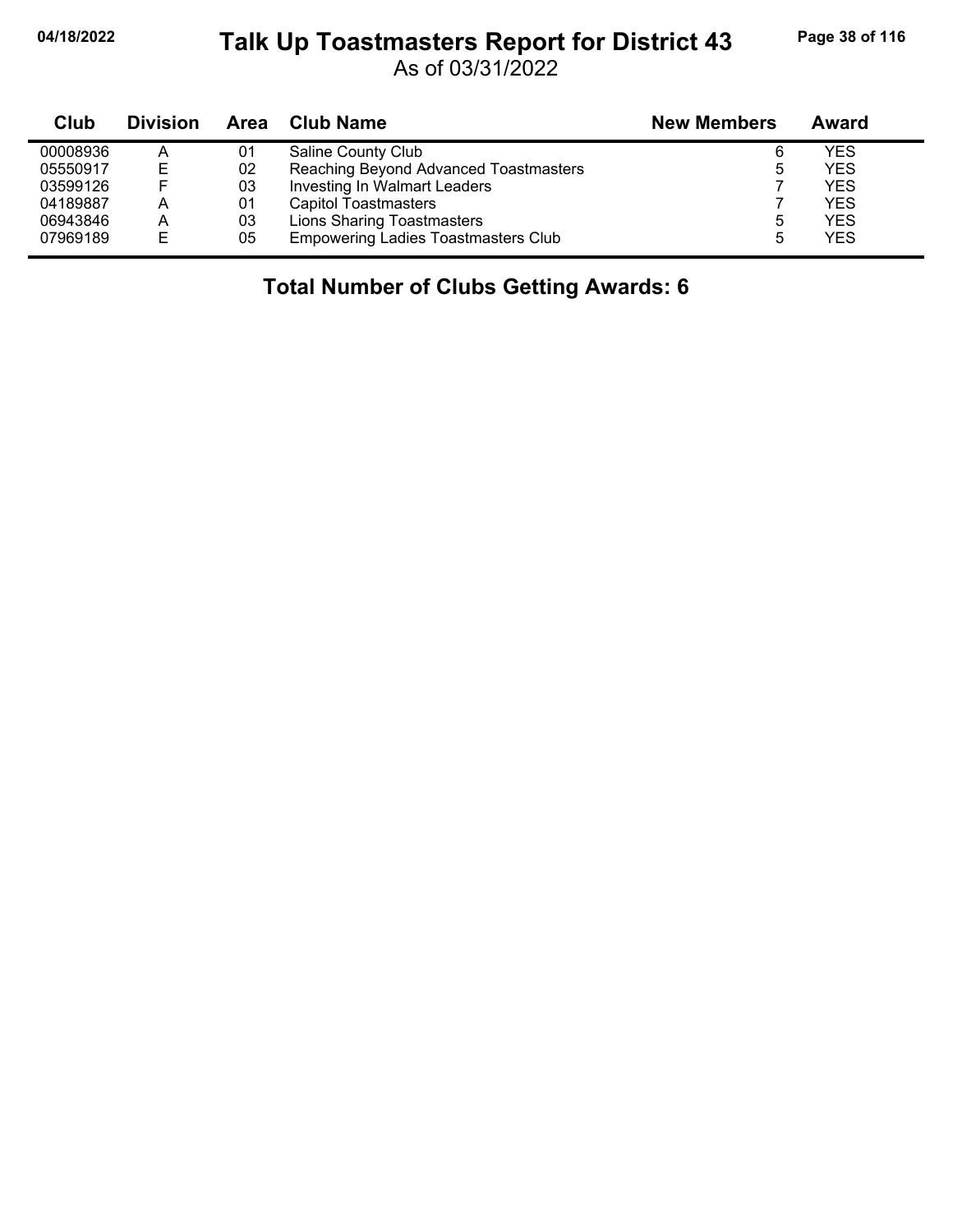#### **04/18/2022 Page 39 of 116 Talk Up Toastmasters Report for District 44**

As of 03/31/2022

| Club     | <b>Division</b> | <b>Area</b> | Club Name                     | <b>New Members</b> | Award      |
|----------|-----------------|-------------|-------------------------------|--------------------|------------|
| 02675470 | G               | 74          | <b>Risk Masters</b>           | 5                  | YES        |
| 03258411 | А               | 13          | <b>ACFB Toasters</b>          | 5                  | YES        |
| 07239946 | С               | 33          | <b>GTRI Toastmasters</b>      | 8                  | <b>YES</b> |
| 01426335 | А               | 14          | Second Mile Speakers          | 21                 | <b>YES</b> |
| 00004903 | D               | 42          | <b>INPO Toastmasters Club</b> | 6                  | YES        |
| 00004941 | G               | 75          | Alpharetta Club               | 5                  | <b>YES</b> |
| 00006301 | F               | 62          | Dunwoody Club                 | 5                  | YES        |
| 00004218 | C               | 33          | <b>Techmasters Club</b>       | 5                  | YES        |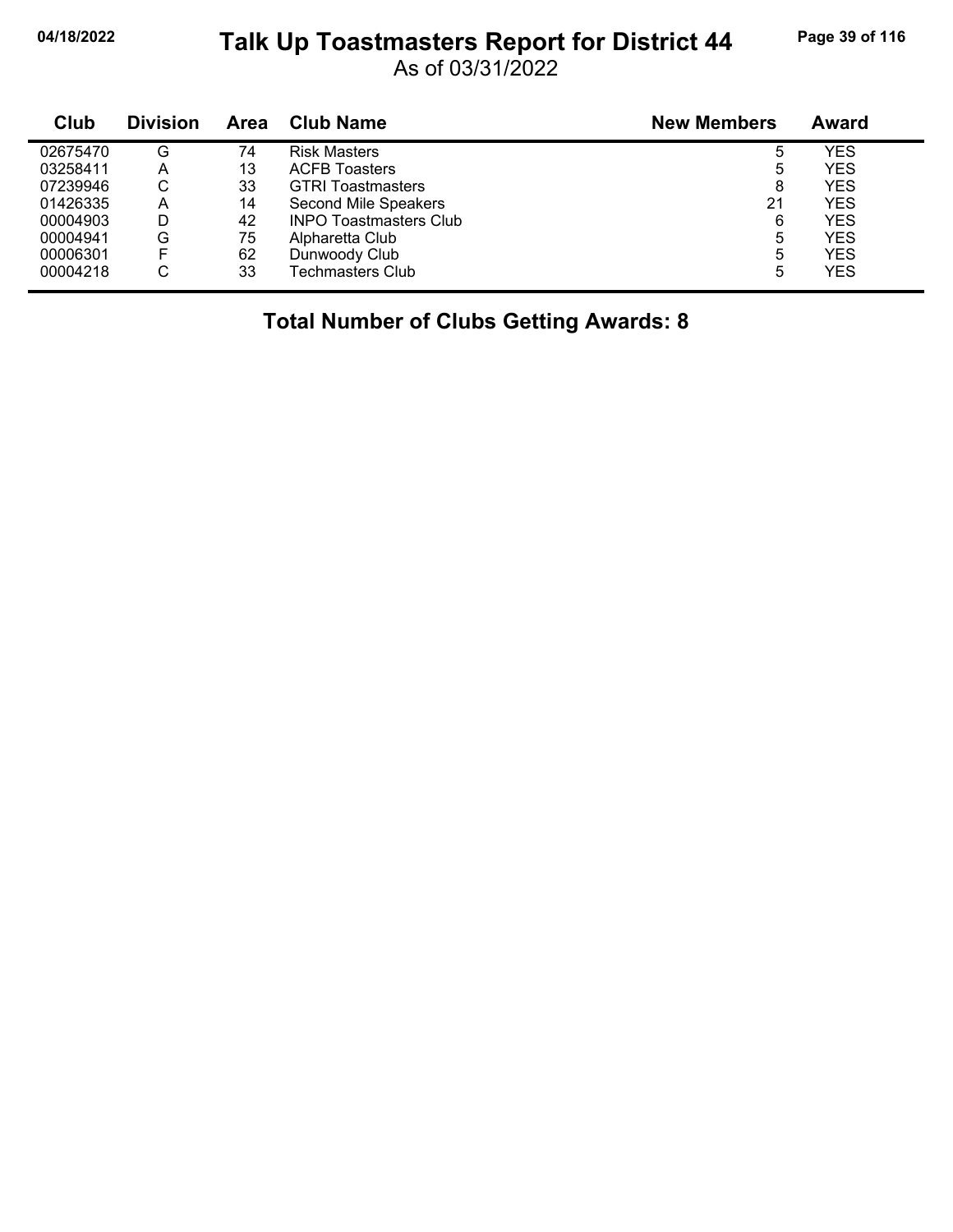#### **04/18/2022 Page 40 of 116 Talk Up Toastmasters Report for District 45**

As of 03/31/2022

| Club     | <b>Division</b> |    | Area Club Name                       | <b>New Members</b> | Award |  |
|----------|-----------------|----|--------------------------------------|--------------------|-------|--|
| 00009719 |                 | 15 | Toast Of The Valley Club             |                    | YES   |  |
| 00007347 | А               | 16 | Amoskeag Better Communicators        | 5                  | YES   |  |
| 03349440 |                 | 13 | Rise and Shine Advanced Toastmasters |                    | YES   |  |
| 03277975 |                 | 19 | Mid Day Toastmasters                 | ۰.                 | YES   |  |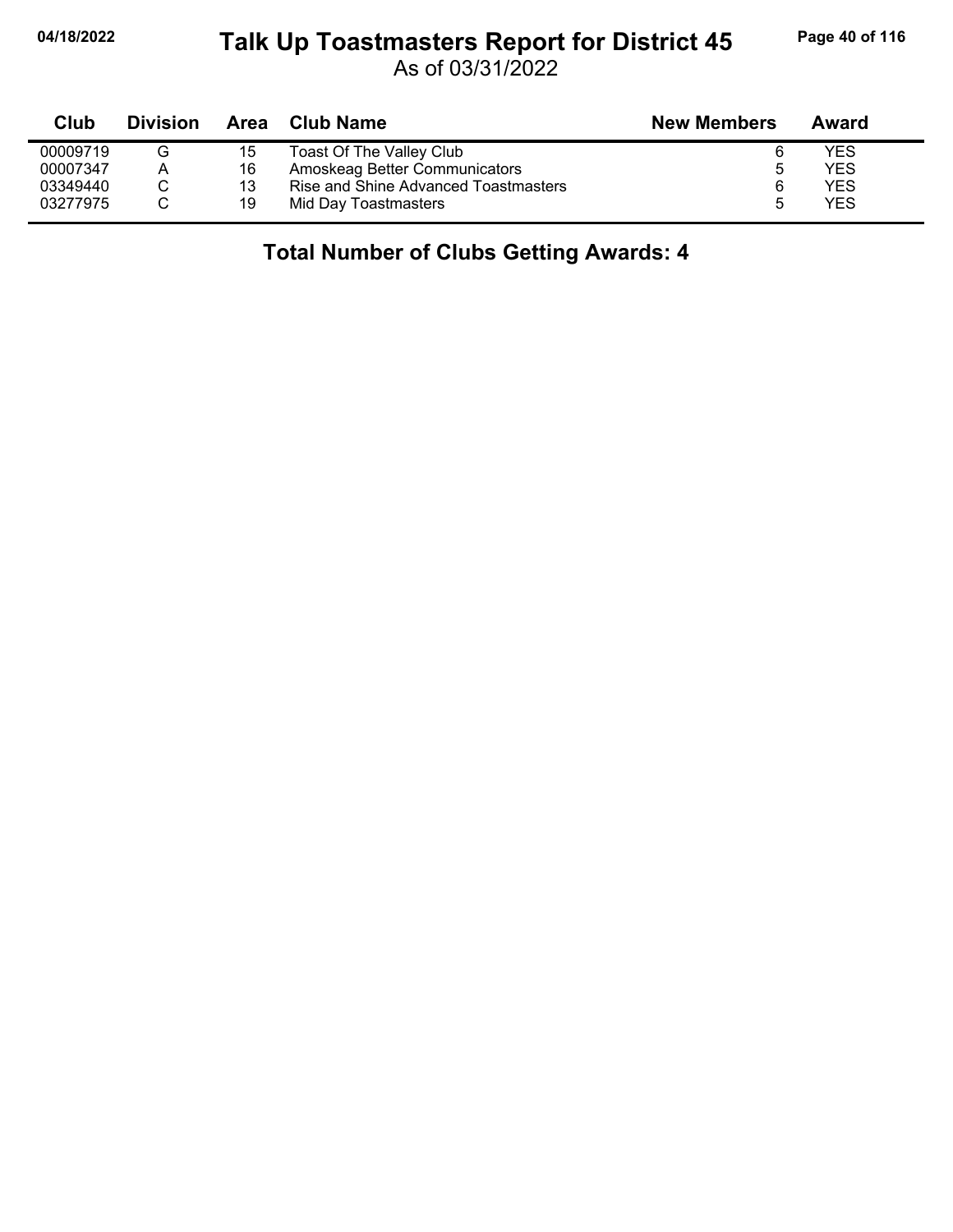# 04/18/2022 Talk Up Toastmasters Report for District 46<sup>Page 41 of 116</sup>

As of 03/31/2022

| Club     | <b>Division</b> | Area | <b>Club Name</b>                      | <b>New Members</b> | Award      |
|----------|-----------------|------|---------------------------------------|--------------------|------------|
| 01700500 |                 | 33   | Midtown's Best @ Morgan Stanley       |                    | YES        |
| 07964130 | A               | 15   | Unstoppable CEOs Toastmasters         |                    | <b>YES</b> |
| 04315364 | D               | 44   | The World's Leading Toastmasters      | 6                  | <b>YES</b> |
| 00001949 | E               | 53   | New York Toastmasters Club            | 8                  | <b>YES</b> |
| 03890961 | B               | 22   | Columbia University Toastmasters Club | 12                 | <b>YES</b> |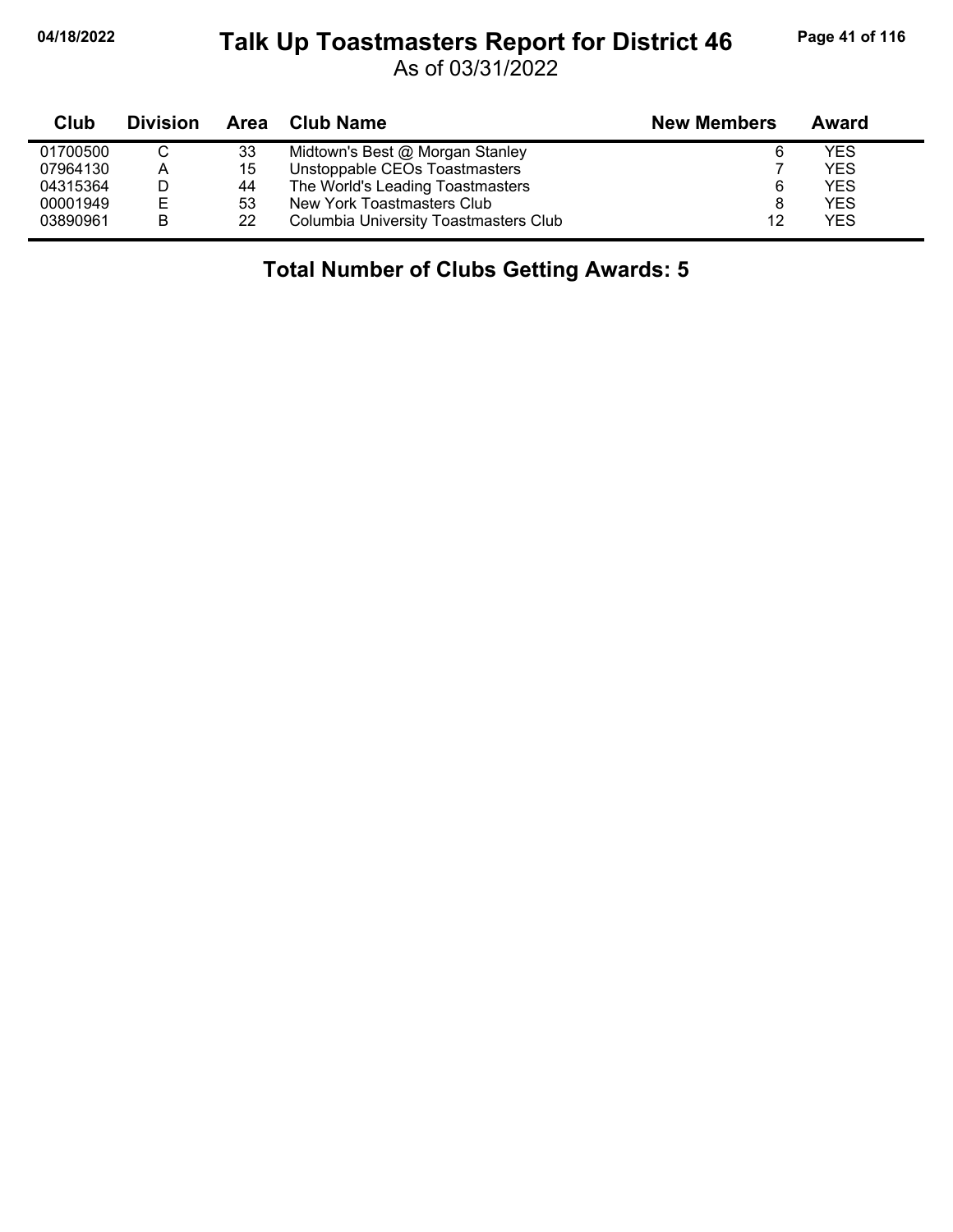#### **04/18/2022 Page 42 of 116 Talk Up Toastmasters Report for District 47**

As of 03/31/2022

| Club     | <b>Division</b> | Area | <b>Club Name</b>                        | <b>New Members</b> | Award      |
|----------|-----------------|------|-----------------------------------------|--------------------|------------|
| 05883077 | Α               | 13   | Toastmasters of BankUnited              | 9                  | YES        |
| 06003592 | А               | 14   | West Pines Toastmasters Club            | ხ                  | <b>YES</b> |
| 00001600 |                 | 93   | First Bahamas Branch of Toastmasters    | 5                  | <b>YES</b> |
| 07843250 | С               | 34   | Positively Impacting Lives Toastmasters | 6                  | <b>YES</b> |
| 00002727 |                 | 42   | <b>Gold Coast Toastmasters Club</b>     | 5                  | <b>YES</b> |
| 01376226 |                 | 42   | <b>High Voltage Voices</b>              |                    | <b>YES</b> |
| 01261950 | A               | 11   | <b>Hollywood Toastmasters</b>           | 9                  | <b>YES</b> |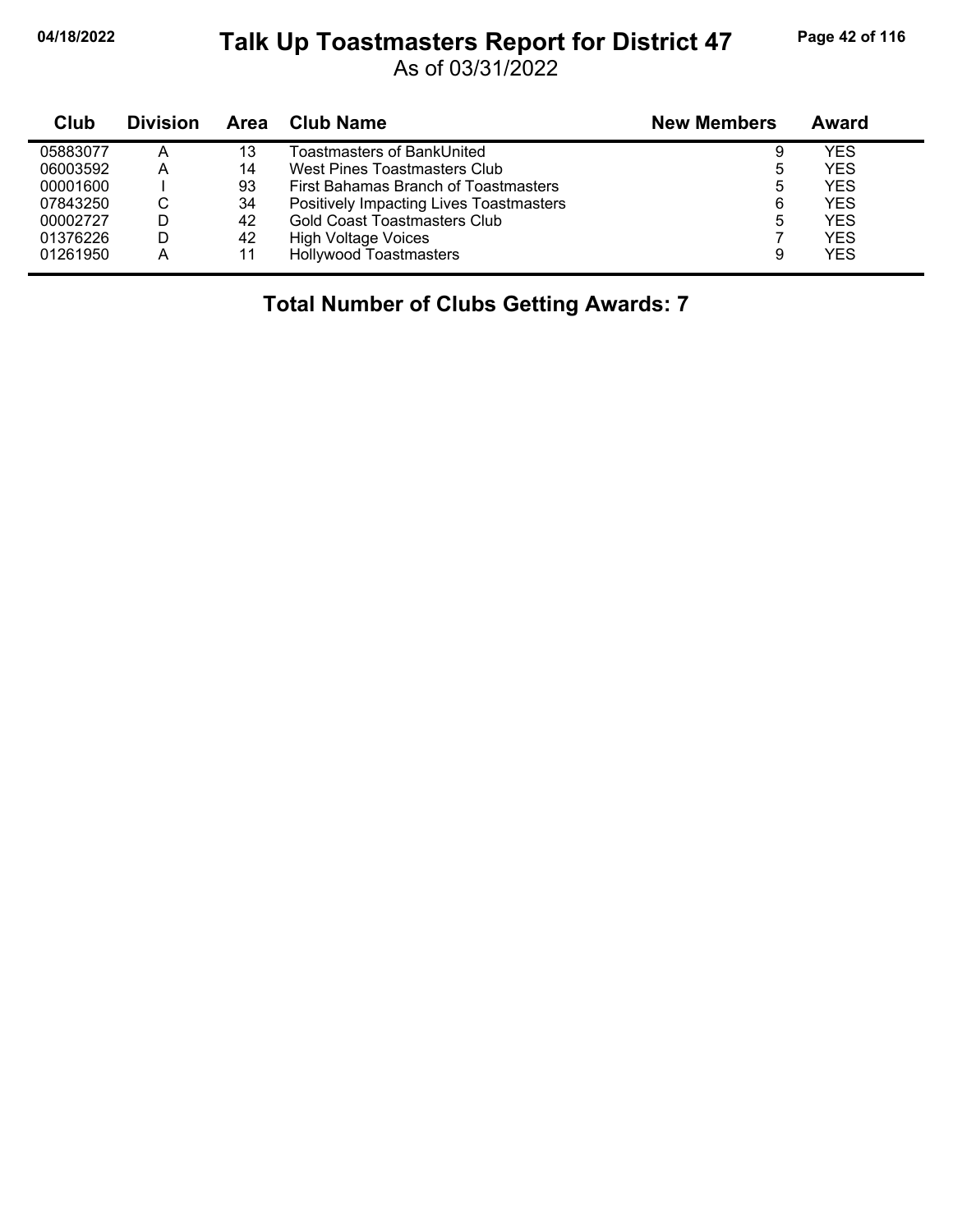## **04/18/2022 Page 43 of 116 Talk Up Toastmasters Report for District 48**

As of 03/31/2022

| Club     | <b>Division</b> | Area | <b>Club Name</b>            | <b>New Members</b> | Award      |
|----------|-----------------|------|-----------------------------|--------------------|------------|
| 01560543 |                 | 41   | New Tampa Toastmasters      |                    | <b>YES</b> |
| 07669861 |                 |      | St. Pete Beach Toastmasters |                    | YES        |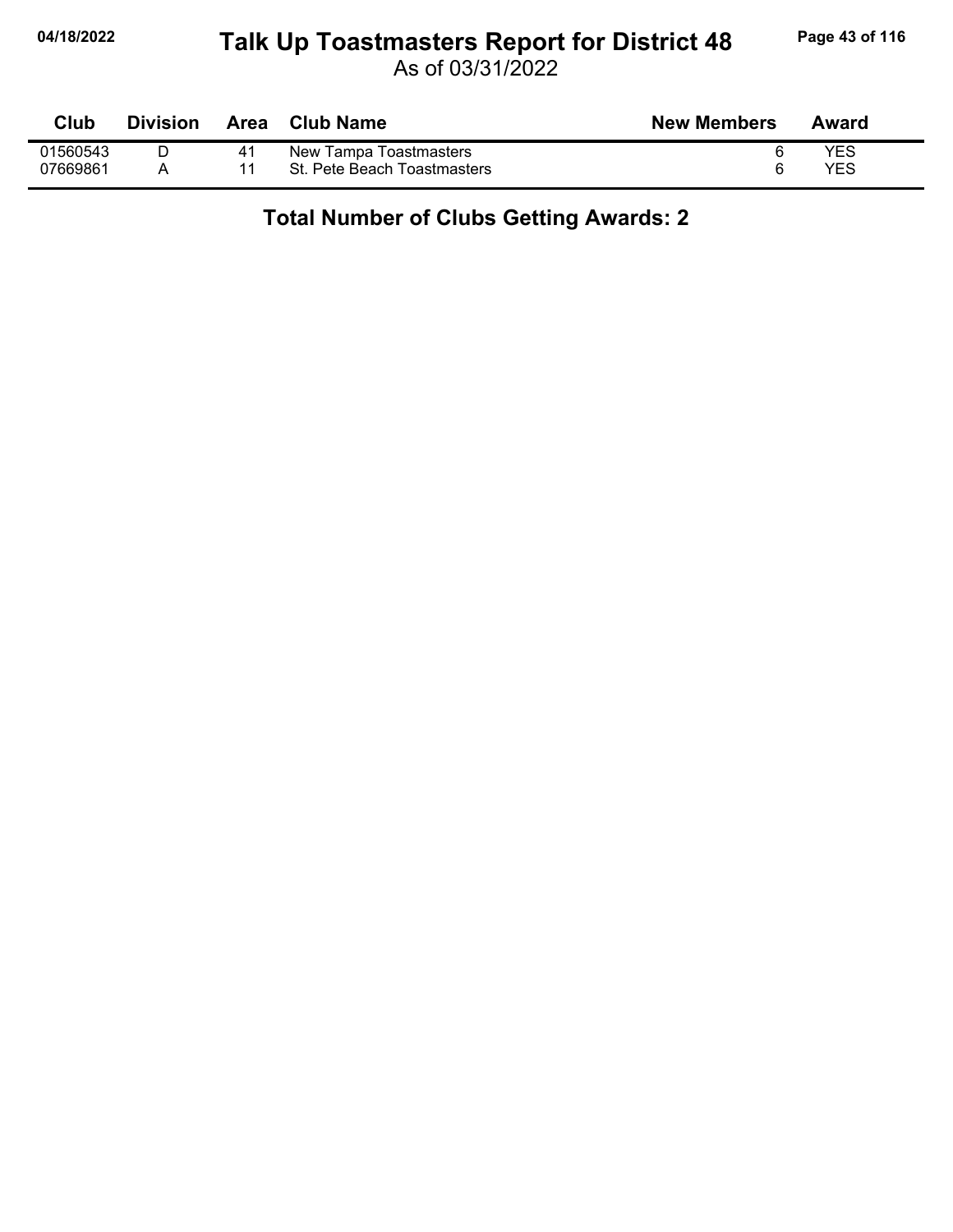#### **04/18/2022 Page 44 of 116 Talk Up Toastmasters Report for District 49**

As of 03/31/2022

| Club     | <b>Division</b> |    | Area Club Name                    | <b>New Members</b> | Award |
|----------|-----------------|----|-----------------------------------|--------------------|-------|
| 00003611 |                 | 06 | <b>Bancorp Toastmasters Club</b>  |                    | YES   |
| 06613295 |                 | 13 | HMCOA Bilingual Toastmasters Club |                    | YES   |
| 01204196 |                 | 14 | <b>Walkie Talkies</b>             | ՟                  | YES   |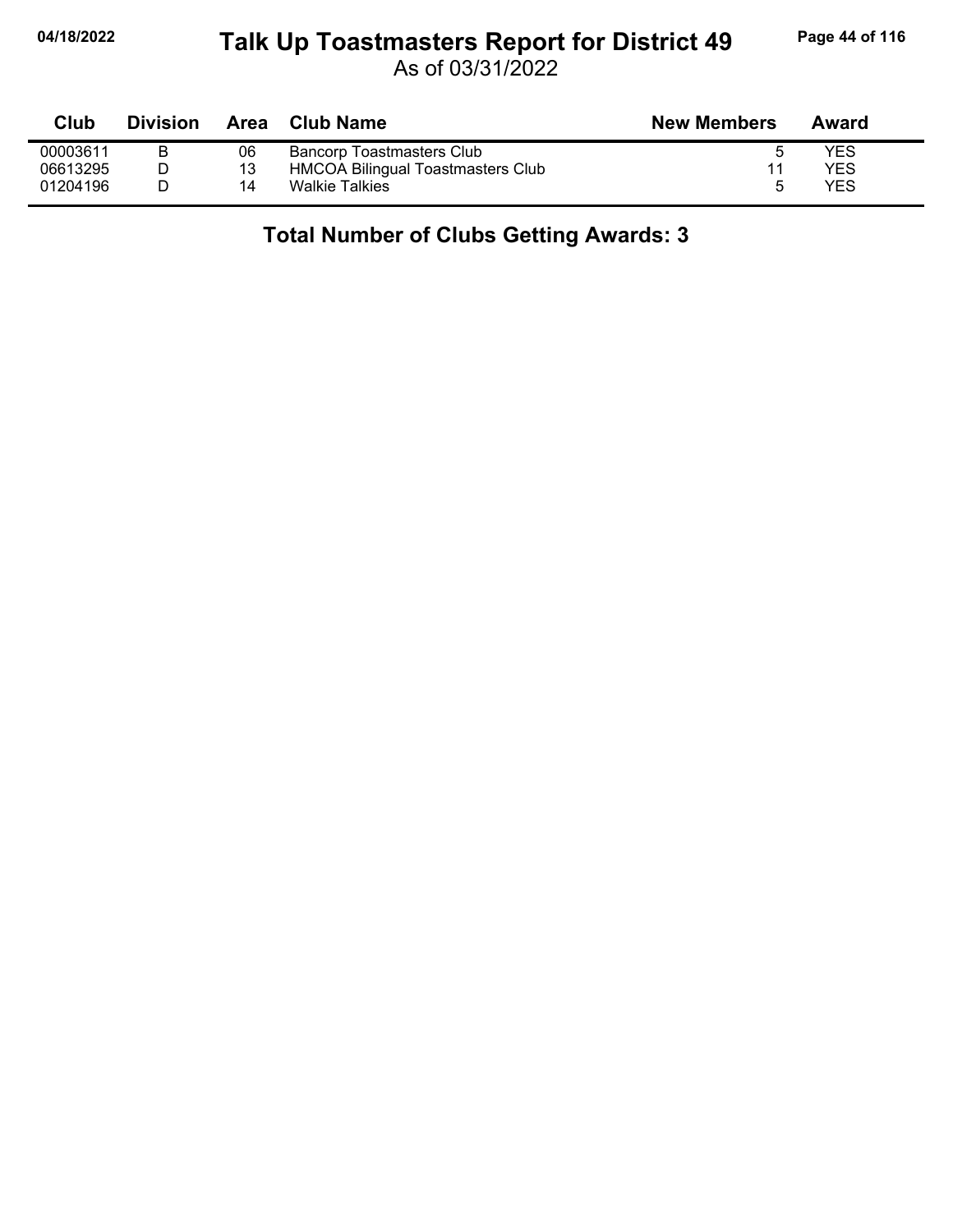## **04/18/2022 Page 45 of 116 Talk Up Toastmasters Report for District 50**

As of 03/31/2022

| Club     | <b>Division</b> | <b>Area</b> | <b>Club Name</b>                   | <b>New Members</b> | Award      |
|----------|-----------------|-------------|------------------------------------|--------------------|------------|
| 00992874 |                 | 72          | University Toastmasters of Dallas  | 8                  | YES        |
| 01995527 | P               | 43          | <b>BCBSTX Toasties</b>             | ხ                  | <b>YES</b> |
| 05869106 | F               | 25          | Dallas Speaks Plano                | 5                  | YES        |
| 04793192 | V               | 71          | <b>COPART TOASTMASTERS</b>         |                    | YES        |
| 04718634 | М               | 35          | <b>Best of Dallas Toastmasters</b> | 6                  | <b>YES</b> |
| 00004015 | F               | 24          | Plano Talkers Club                 | 6                  | <b>YES</b> |
| 00005981 |                 | 62          | <b>Carrollton Toastmasters</b>     | 6                  | YES        |
| 00584516 | S               | 53          | Talkitecture Club                  | 5                  | YES        |
| 03812934 | F               | 16          | <b>McKinney Motivators</b>         | 8                  | <b>YES</b> |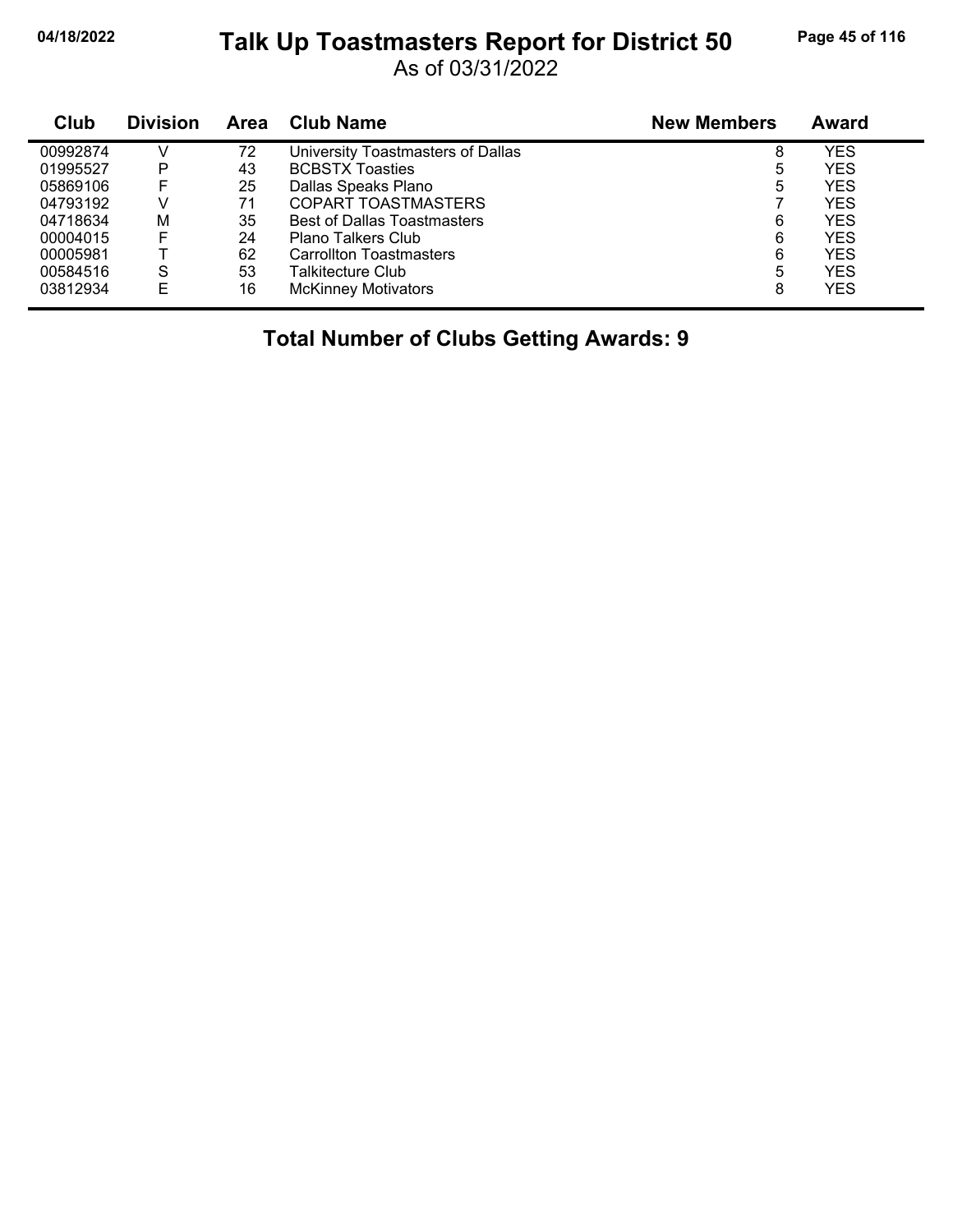#### **04/18/2022 Page 46 of 116 Talk Up Toastmasters Report for District 51**

As of 03/31/2022

| Club     | <b>Division</b> | Area | Club Name                        | <b>New Members</b> | Award      |
|----------|-----------------|------|----------------------------------|--------------------|------------|
| 07853741 | P               | 04   | <b>HYBRID Toastmasters Club</b>  |                    | YES        |
| 07644539 | W               | 05   | <b>GTM Toastmasters Club</b>     | ხ                  | <b>YES</b> |
| 00006895 | w               | 01   | <b>MAICSA Toastmasters Club</b>  | ხ                  | <b>YES</b> |
| 02106318 | W               | 02   | <b>BASF KL Toastmasters Club</b> | 5                  | <b>YES</b> |
| 01166612 | Þ               | 03   | <b>Tiger Toastmasters Club</b>   | 5                  | <b>YES</b> |
| 01589773 | W               | 04   | Oneworld Toastmasters Club       | 6                  | <b>YES</b> |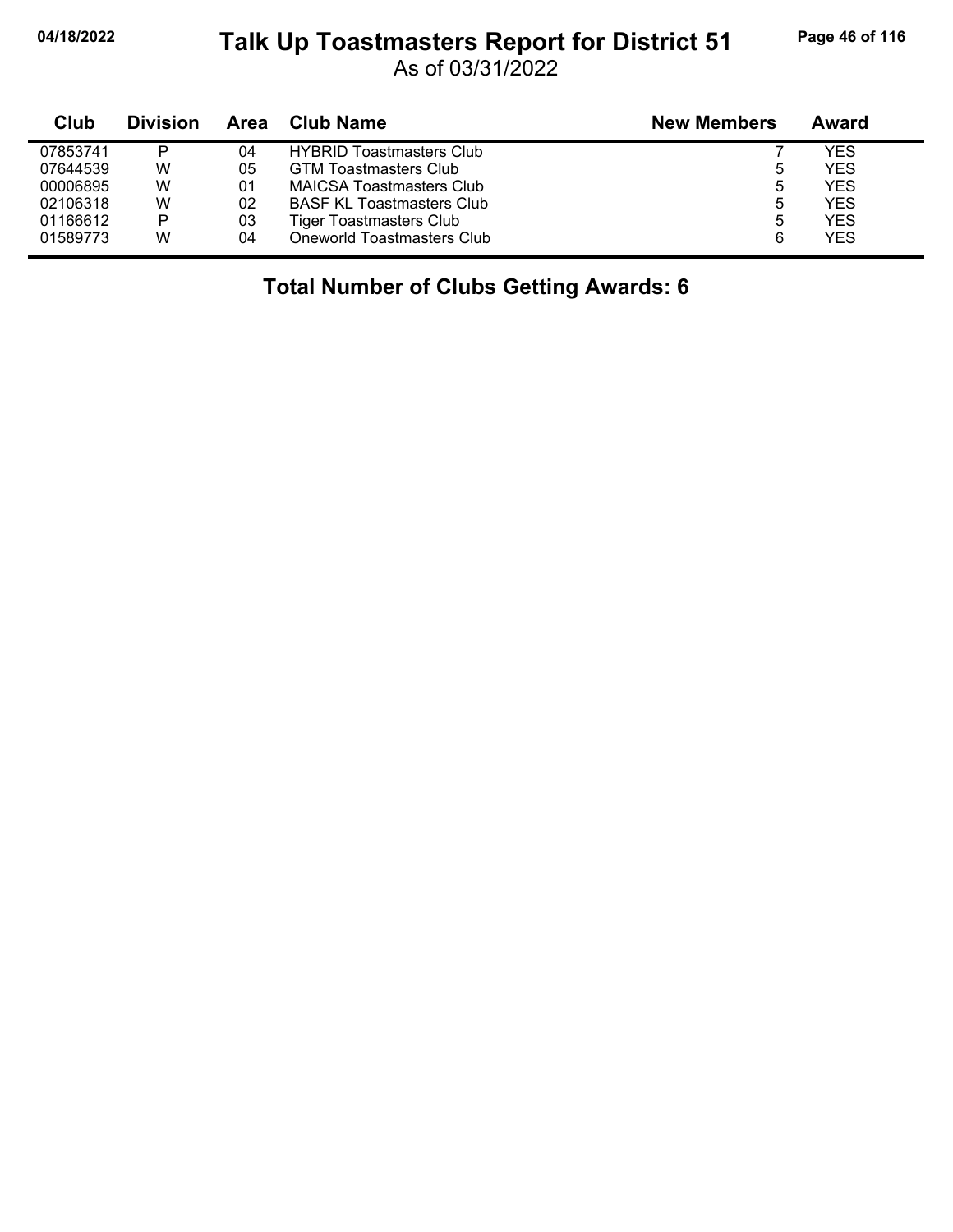## **04/18/2022 Page 47 of 116 Talk Up Toastmasters Report for District 55**

As of 03/31/2022

| Club     | <b>Division</b> | Area | Club Name                       | <b>New Members</b> | Award |
|----------|-----------------|------|---------------------------------|--------------------|-------|
| 00006457 | G               | 36   | Texas Talkers Toastmasters Club |                    | YES   |
| 00004256 |                 | 63   | Austin Toastmasters Club        | 13                 | YES   |
| 07182375 |                 | 25   | <b>Brownsville Toastmasters</b> | 6                  | YES   |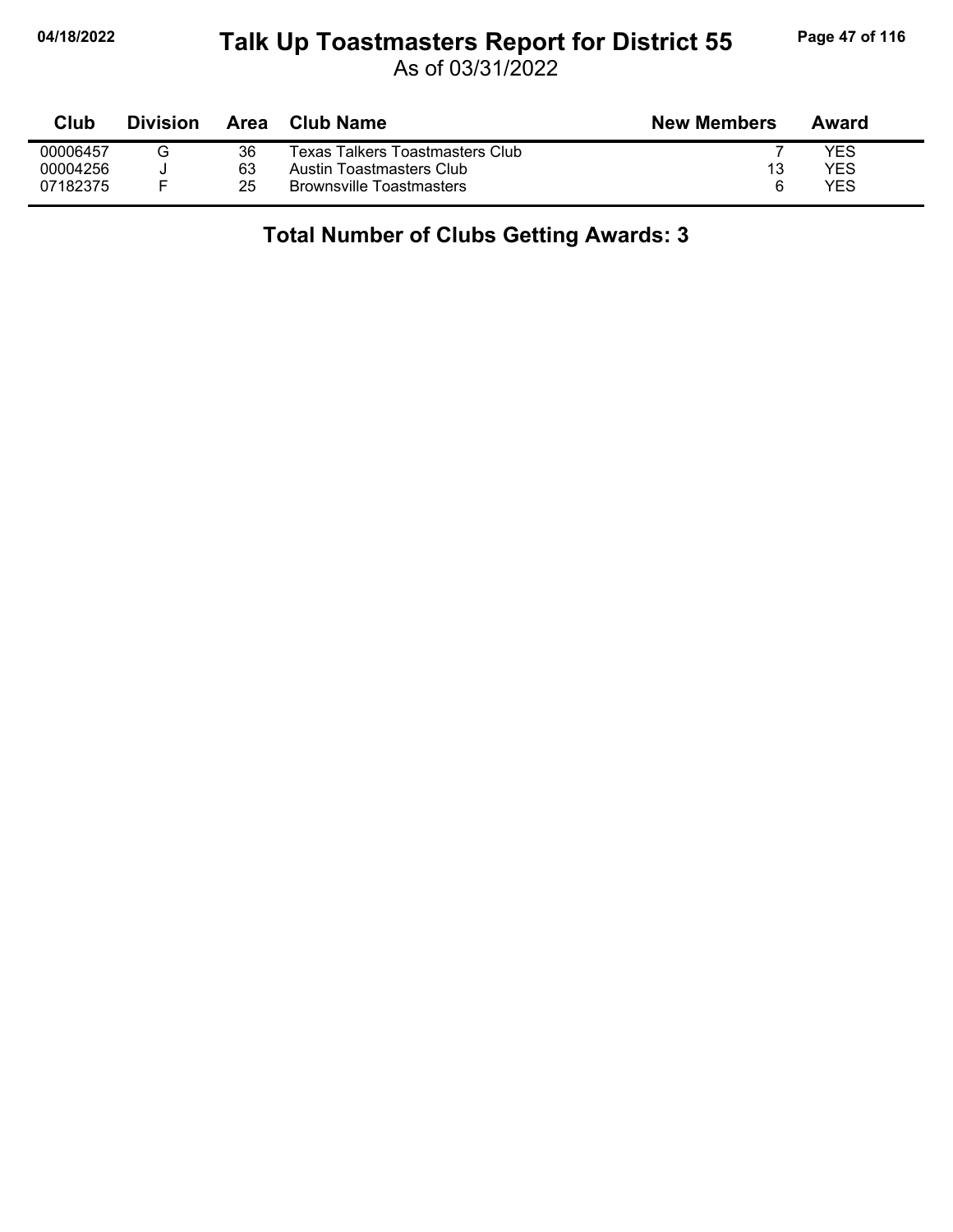## **04/18/2022 Page 48 of 116 Talk Up Toastmasters Report for District 56**

As of 03/31/2022

| <b>Club</b> | <b>Division</b> | <b>Area</b> | <b>Club Name</b>                    | <b>New Members</b> | <b>Award</b> |
|-------------|-----------------|-------------|-------------------------------------|--------------------|--------------|
| 07348731    | N               | 22          | Kiewit Houston Toastmasters         | 5                  | <b>YES</b>   |
| 07742549    |                 | 42          | <b>Woodforest Toastmasters Club</b> | 12                 | <b>YES</b>   |
| 07834039    | O               | 13          | Hess Explorers Toastmasters         | 6                  | <b>YES</b>   |
| 00000839    | R               | 61          | Daybreakers Toastmasters Club       | 5                  | <b>YES</b>   |
| 00006294    | M               | 30          | <b>Sugar Land Toastmasters</b>      | 5                  | <b>YES</b>   |
| 00006918    |                 | 44          | <b>Woodlands Toastmasters Club</b>  | 5                  | <b>YES</b>   |
| 00005916    | R               | 62          | Cy-Fair Super Speakers Club         | 6                  | <b>YES</b>   |
| 06507686    | М               | 30          | Missouri City Toastmasters Club     | 5                  | <b>YES</b>   |
| 00008609    | Q               | 50          | South Main Speakers Club            | 5                  | <b>YES</b>   |
| 00850925    | O               | 11          | <b>Young Professional</b>           | 5                  | <b>YES</b>   |
| 05157572    | N               | 20          | <b>True Blue Talkers</b>            |                    | <b>YES</b>   |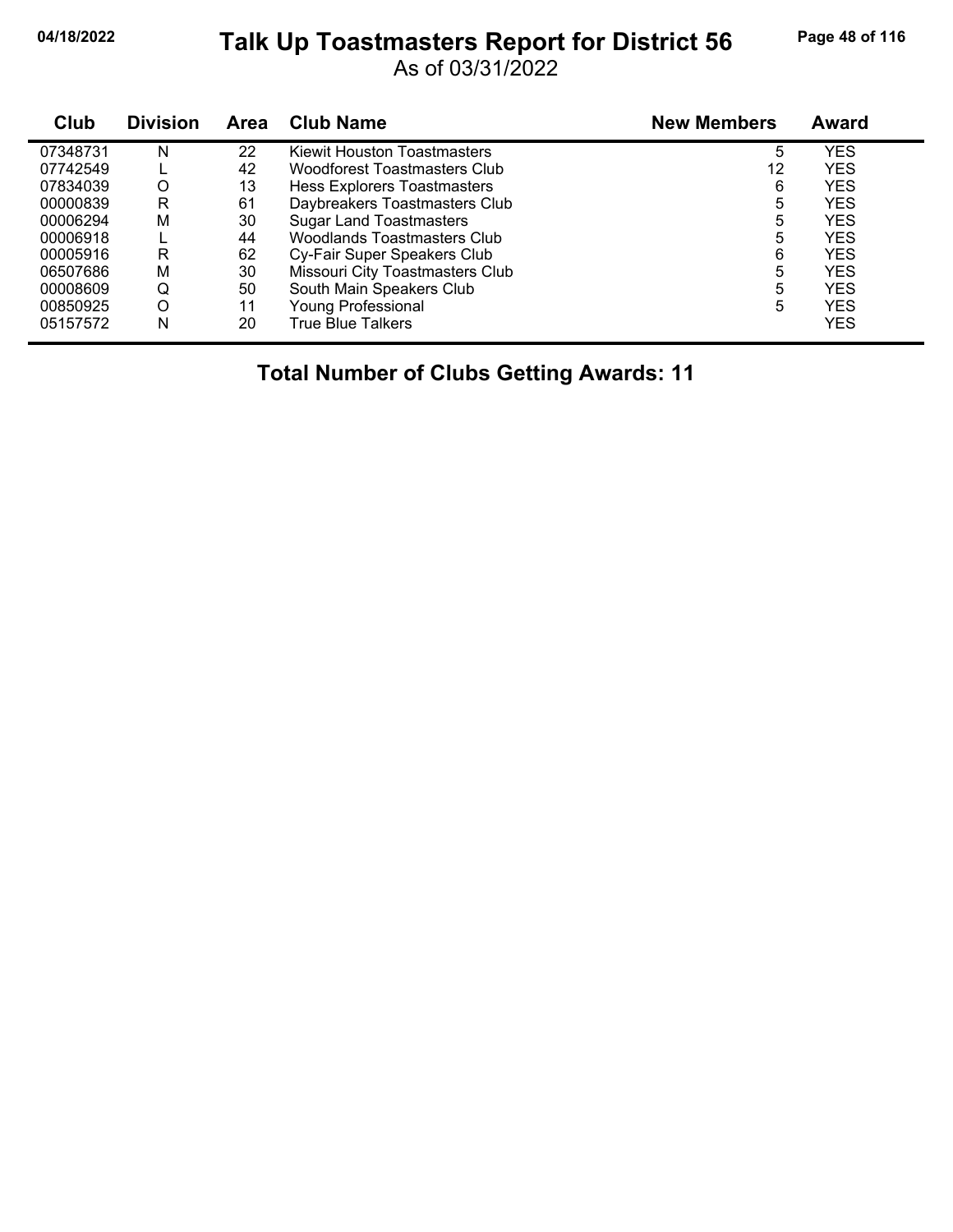## **04/18/2022 Page 49 of 116 Talk Up Toastmasters Report for District 57**

| Club     |  | Division Area Club Name         | <b>New Members</b> | Award      |  |
|----------|--|---------------------------------|--------------------|------------|--|
| 01073164 |  | Shield Speaks Toastmasters Club |                    | <b>YES</b> |  |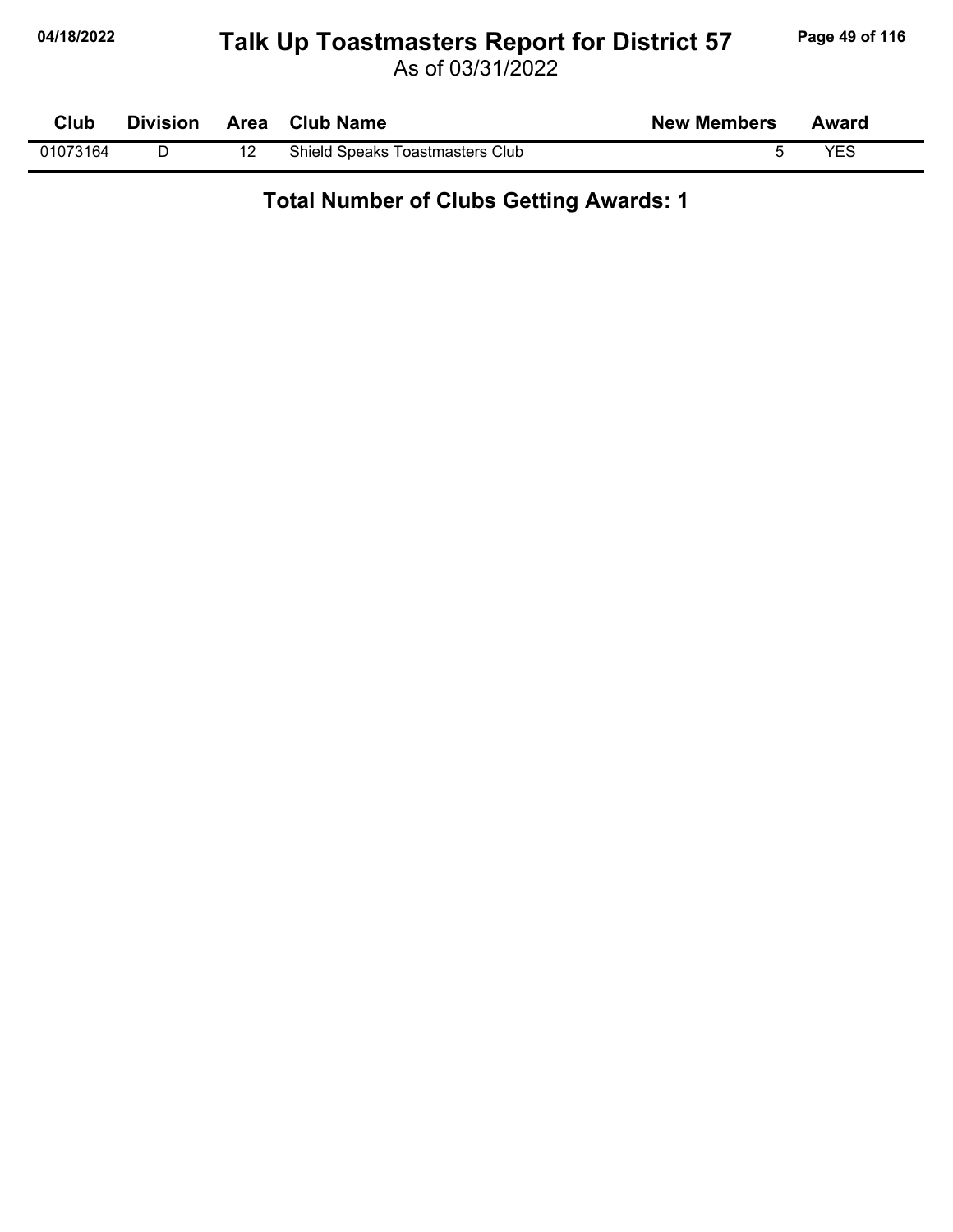## **04/18/2022 Page 50 of 116 Talk Up Toastmasters Report for District 58**

As of 03/31/2022

| Club     | <b>Division</b> | Area | <b>Club Name</b>                  | <b>New Members</b> | Award |
|----------|-----------------|------|-----------------------------------|--------------------|-------|
| 07380882 |                 | 44   | Women of Distinction Toastmasters |                    | YES   |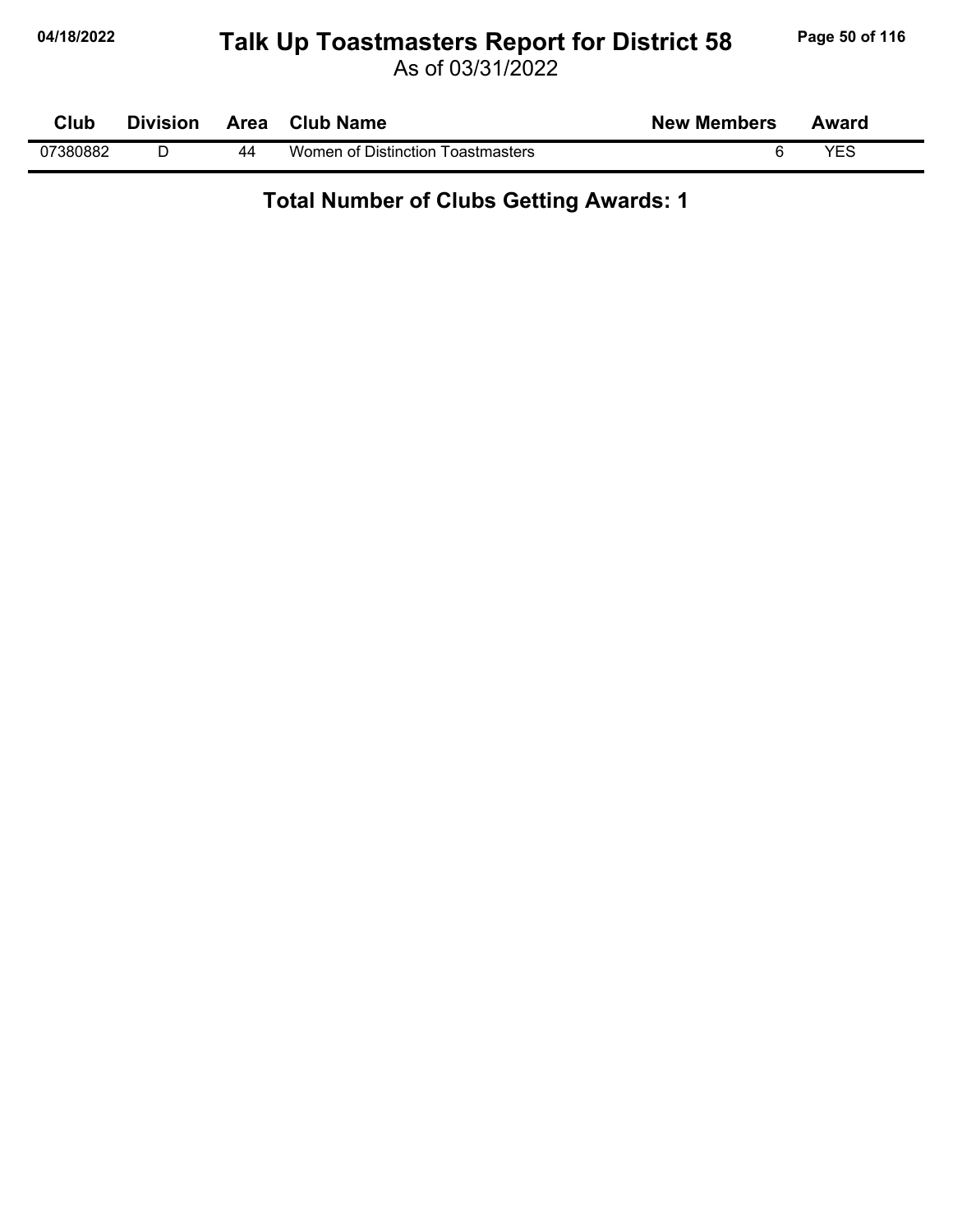## **04/18/2022 Page 51 of 116 Talk Up Toastmasters Report for District 59**

As of 03/31/2022

| Club     | <b>Division</b> | Area | Club Name                     | <b>New Members</b> | Award |
|----------|-----------------|------|-------------------------------|--------------------|-------|
| 06062160 |                 | 06   | <b>SPEAK UP PARIS!</b>        |                    | YES   |
| 00778487 |                 | 01   | Expressions Toastmasters Club |                    | YES   |
| 00006712 |                 | 03   | Lutece 75 Club                |                    | YES   |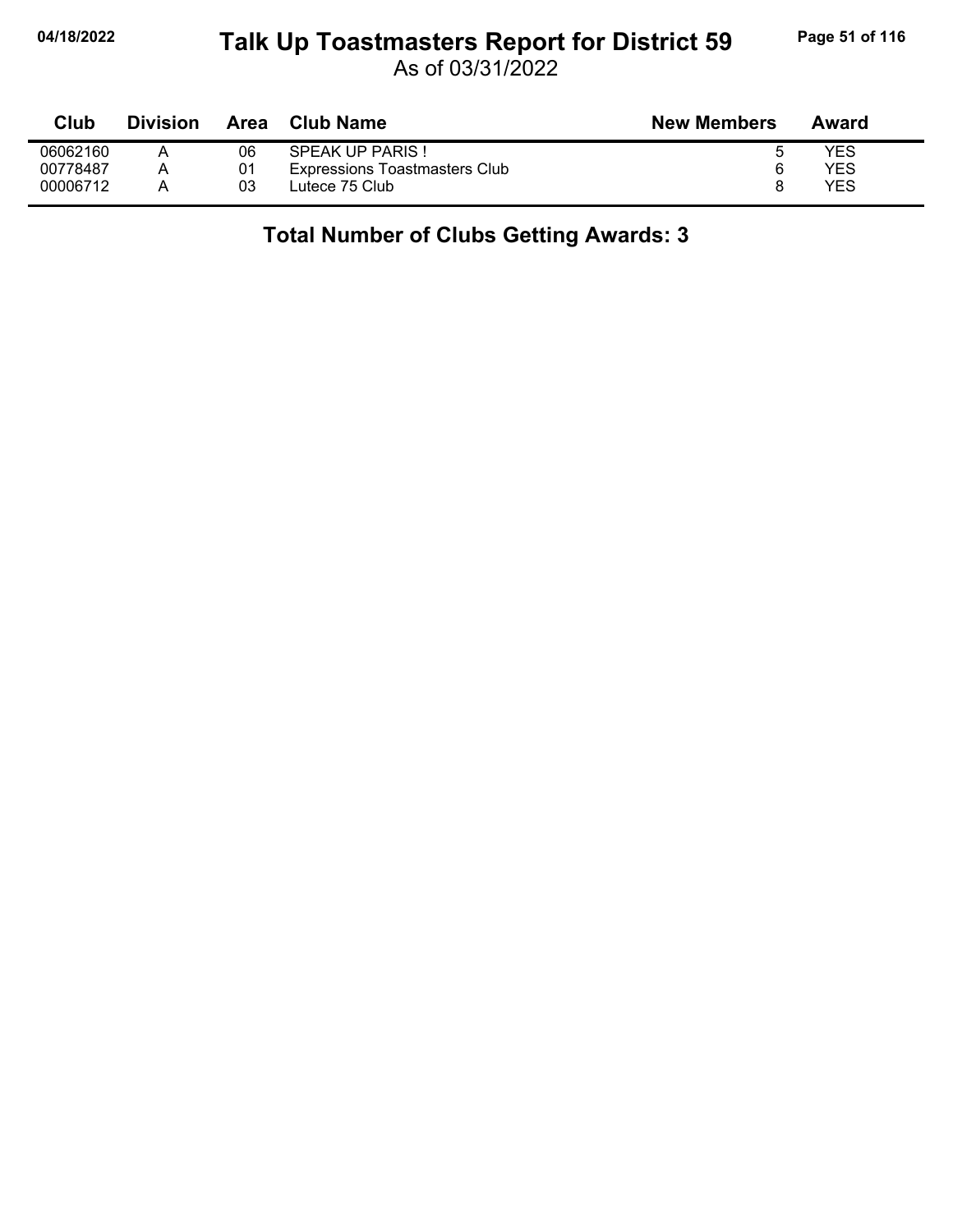#### **04/18/2022 Page 52 of 116 Talk Up Toastmasters Report for District 60**

As of 03/31/2022

| Club     | <b>Division</b> |    | Area Club Name                              | <b>New Members</b> | Award |
|----------|-----------------|----|---------------------------------------------|--------------------|-------|
| 05904166 |                 | 34 | <b>Project Managers United Toastmasters</b> | $\mathbf b$        | YES   |
| 00720925 |                 | 32 | <b>Seriously Fun Toastmasters</b>           | ხ                  | YES   |
| 00646060 | D               | 44 | <b>Beaches Speeches Club</b>                | 5                  | YES   |
| 07700320 | D               | 42 | <b>Smart City Speakers</b>                  | 10                 | YES   |
| 07741598 | C               | 34 | Z3roDay Cybernauts Toastmasters Club        | 5                  | YES   |
| 01458082 |                 | 33 | 20 Bay PROS of PROSE                        |                    | YES   |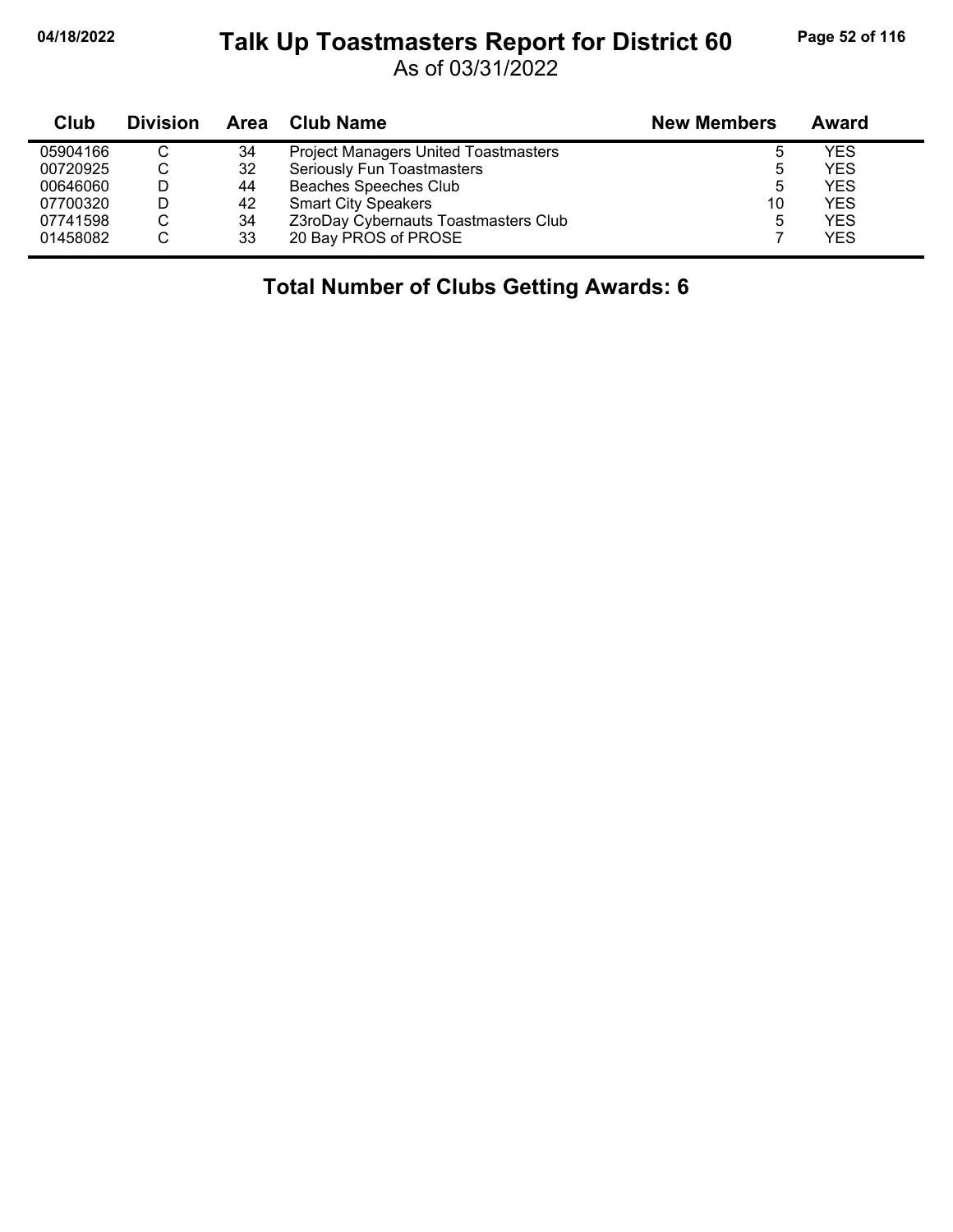# **04/18/2022 Page 53 of 116 Talk Up Toastmasters Report for District 61**

As of 03/31/2022

| Club     | <b>Division</b> | Area | <b>Club Name</b>           | <b>New Members</b> | Award |
|----------|-----------------|------|----------------------------|--------------------|-------|
| 00001935 |                 | 33   | Ottawa Toastmasters Club   | 6                  | YES   |
| 00009361 | G               | 61   | Club Toastmasters Montréal | 6                  | YES   |
| 00006425 | B               | 12   | LAN Toastmasters Club      | b                  | YES.  |
| 00004311 | G               | 63   | McGill Club                | 6                  | YES   |
| 00003319 | B               | 14   | Carlingwood Club           | b                  | YES   |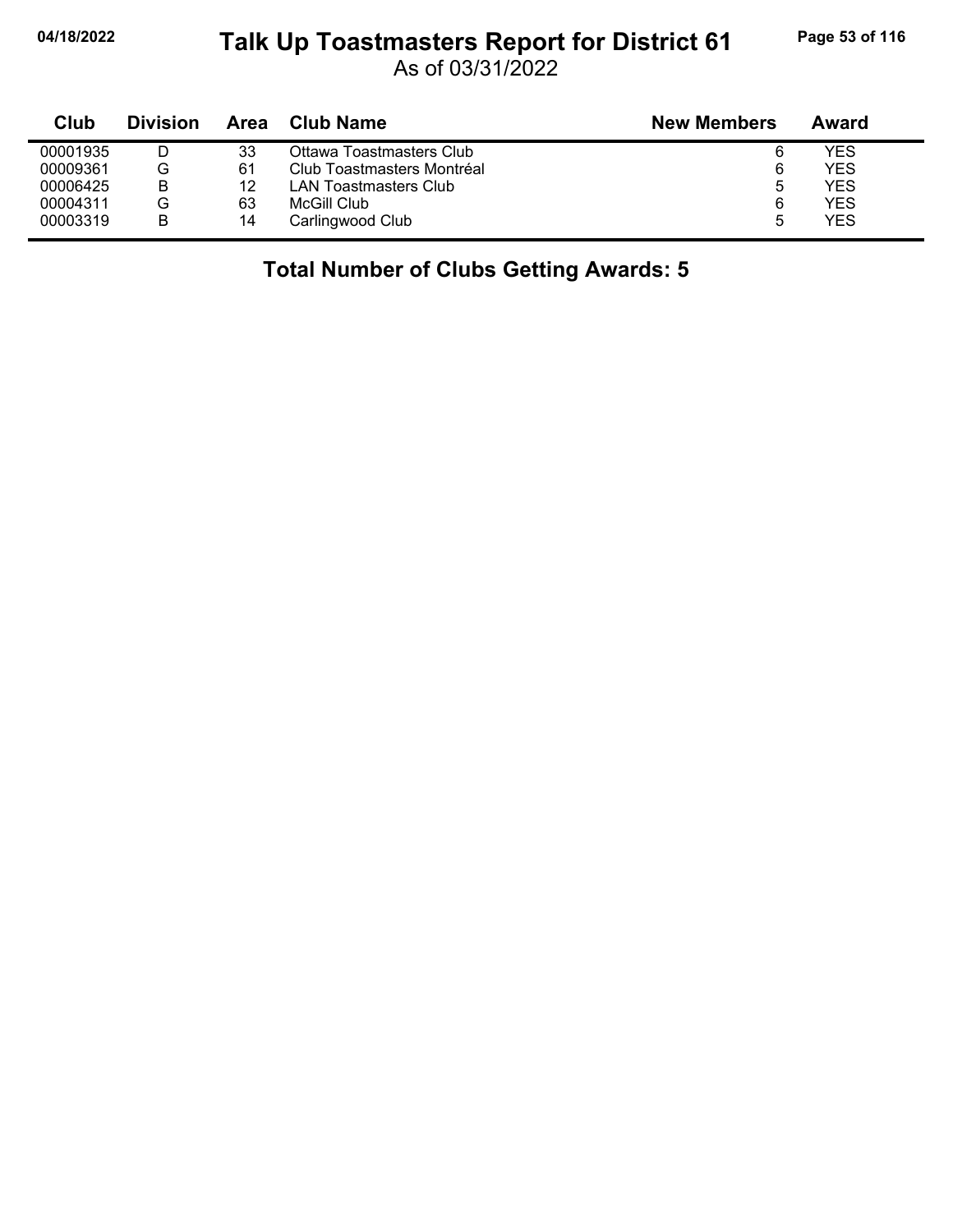## **04/18/2022 Page 54 of 116 Talk Up Toastmasters Report for District 62**

As of 03/31/2022

| Club     | <b>Division</b> | Area | <b>Club Name</b> | <b>New Members</b> | Award |  |
|----------|-----------------|------|------------------|--------------------|-------|--|
| 00003766 | W               |      | Macatawa Club    |                    | VES   |  |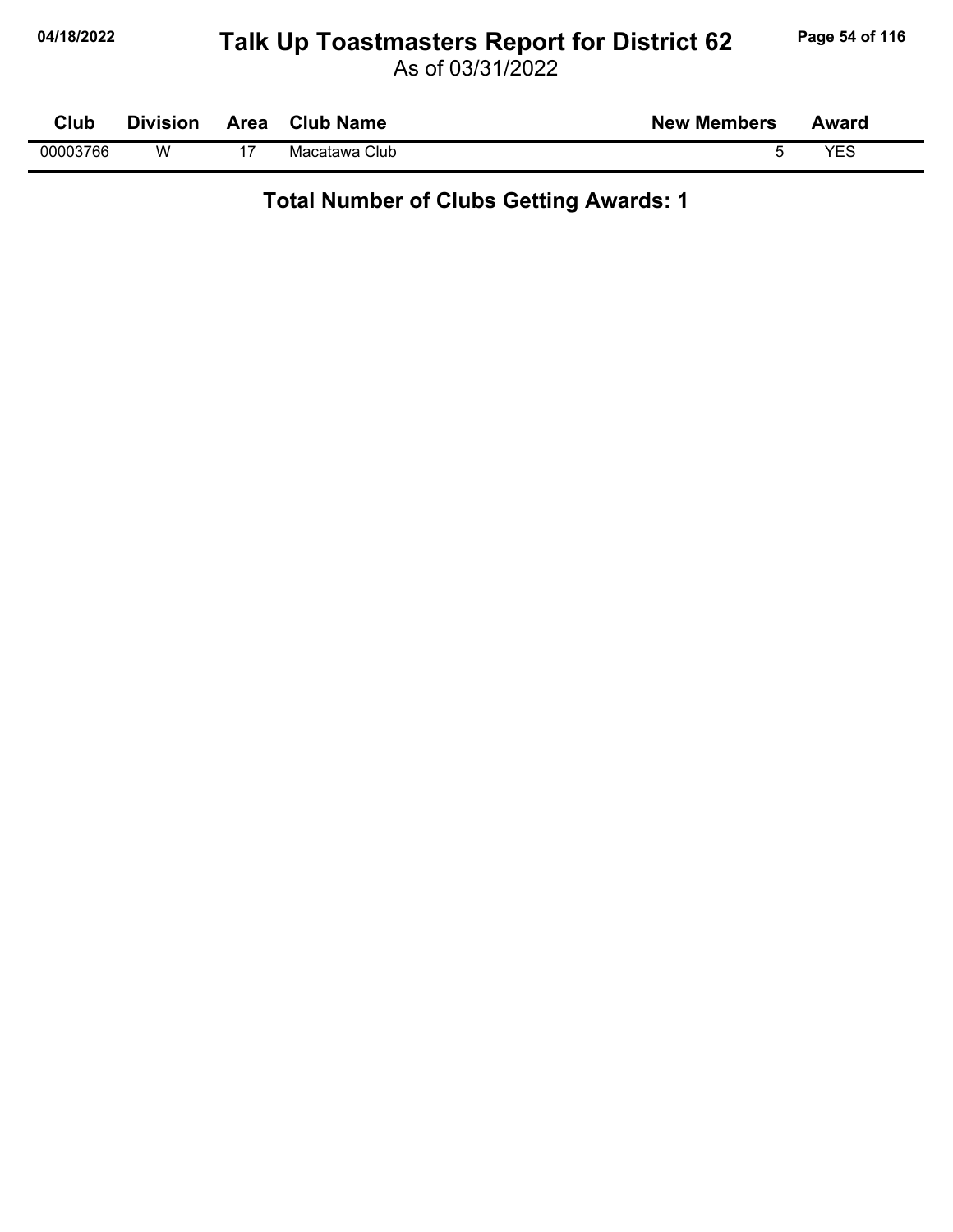## **04/18/2022 Page 55 of 116 Talk Up Toastmasters Report for District 63**

As of 03/31/2022

| Club     | <b>Division</b> | Area | Club Name                             | <b>New Members</b> | Award |
|----------|-----------------|------|---------------------------------------|--------------------|-------|
| 00005925 |                 | 51   | <b>HCA Creative Articulators Club</b> |                    | YES   |
| 00836184 |                 |      | Toast to Education Club               |                    | YES   |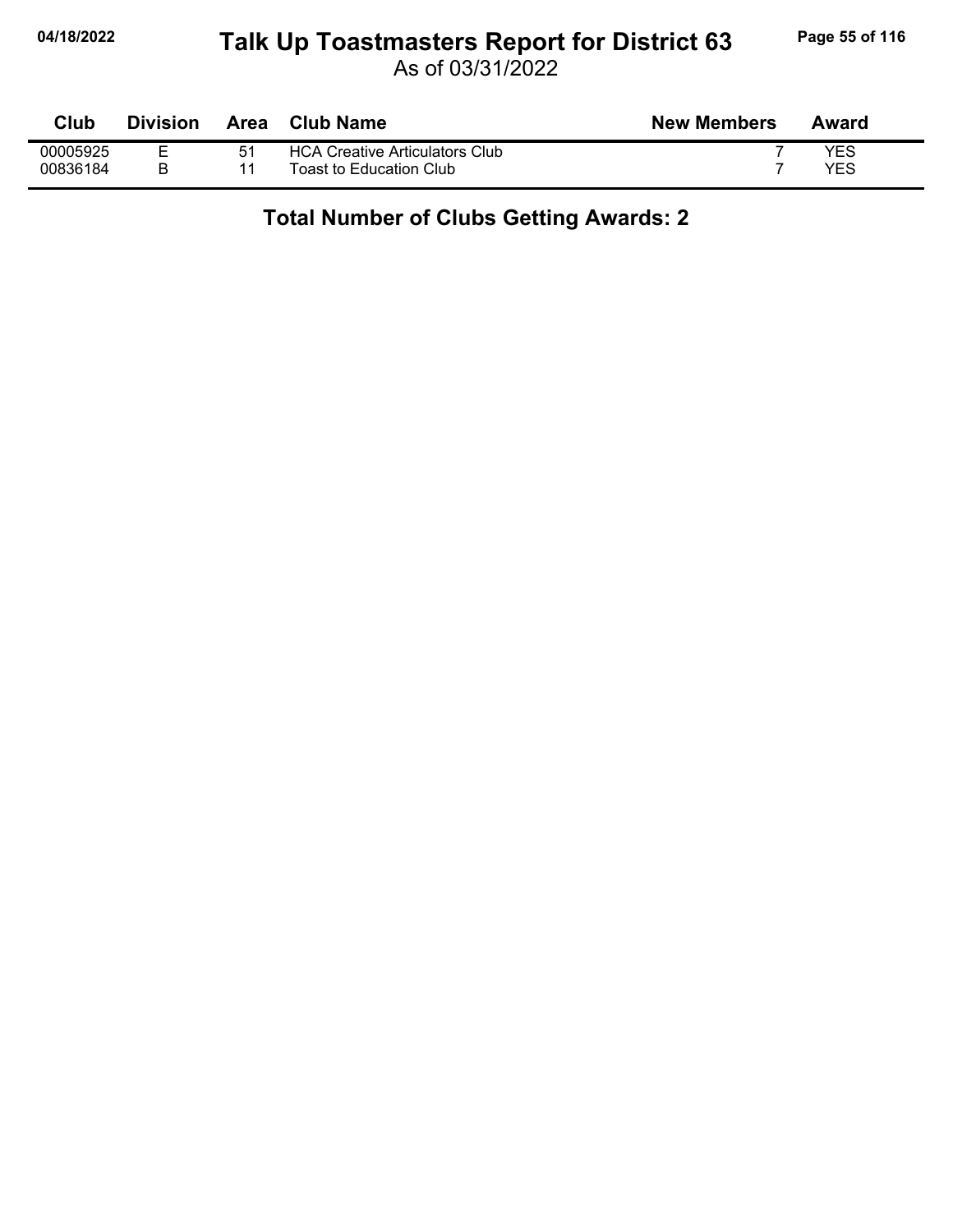## **04/18/2022 Page 56 of 116 Talk Up Toastmasters Report for District 64**

As of 03/31/2022

| Club     | <b>Division</b> | Area | <b>Club Name</b>     | <b>New Members</b> | Award |
|----------|-----------------|------|----------------------|--------------------|-------|
| 00008688 | -               | 53   | Goodbye Jitters Club |                    | YES   |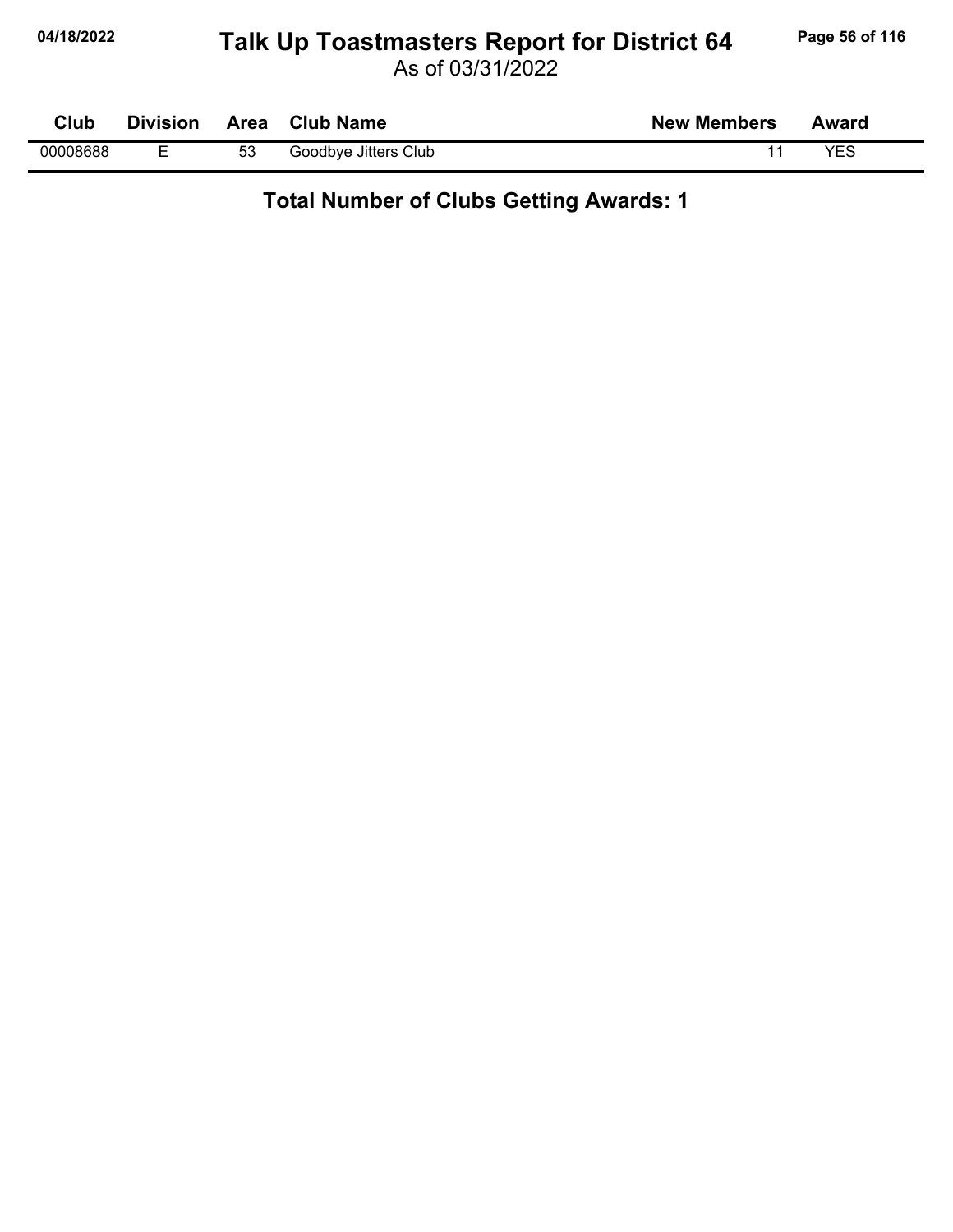## **04/18/2022 Page 57 of 116 Talk Up Toastmasters Report for District 65**

As of 03/31/2022

| Club     | <b>Division</b> | Area | <b>Club Name</b>              | <b>New Members</b> | Award |
|----------|-----------------|------|-------------------------------|--------------------|-------|
| 00004448 |                 | 54   | Port City Toastmasters Club   |                    | YES   |
| 01407031 |                 | 14   | Chautaugua Talks Toastmasters |                    | YES   |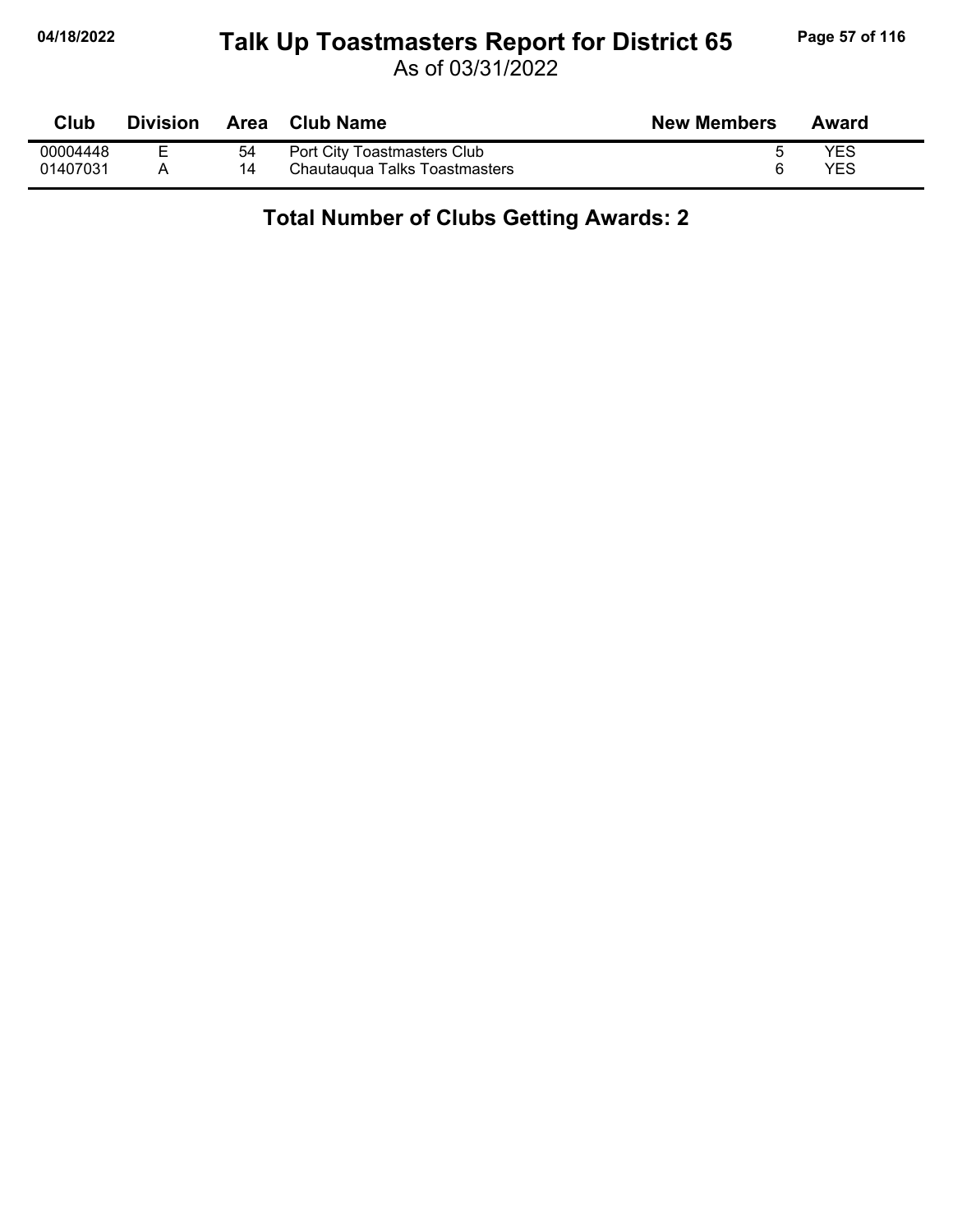## **04/18/2022 Page 58 of 116 Talk Up Toastmasters Report for District 66**

As of 03/31/2022

| $C$ lub  | <b>Division</b> | Area | <b>Club Name</b> | <b>New Members</b> | Award |
|----------|-----------------|------|------------------|--------------------|-------|
| 00000926 |                 | 61   | Expressions      |                    | マロク   |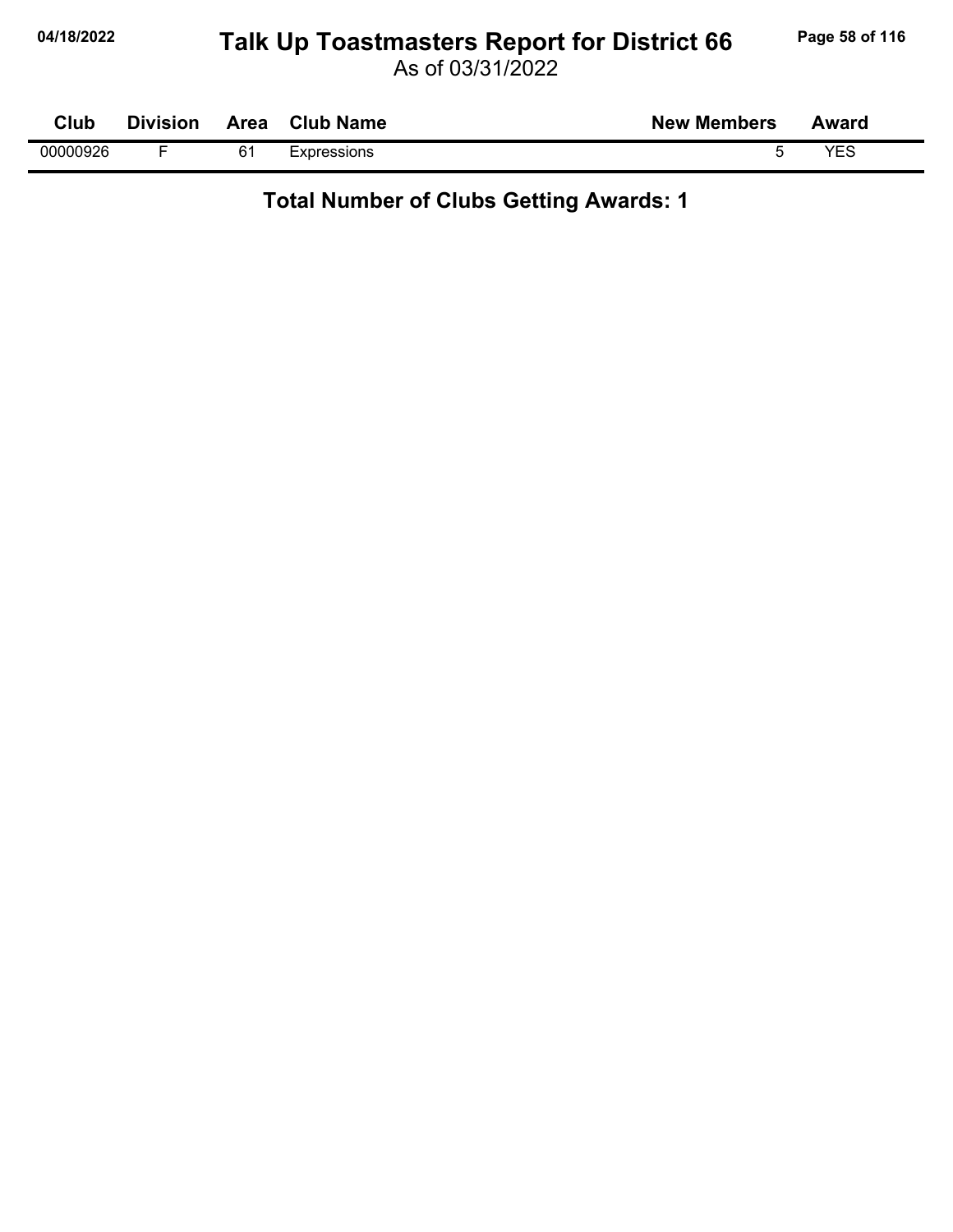## **04/18/2022 Page 59 of 116 Talk Up Toastmasters Report for District 67**

As of 03/31/2022

| Club     | <b>Division</b> | Area | Club Name                        | <b>New Members</b> | Award |
|----------|-----------------|------|----------------------------------|--------------------|-------|
| 07770555 |                 | 04   | CPCTC Toastmasters Club          |                    | YES   |
| 04432659 |                 | 02   | Incredible Asus Toastmaster Club |                    | YES   |
| 00009995 | Е               | 03   | Longtan Club                     |                    | YFS   |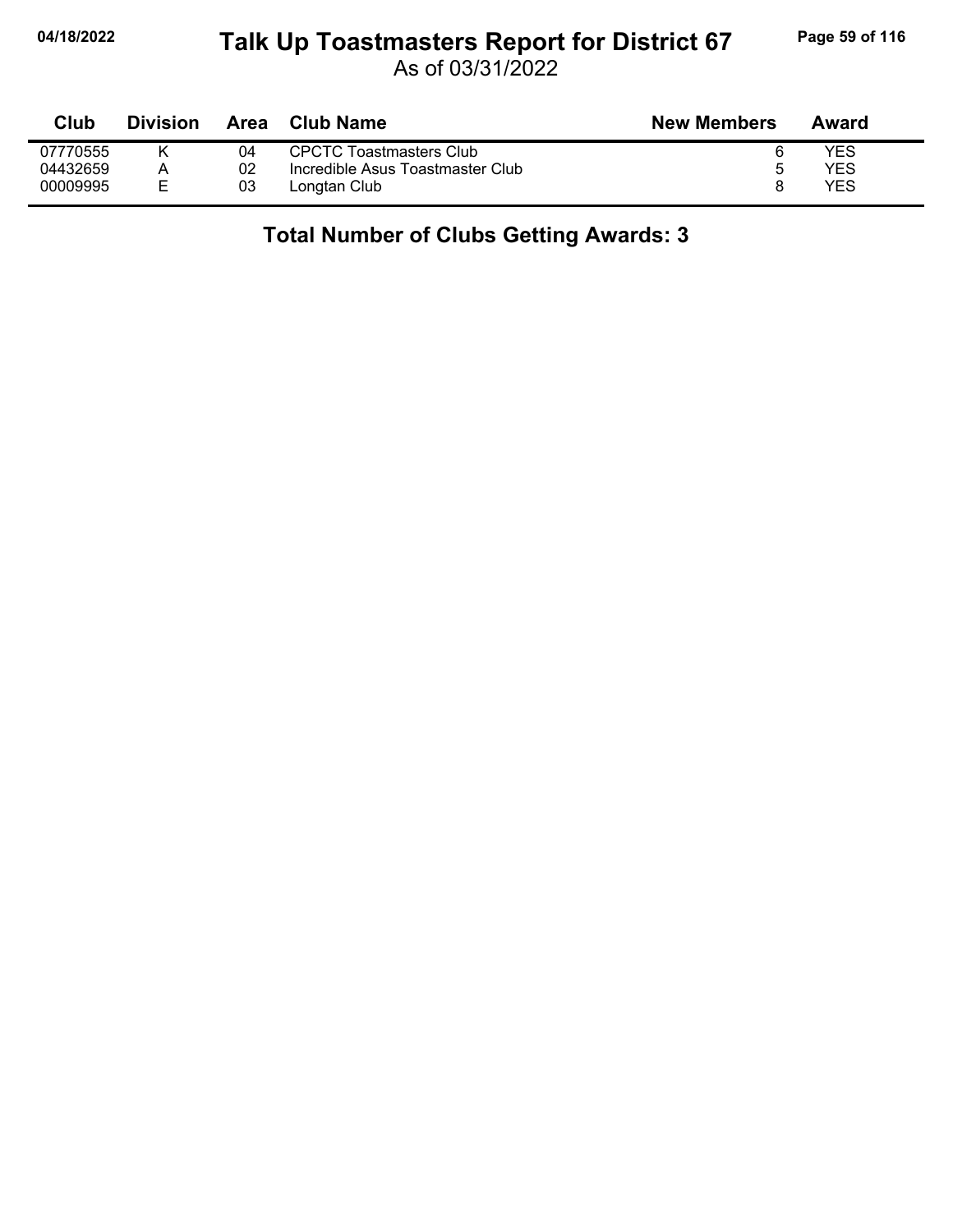## **04/18/2022 Page 60 of 116 Talk Up Toastmasters Report for District 68**

As of 03/31/2022

| Club     | <b>Division</b> |    | Area Club Name            | <b>New Members</b> | Award |
|----------|-----------------|----|---------------------------|--------------------|-------|
| 01551226 |                 | 07 | <b>Blue Note Speakers</b> |                    | VES   |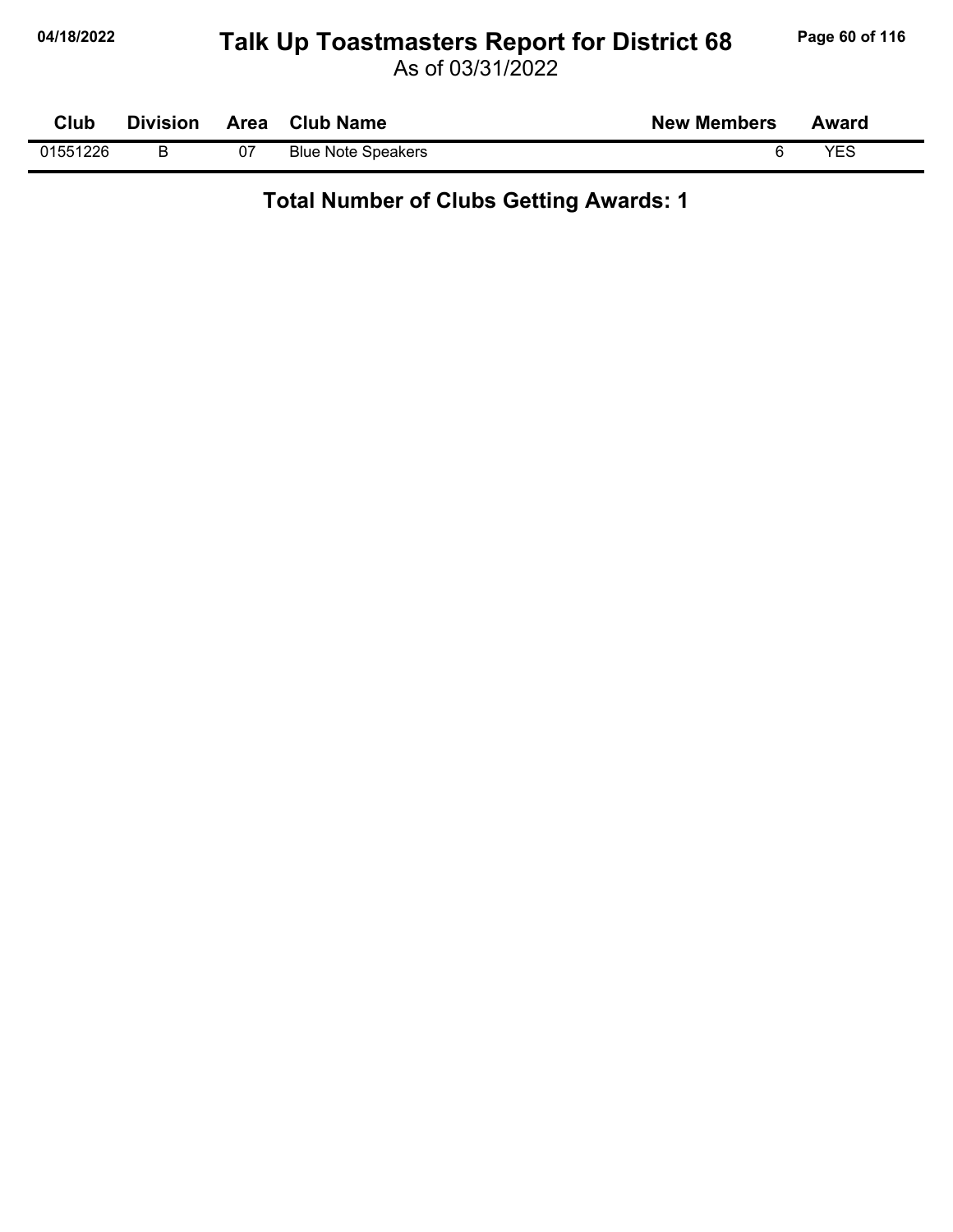#### **04/18/2022 Page 61 of 116 Talk Up Toastmasters Report for District 69**

As of 03/31/2022

| Club     | <b>Division</b> | Area | <b>Club Name</b>            | <b>New Members</b> | Award |
|----------|-----------------|------|-----------------------------|--------------------|-------|
| 01196090 |                 | 06   | Oasis on BroadBeach         |                    | YES   |
| 00007893 | W               | 12   | Compass Toastmasters Club   | ∽                  | YES   |
| 06630622 |                 |      | Pride Toastmasters Brisbane | h                  | YES   |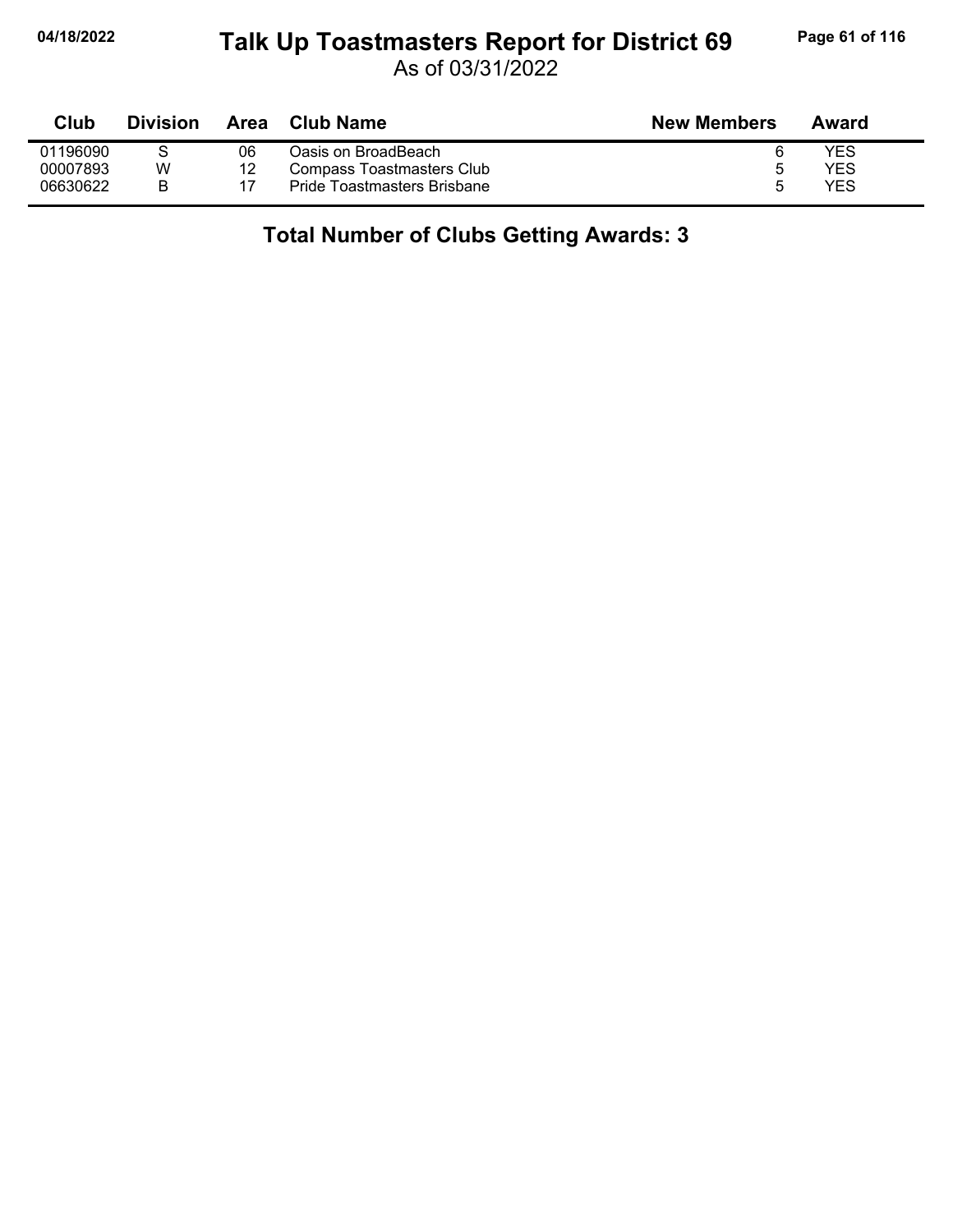## **04/18/2022 Page 62 of 116 Talk Up Toastmasters Report for District 70**

As of 03/31/2022

| Club     | <b>Division</b> | Area | <b>Club Name</b>                   | <b>New Members</b> | Award |
|----------|-----------------|------|------------------------------------|--------------------|-------|
| 00008222 | М               | 28   | Canberra Ainslie Toastmasters Club |                    | YES   |
| 00752498 |                 |      | Paddington                         | 9                  | YES   |
| 06053943 | W               | 05   | Symbio                             |                    | YES   |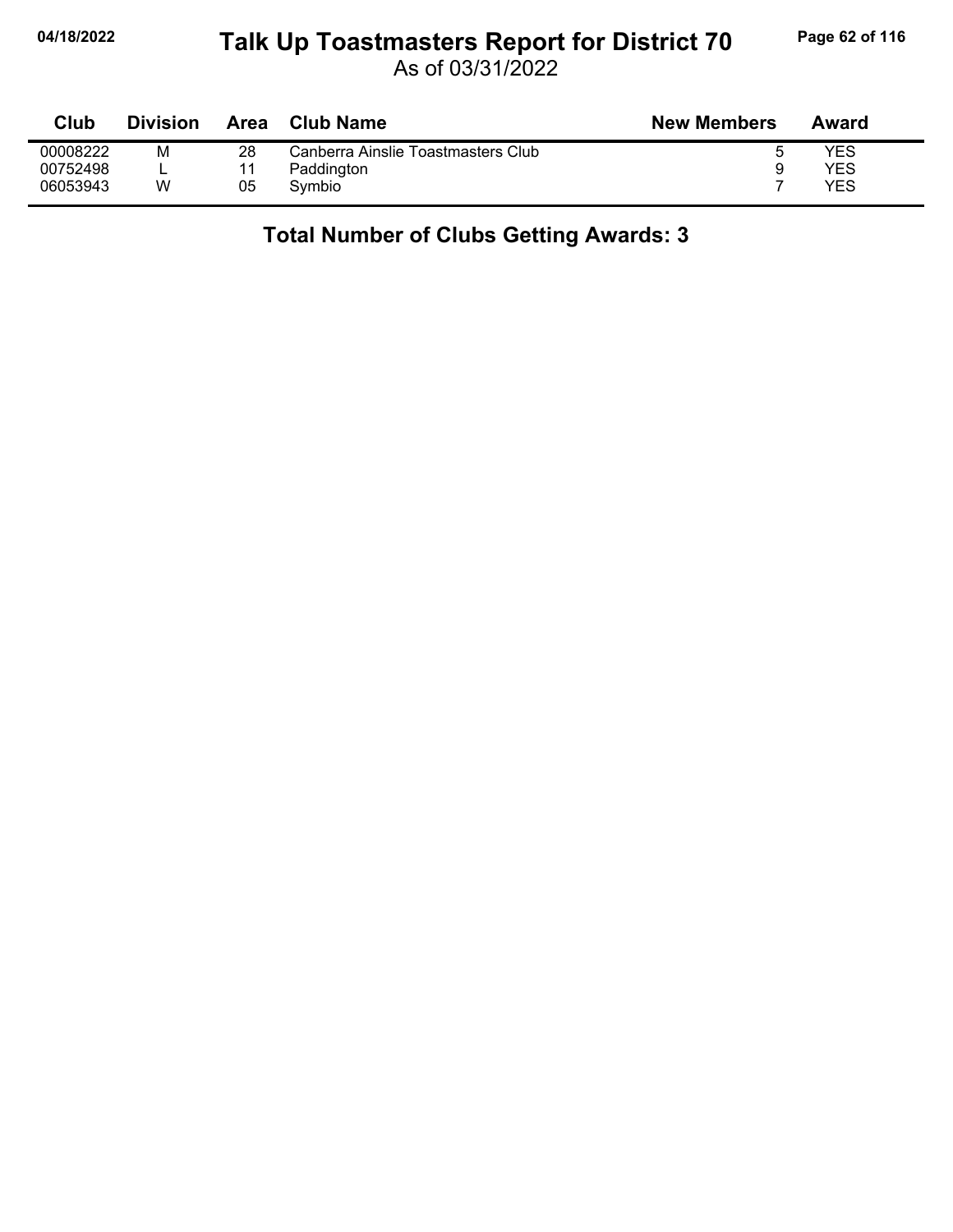## **04/18/2022 Page 63 of 116 Talk Up Toastmasters Report for District 71**

As of 03/31/2022

| Club     | <b>Division</b> | Area | <b>Club Name</b>                     | <b>New Members</b> | Award      |
|----------|-----------------|------|--------------------------------------|--------------------|------------|
| 00644057 | D               | 28   | <b>Kildare Toastmasters</b>          | 5                  | YES        |
| 01200787 | E               | 06   | <b>East Midlands Speakers</b>        | 9                  | <b>YES</b> |
| 01366695 | N               | 48   | <b>Didsbury Speakers</b>             | 5                  | <b>YES</b> |
| 05512178 | E               | 42   | Godiva Speakers                      | 9                  | YES        |
| 05168217 | E               | 06   | <b>Lincolnshire Speakers</b>         |                    | YES        |
| 00006640 | N               | 15   | Leeds City Toastmasters              | 5                  | <b>YES</b> |
| 00006726 | N               | 48   | Manchester Orators Toastmasters Club | 5                  | <b>YES</b> |
| 03032977 | E               | 06   | Nottingham Robin Hood Speakers' Club |                    | <b>YES</b> |
| 01378608 | N               | 21   | <b>Sheffield Speakers</b>            | 5                  | <b>YES</b> |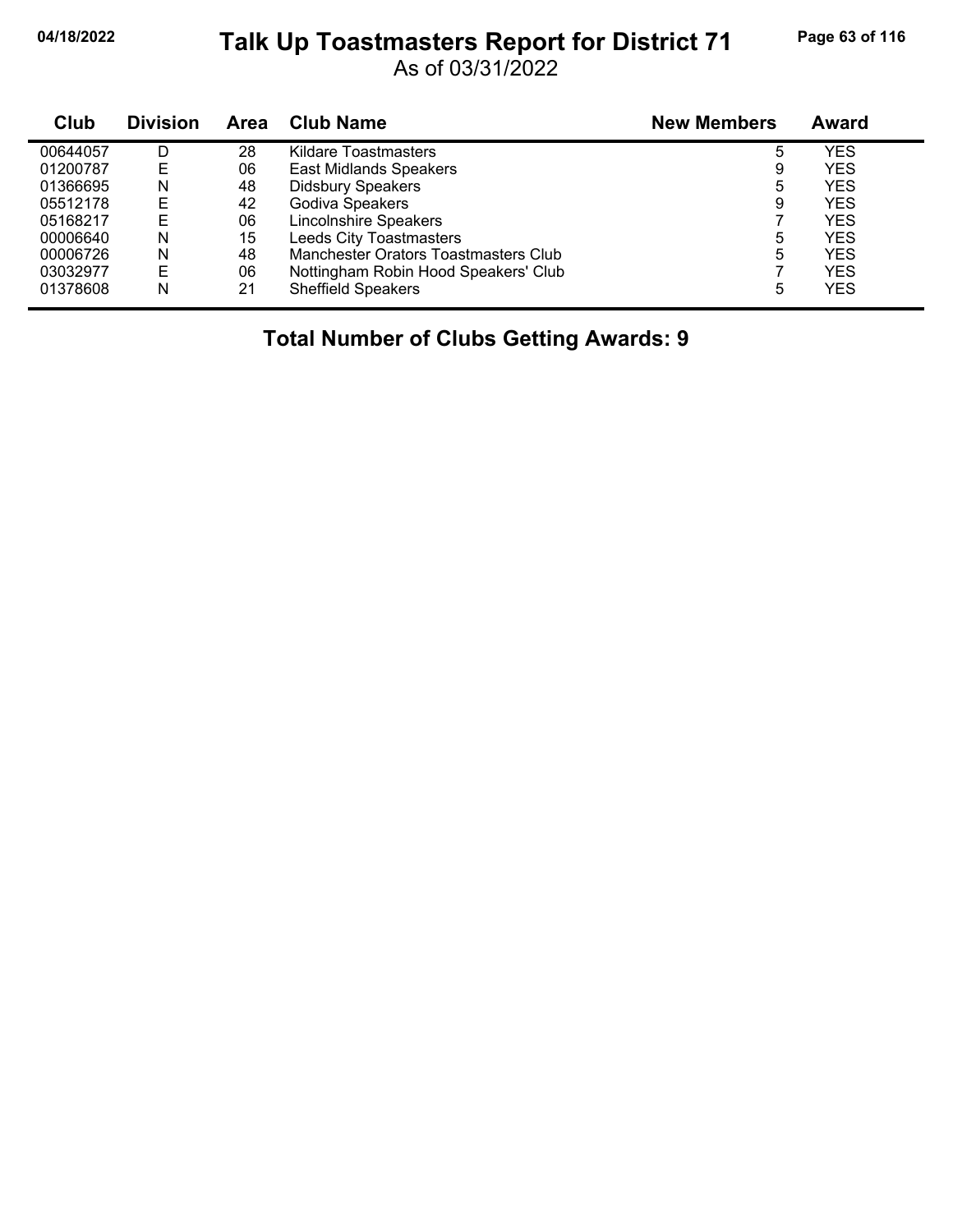# **04/18/2022 Page 64 of 116 Talk Up Toastmasters Report for District 72**

As of 03/31/2022

| Club     | <b>Division</b> | Area | <b>Club Name</b> | <b>New Members</b> | Award |
|----------|-----------------|------|------------------|--------------------|-------|
| 06983994 |                 | 06   | Toast NOW        |                    | VEC   |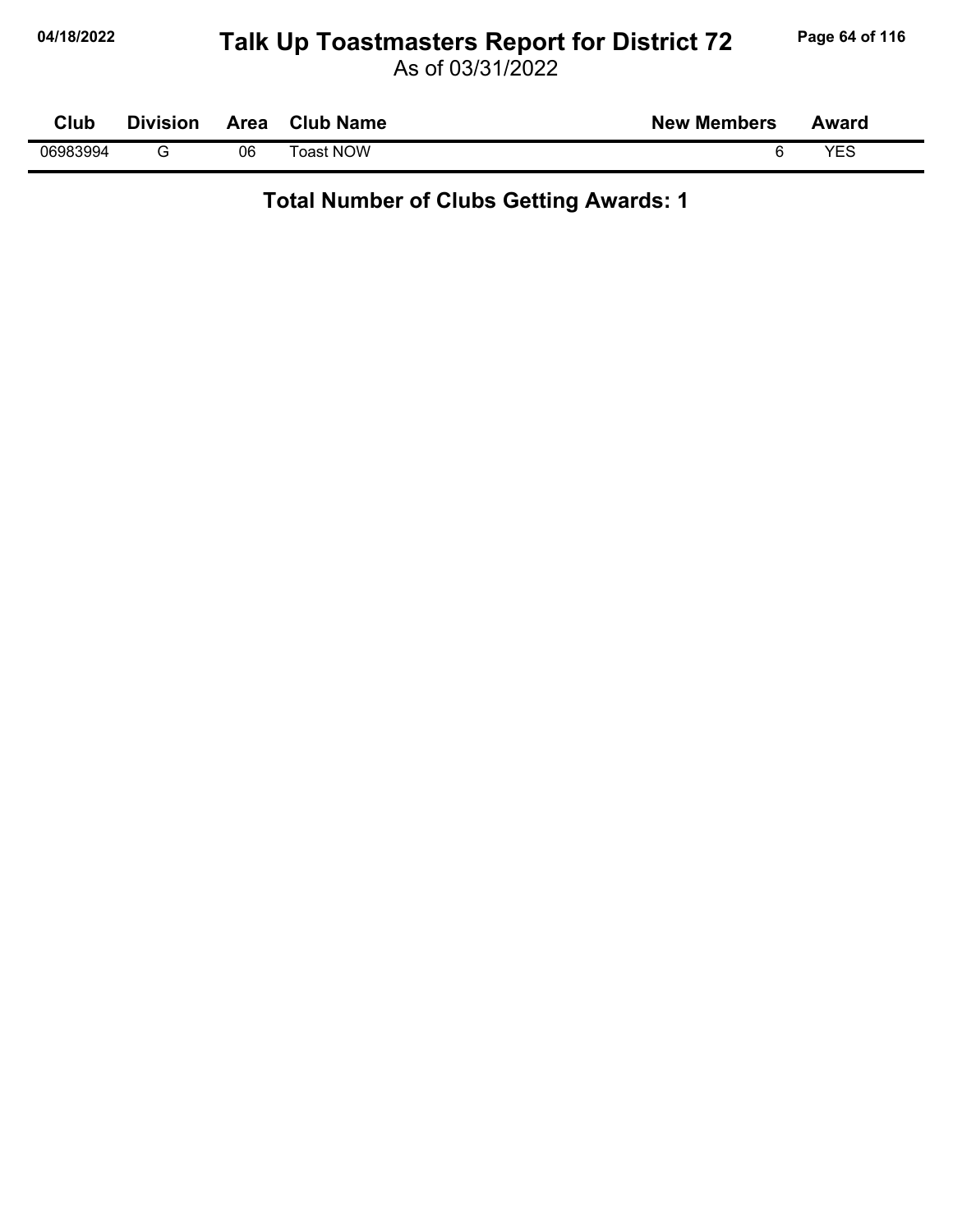#### **04/18/2022 Page 65 of 116 Talk Up Toastmasters Report for District 73**

As of 03/31/2022

| Club     | <b>Division</b> | Area | Club Name                        | <b>New Members</b> | Award |
|----------|-----------------|------|----------------------------------|--------------------|-------|
| 05158193 | M               | 22   | <b>Fitzroy Toastmasters Club</b> |                    | YES   |
| 04361782 |                 | 42   | <b>Toorak Toastmasters</b>       |                    | YFS   |
| 04234336 |                 | 48   | Servianites Toastmasters Club    | 14                 | YES   |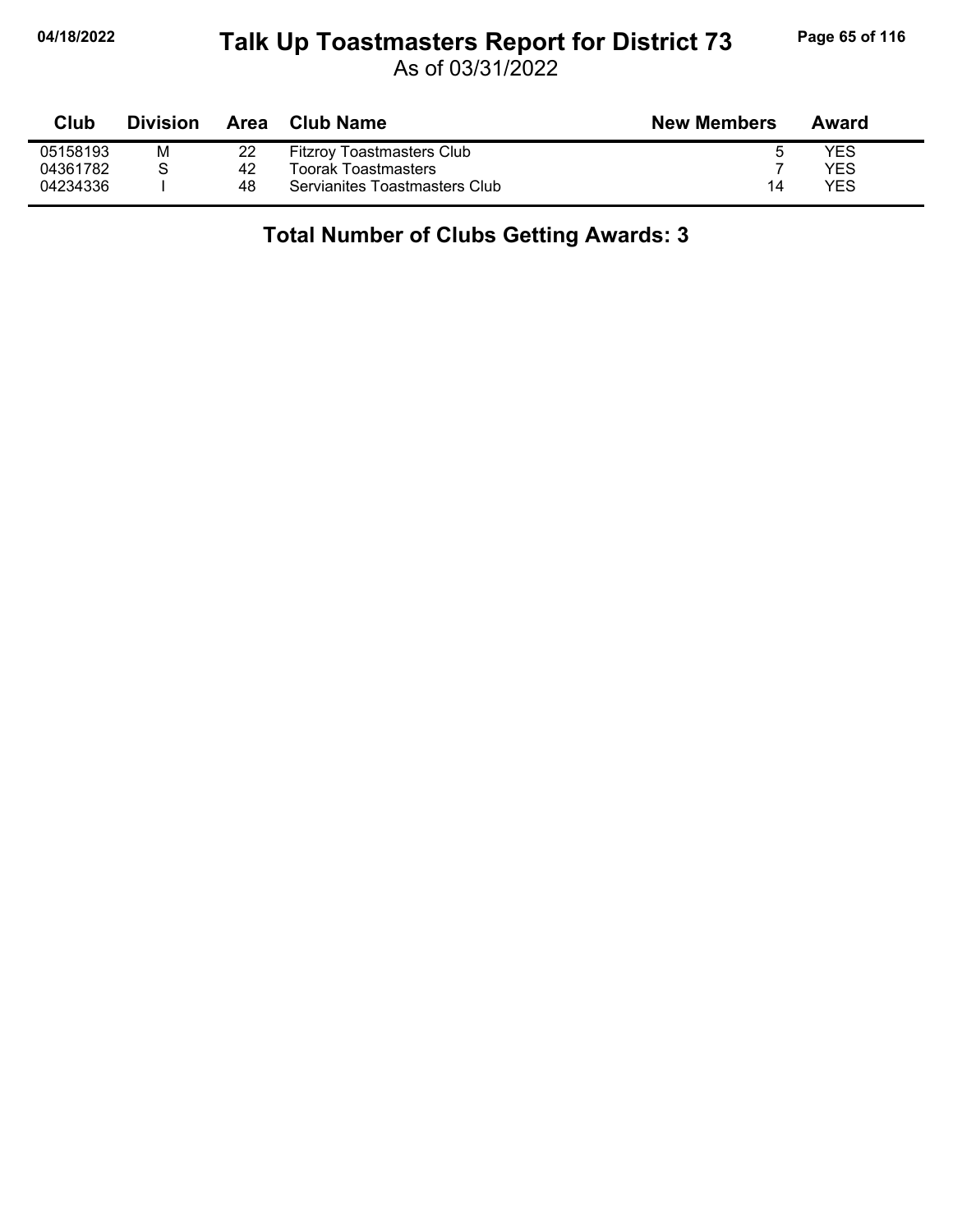#### **04/18/2022 Page 66 of 116 Talk Up Toastmasters Report for District 74**

As of 03/31/2022

| Club     | <b>Division</b> | Area | <b>Club Name</b>                           | <b>New Members</b> | Award      |
|----------|-----------------|------|--------------------------------------------|--------------------|------------|
| 04060051 | 7               | 01   | Metropolitan Toastmasters Club             | 5                  | <b>YES</b> |
| 00001315 |                 | 03   | Benoni Club                                | 5                  | <b>YES</b> |
| 00000492 |                 | 03   | Kempton Park Toastmasters                  | 5                  | <b>YES</b> |
| 07865933 | А               | 05   | Accelerators Toastmasters Club             | 5                  | <b>YES</b> |
| 07478346 | O               | 01   | <b>Walvis Bay Toastmasters</b>             | 5                  | <b>YES</b> |
| 07335249 | B               | 03   | <b>ACE Speakers Toastmasters</b>           |                    | <b>YES</b> |
| 05698835 | 7               | 01   | Chartered Accountants Academy (CAA)        | 5                  | <b>YES</b> |
| 00005966 |                 | 01   | Mbabane Club                               | 8                  | <b>YES</b> |
| 00005504 | E               | 01   | Winelands Toastmasters Club                | 5                  | <b>YES</b> |
| 00907573 |                 | 01   | Maputo Toastmasters Club                   | 6                  | <b>YES</b> |
| 01850907 | S               | 01   | Absa Toastmasters Breakfast Club           |                    | <b>YES</b> |
| 01523926 | ∨               | 02   | <b>Central Centurion Toastmasters Club</b> | 6                  | <b>YES</b> |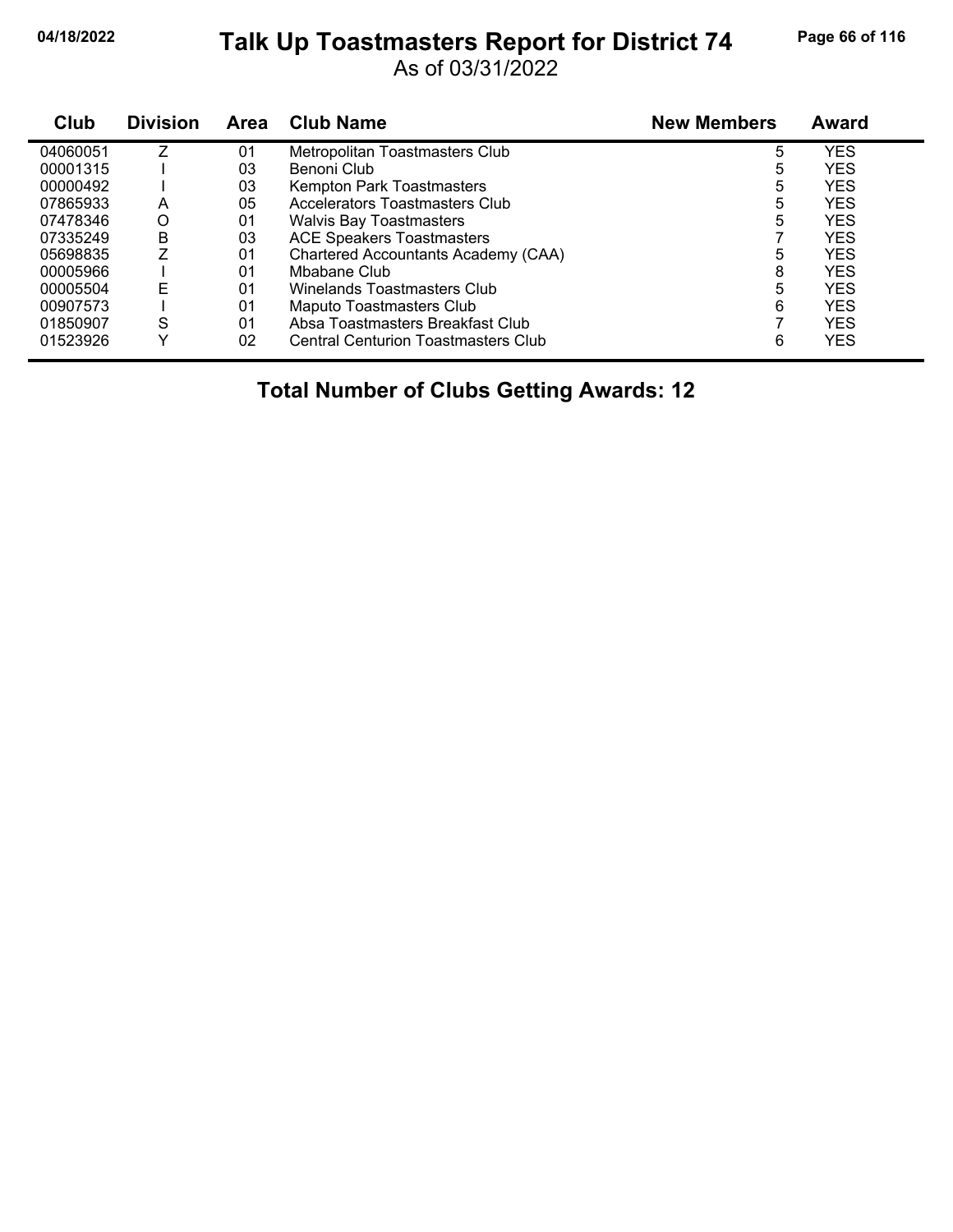#### **04/18/2022 Page 67 of 116 Talk Up Toastmasters Report for District 75**

As of 03/31/2022

| <b>Club</b> | <b>Division</b> | <b>Area</b> | <b>Club Name</b>                                  | <b>New Members</b> | <b>Award</b> |
|-------------|-----------------|-------------|---------------------------------------------------|--------------------|--------------|
| 01780629    | M               | 01          | Fountainseeds Toastmasters Club                   | 5                  | <b>YES</b>   |
| 07959914    | н               | 02          | Appetiser Apps Toastmasters Club                  | 5                  | <b>YES</b>   |
| 01901958    |                 | 02          | MEZ 1 Toastmasters Club                           | 8                  | <b>YES</b>   |
| 00929602    | В               | 04          | <b>TOPS Toastmasters Club</b>                     | 5                  | <b>YES</b>   |
| 01346670    | М               | 04          | Premier Business & Professional Toastmasters Clul | 9                  | <b>YES</b>   |
| 00007770    | C               | 06          | PICPA-Cebu Toastmasters Club                      | 8                  | <b>YES</b>   |
| 03357121    | Κ               | 05          | Dasmarinas City Toastmasters Club                 | 6                  | <b>YES</b>   |
| 07903161    | м               | 04          | Pinoy Writers Toastmasters Club                   | 6                  | <b>YES</b>   |
| 07861638    | M               | 04          | Pinoy Readers Toastmasters Club                   | 6                  | <b>YES</b>   |
| 00001119    | А               | 04          | Metro Manila Toastmasters Club                    | 8                  | <b>YES</b>   |
| 05345847    | Κ               | 01          | Ampleon-Nexperia Toastmasters Club                | 5                  | <b>YES</b>   |
| 07085873    | E               | 01          | <b>Gensan Toastmasters Club</b>                   | 5                  | <b>YES</b>   |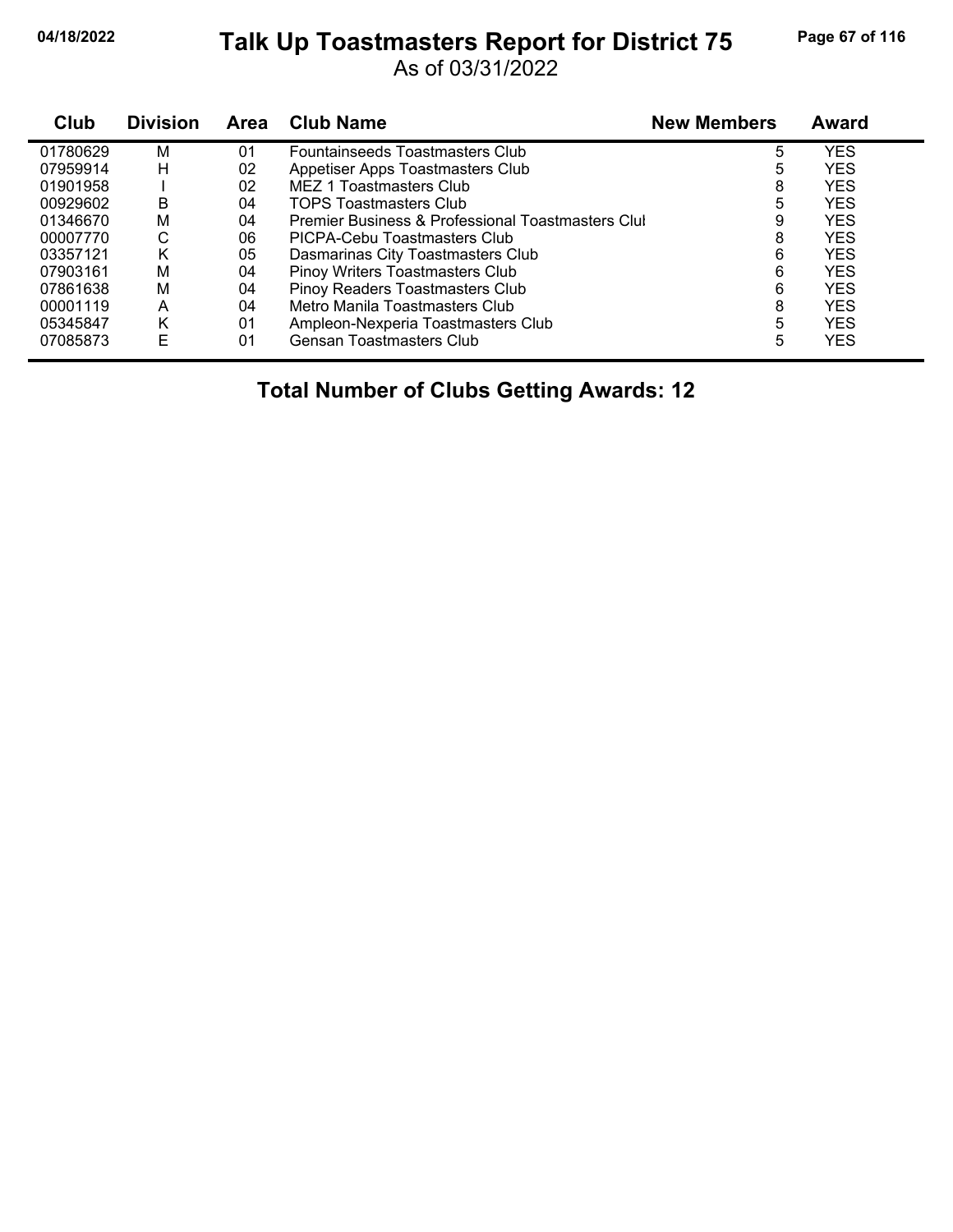#### **04/18/2022 Page 68 of 116 Talk Up Toastmasters Report for District 77**

As of 03/31/2022

| Club     | <b>Division</b> | Area | Club Name                         | <b>New Members</b> | Award |
|----------|-----------------|------|-----------------------------------|--------------------|-------|
| 06991480 |                 | 33   | Alabama Blackbelt Voices          | 10                 | YES   |
| 07928685 |                 | 44   | Avanade South Toastmasters        | 5                  | YES   |
| 07272596 | А               | 12   | Raytheon Huntsville               | 5                  | YES   |
| 00004838 | А               | 14   | <b>Research Park Toastmasters</b> | h                  | YES   |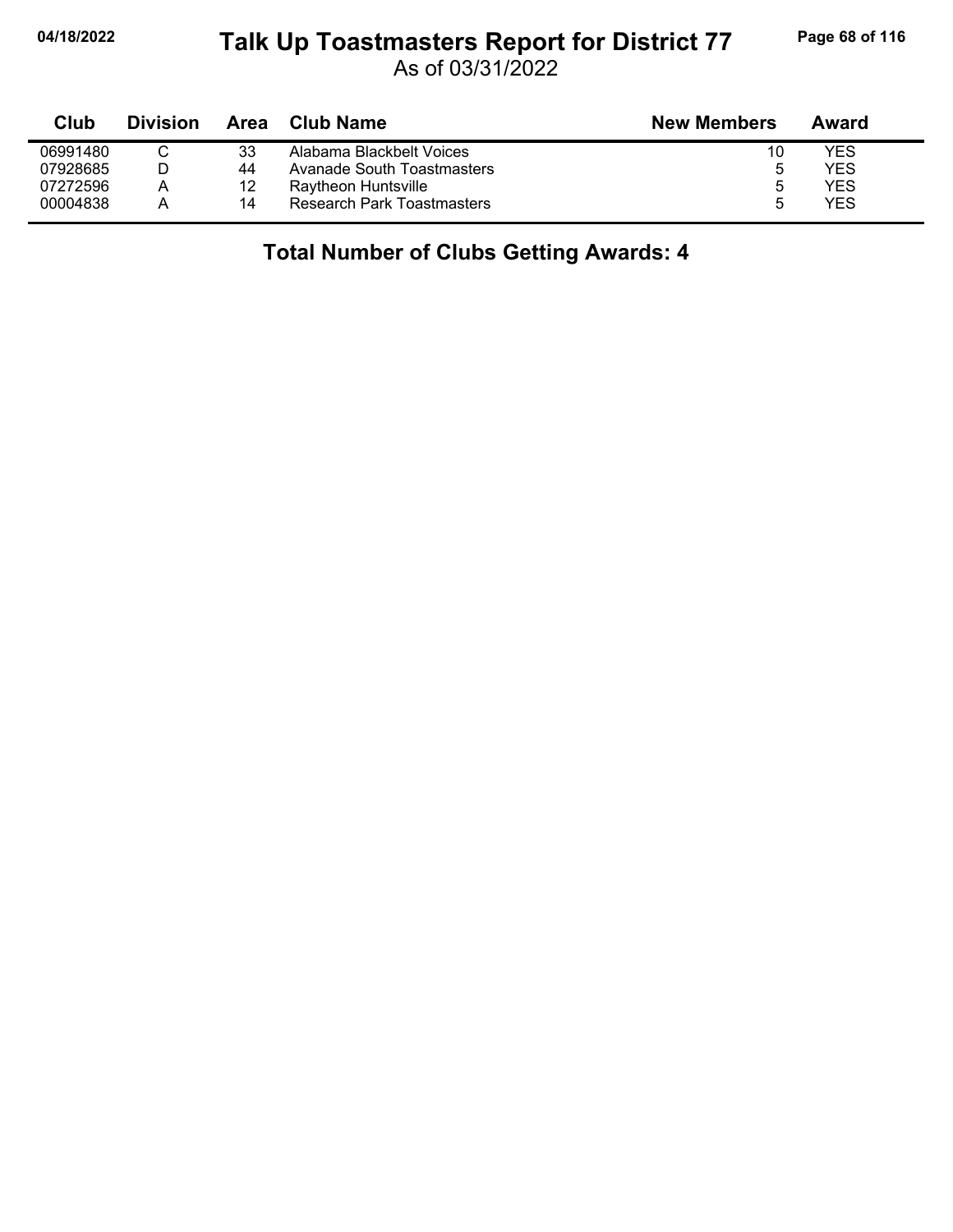## **04/18/2022 Page 69 of 116 Talk Up Toastmasters Report for District 78**

As of 03/31/2022

| Club     | <b>Division</b> | <b>Area</b> | <b>Club Name</b>              | <b>New Members</b> | Award |
|----------|-----------------|-------------|-------------------------------|--------------------|-------|
| 00005987 | -               | 52          | High Energy Toastmasters Club |                    | YES   |
| 00003846 |                 | 32          | <b>Shining Star Club</b>      |                    | YES   |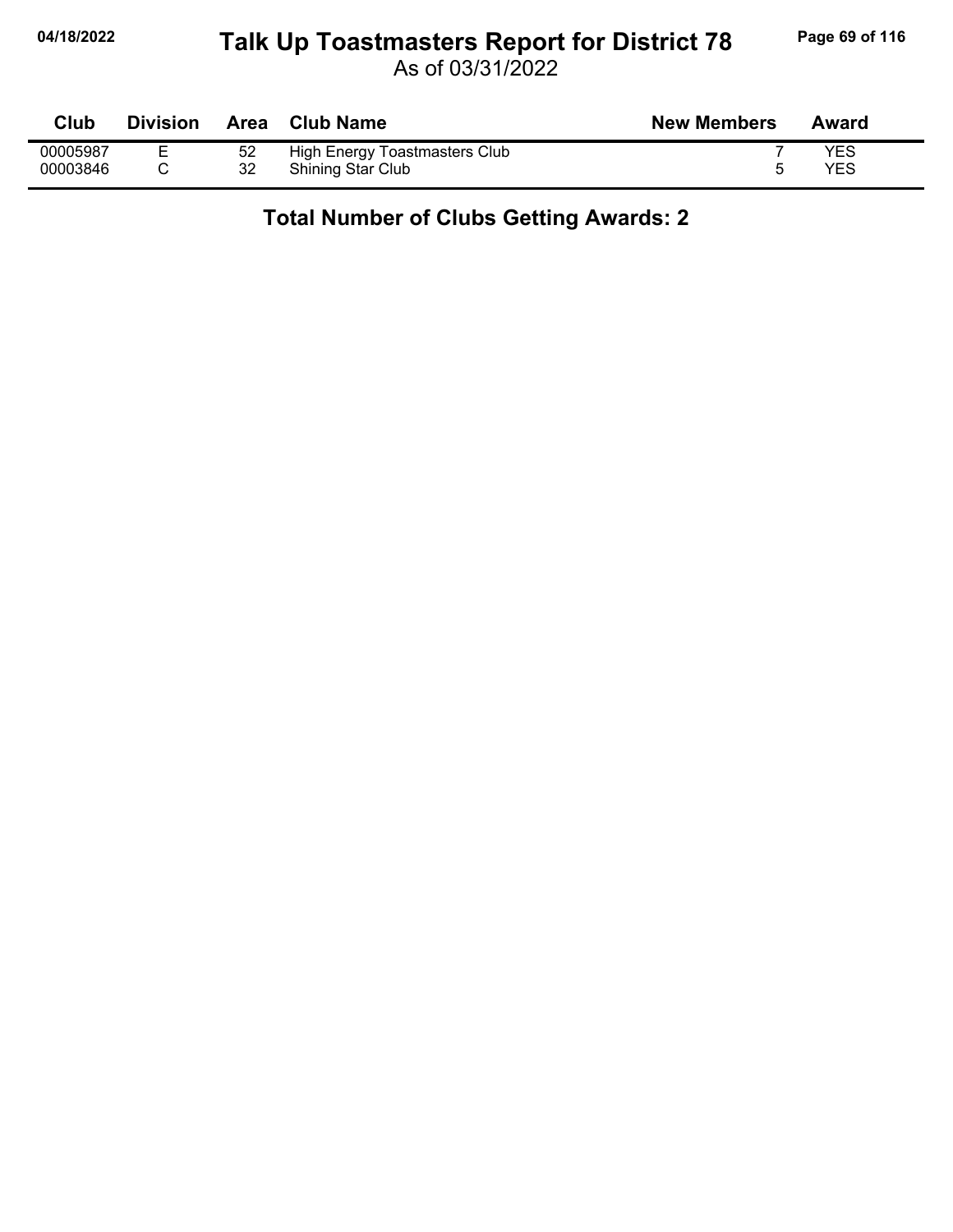## **04/18/2022 Page 70 of 116 Talk Up Toastmasters Report for District 79**

As of 03/31/2022

| Club     | <b>Division</b> | <b>Area</b> | <b>Club Name</b>                        | <b>New Members</b> | <b>Award</b> |
|----------|-----------------|-------------|-----------------------------------------|--------------------|--------------|
| 00002496 | В               | 38          | Serendib Toastmasters Club              |                    | <b>YES</b>   |
| 00006897 | A               | 01          | Riyadh Toastmasters Club                | 9                  | <b>YES</b>   |
| 04772304 | M               | 41          | Paradigm Toastmasters Club              | 8                  | <b>YES</b>   |
| 05401154 | S               | 57          | <b>KFUPM Pansophy Toastmasters</b>      | 5                  | <b>YES</b>   |
| 07022218 | G               | 07          | <b>Pioneers</b>                         |                    | <b>YES</b>   |
| 00008076 | L               | 17          | <b>Jubail Toastmasters Club</b>         | 5                  | <b>YES</b>   |
| 00738545 | A               | 03          | <b>Prince Sultan University Club</b>    | 9                  | <b>YES</b>   |
| 07113498 | G               | 07          | <b>NABDH Toastmasters Club</b>          | 10                 | <b>YES</b>   |
| 07370163 | Q               | 71          | Okadh Spirit                            | 5                  | <b>YES</b>   |
| 07717440 | L               | 53          | <b>MIND Academy Toastmasters Club</b>   | 6                  | <b>YES</b>   |
| 07818213 | L               | 63          | <b>Jubail NextGen Toastmasters Club</b> | 5                  | <b>YES</b>   |
| 00001158 | $\sf B$         | 06          | Taj Club                                | 5                  | <b>YES</b>   |
| 07225833 | M               | 20          | <b>PM</b> Toastmasters                  | 13                 | <b>YES</b>   |
| 06133205 | R               | 36          | <b>Riyadh Leaders</b>                   | 5                  | <b>YES</b>   |
| 06646487 | B               | 38          | Aspiring Leaders Toastmasters Club      | 5                  | <b>YES</b>   |
| 06798227 | G               | 72          | Al Kalimah Gowh                         | 8                  | <b>YES</b>   |
| 04913165 | L               | 69          | Royal Leaders' Toastmasters Club        | 5                  | <b>YES</b>   |
| 03610576 | N               | 66          | Riyadh Malayalam Toastmasters Club      | 6                  | <b>YES</b>   |
| 01014428 | F               | 61          | Nesma and Partners Toastmasters Club    | 8                  | <b>YES</b>   |
| 01597596 | $\mathsf{R}$    | 19          | Yallah Banat Ariyadh Toastmasters Club  | 5                  | <b>YES</b>   |
| 02279573 | M               | 20          | <b>JHAH Toastmasters</b>                | 7                  | <b>YES</b>   |
| 02397026 | Α               | 03          | <b>CLT Toastmasters Club</b>            | 5                  | <b>YES</b>   |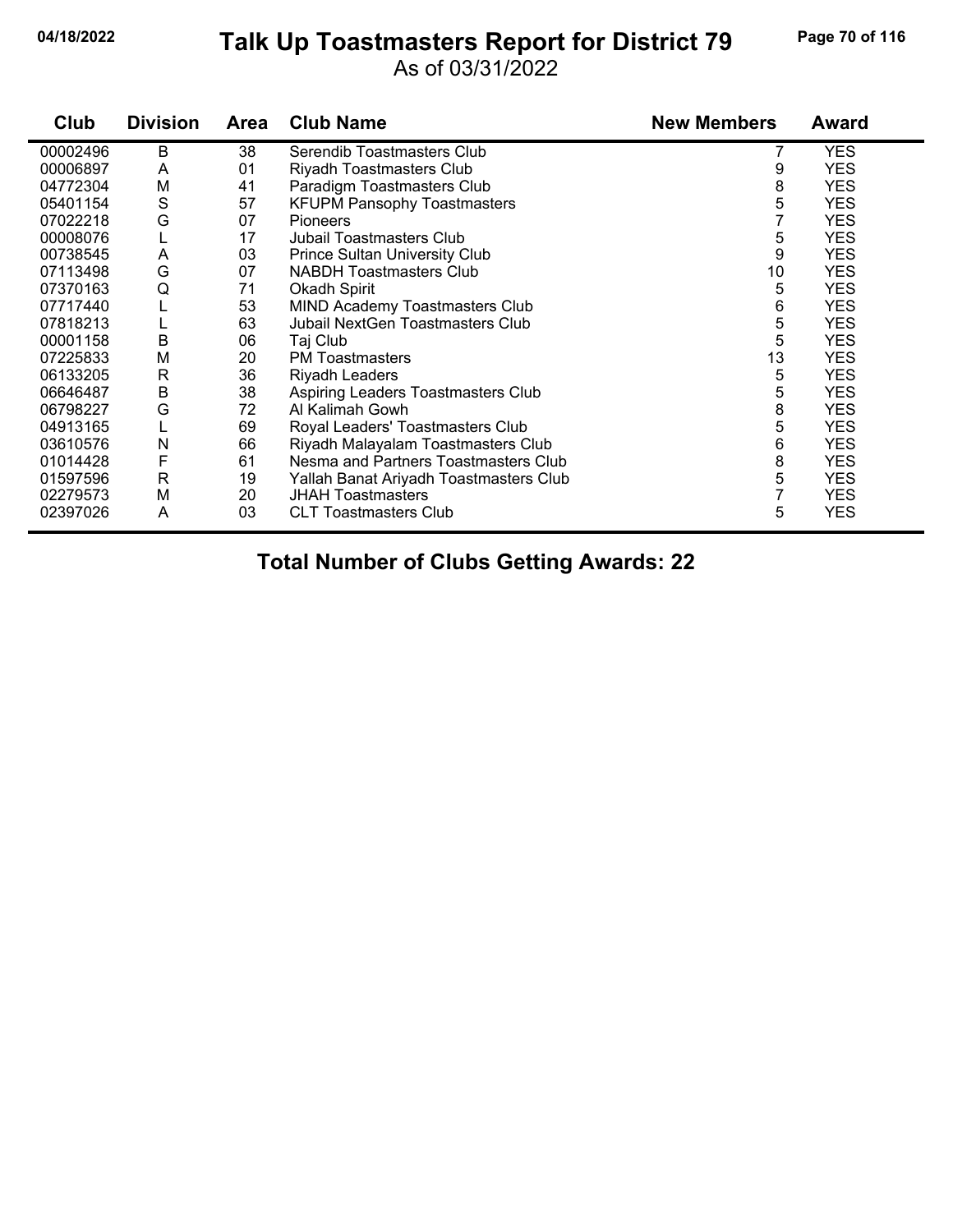#### **04/18/2022 Page 71 of 116 Talk Up Toastmasters Report for District 80**

As of 03/31/2022

| Club     | <b>Division</b> | <b>Area</b> | <b>Club Name</b>                                | <b>New Members</b> | Award      |  |
|----------|-----------------|-------------|-------------------------------------------------|--------------------|------------|--|
| 07967939 | А               | 02          | World Travelers Toastmasters Club               | 9                  | YES        |  |
| 04818055 |                 | 02          | Chozhan Tamil Toastmasters club                 | 5                  | YES        |  |
| 07734977 | в               | 03          | S P Jain School of Management Toastmasters Club | 5                  | YES        |  |
| 00000357 |                 | 04          | Toastmasters Club Of Singapore                  | 8                  | <b>YES</b> |  |
| 01453287 |                 | 05          | Cairnhill Mandarin Toastmasters Club            | 5                  | YES        |  |
| 05573744 | U               | 02          | UPS APAC Toastmasters International             | 5                  | <b>YES</b> |  |
| 05607290 | А               | 02          | Kampong Kembangan Toastmasters Club             | 5                  | <b>YES</b> |  |
| 00003414 |                 | 05          | Teo Ann Huay Kuan Mandarin Club                 | 6                  | <b>YES</b> |  |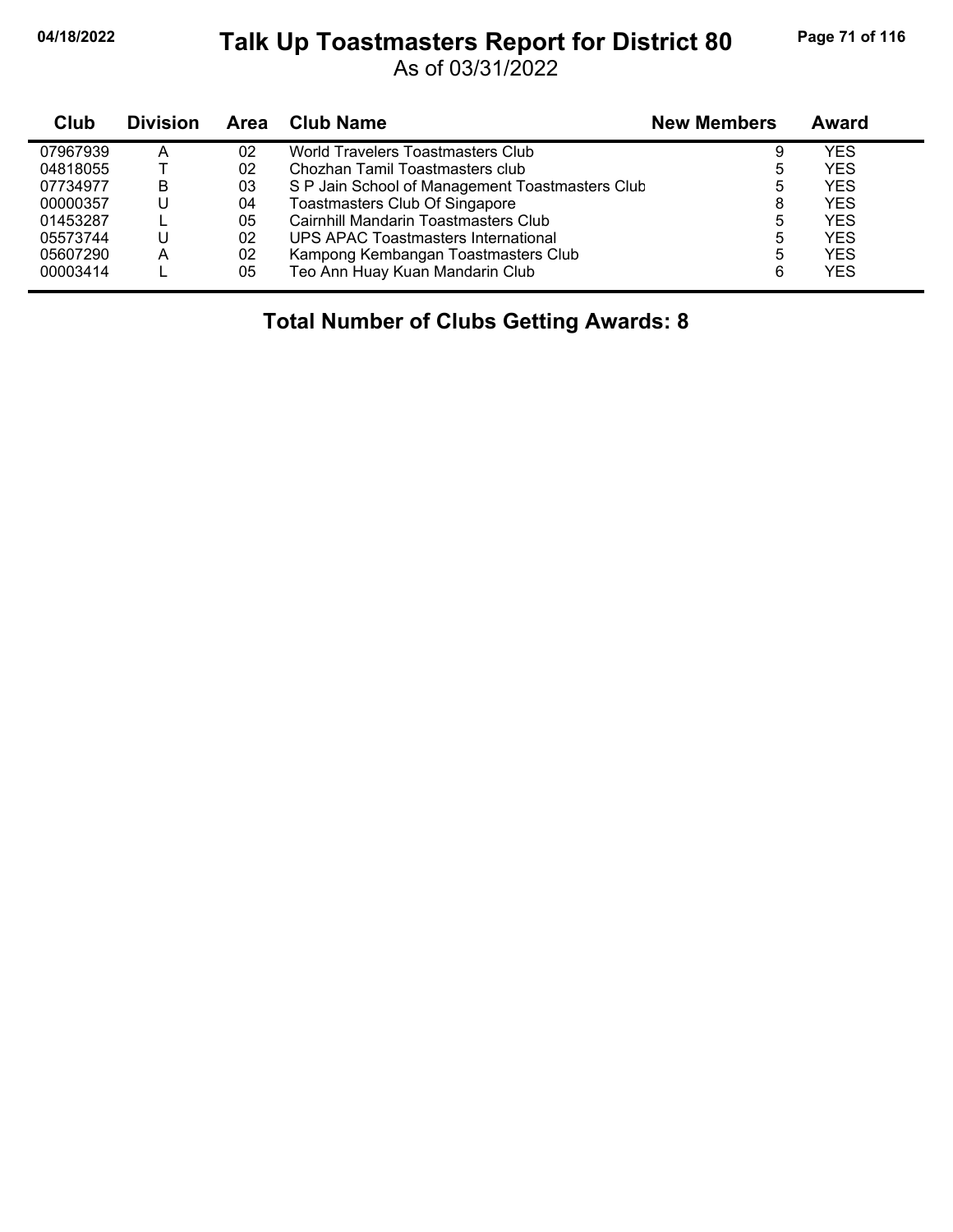#### **04/18/2022 Page 72 of 116 Talk Up Toastmasters Report for District 81**

As of 03/31/2022

| Club     | <b>Division</b> | Area | <b>Club Name</b>                         | <b>New Members</b> | <b>Award</b> |  |
|----------|-----------------|------|------------------------------------------|--------------------|--------------|--|
| 01280871 | D               | 18   | THE BEES                                 | 6                  | YES          |  |
| 00841600 | D               | 22   | Capucine Club                            | 5                  | YES          |  |
| 00691079 |                 | 42   | Soualiga Corporate Toastmasters Club     | 6                  | <b>YES</b>   |  |
| 07830942 | E               | 25   | <b>Black Pineapple Toastmasters Club</b> | 6                  | <b>YES</b>   |  |
| 07237313 | F               | 25   | <b>Waladli Toastmasters Club</b>         | 5                  | YES          |  |
| 07526898 | D               | 22   | <b>BRH Toastmasters</b>                  | 5                  | YES          |  |
| 07972517 | G               | 33   | Yourbest U Toastmasters Club             |                    | YES          |  |
| 01545622 | G               | 32   | Honeywell Puerto Rico Toastmasters       | 6                  | <b>YES</b>   |  |
| 01269967 | D               | 17   | Lotus                                    | 8                  | YES          |  |
| 01036686 |                 | 42   | <b>SXM Achievers</b>                     | 9                  | YES          |  |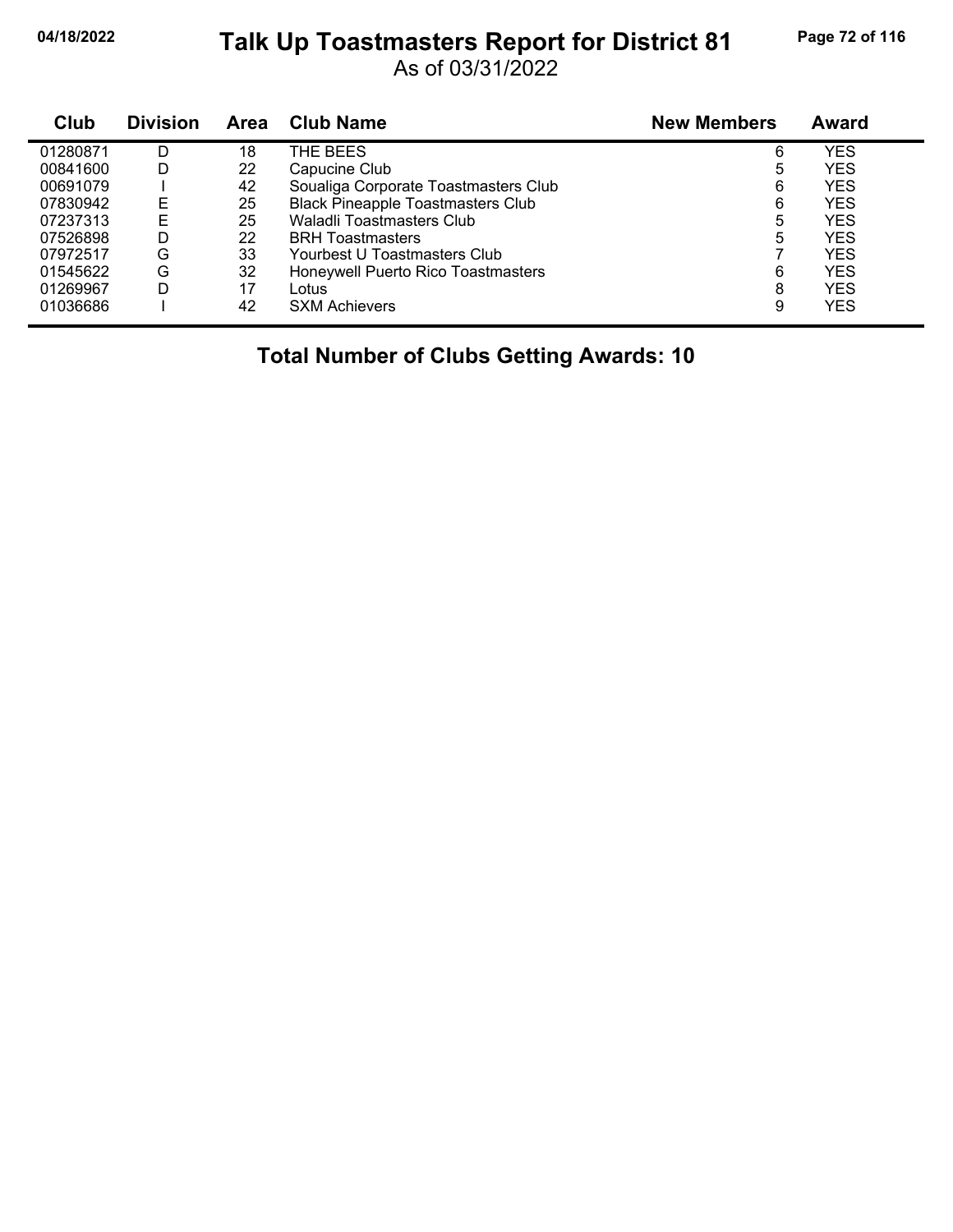#### **04/18/2022 Page 73 of 116 Talk Up Toastmasters Report for District 82**

#### As of 03/31/2022

| Club     | <b>Division</b> | Area | <b>Club Name</b>                               | <b>New Members</b> | <b>Award</b> |
|----------|-----------------|------|------------------------------------------------|--------------------|--------------|
| 01055854 | H               | 03   | Wayamba Toastmasters                           | 5                  | <b>YES</b>   |
| 01553096 | F               | 02   | Siyane Toastmasters                            | 12                 | <b>YES</b>   |
| 07156385 | A               | 01   | MillenniumIT ESP Toastmasters                  |                    | <b>YES</b>   |
| 06488853 | G               | 02   | <b>Cargills Bank Toastmasters</b>              |                    | <b>YES</b>   |
| 02552549 | B               | 02   | <b>DIMO Toastmasters Club</b>                  | 8                  | <b>YES</b>   |
| 02541805 | G               | 03   | Virtusa CMB                                    |                    | <b>YES</b>   |
| 03159585 | A               | 03   | <b>SJMS Toastmasters Club</b>                  | 5                  | <b>YES</b>   |
| 02823690 | D               | 05   | <b>KDU Toastmasters Club</b>                   | 8                  | <b>YES</b>   |
| 02321352 |                 | 04   | Aitken Spence Toastmasters                     | 8                  | <b>YES</b>   |
| 07390888 | F               | 03   | <b>Matale Toastmasters Club</b>                | 6                  | <b>YES</b>   |
| 06602877 | F               | 01   | Kegalle Toastmasters Club                      | 8                  | <b>YES</b>   |
| 05477954 | B               | 02   | <b>Innovative Minds Toastmasters</b>           | 5                  | <b>YES</b>   |
| 03835845 | C               | 02   | Informatics Institute of Technology            | 5                  | <b>YES</b>   |
| 04628720 | G               | 02   | Voice of Colombo Toastmasters Club             | 11                 | <b>YES</b>   |
| 04703328 | B               | 05   | <b>CEB Toastmasters Club</b>                   | 5                  | <b>YES</b>   |
| 07232170 | F               | 05   | Kandy Lions Toastmasters Club                  | 7                  | <b>YES</b>   |
| 07739606 |                 | 02   | <b>NWSDB Engineers' Toastmasters Club</b>      | 5                  | <b>YES</b>   |
| 07780371 | B               | 01   | <b>AATSL Emerging Toastmasters Club</b>        | 5                  | <b>YES</b>   |
| 07941356 | D               | 02   | Bank of Ceylon Sabaragamuwa Toastmasters Club  | 5                  | <b>YES</b>   |
| 07832471 | E               | 05   | Ragama Toastmasters Club                       | 6                  | <b>YES</b>   |
| 07792006 | G               | 01   | Bar Association of Sri Lanka Toastmasters Club | 5                  | <b>YES</b>   |
| 07932664 | $\sf B$         | 05   | <b>Silver Line Toastmasters</b>                | 5                  | <b>YES</b>   |
| 00642857 | G               | 01   | <b>HNB Toastmasters Club</b>                   | 6                  | <b>YES</b>   |
| 00630851 | $\mathsf{E}$    | 04   | <b>Smedley Toastmasters Club</b>               | 5                  | <b>YES</b>   |
| 00007595 | E               | 01   | The Millennium Toastmasters Club               | 8                  | <b>YES</b>   |
| 01357117 | F               | 03   | HILL CAPITAL TOASTMASTERS                      | 5                  | <b>YES</b>   |
| 01515466 | B               | 05   | <b>BEPZ Toastmasters</b>                       | $\overline{7}$     | <b>YES</b>   |
| 01391757 | A               | 01   | <b>Dialog Toastmasters Club</b>                | 10                 | <b>YES</b>   |
| 01481554 | F               | 01   | <b>Oasis Toastmasters</b>                      | 5                  | <b>YES</b>   |
| 00002773 | С               | 02   | Sampath Bank Toastmasters Club                 | 5                  | <b>YES</b>   |
| 03598897 | $\mathsf C$     | 01   | <b>Awakening Toastmasters</b>                  | 8                  | <b>YES</b>   |
| 00005324 | A               | 02   | The Colombo Toastmasters Club                  | 6                  | <b>YES</b>   |
| 05505274 | E               | 03   | Horana Toastmasters Club                       | 5                  | <b>YES</b>   |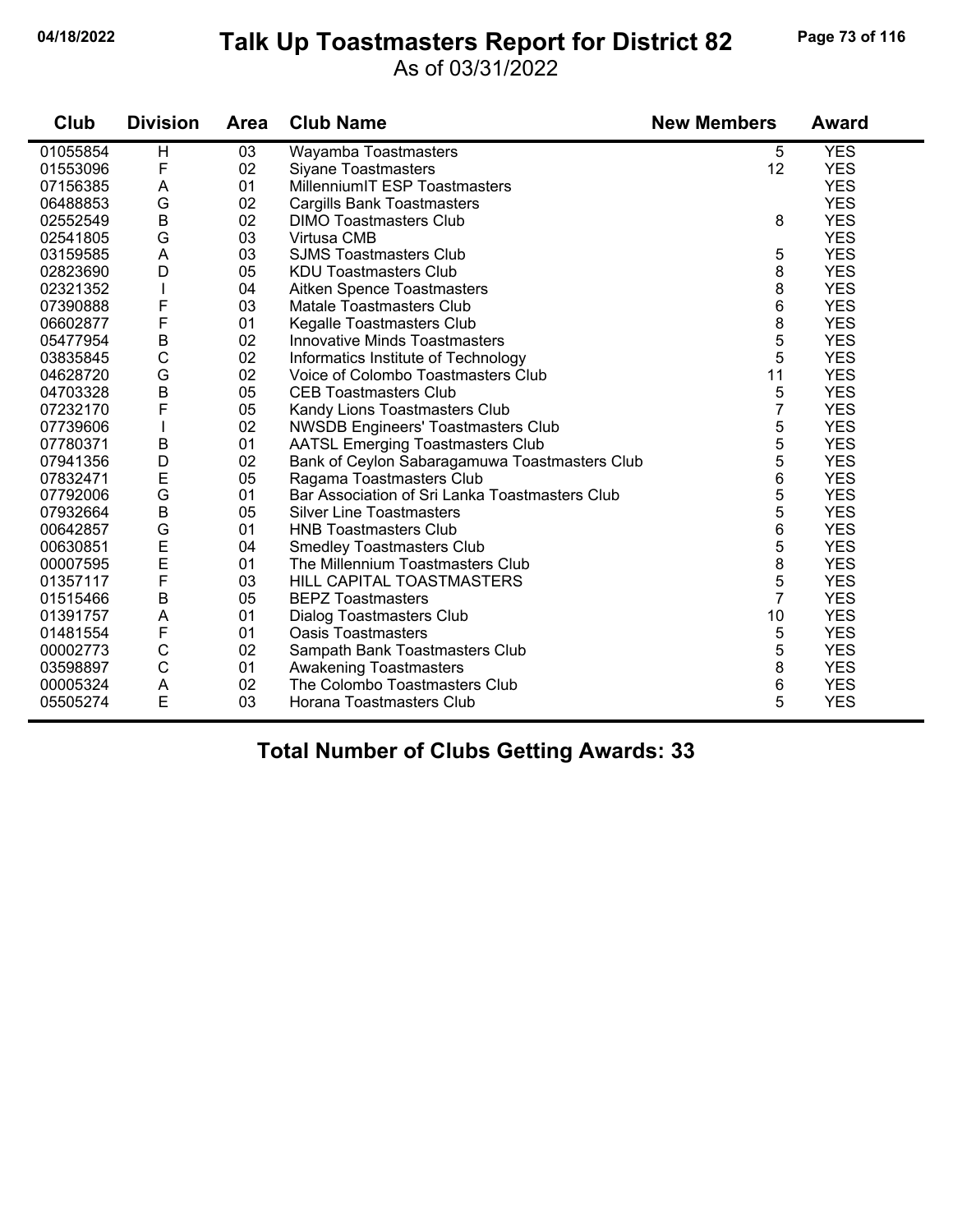## **04/18/2022 Page 74 of 116 Talk Up Toastmasters Report for District 83**

As of 03/31/2022

| Club     |    | Division Area Club Name          | <b>New Members</b> | Award |
|----------|----|----------------------------------|--------------------|-------|
| 00660313 | 83 | Speak and Lead Toastmasters Club |                    | YES   |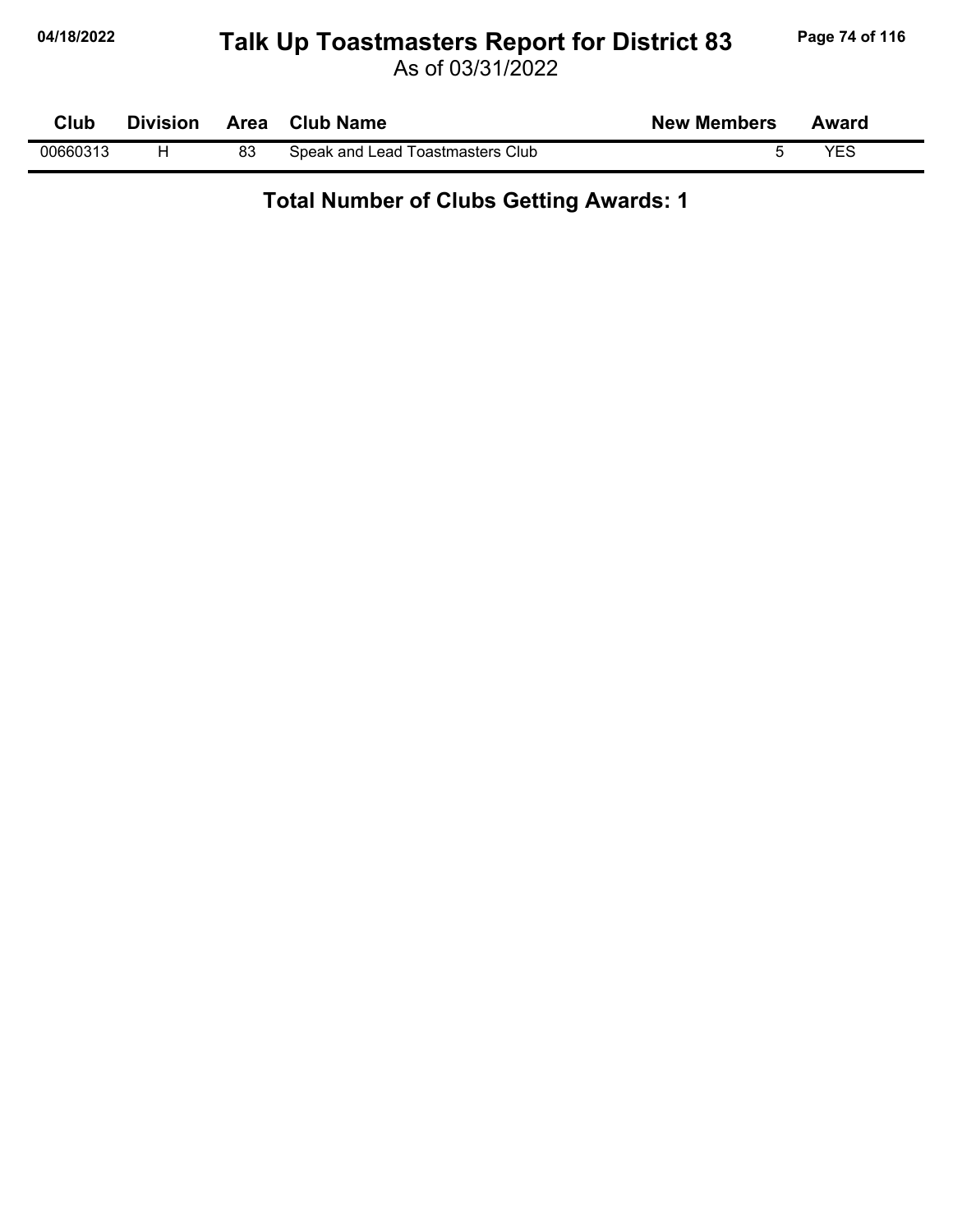#### **04/18/2022 Page 75 of 116 Talk Up Toastmasters Report for District 84**

As of 03/31/2022

| Club     | <b>Division</b> | Area | <b>Club Name</b>               | <b>New Members</b> | Award      |
|----------|-----------------|------|--------------------------------|--------------------|------------|
| 00003179 |                 | 41   | Oviedo Toastmasters            | 6                  | YES        |
| 00004051 | Е               | 53   | <b>Plant City Toastmasters</b> | 5                  | <b>YES</b> |
| 00003674 |                 | 40   | Winter Park Toastmasters Club  | 6                  | <b>YES</b> |
| 03406597 | н               | 80   | Driven by Destiny Toastmasters | 5                  | <b>YES</b> |
| 06085813 | В               | 23   | 5-Star Toastmasters            | 5                  | <b>YES</b> |
| 01440146 |                 | 90   | <b>Toastmasters at Twelve</b>  | 5                  | <b>YES</b> |
| 01948459 | G               | 73   | <b>Clermont Toastmasters</b>   | 5                  | <b>YES</b> |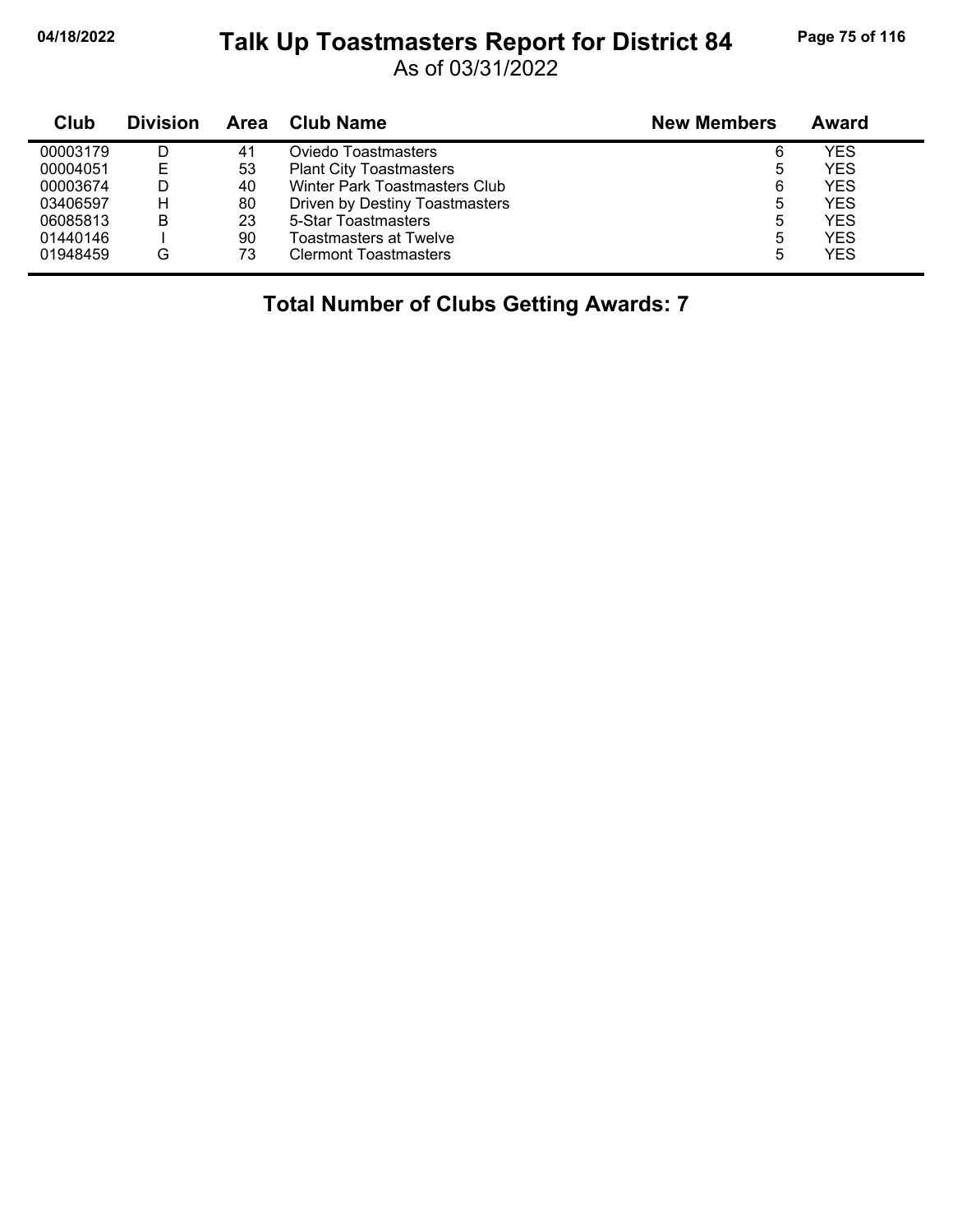## **04/18/2022 Page 76 of 116 Talk Up Toastmasters Report for District 85**

As of 03/31/2022

| Club     | <b>Division</b> | <b>Area</b> | <b>Club Name</b>                                 | <b>New Members</b> | <b>Award</b> |
|----------|-----------------|-------------|--------------------------------------------------|--------------------|--------------|
| 01225484 | N               | 02          | Fluor China                                      |                    | <b>YES</b>   |
| 07955167 | N               | 02          | Xyma Toastmasters Club                           | 5                  | <b>YES</b>   |
| 02551595 | O               | 04          | B.L.A.C. Shanghai Toastmasters Club              |                    | <b>YES</b>   |
| 05484021 |                 | 01          | Jiangning Bilingual Springhead Toastmasters Club |                    | <b>YES</b>   |
| 05315986 | O               | 02          | Shanghai Miracle Persuasive Speakers TMC         | 10                 | <b>YES</b>   |
| 05200740 |                 | 04          | Taizhou OUR Toastmasters Club                    | 8                  | <b>YES</b>   |
| 07954920 | N               | 03          | Shangyuan Parent-Child Speech Toastmasters Clul  | 9                  | <b>YES</b>   |
| 07470667 | P               | 04          | Foreseeable Future Toastmasters Club             | 5                  | <b>YES</b>   |
| 03646256 |                 | 05          | Nanjing First Mandarin Toastmasters Club         | 6                  | <b>YES</b>   |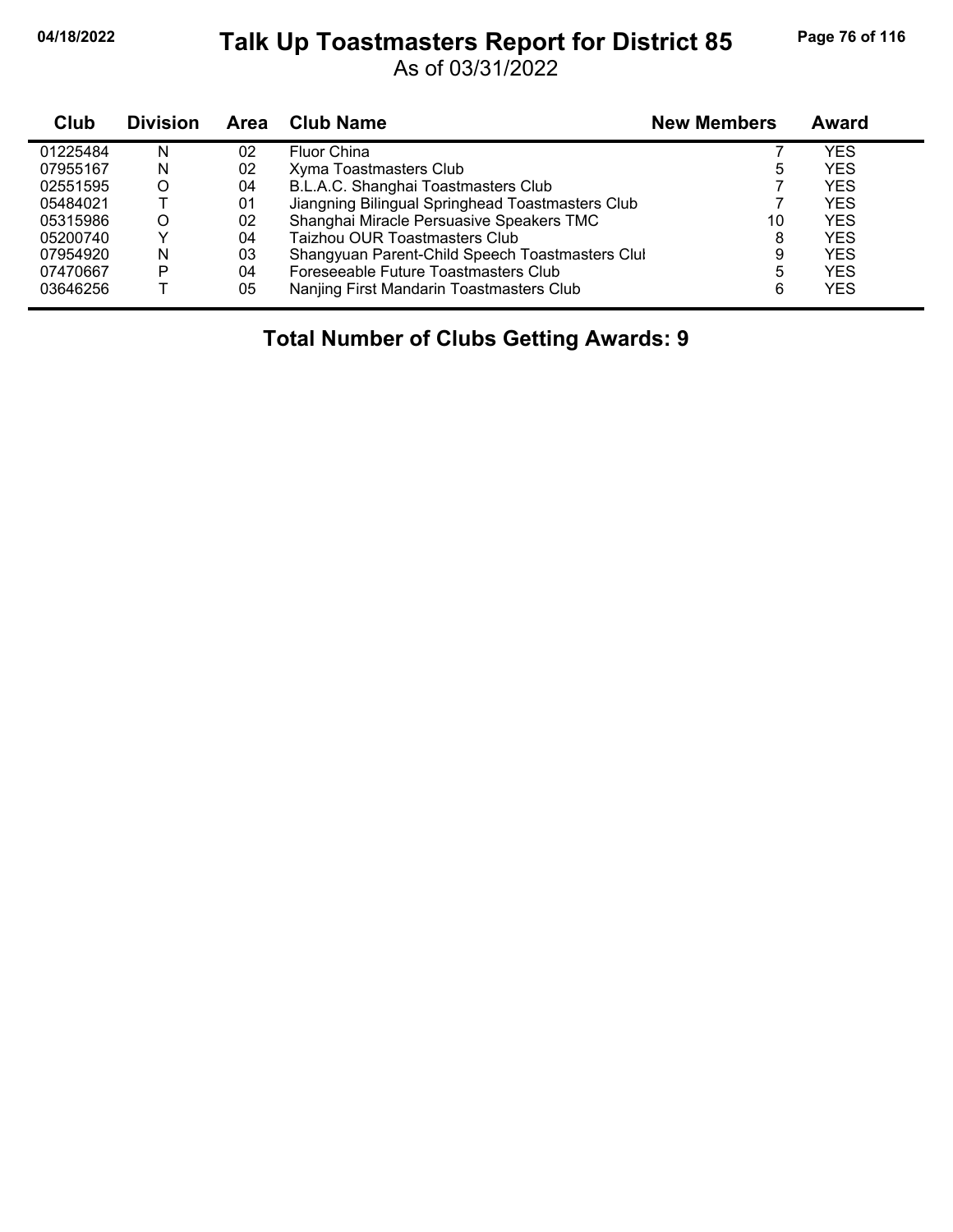#### **04/18/2022 Page 77 of 116 Talk Up Toastmasters Report for District 86**

As of 03/31/2022

| Club     | <b>Division</b> |    | Area Club Name                       | <b>New Members</b> | Award |  |
|----------|-----------------|----|--------------------------------------|--------------------|-------|--|
| 00006092 |                 | 11 | Discovery Toastmasters Club          | G                  | YES   |  |
| 01600536 | F.              | 14 | Soar To Excellence Toastmasters Club |                    | YES   |  |
| 01244822 | W               | 63 | University of Waterloo Toastmasters  | 6                  | YES   |  |
| 00964201 | S               | 72 | Toast of Queens                      | 5                  | YES   |  |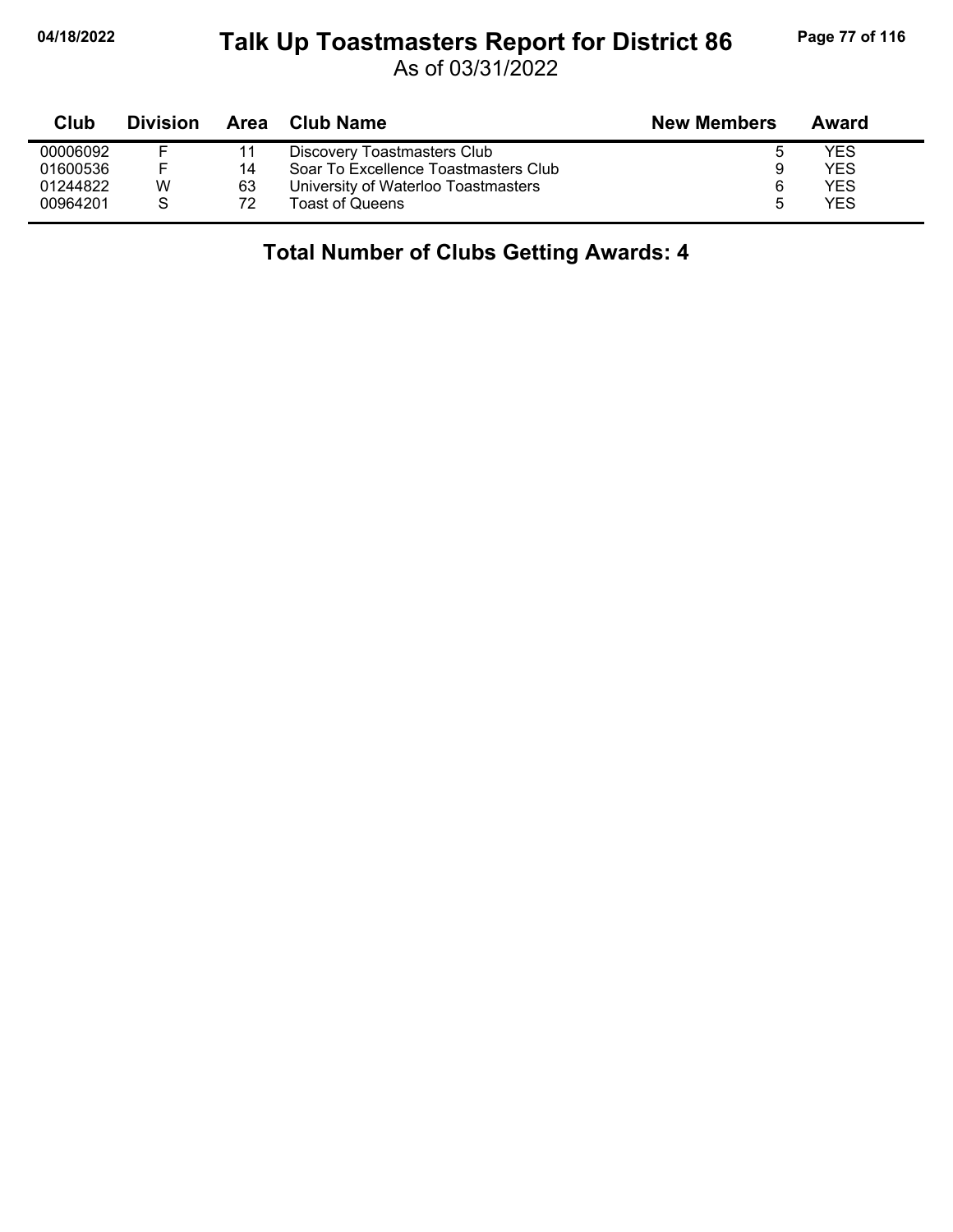#### **04/18/2022 Page 78 of 116 Talk Up Toastmasters Report for District 87**

As of 03/31/2022

| Club     | <b>Division</b> | Area | Club Name                                  | <b>New Members</b> | Award |
|----------|-----------------|------|--------------------------------------------|--------------------|-------|
| 02854096 | S               | 03   | Sibu Foochow Association Toastmasters Club | 9                  | YES   |
| 01060801 |                 | 03   | Jakarta Bahasa                             | 9                  | YES   |
| 00596885 | B               | 03   | Maranatha Toastmasters Club                | 6                  | YES   |
| 00763432 |                 | 03   | <b>SCBD Toastmasters Club</b>              | 8                  | YES   |
| 00004067 |                 | 01   | Jakarta Toastmasters Club                  | 5                  | YES   |
| 06714069 | В               | 03   | Bahasa Nusantara Online Toastmasters Club  | 13                 | YES   |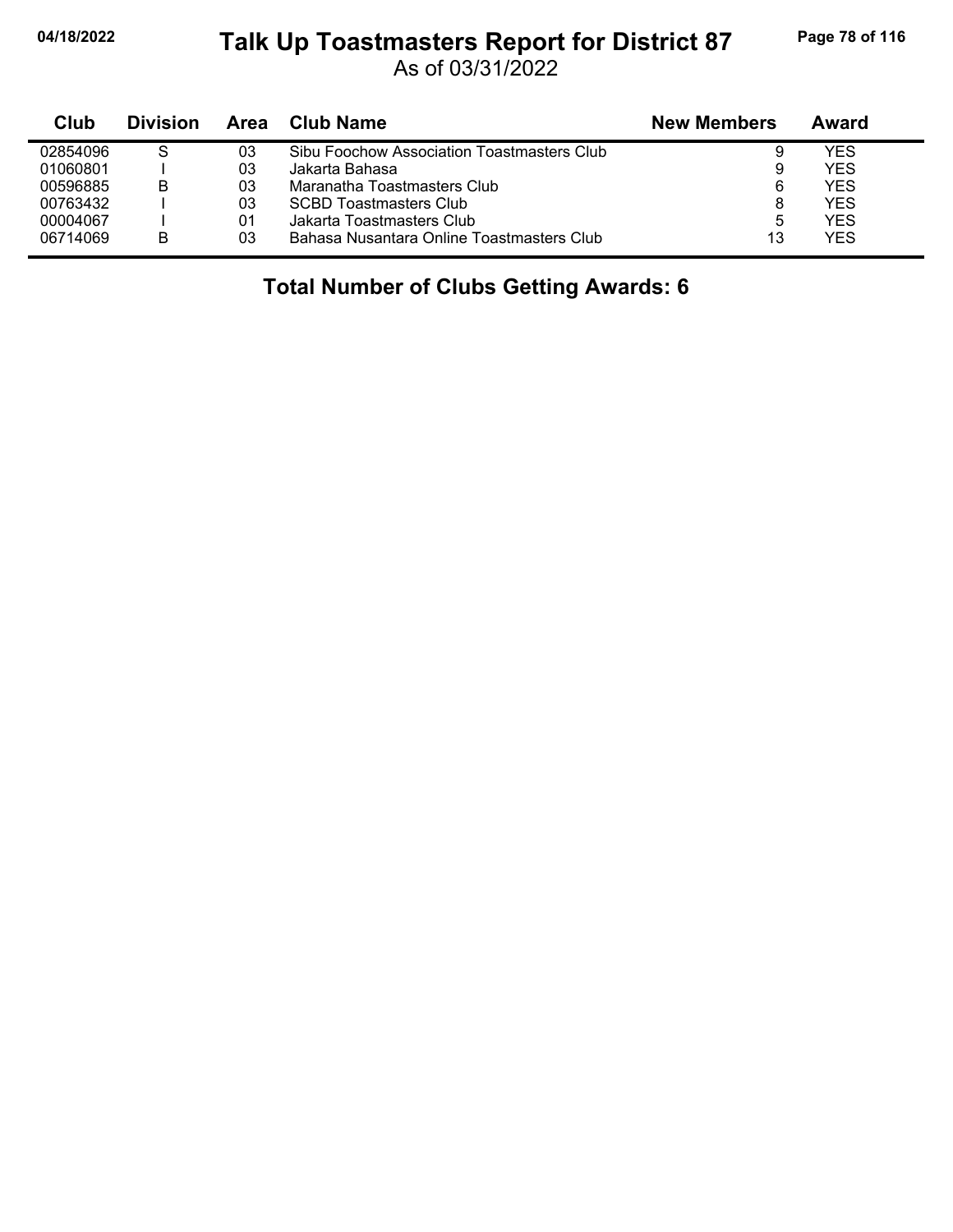## **04/18/2022 Page 79 of 116 Talk Up Toastmasters Report for District 88**

As of 03/31/2022

| Club     | <b>Division</b> | <b>Area</b> | <b>Club Name</b>                         | <b>New Members</b> | Award      |
|----------|-----------------|-------------|------------------------------------------|--------------------|------------|
| 06777000 | Α               | 04          | Global Breakthrough Community            | 5                  | YES        |
| 06800104 | G               | 01          | Durex Toastmasters Club                  | 9                  | <b>YES</b> |
| 07646068 | в               | 03          | Beijing ACCA Toastmasters Club           | 5                  | YES        |
| 04731823 | E               | 01          | Chang Chun Highflier Toastmasters Club   |                    | <b>YES</b> |
| 07166169 | F               | 03          | Ace Toastmasters Club                    | 6                  | <b>YES</b> |
| 07952189 |                 | 03          | <b>LEAN Toastmasters Club</b>            | 5                  | <b>YES</b> |
| 06833224 | Κ               | 04          | Rockwell Dalian Toastmasters Club        | 5                  | <b>YES</b> |
| 06513503 |                 | 01          | Partner Toastmasters Club                | 5                  | <b>YES</b> |
| 01377165 | D               | 03          | Lenovo Northstar                         | 5                  | YES        |
| 01435851 | B               | 02          | CHIC (Creativity Humor Imagination Club) | 6                  | <b>YES</b> |
| 02575355 |                 | 02          | Beijing Bilingual Toastmasters Club      | 5                  | YES        |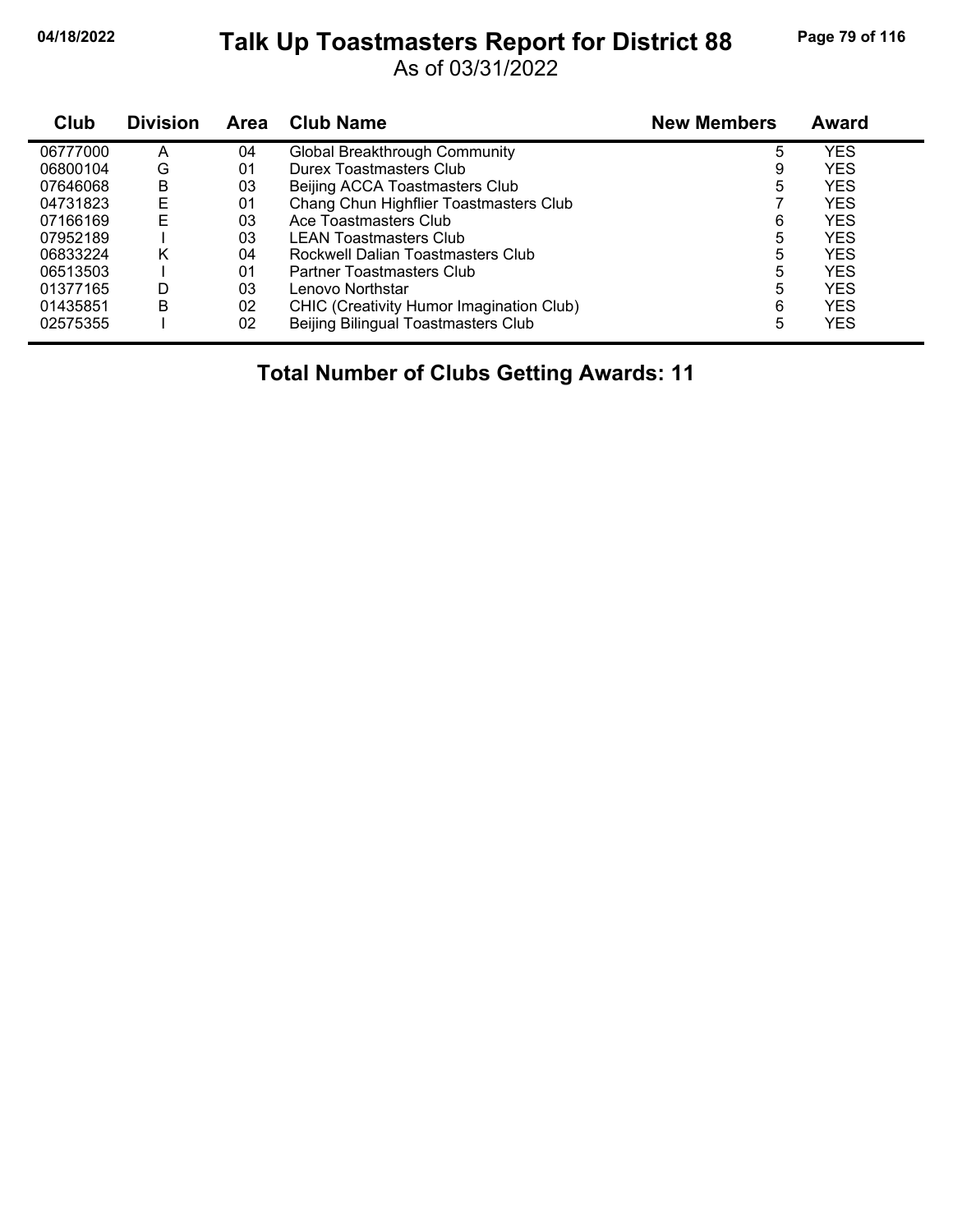## **04/18/2022 Page 80 of 116 Talk Up Toastmasters Report for District 89**

As of 03/31/2022

| Club     | <b>Division</b> | Area | <b>Club Name</b>             | <b>New Members</b> | Award |
|----------|-----------------|------|------------------------------|--------------------|-------|
| 00615013 |                 | 01   | Macau TM Club                |                    | YES   |
| 07848194 |                 | 03   | Earthlings Toastmasters Club |                    | YES   |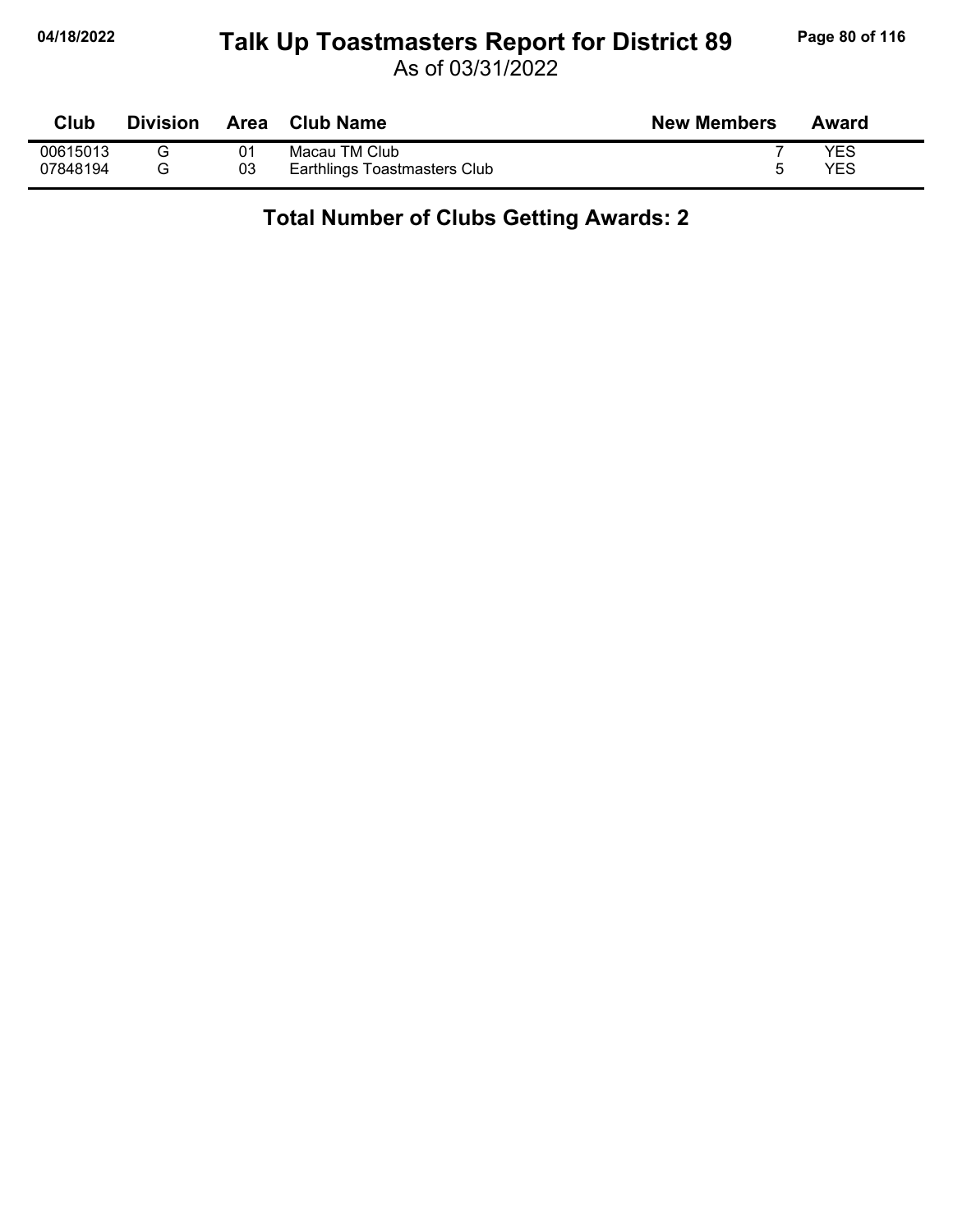## **04/18/2022 Page 81 of 116 Talk Up Toastmasters Report for District 90**

As of 03/31/2022

| Club     | <b>Division</b> | Area | <b>Club Name</b>     | <b>New Members</b> | Award |
|----------|-----------------|------|----------------------|--------------------|-------|
| 00004480 |                 | 34   | Harbour View Club    |                    | YES   |
| 00004613 | w               | 14   | <b>Bathurst Club</b> |                    | YES   |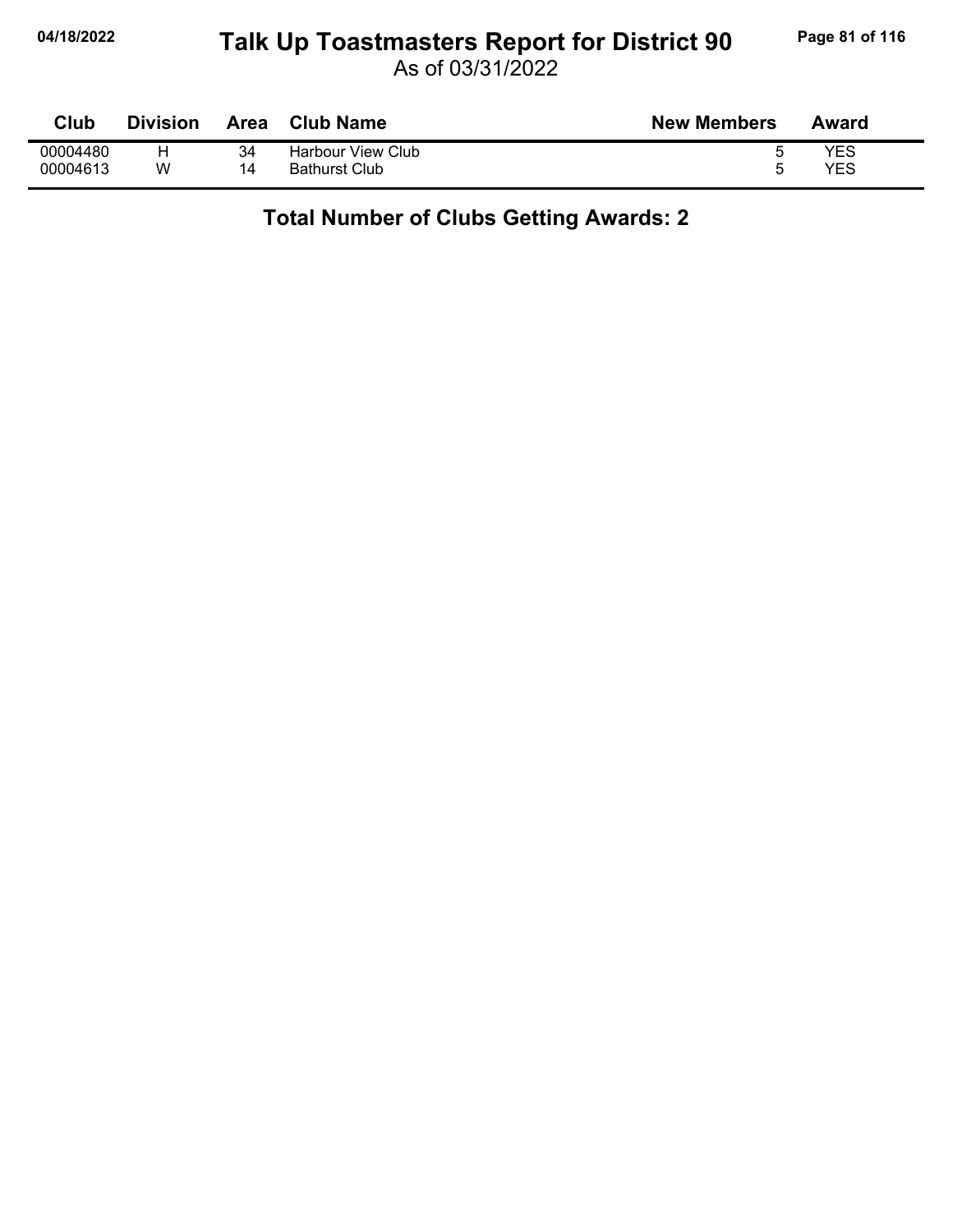## **04/18/2022 Page 82 of 116 Talk Up Toastmasters Report for District 91**

As of 03/31/2022

| Club     | <b>Division</b> | <b>Area</b> | <b>Club Name</b>                           | <b>New Members</b> | <b>Award</b> |
|----------|-----------------|-------------|--------------------------------------------|--------------------|--------------|
| 00005439 | н               | 55          | Brighton & Hove Speakers Club              | 5                  | <b>YES</b>   |
| 00004141 | B               | 52          | <b>Grosvenor Square Speakers</b>           | 5                  | <b>YES</b>   |
| 00003149 | С               | 02          | <b>Holborn Speakers</b>                    | 5                  | <b>YES</b>   |
| 06630662 | н               | 35          | <b>Beckenham Communicators</b>             | 9                  | <b>YES</b>   |
| 00625647 | н               | 15          | The Speakers of Croydon Club               | 5                  | <b>YES</b>   |
| 00007365 | B               | 06          | London Athenian Speakers Toastmasters Club | 6                  | <b>YES</b>   |
| 00008471 | A               | 46          | <b>Reading Speakers Club</b>               | 6                  | <b>YES</b>   |
| 01811645 | Κ               | 03          | London Public Speakers                     | 8                  | <b>YES</b>   |
| 01376237 | С               | 58          | 1st London Toastmasters                    |                    | <b>YES</b>   |
| 04138266 | B               | 08          | London Victorians                          | 8                  | <b>YES</b>   |
| 04144038 | B               | 18          | 104 London Debaters                        | 5                  | <b>YES</b>   |
| 07447145 | Κ               | 13          | Moody's London                             | 6                  | <b>YES</b>   |
| 01348895 | A               | 46          | Microsoft Speakers Club                    | 6                  | <b>YES</b>   |
| 02205990 | J               | 10          | <b>Cardiff Toastmasters</b>                | 5                  | <b>YES</b>   |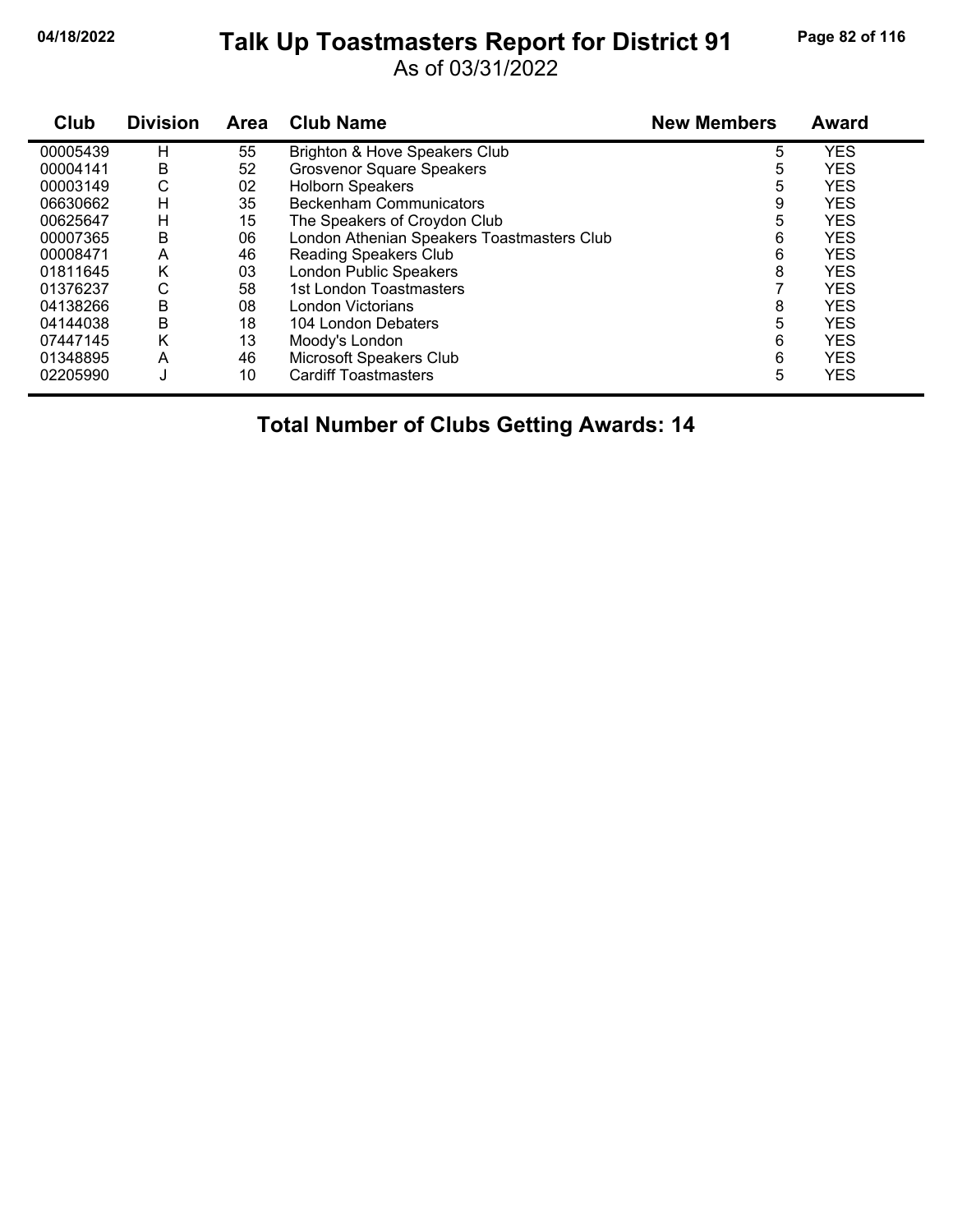## **04/18/2022 Page 83 of 116 Talk Up Toastmasters Report for District 92**

As of 03/31/2022

| Club     | <b>Division</b> | Area | <b>Club Name</b>                               | <b>New Members</b> | <b>Award</b> |
|----------|-----------------|------|------------------------------------------------|--------------------|--------------|
| 07535157 | н               | 04   | Speech Studio Toastmasters Club                | 11                 | <b>YES</b>   |
| 06808086 | н               | 03   | Cerner BLR Constellate                         | 9                  | <b>YES</b>   |
| 04412996 | G               | 02   | Cisco Xpressions                               | 5                  | <b>YES</b>   |
| 04393223 | G               | 03   | Sarjapura Road Toastmasters Club               | 6                  | <b>YES</b>   |
| 07855723 | D               | 03   | Baker Hughes Bengaluru Toastmasters Club       | 10                 | <b>YES</b>   |
| 07806290 | E               | 04   | The Gabbys                                     | 6                  | <b>YES</b>   |
| 07712481 | н               | 01   | <b>Toastmasters For Hubballi Entrepreneurs</b> | 5                  | <b>YES</b>   |
| 01434790 | Е               | 01   | TCS Maitree - Bangalore Toastmasters Club      | 5                  | <b>YES</b>   |
| 05729476 | F               | 02   | Shell We Talk                                  | 6                  | <b>YES</b>   |
| 05947684 | Ε               | 03   | <b>TCS Maitree - Chevy Orators</b>             | 6                  | <b>YES</b>   |
| 06511234 | G               | 03   | Toastmasters Amrita Bengaluru                  | 5                  | <b>YES</b>   |
| 04053211 | С               | 03   | <b>Walk The Talk</b>                           | 5                  | <b>YES</b>   |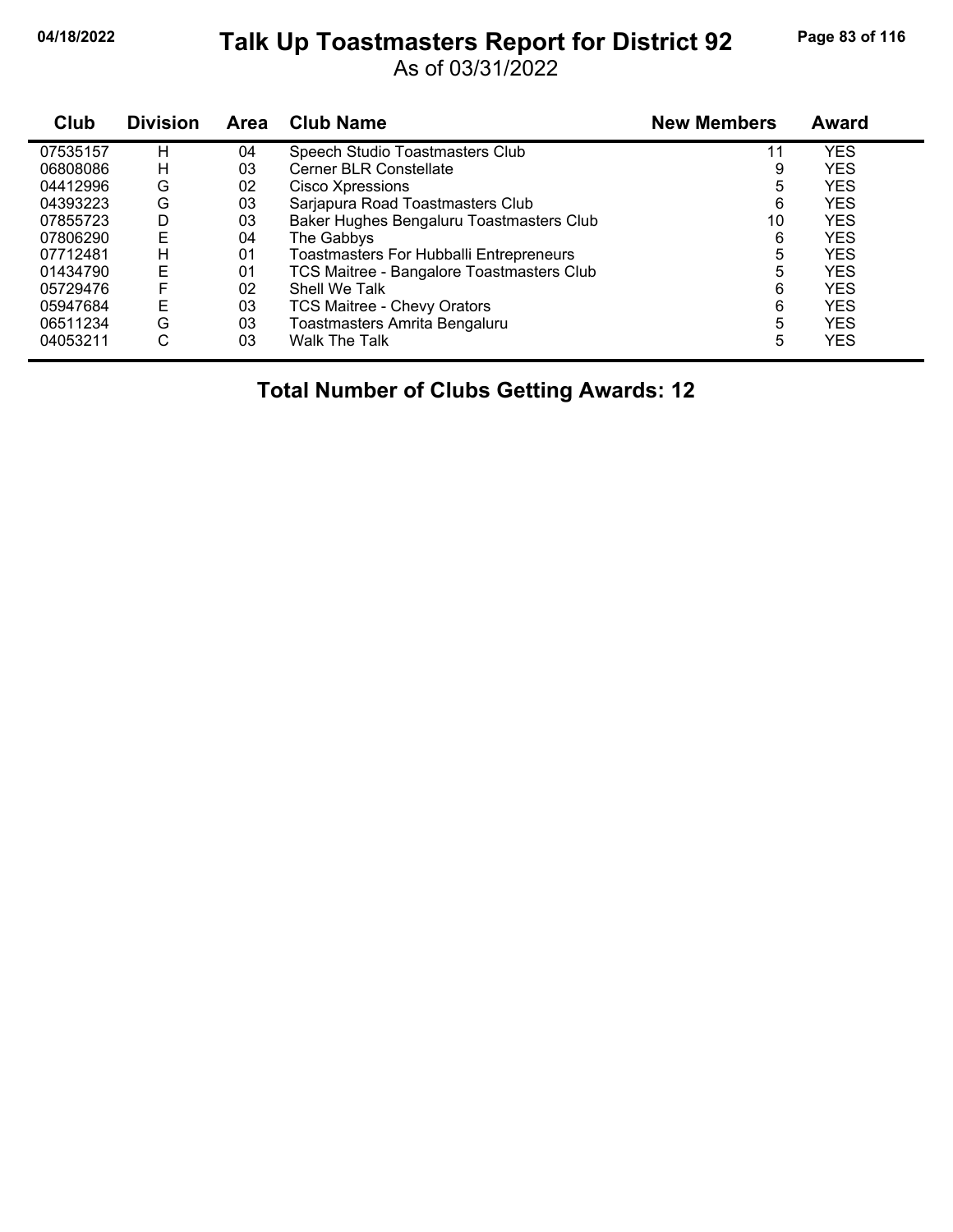#### **04/18/2022 Page 84 of 116 Talk Up Toastmasters Report for District 93**

As of 03/31/2022

| Club     | <b>Division</b> | Area | <b>Club Name</b>             | <b>New Members</b> | Award |
|----------|-----------------|------|------------------------------|--------------------|-------|
| 06952928 |                 | 14   | Hwarangdae Toastmasters Club |                    | YES   |
| 07575751 |                 |      | S-Oil Toastmasters           |                    | YES   |
| 01528208 |                 | 51   | Sejong Masters (korean)      |                    | YES   |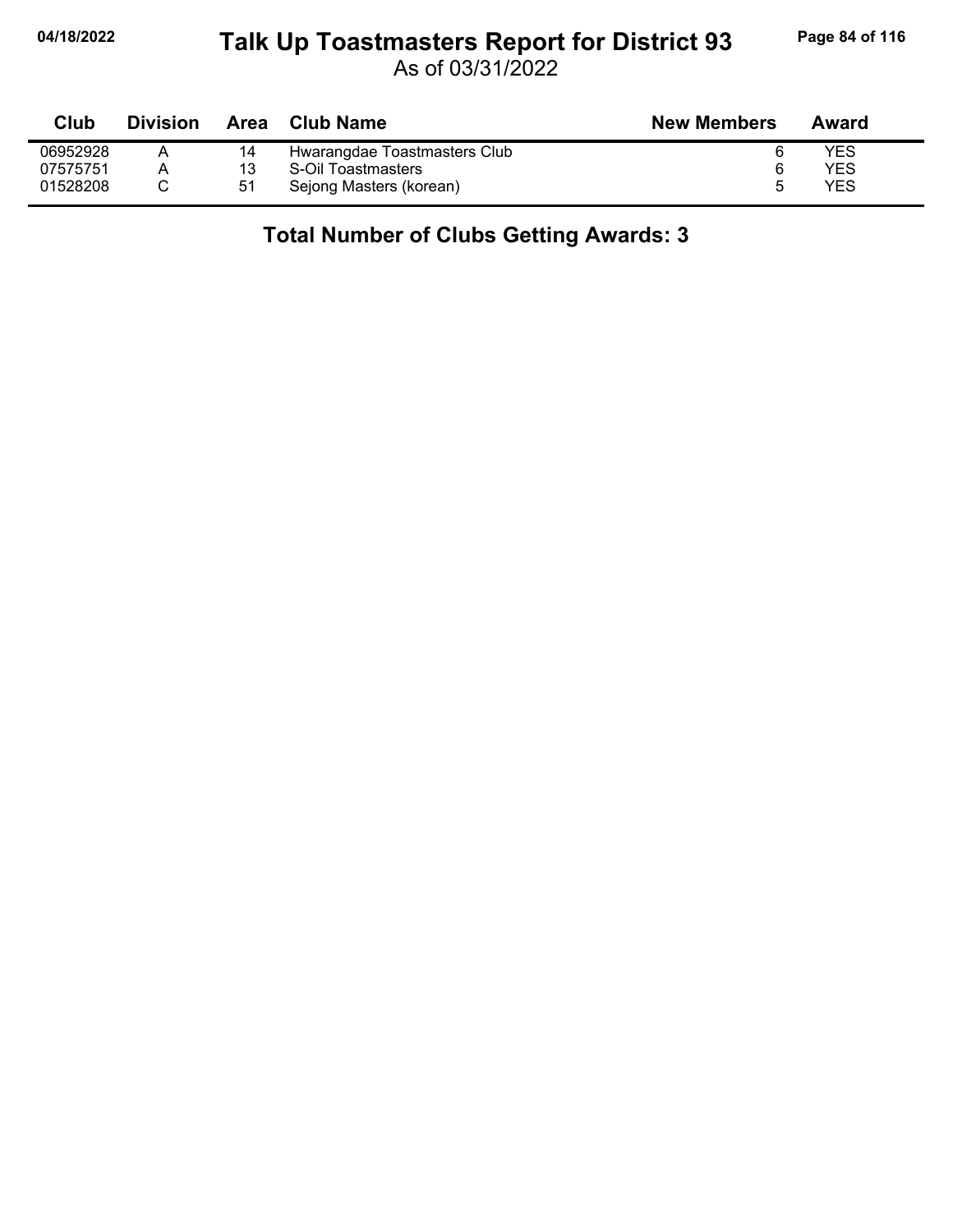# **04/18/2022 Page 85 of 116 Talk Up Toastmasters Report for District 94**

#### As of 03/31/2022

| Club     | <b>Division</b> | Area | <b>Club Name</b>                     | <b>New Members</b> | <b>Award</b> |
|----------|-----------------|------|--------------------------------------|--------------------|--------------|
| 07962763 |                 | 35   | Women Leaders TMC                    | 5                  | <b>YES</b>   |
| 07966776 | B               | 05   | <b>INNOVATOR</b>                     | 7                  | <b>YES</b>   |
| 03268833 | B               | 06   | <b>GALAXIE</b>                       |                    | <b>YES</b>   |
| 02909877 | A               | 44   | Eburnea                              | 6                  | <b>YES</b>   |
| 02983245 | $\sf B$         | 04   | Houeze Toastmasters Club             | 5                  | <b>YES</b>   |
| 02586612 | A               | 20   | Shakespeare                          | 5                  | <b>YES</b>   |
| 07420582 | M               | 31   | Tema Flourish Toastmasters           | 6                  | <b>YES</b>   |
| 07440289 | H               | 32   | Ahoefa Toastmasters Club De Lome     | 5                  | <b>YES</b>   |
| 07349605 | A               | 24   | Rhetorica                            | 5                  | <b>YES</b>   |
| 06891058 | $\sf B$         | 27   | <b>EBENE Toastmasters Club</b>       | 5                  | <b>YES</b>   |
| 07050414 | D               | 12   | Dakar Jambaar Toastmasters Club      | 5                  | <b>YES</b>   |
| 07772173 | G               | 03   | <b>PMI Ghana Toastmasters Club</b>   | 5                  | <b>YES</b>   |
| 07894412 | A               | 20   | Opera Toastmasters Club              | 5                  | <b>YES</b>   |
| 07418252 | A               | 24   | Akwaba Abidjan SUD                   | 6                  | <b>YES</b>   |
| 07493268 | L               | 41   | <b>Seniors Toastmasters</b>          | 5                  | <b>YES</b>   |
| 07370987 | C               | 48   | <b>Ouaga Eveil Toastmasters Club</b> | 5                  | <b>YES</b>   |
| 07887617 | A               | 01   | SAPHIR TOASTMASTERS CLUB             | 5                  | <b>YES</b>   |
| 07805667 | A               | 20   | Success Toastmasters Club            | 5                  | <b>YES</b>   |
| 00001583 | A               | 01   | Agora Toastmasters Club D'Abidjan    | 5                  | <b>YES</b>   |
| 03927325 | B               | 04   | <b>SAPPHIRE</b>                      | 5                  | <b>YES</b>   |
| 03912651 | B               | 05   | Prestige                             | 5                  | <b>YES</b>   |
| 04687239 | $\sf B$         | 21   | <b>EVEREST</b>                       | 9                  | <b>YES</b>   |
| 00005196 | A               | 02   | Logos Toastmasters Club              | 9                  | <b>YES</b>   |
| 01266972 | D               | 12   | Dakar Xewel Toastmasters Club        | 7                  | <b>YES</b>   |
| 00670876 | C               | 07   | <b>Ouaga Forum Toastmasters Club</b> | 5                  | <b>YES</b>   |
| 00806093 | $\mathsf B$     | 05   | Eloquentia Toastmasters Club         | 5                  | <b>YES</b>   |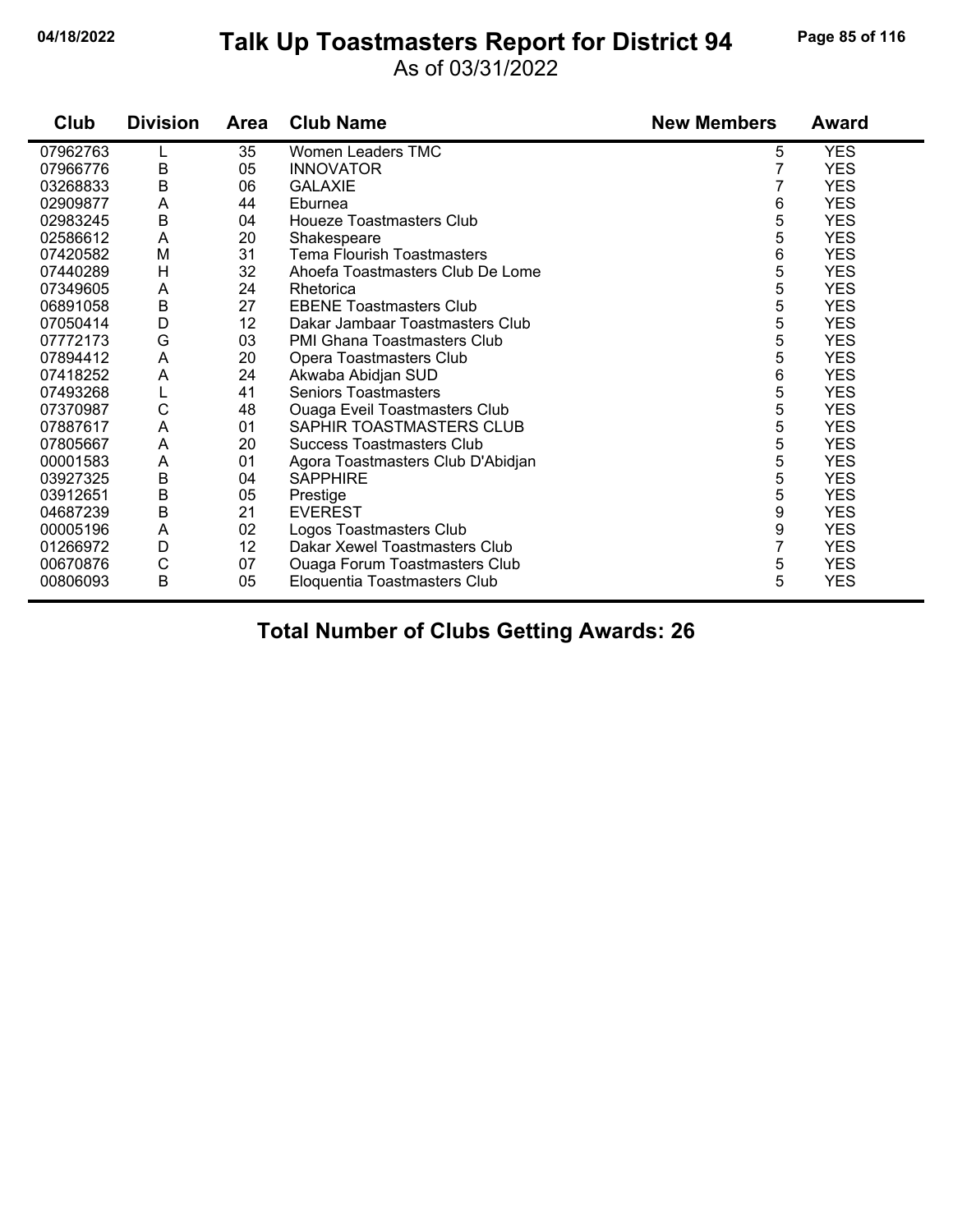#### **04/18/2022 Page 86 of 116 Talk Up Toastmasters Report for District 95**

As of 03/31/2022

| Club     | <b>Division</b> | Area | Club Name                          | <b>New Members</b> | Award      |  |
|----------|-----------------|------|------------------------------------|--------------------|------------|--|
| 00680945 | н               | 02   | Duesseldorfer Toastmasters         | 9                  | YES        |  |
| 00004700 | В               | 02   | Stockholm Toastmaster Club         |                    | YES        |  |
| 05221060 | G               | 04   | <b>Toastmasters Club Kolding</b>   | 5                  | YES        |  |
| 07007864 |                 | 03   | Microsoft Deutschland Toastmasters | ۰.                 | <b>YES</b> |  |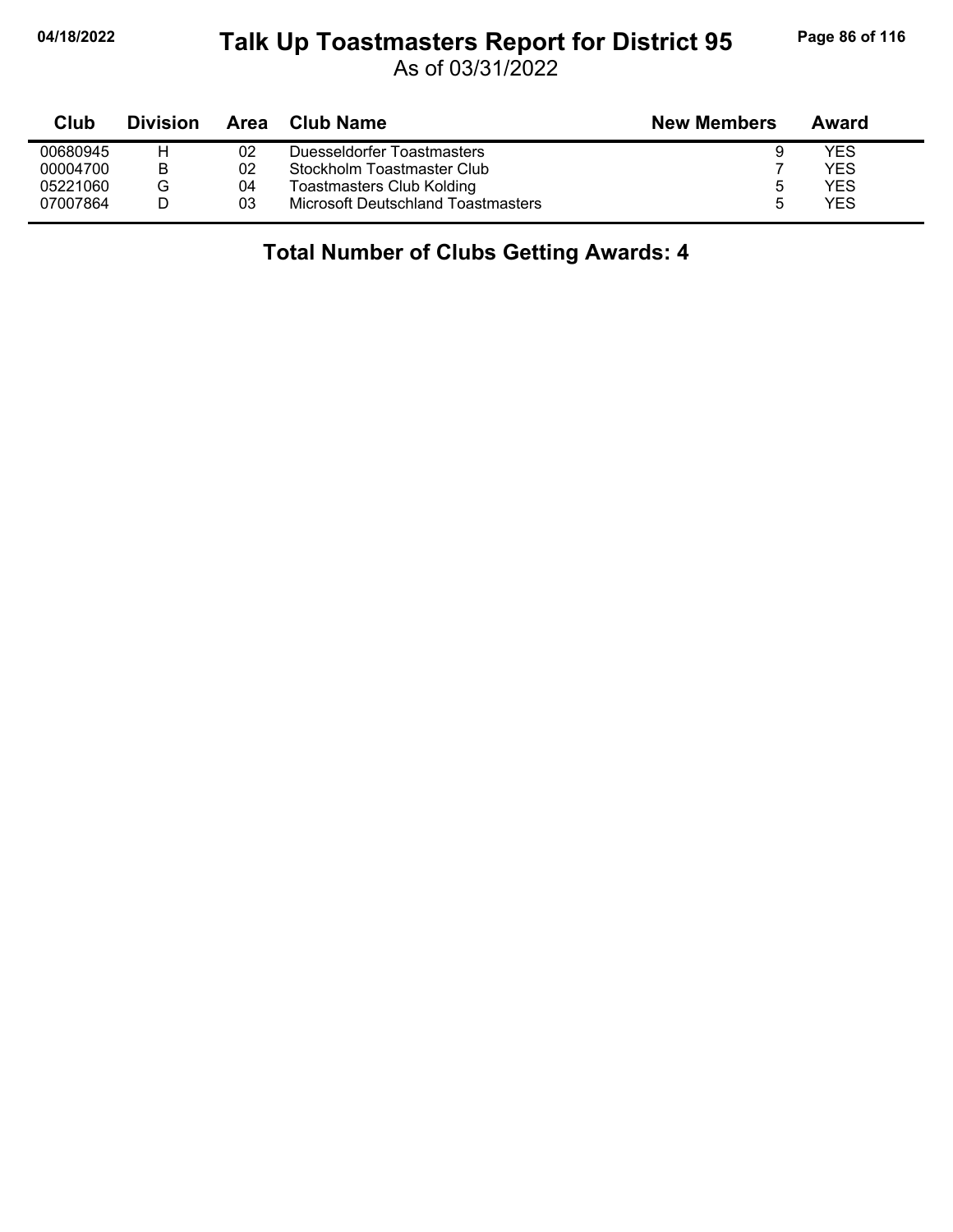## **04/18/2022 Page 87 of 116 Talk Up Toastmasters Report for District 96**

As of 03/31/2022

| Club     | <b>Division</b> | <b>Area</b> | <b>Club Name</b>     | <b>New Members</b> | Award |
|----------|-----------------|-------------|----------------------|--------------------|-------|
| 00002149 |                 |             | Vancore Toastmasters |                    | YES   |
| 07852137 |                 | 20          | <b>Branching Out</b> |                    | YES   |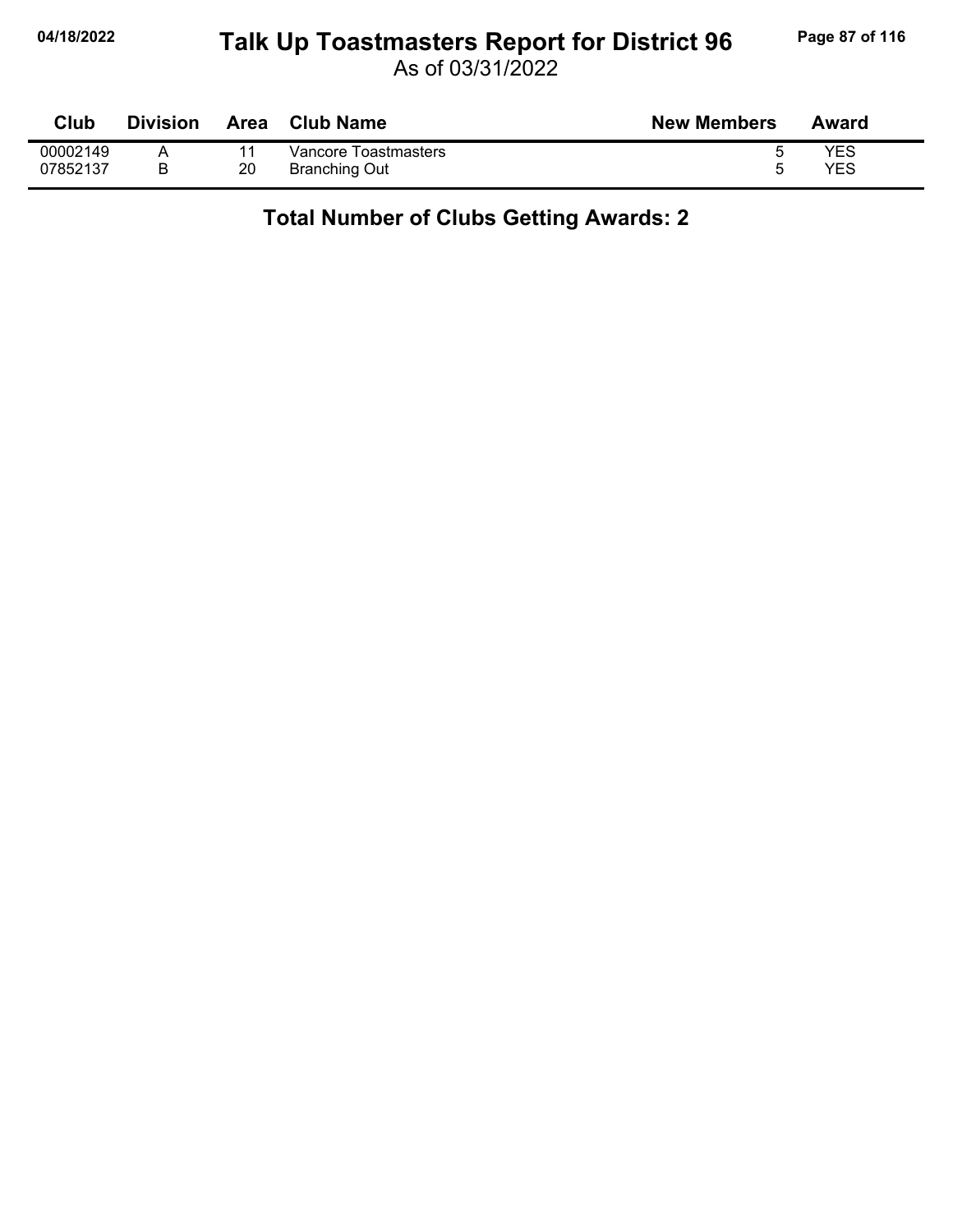## **04/18/2022 Page 88 of 116 Talk Up Toastmasters Report for District 97**

As of 03/31/2022

| Club     | <b>Division</b> |    | Area Club Name                          | <b>New Members</b> | Award      |
|----------|-----------------|----|-----------------------------------------|--------------------|------------|
| 00002092 |                 | 03 | Capitol Toastmasters Club               |                    | <b>YES</b> |
| 01168187 |                 |    | Assumption University Toastmasters Club |                    | YES        |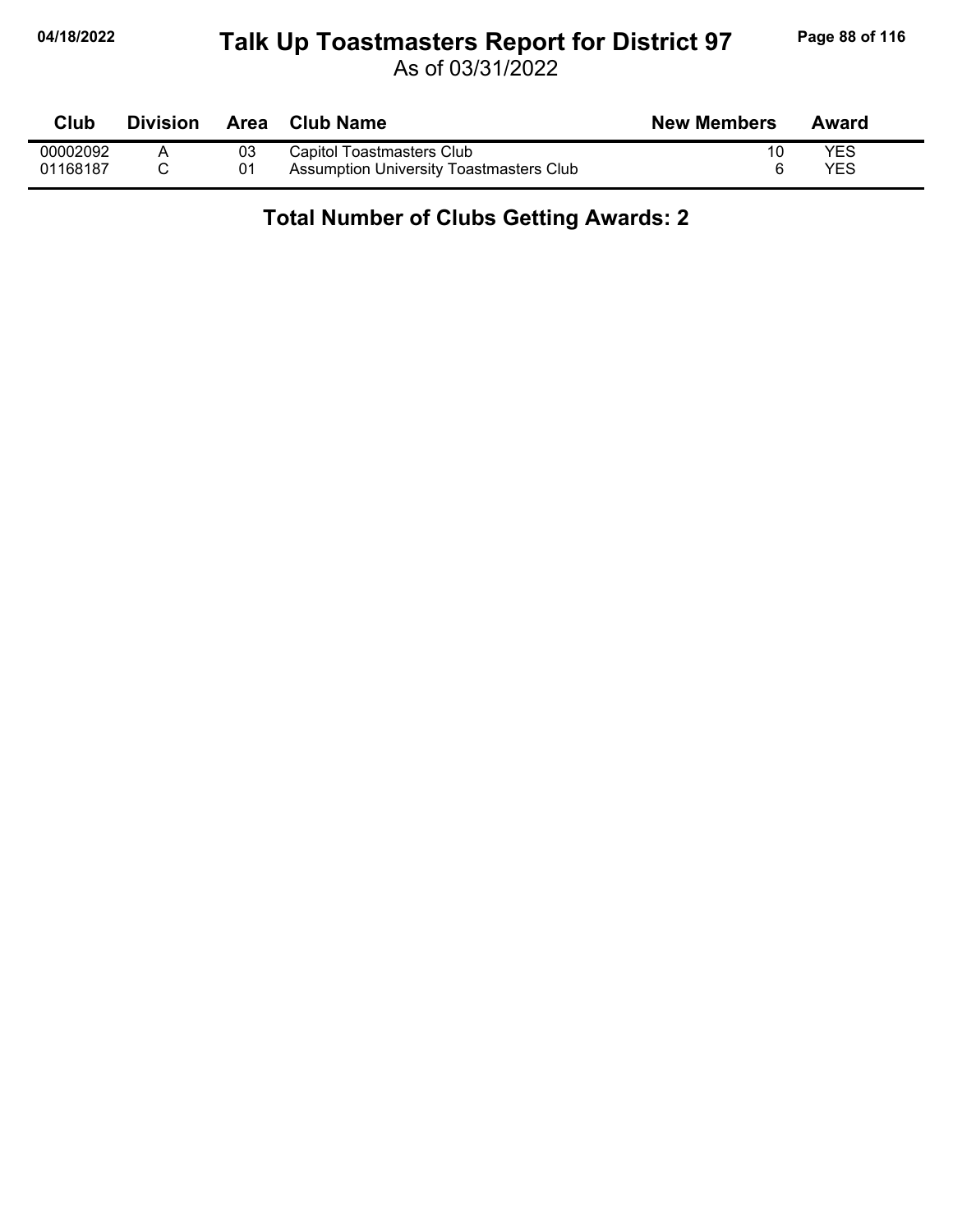#### **04/18/2022 Page 89 of 116 Talk Up Toastmasters Report for District 98**

#### As of 03/31/2022

| Club     | <b>Division</b> | <b>Area</b> | <b>Club Name</b>                               | <b>New Members</b> | <b>Award</b> |
|----------|-----------------|-------------|------------------------------------------------|--------------------|--------------|
| 00916446 | $\overline{C}$  | 04          | Infosys Pune Toastmasters Club                 | 8                  | <b>YES</b>   |
| 00993448 | $\mathbf S$     | 02          | Mumbai Toastmasters                            | 21                 | <b>YES</b>   |
| 02854357 | $\sf B$         | 02          | <b>Eminent Toastmasters Club</b>               | $\overline{7}$     | <b>YES</b>   |
| 03220784 | J               | 03          | TCS BE@T Gandhinagar                           | 6                  | <b>YES</b>   |
| 03123809 | H               | 01          | Secunderabad Toastmasters                      | 5                  | <b>YES</b>   |
| 02380536 | M               | 02          | <b>Agnel Toastmasters Club</b>                 | 5                  | <b>YES</b>   |
| 01466666 | F               | 02          | ADP Hyderabad Toastmasters                     | 6                  | <b>YES</b>   |
| 01246728 | U               | 01          | <b>Mulund Toastmasters Club</b>                | 8                  | <b>YES</b>   |
| 07840662 | $\sf B$         | 04          | Mumbai Speakers Toastmasters Club              | 6                  | <b>YES</b>   |
| 07709516 | S               | 03          | <b>Acuris Mumbai Toastmasters</b>              | 10                 | <b>YES</b>   |
| 07850267 | D               | 02          | <b>Backpackers Toastmasters Club</b>           | 10                 | <b>YES</b>   |
| 07757012 | $\bigcirc$      | 02          | Toastmasters Club of BMC Software Customer Suc | 5                  | <b>YES</b>   |
| 07749915 | U               | 04          | L&T Toastmasters Club, Powai Chapter           | 12                 | <b>YES</b>   |
| 07169553 | J               | 02          | <b>RG Doyens</b>                               | 5                  | <b>YES</b>   |
| 07065798 | S               | 01          | Sobo Toastmasters                              | 8                  | <b>YES</b>   |
| 07185923 | J               | 02          | RG Orators Toastmasters Club                   | 6                  | <b>YES</b>   |
| 06604804 | D               | 01          | <b>Bibvewadi Toastmasters Club</b>             | 6                  | <b>YES</b>   |
| 06592002 | M               | 04          | <b>Ghodbunder Toastmasters Club</b>            | 5                  | <b>YES</b>   |
| 07454302 | H               | 01          | Dilsukhnagar Toastmasters                      | 5                  | <b>YES</b>   |
| 07632324 | $\mathsf{C}$    | 04          | Eaton Toastmasters Collaboration Club          | 5                  | <b>YES</b>   |
| 07774241 | S               | 01          | Evergreen Toastmasters Club                    | 8                  | <b>YES</b>   |
| 05306488 | A               | 02          | Vadodara Toastmasters Club                     | $\overline{7}$     | <b>YES</b>   |
| 05094604 | W               | 05          | Citi eXpressions Toastmasters Club             | 5                  | <b>YES</b>   |
| 05893739 | ${\sf N}$       | 01          | <b>TCS Nagpur Toastmasters Club</b>            | 6                  | <b>YES</b>   |
| 05906439 | G               | 03          | <b>Nizampet Toastmasters</b>                   | 5                  | <b>YES</b>   |
| 06977979 | A               | 04          | <b>TCS Maitree Toastmasters Club Indore</b>    | 10                 | <b>YES</b>   |
| 06931486 | J               | 01          | Heritage City Toastmasters Club                | 5                  | <b>YES</b>   |
| 06691907 | D               | 02          | RISE Toastmasters Club, Magarpatta             | 5                  | <b>YES</b>   |
| 06539289 | $\mathsf O$     | 01          | <b>UBS Pune Toastmasters Club</b>              | 6                  | <b>YES</b>   |
| 06097544 | C               | 01          | Toastmasters for Pune Entrepreneurs            | $\overline{7}$     | <b>YES</b>   |
| 05965350 | $\mathsf{C}$    | 04          | Pimpri Toastmasters Club                       | 5                  | <b>YES</b>   |
| 04167410 | $\mathbf C$     | 01          | <b>TCS Maitree Toastmasters Club Pune</b>      | 9                  | <b>YES</b>   |
| 00616631 | U               | 04          | <b>TCS Maitree Toastmasters Club</b>           | 21                 | <b>YES</b>   |
| 00702390 | G               | 04          | Infosys Hyderabad Toastmasters Club (IHTMC)    | 5                  | <b>YES</b>   |
| 01141787 | P               | 01          | <b>Toastmasters Club of Pune</b>               | 10                 | <b>YES</b>   |
| 01114159 | W               | 04          | Eaton Toastmasters Club                        | 12                 | <b>YES</b>   |
| 01135184 | B               | 01          | <b>Bombay Toastmasters</b>                     | 6                  | <b>YES</b>   |
| 01534609 | P               | 02          | Toastmasters Club of Pune-West                 | 8                  | <b>YES</b>   |
| 01534632 | H               | 02          | TCS Maitree Synergy Park Toastmasters Club     | 6                  | <b>YES</b>   |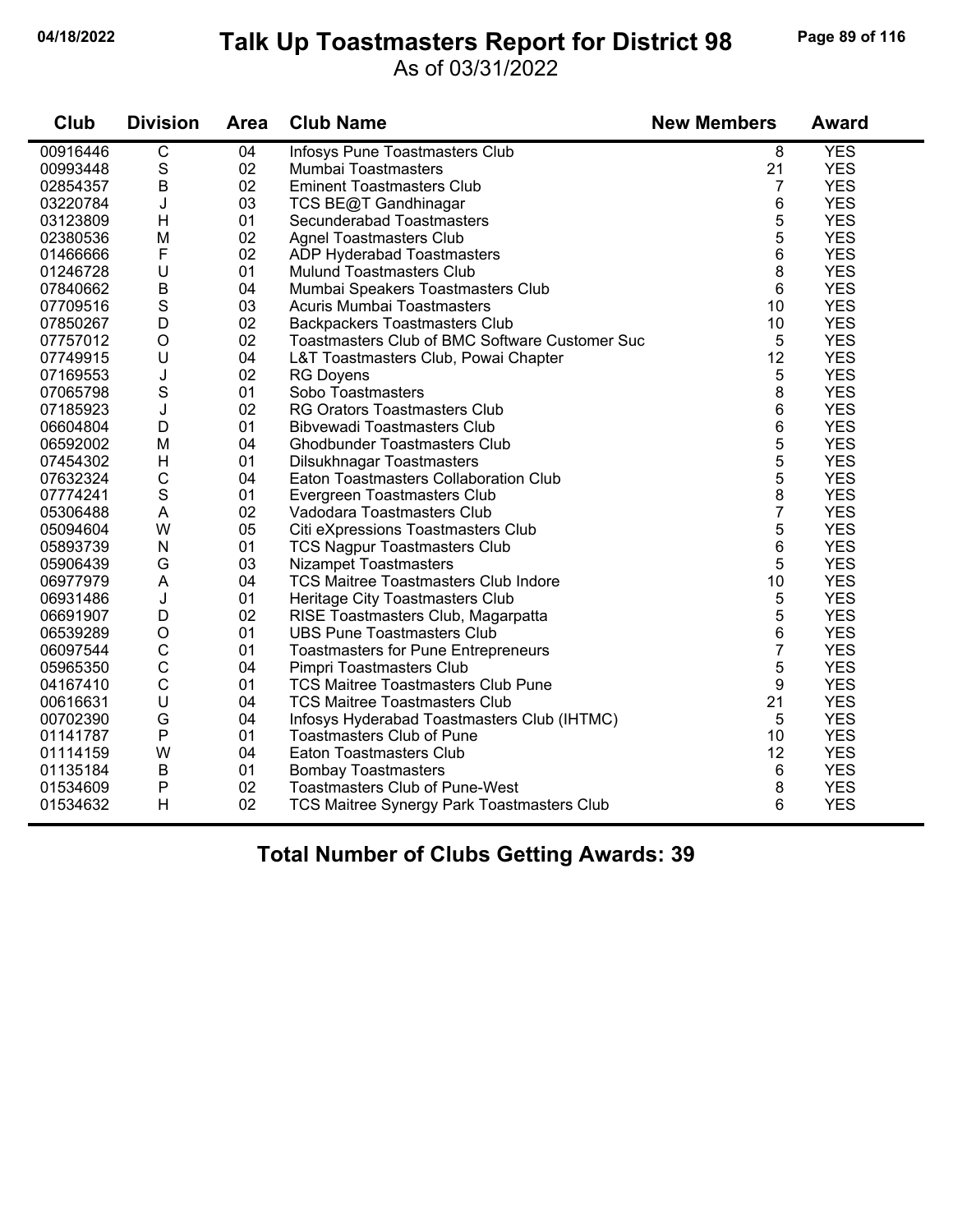## **04/18/2022 Page 90 of 116 Talk Up Toastmasters Report for District 99**

As of 03/31/2022

| Club     | <b>Division</b> | Area | <b>Club Name</b>               | <b>New Members</b> | Award |
|----------|-----------------|------|--------------------------------|--------------------|-------|
| 00001432 |                 | 06   | <b>Toastmasters</b><br>∴amrose |                    | VES   |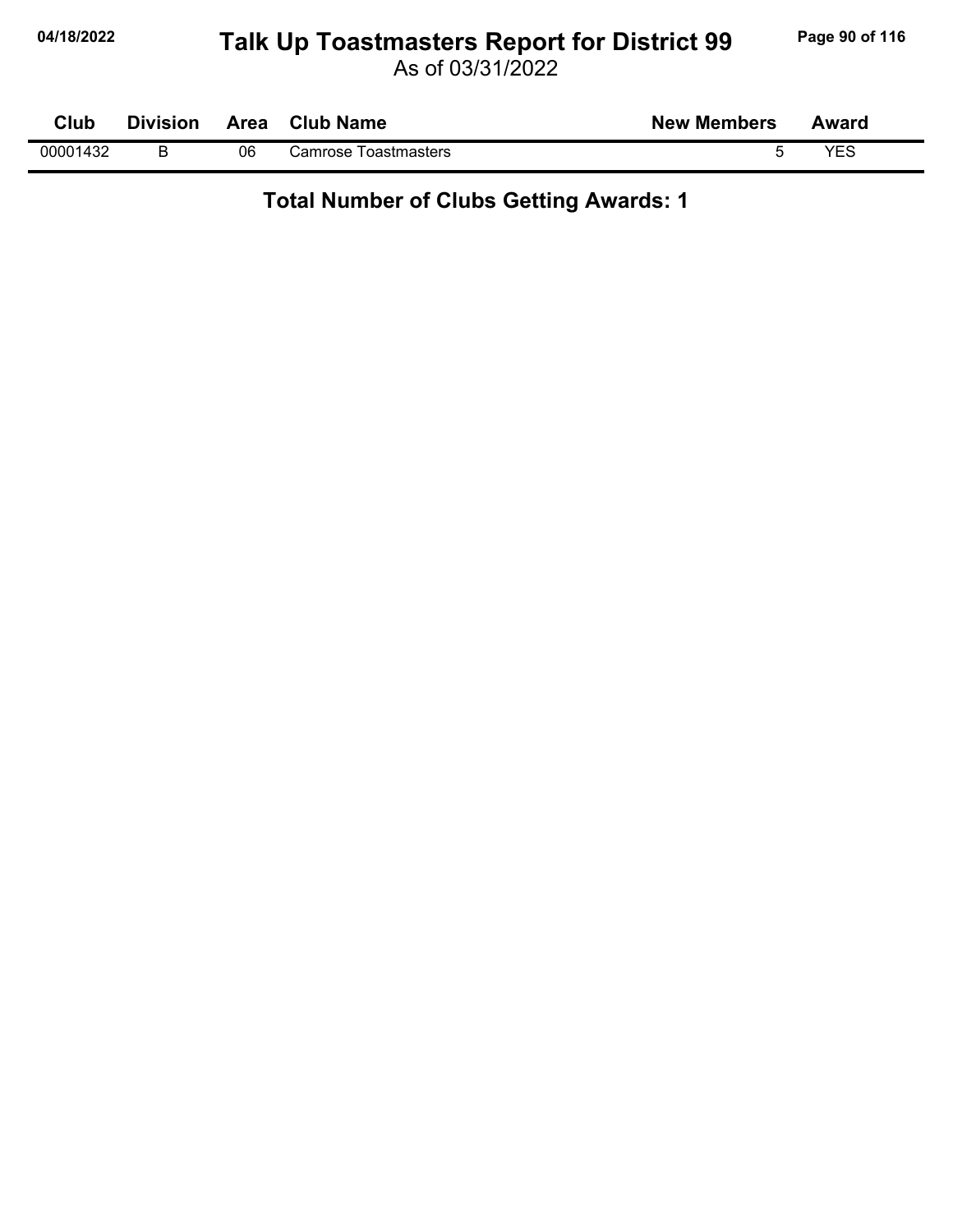## 04/18/2022 Talk Up Toastmasters Report for District 100 Page 91 of 116

As of 03/31/2022

| Club     | <b>Division</b> |    | Area Club Name        | <b>New Members</b> | Award |
|----------|-----------------|----|-----------------------|--------------------|-------|
| 07915540 |                 | 04 | Grace & Salt Speakers |                    | YES   |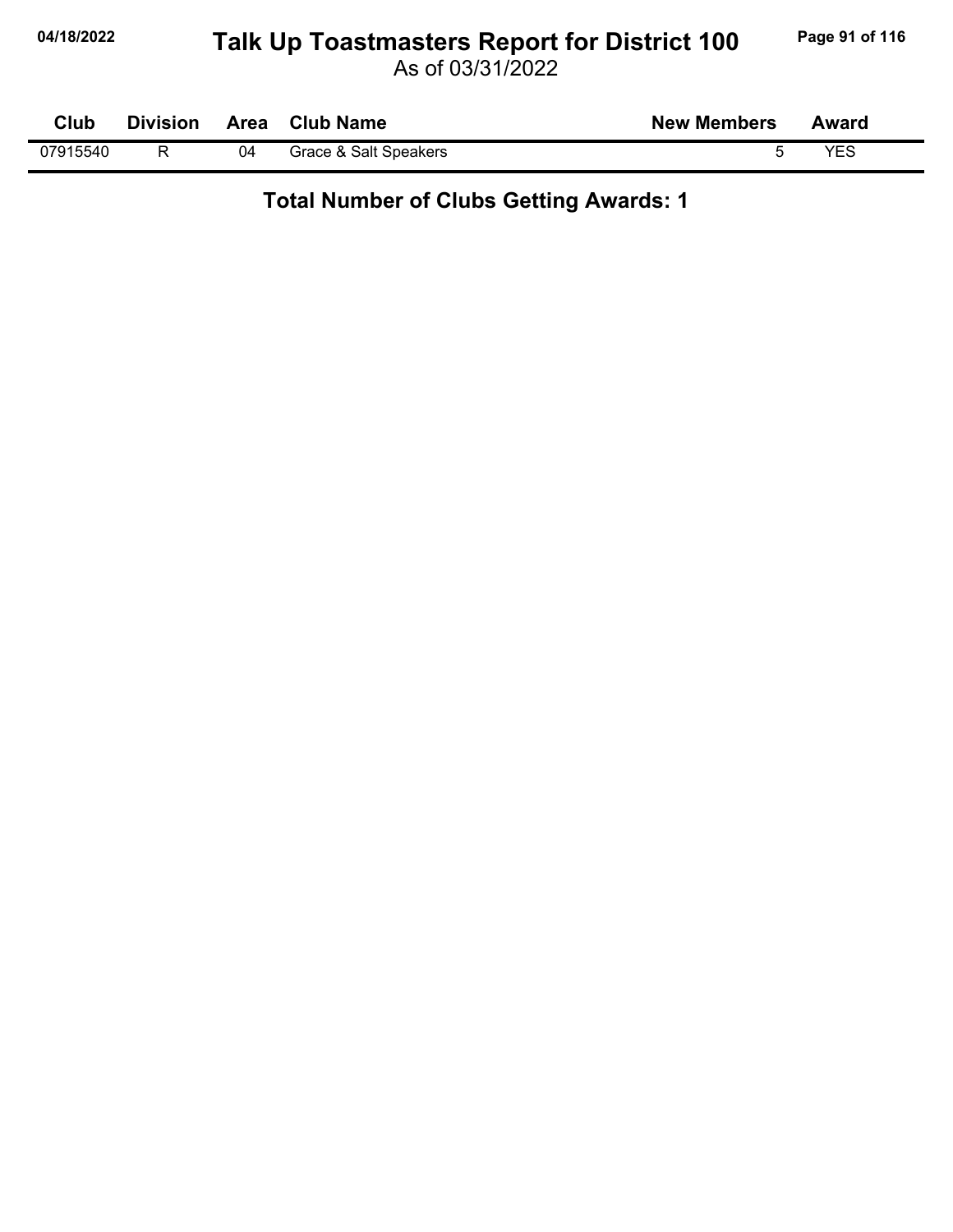#### **04/18/2022 Page 92 of 116 Talk Up Toastmasters Report for District 101**

As of 03/31/2022

| Club     | <b>Division</b> | Area | <b>Club Name</b>                                 | <b>New Members</b> | Award |  |
|----------|-----------------|------|--------------------------------------------------|--------------------|-------|--|
| 07634999 | в               | 06   | Sage Intacct Toastmasters                        |                    | YES   |  |
| 00668615 | в               | 05   | True Talking Toastmasters (TTT)                  | 5                  | YES   |  |
| 01490234 |                 | 04   | nSpeak                                           | 6                  | YES   |  |
| 02410520 |                 | 06   | Silicon Valley Advanced Mandarin English Toastma |                    | YES   |  |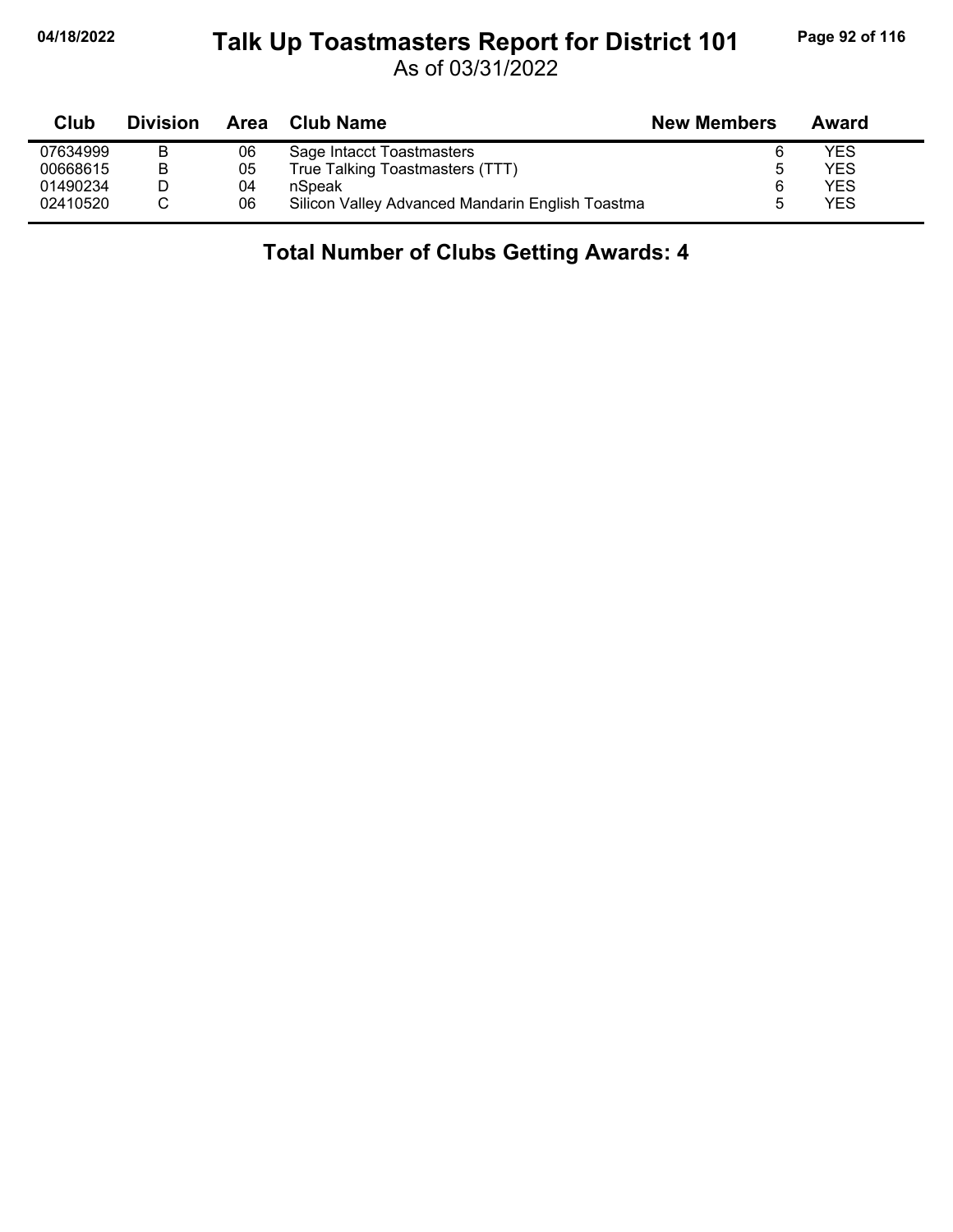#### **04/18/2022 Page 93 of 116 Talk Up Toastmasters Report for District 102**

As of 03/31/2022

| Club     | <b>Division</b> |    | Area Club Name                               | <b>New Members</b> | Award |
|----------|-----------------|----|----------------------------------------------|--------------------|-------|
| 07594562 | н               | 02 | Dell Technologies Malaysia Toastmasters Club |                    | YES   |
| 05163258 | А               | 03 | <b>MUCM Toastmasters Club</b>                |                    | YES   |
| 05177581 |                 | 05 | <b>INTEC Deutsch</b>                         | 40                 | YES   |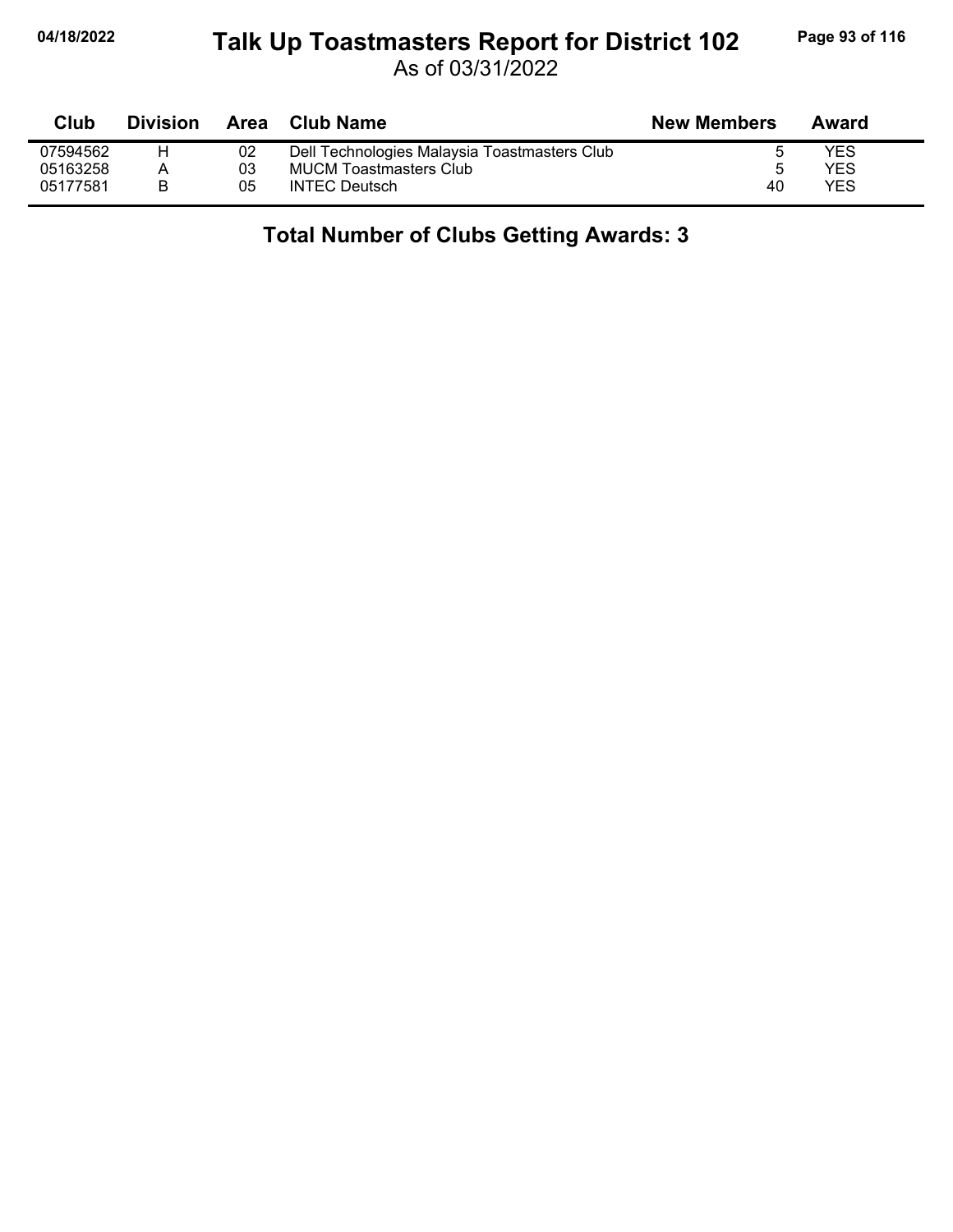# **04/18/2022 Page 94 of 116 Talk Up Toastmasters Report for District 103**

As of 03/31/2022

| <b>Club</b> | <b>Division</b> | Area | <b>Club Name</b>              | <b>New Members</b> | Award      |
|-------------|-----------------|------|-------------------------------|--------------------|------------|
| 06502164    |                 | 55   | Toastmasters of Palos Heights |                    | <b>YES</b> |
| 00008249    |                 | 12   | Pwc Speak Easy Toastmasters   |                    | YES        |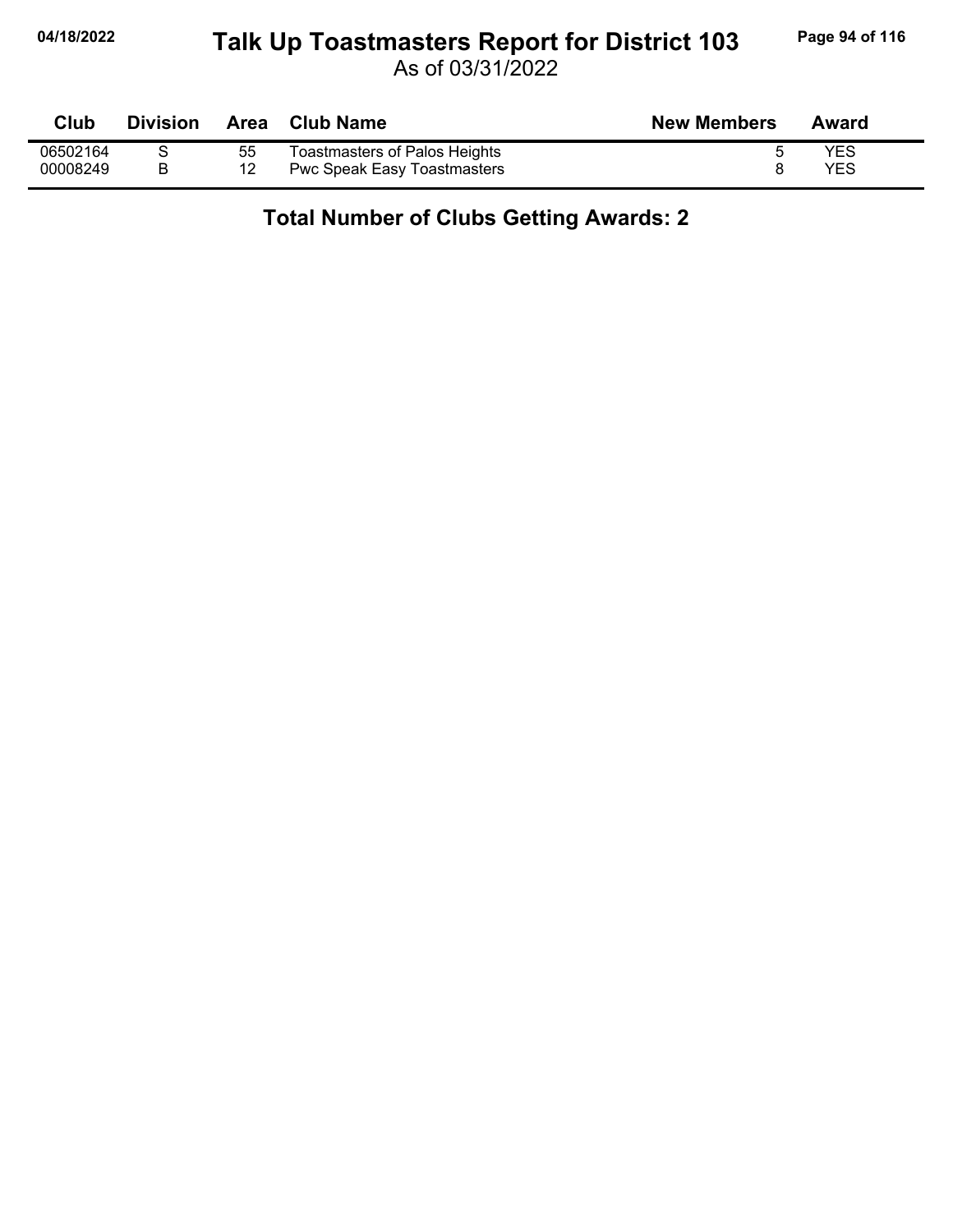# 04/18/2022 Talk Up Toastmasters Report for District 104 Page 95 of 116

As of 03/31/2022

| Club     | <b>Division</b> | <b>Area</b> | <b>Club Name</b>                  | <b>New Members</b> | Award      |
|----------|-----------------|-------------|-----------------------------------|--------------------|------------|
| 01584579 | С               | 27          | Al-Ertiga                         | 8                  | YES        |
| 06512899 | S               | 03          | Jazan Toastmasters Club           | 5                  | <b>YES</b> |
| 07690269 | κ               | 06          | Ogturee                           | 5                  | <b>YES</b> |
| 07335331 | С               | 27          | Eshragah (arabic)                 |                    | <b>YES</b> |
| 05305878 | κ               | 06          | Somoo Jeddah Club                 |                    | <b>YES</b> |
| 04703032 | н               | 37          | ALEBDA Toastmasters Club (arabic) | 6                  | YES        |
| 07842865 | Κ               | 06          | Dar Alfeker Aljaded               | 6                  | <b>YES</b> |
| 07847883 | S               | 02          | Alalyah Toastmaster Club          | 6                  | <b>YES</b> |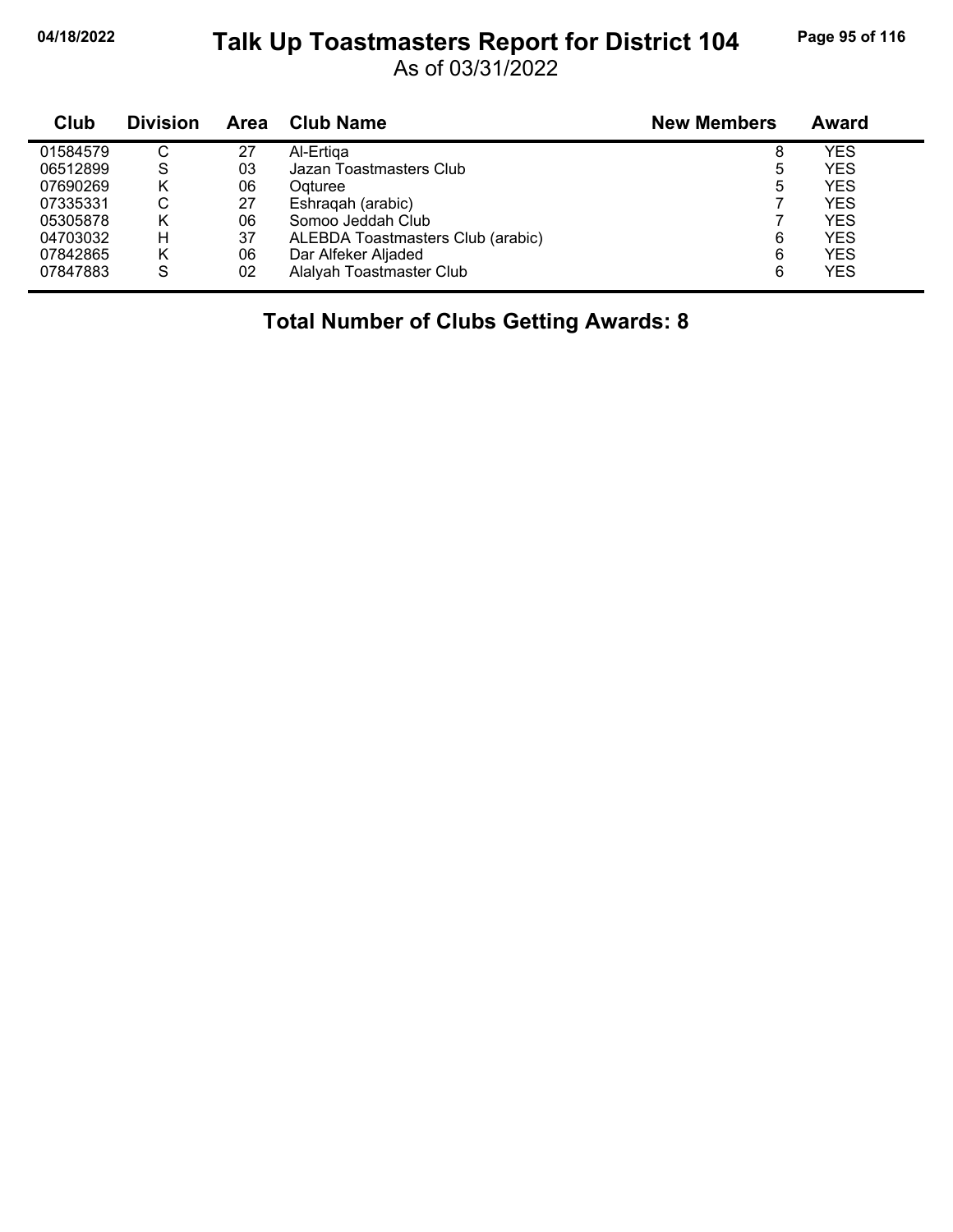# **04/18/2022 Page 96 of 116 Talk Up Toastmasters Report for District 105**

#### As of 03/31/2022

| Club     | <b>Division</b> | <b>Area</b> | <b>Club Name</b>                                  | <b>New Members</b> | <b>Award</b> |
|----------|-----------------|-------------|---------------------------------------------------|--------------------|--------------|
| 07791917 | $\sf B$         | 20          | Dubai Legends Toastmasters Club                   | 5                  | <b>YES</b>   |
| 07927492 |                 | 48          | <b>IPA Toastmasters Club</b>                      | 6                  | <b>YES</b>   |
| 07847812 | F               | 52          | Ace It Marina Toastmasters Club                   | 5                  | <b>YES</b>   |
| 07712911 | B               | 23          | <b>UAE Ladies Toastmasters Club</b>               | 5                  | <b>YES</b>   |
| 07806663 | F               | 60          | Podcasters Toastmasters Club                      | 5                  | <b>YES</b>   |
| 07784080 | Κ               | 46          | Ameeraga Tamil Sangam TMC                         | 5                  | <b>YES</b>   |
| 07589838 | $\mathsf{C}$    | 12          | <b>Educators Toastmasters</b>                     | 6                  | <b>YES</b>   |
| 07239387 | Κ               | 46          | Scholars Malayalam Toastmasters Club              | 5                  | <b>YES</b>   |
| 07137381 | A               | 01          | Dhad                                              | 9                  | <b>YES</b>   |
| 05200305 | E               | 16          | Etgan Toastmasters Club                           | 8                  | <b>YES</b>   |
| 05016919 | E               | 13          | <b>Tasnim Toastmasters</b>                        | $\overline{7}$     | <b>YES</b>   |
| 05984189 | $\mathsf{F}$    | 52          | JLT Dubai Toastmasters Club                       | 5                  | <b>YES</b>   |
| 07702487 | P               | 64          | The Showstoppers Toastmasters Club                | 5                  | <b>YES</b>   |
| 06562921 | B               | 20          | <b>TAEGUS Toastmasters Club</b>                   | 5                  | <b>YES</b>   |
| 07085824 | Κ               | 59          | My Toastmasters Club                              | 5                  | <b>YES</b>   |
| 06962768 | C               | 11          | <b>Muscat Debaters Toastmasters Club</b>          | 5                  | <b>YES</b>   |
| 07285961 | $\mathsf F$     | 57          | The Keynoters Toastmasters Club, DKP              | 5                  | <b>YES</b>   |
| 06789591 | Ε               | 15          | <b>IBRA Toastmasters Club</b>                     | 5                  | <b>YES</b>   |
| 06487442 | E               | 13          | Rise & Climb                                      | 5                  | <b>YES</b>   |
| 00006392 | K               | 45          | Lagoon Club                                       | 5                  | <b>YES</b>   |
| 01901915 | H               | 42          | Mussafah Toastmasters                             | 5                  | <b>YES</b>   |
| 01670793 | J               | 35          | Digerati Toastmasters Club                        | 5                  | <b>YES</b>   |
| 01602864 | K               | 46          | Spectrum Toastmasters Club                        | 5                  | <b>YES</b>   |
| 01218973 | A               | 01          | Loudspeakers                                      | 11                 | <b>YES</b>   |
| 00007492 | B               | 20          | Dubai Toastmasters Club                           | 5                  | <b>YES</b>   |
| 00640930 | A               | 01          | Speakers & Leaders                                | 11                 | <b>YES</b>   |
| 00804519 |                 | 48          | TGIS Toastmasters Club, Dubai, UAE                | 9                  | <b>YES</b>   |
| 02469966 | Ε               | 14          | <b>New Track Toastmasters</b>                     | 5                  | <b>YES</b>   |
| 02741533 | J               | 37          | <b>Bowlers Toastmasters Club</b>                  | 5                  | <b>YES</b>   |
| 02298659 | Κ               | 46          | <b>Scholars Toastmaster Club</b>                  | 5                  | <b>YES</b>   |
| 03134985 |                 | 31          | Muhaisnah Toastmasters Club                       | 5                  | <b>YES</b>   |
| 07956953 |                 | 48          | <b>Talk-Masters TM Club</b>                       | 5                  | <b>YES</b>   |
| 02991308 | F               | 28          | <b>Discovery Gardens Toastmasters Club</b>        | 5                  | <b>YES</b>   |
| 01079197 | E               | 13          | New Thought and Inspiration (Khimji's) Toastmaste | 5                  | <b>YES</b>   |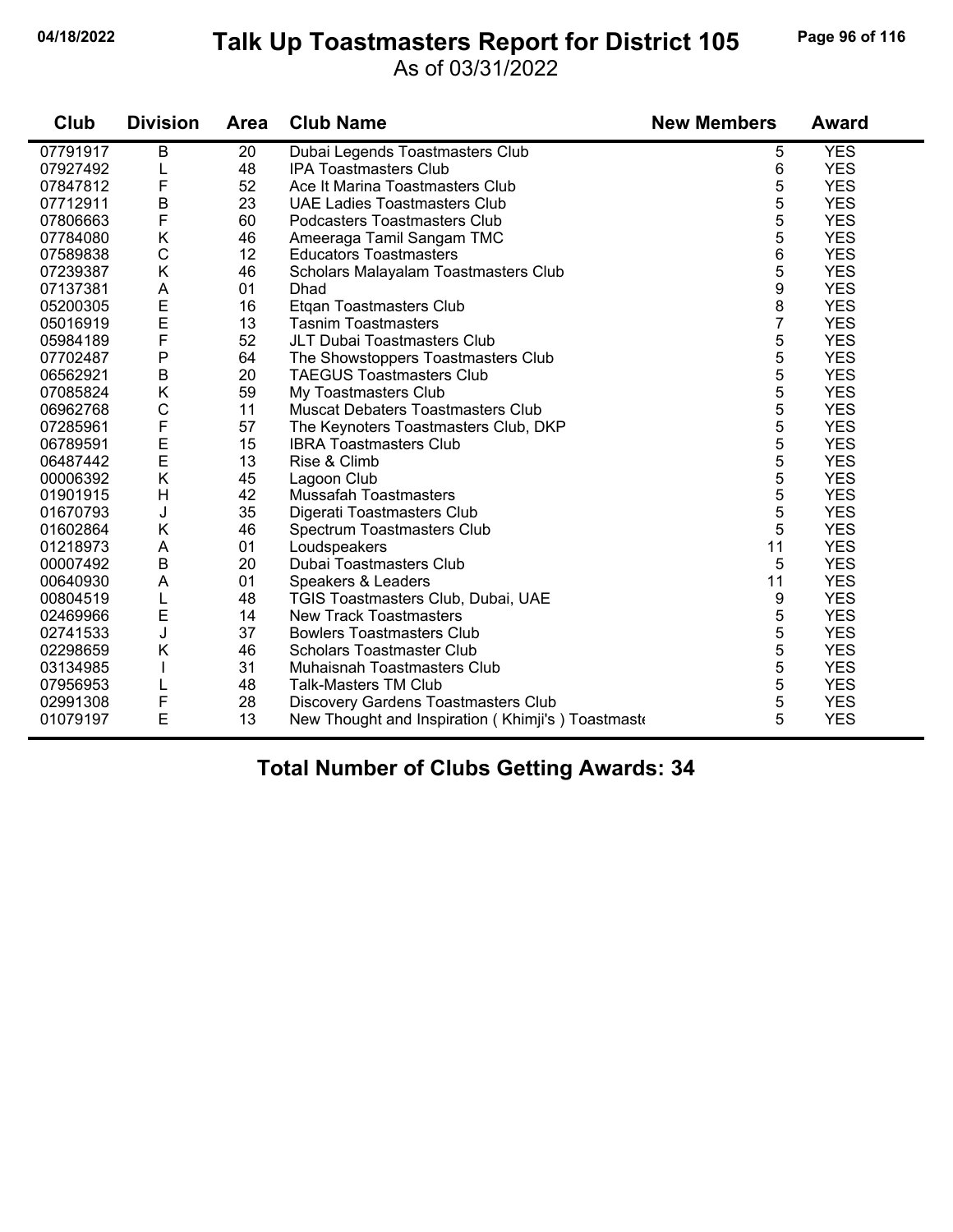#### **04/18/2022 Page 97 of 116 Talk Up Toastmasters Report for District 106**

As of 03/31/2022

| <b>Club</b> | <b>Division</b> | Area | <b>Club Name</b>         | <b>New Members</b> | Award |
|-------------|-----------------|------|--------------------------|--------------------|-------|
| 00008067    |                 | 31   | Allianz Toasters         | 6                  | YES   |
| 00002748    |                 | 21   | Anoka Toastmasters #2748 | 6                  | YES   |
| 05563008    |                 |      | All-Terrain Toasters     |                    | YES   |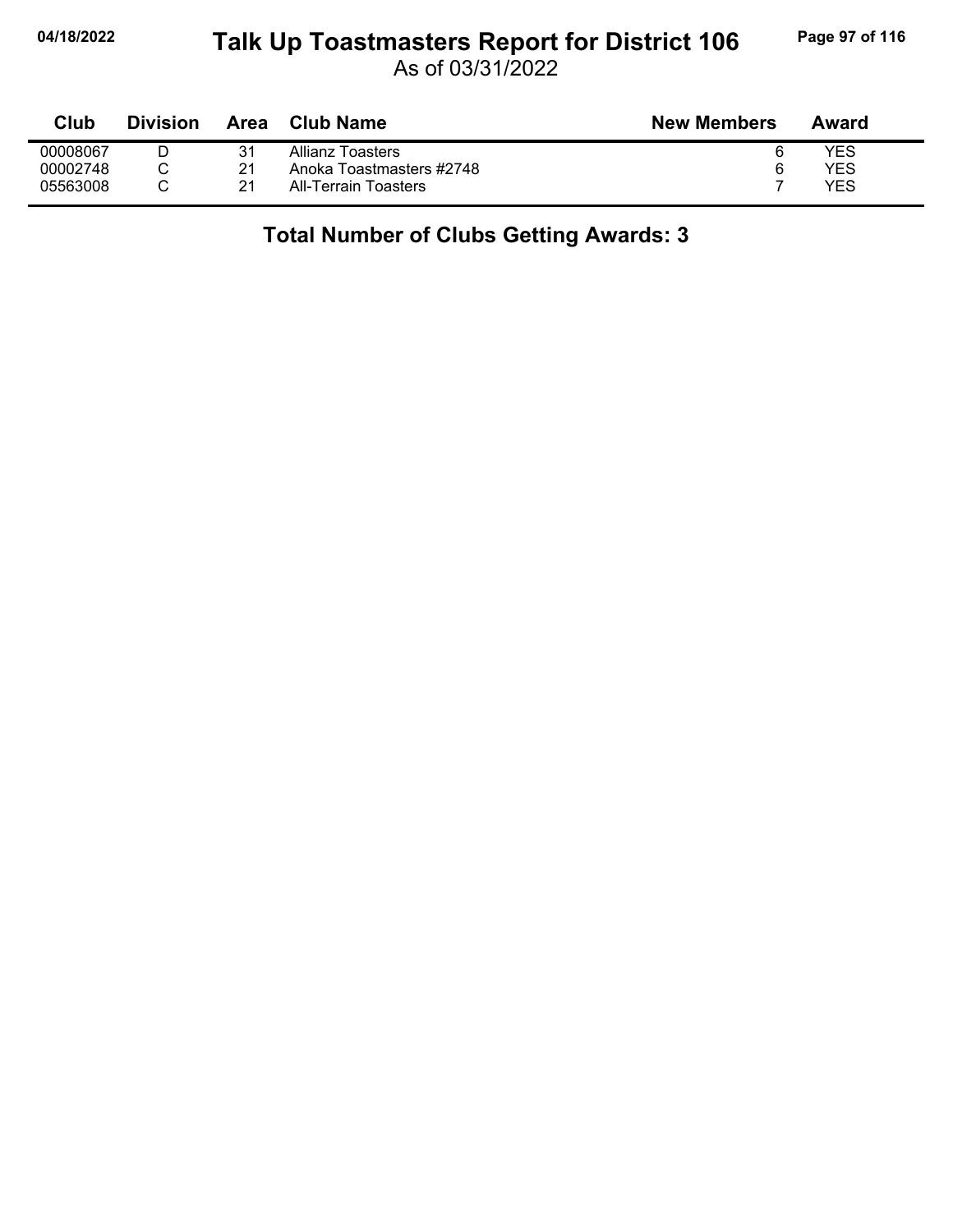#### **04/18/2022 Page 98 of 116 Talk Up Toastmasters Report for District 107**

As of 03/31/2022

| Club     | <b>Division</b> | Area | Club Name                     | <b>New Members</b> | Award |
|----------|-----------------|------|-------------------------------|--------------------|-------|
| 05159008 |                 | 05   | Ingram Micro Santander        | 0                  | YES   |
| 00009605 | А               | 02   | Madrid Toastmasters Club      |                    | YES   |
| 00758337 |                 | 01   | Lisbon Toastmasters Club      | 6                  | YES   |
| 01588110 | В               | 03   | <b>BCN Pride Toastmasters</b> | 6                  | YES   |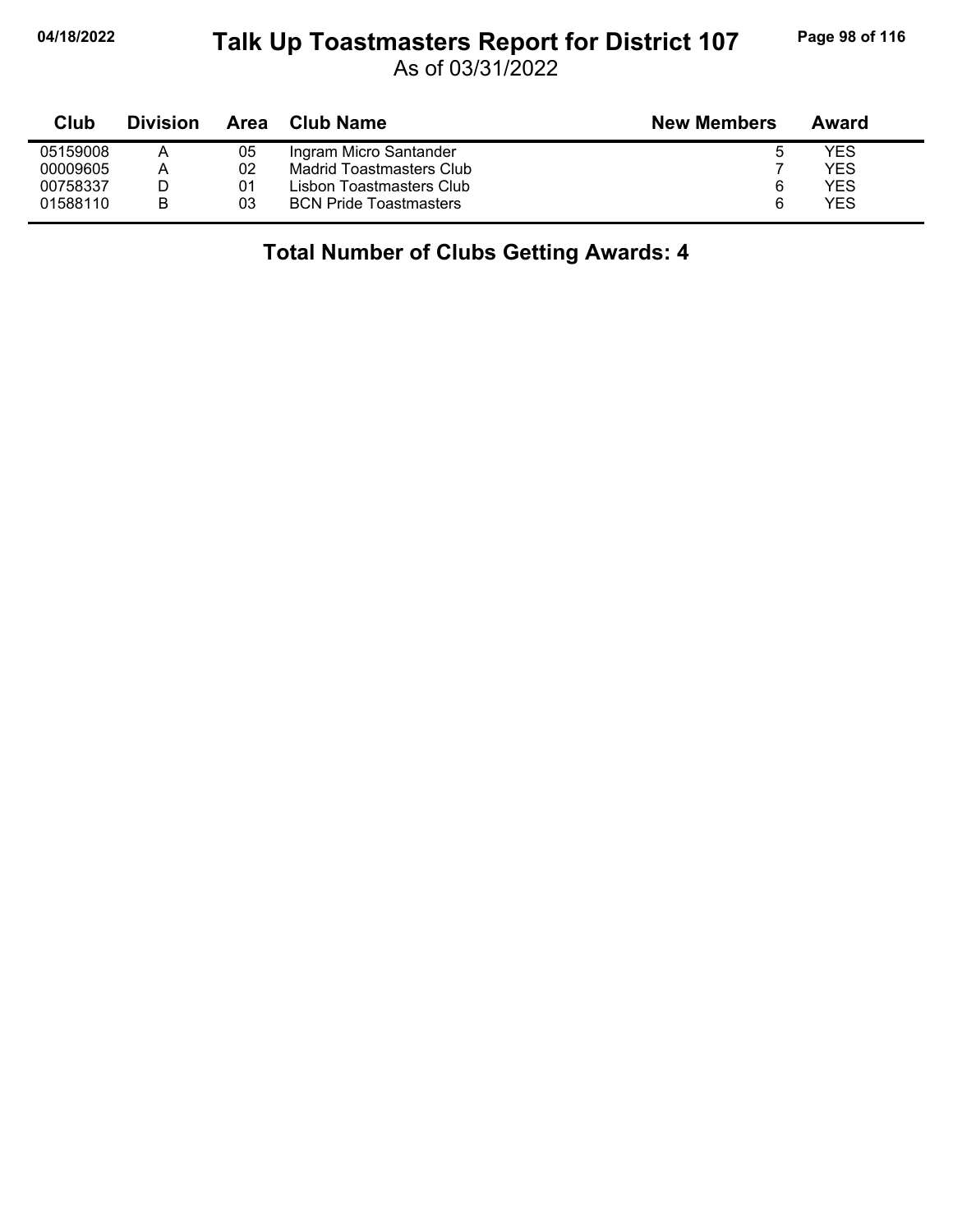## **04/18/2022 Page 99 of 116 Talk Up Toastmasters Report for District 108**

As of 03/31/2022

| Club     | <b>Division</b> | Area | <b>Club Name</b>              | <b>New Members</b> | Award      |
|----------|-----------------|------|-------------------------------|--------------------|------------|
| 01610052 | D               | 02   | Toastmasters Kraków           | 9                  | <b>YES</b> |
| 01833481 | А               | 04   | <b>Toastmasters Leaders</b>   | 6                  | YES        |
| 01338915 |                 | 04   | Astana Toastmasters Club      | 5                  | YES        |
| 01138065 | С               | 01   | Toastmasters Poznan           | 5                  | <b>YES</b> |
| 00906542 | А               | 02   | Top Careers Toastmasters Club | 5                  | YES        |
| 06502170 | D               | 01   | Toastmasters IG Wodzislaw     |                    | <b>YES</b> |
| 04399476 |                 | 03   | Saint Petersburg Toastmasters | 12                 | YES        |
| 04419164 | А               | 04   | <b>Skillers Toastmasters</b>  | 5                  | YES        |
| 03372975 | А               | 02   | Toastmasters w Orange         | 8                  | <b>YES</b> |
| 02050536 | E               | 02   | Toastmasters Gdansk           | 8                  | YES        |
| 02539011 |                 | 01   | <b>Moscow Toastbusters</b>    | 5                  | YES        |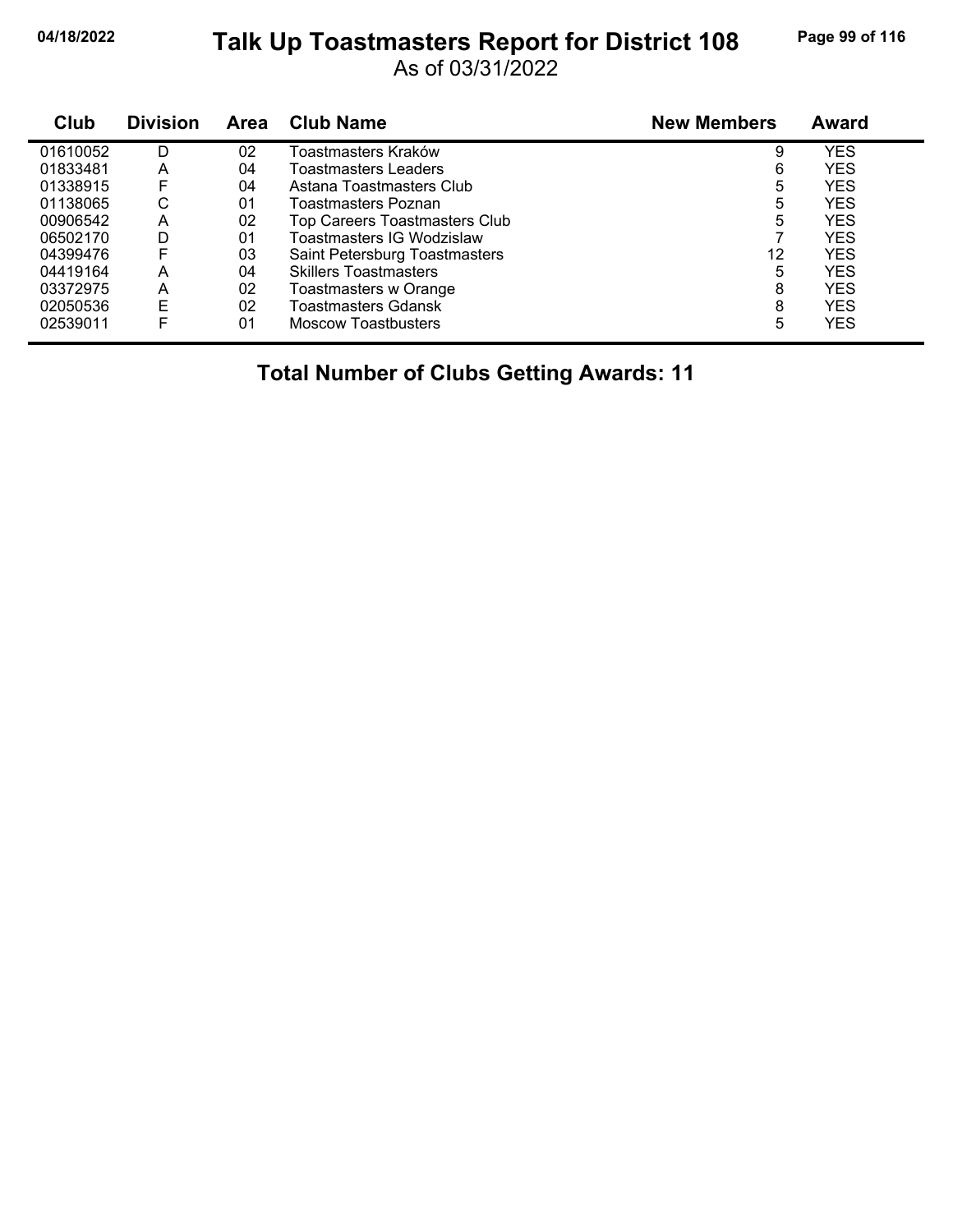#### **04/18/2022 Page 100 of 116 Talk Up Toastmasters Report for District 109**

As of 03/31/2022

| Club     | <b>Division</b> | Area | Club Name                     | <b>New Members</b> | Award |  |
|----------|-----------------|------|-------------------------------|--------------------|-------|--|
| 04462803 | B               | 02   | Toastmasters Business Park    | 5                  | YES   |  |
| 01399930 | Α               | 03   | Toastmasters Roma             | 5                  | YES   |  |
| 00009176 | А               | 08   | Milan-Easy Toastmasters Club  | 6                  | YES   |  |
| 04863037 | н               | 02   | <b>Bosphorus Toastmasters</b> | 5                  | YES   |  |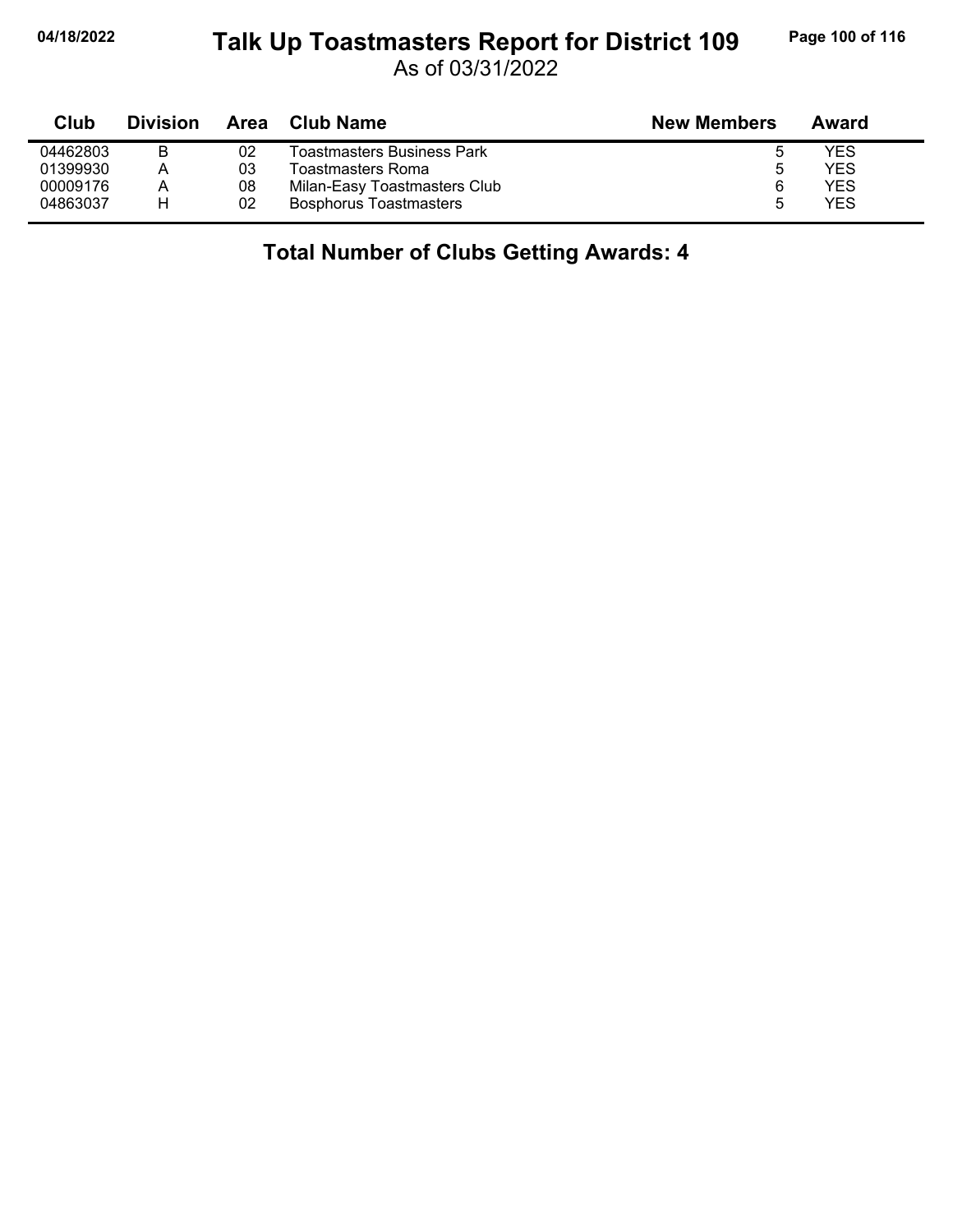#### **04/18/2022 Page 101 of 116 Talk Up Toastmasters Report for District 110**

As of 03/31/2022

| Club     | <b>Division</b> | Area | Club Name                               | <b>New Members</b> | Award |
|----------|-----------------|------|-----------------------------------------|--------------------|-------|
| 05412250 |                 | 01   | Szó Da                                  |                    | YES   |
| 04537007 | А               | 02   | <b>GE Vaci Greens Toastmasters Club</b> | 5                  | YES   |
| 05518123 | Α               | 03   | Vodafone Toastmasters Club              |                    | YES   |
| 00004133 |                 | 04   | <b>Budapest Toastmasters</b>            | ิค                 | YES   |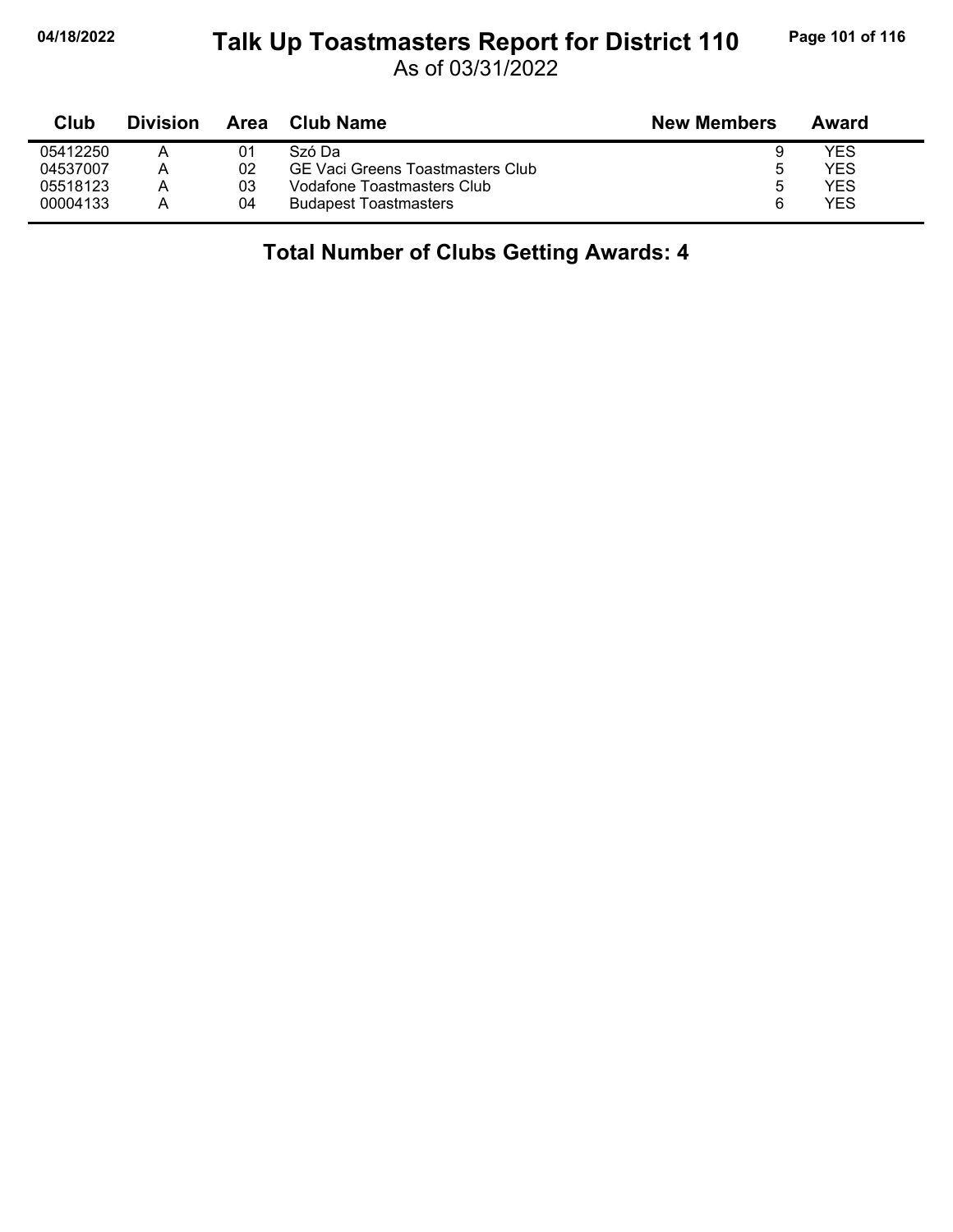#### **04/18/2022 Page 102 of 116 Talk Up Toastmasters Report for District 111**

As of 03/31/2022

| <b>Club</b> | <b>Division</b> | Area | <b>Club Name</b>         | <b>New Members</b> | Award |
|-------------|-----------------|------|--------------------------|--------------------|-------|
| 05445456    | R               | 24   | Brasilia TM - Alumni UnB |                    | YES   |
| 07095420    | В               | 21   | Sicredi Toastmasters     | b                  | YES   |
| 07835045    |                 | 12   | <b>BASF TOPmasters</b>   | г                  | YES   |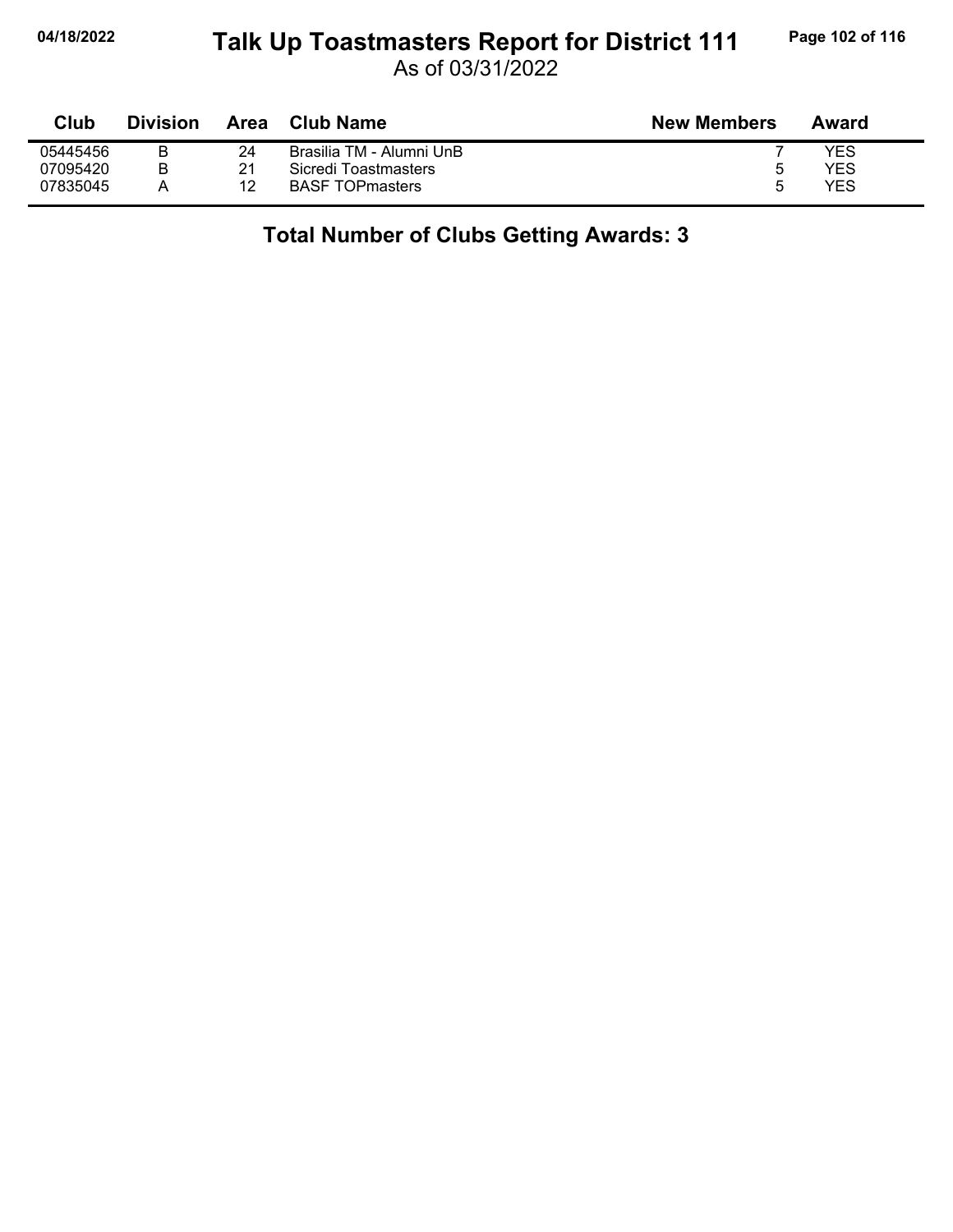# **04/18/2022 Page 103 of 116** Talk Up Toastmasters Report for District 113 Page 103 of 116

As of 03/31/2022

| Club     | <b>Division</b> | Area | <b>Club Name</b>               | <b>New Members</b> | Award |
|----------|-----------------|------|--------------------------------|--------------------|-------|
| 00001156 | Е               | 03   | Tecnologico de Monterrey Club  |                    | YES   |
| 07185293 | B               | 03   | Grupo STE                      | 5                  | YES   |
| 07021570 |                 | 01   | Coparmex San Luis              | 6                  | YES   |
| 05607072 | G               | 03   | <b>Toastmasters Los Cabos</b>  |                    | YES   |
| 00941367 | G               | 03   | Club Toastmasters Conquistador |                    | YES   |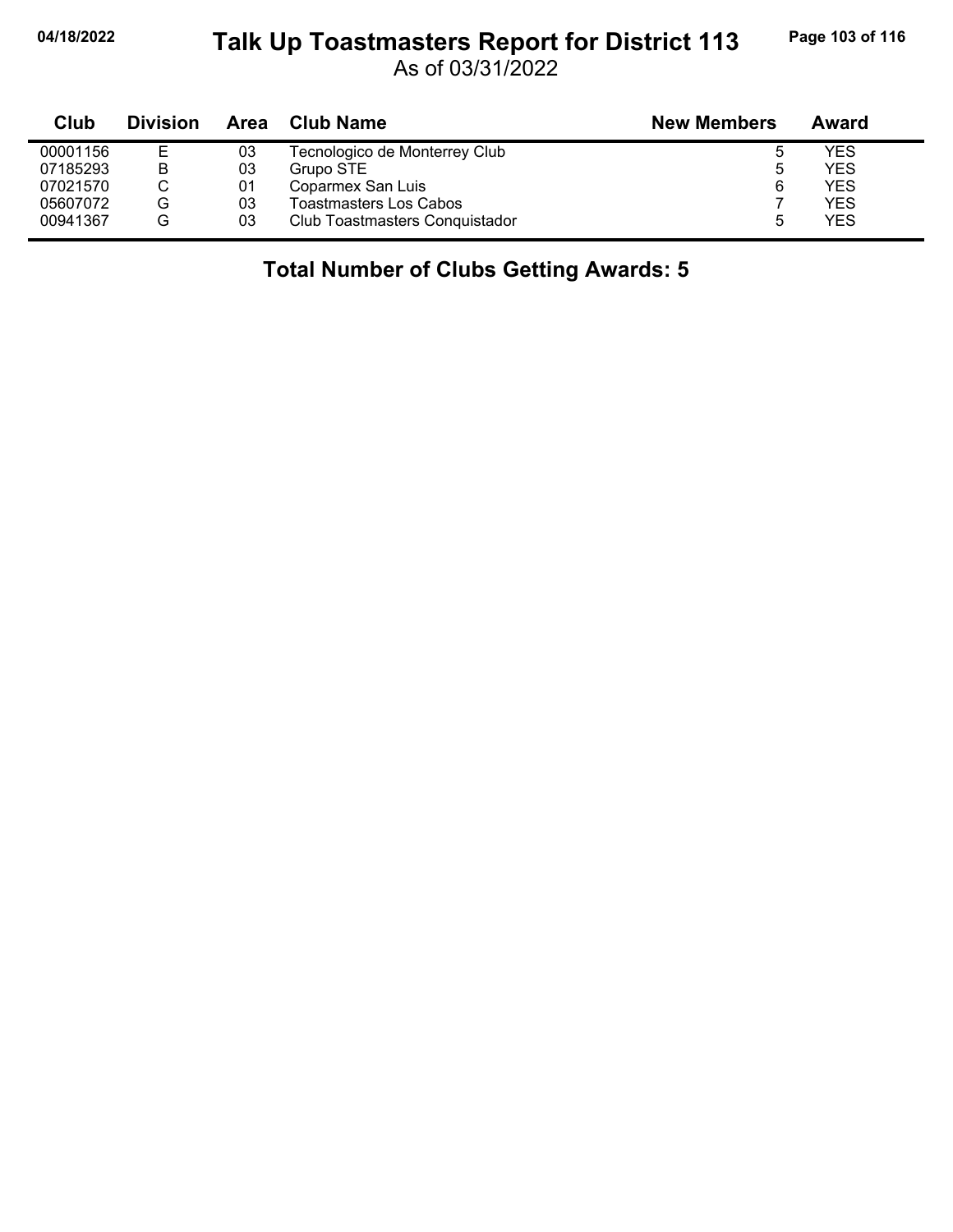# 04/18/2022 Talk Up Toastmasters Report for District 114 Page 104 of 116

As of 03/31/2022

| Club     | <b>Division</b> | Area | <b>Club Name</b>                     | <b>New Members</b> | Award |
|----------|-----------------|------|--------------------------------------|--------------------|-------|
| 05954085 |                 | 13   | <b>Eldoret Toastmasters</b>          | 5                  | YES   |
| 00689391 |                 | 10   | <b>Smart Speak Toastmasters Club</b> | 6                  | YES   |
| 03589311 |                 | 08   | <b>Early Birds Toastmasters</b>      | 5                  | YES   |
| 07155737 | B               | 05   | Diplospeak                           | 5                  | YES   |
| 07413723 | E               | 14   | Karen Toastmasters                   |                    | YES   |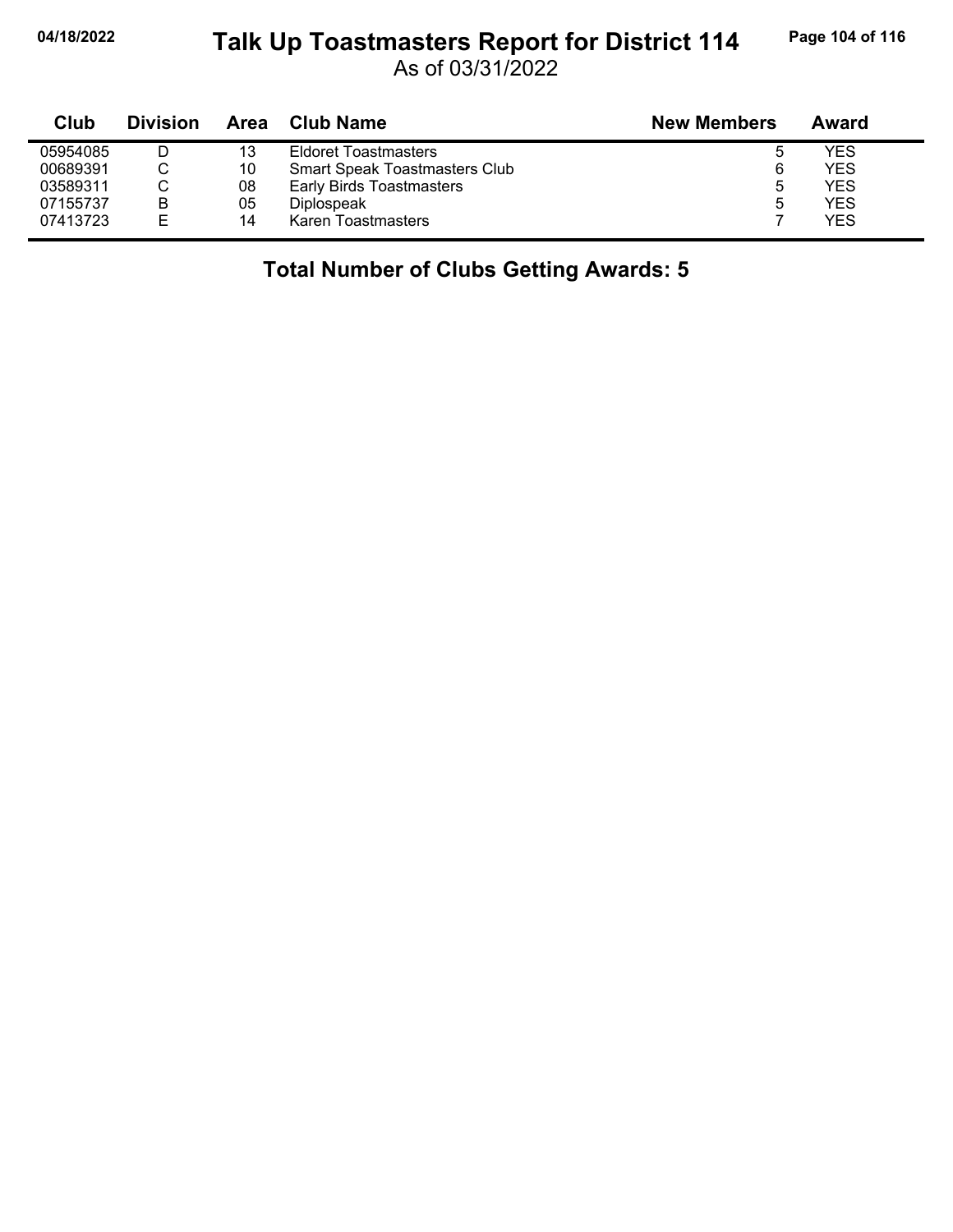#### **04/18/2022 Page 105 of 116 Talk Up Toastmasters Report for District 115**

As of 03/31/2022

| Club     | <b>Division</b> | Area | Club Name              | <b>New Members</b> | Award |
|----------|-----------------|------|------------------------|--------------------|-------|
| 00869803 |                 | 04   | Viva Las Voices Club   |                    | YES   |
| 01281610 |                 | 02   | Henderson Toastmasters |                    | YES   |
| 01527138 |                 | 02   | OPENING DOORS          | 6                  | YES   |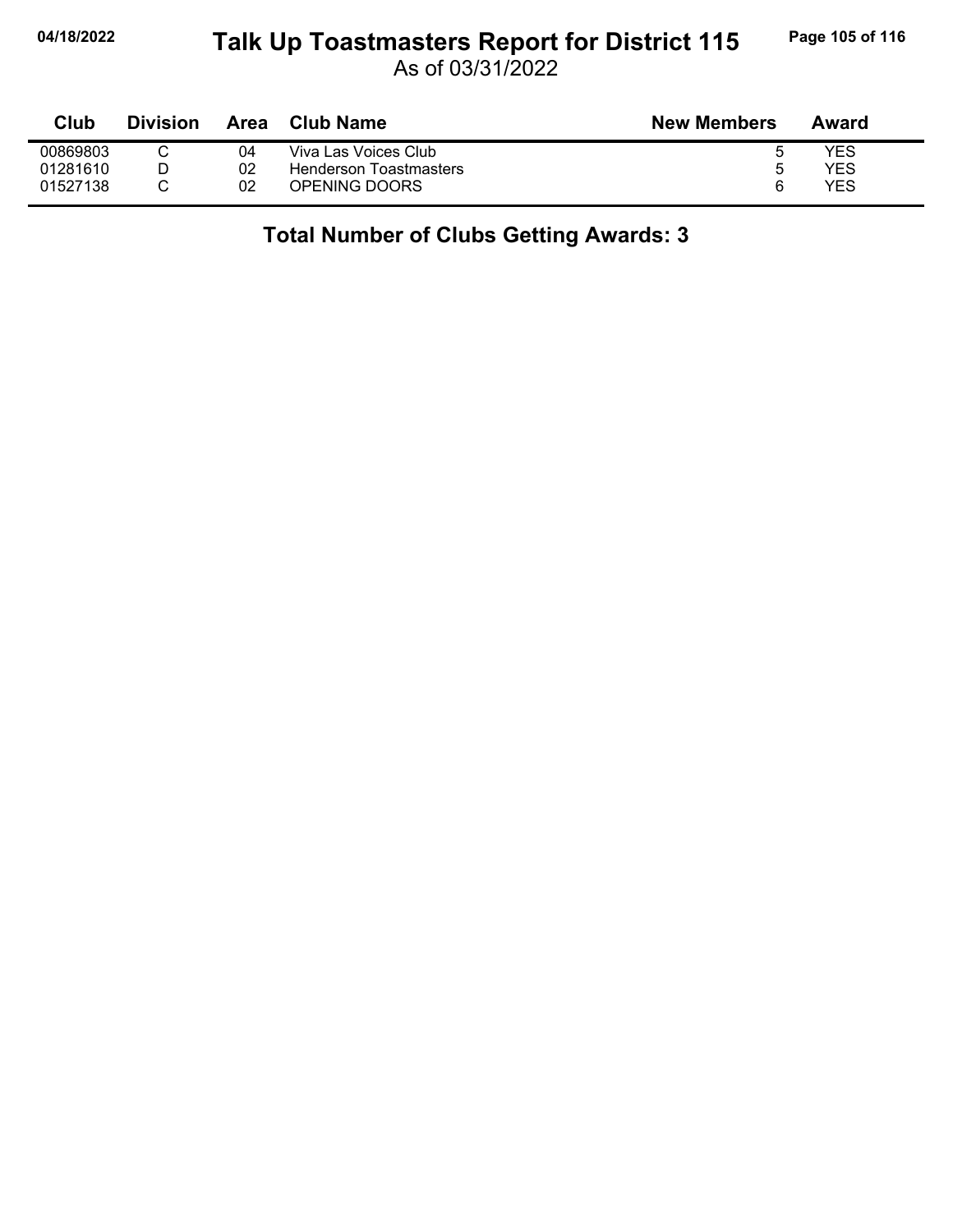#### **04/18/2022 Page 106 of 116 Talk Up Toastmasters Report for District 116**

#### As of 03/31/2022

| Club     | <b>Division</b> | <b>Area</b> | <b>Club Name</b>                      | <b>New Members</b> | Award      |
|----------|-----------------|-------------|---------------------------------------|--------------------|------------|
| 02685568 | E               | 19          | <b>Excel Toastmasters Club</b>        | 7                  | <b>YES</b> |
| 07955066 | G               | 28          | Club ToastEd                          | 5                  | <b>YES</b> |
| 01498197 | G               | 27          | <b>Oryx Communicators Club</b>        | 5                  | <b>YES</b> |
| 00820149 | B               | 05          | Konkan Toastmasters Club              | 5                  | <b>YES</b> |
| 07848571 | A               | 03          | Athena International Toastmasters     | 10                 | <b>YES</b> |
| 07800384 | D               | 15          | <b>AITMAQ Toastmasters</b>            | 6                  | <b>YES</b> |
| 07805665 | F               | 24          | Utkalika Toastmasters Club            | 5                  | <b>YES</b> |
| 07930285 | F               | 23          | Gulf Exchange Toastmaster Club        | 5                  | <b>YES</b> |
| 07880346 | E               | 19          | ROYAL QATAR TOASTMASTERS              | 5                  | <b>YES</b> |
| 07904496 | G               | 27          | <b>Oasis Advanced Toastmasters</b>    | 5                  | <b>YES</b> |
| 03457349 | A               | 04          | <b>PSME Qatar Toastmasters Club</b>   | 8                  | <b>YES</b> |
| 03634644 | F               | 24          | <b>Stafford Toastmasters Club</b>     | 12                 | <b>YES</b> |
| 04261265 |                 | 20          | Doha Malayalam Toastmasters           | 5                  | <b>YES</b> |
| 04320684 | E<br>E          | 17          | ELITE TOASTMASTERS CLUB               | 6                  | <b>YES</b> |
| 05636137 | A               | 04          | <b>RCS Debaters Toastmasters Club</b> | 5                  | <b>YES</b> |
| 06488017 | G               | 26          | Aurora Toastmasters Club              | 5                  | <b>YES</b> |
| 05069623 | G               | 26          | Mindtune Waves Toastmasters           | 10                 | <b>YES</b> |
| 05271119 | $\sf B$         | 06          | <b>FCC Vanitha Toastmasters</b>       | 6                  | <b>YES</b> |
| 07162987 | D               | 16          | <b>Spark Toastmasters Club</b>        | 5                  | <b>YES</b> |
| 07230214 | D               | 16          | Parsons Doha Toastmasters Club        | 5                  | <b>YES</b> |
| 06553677 | C               | 11          | Global Toastmasters Club              | 9                  | <b>YES</b> |
| 06576049 | G               | 27          | Sri Lankan Toastmasters Club Qatar    | 7                  | <b>YES</b> |
| 07704016 | H               | 30          | Telugu Toastmasters Club              | 6                  | <b>YES</b> |
| 07700581 | E               | 17          | <b>UDST Toastmasters</b>              | 7                  | <b>YES</b> |
| 07781670 | G               | 28          | <b>KPMG Qatar Toastmasters Club</b>   | 5                  | <b>YES</b> |
| 07783702 | H               | 32          | Al Khor Malayalam Toastmasters        | 6                  | <b>YES</b> |
| 07750635 | F               | 22          | <b>Allwell Toastmasters Club</b>      | 5                  | <b>YES</b> |
| 07400504 | G               | 27          | <b>Goodwill Toastmasters</b>          | 5                  | <b>YES</b> |
| 07515388 | $\mathsf{C}$    | 12          | <b>SEA Toastmasters</b>               | 5                  | <b>YES</b> |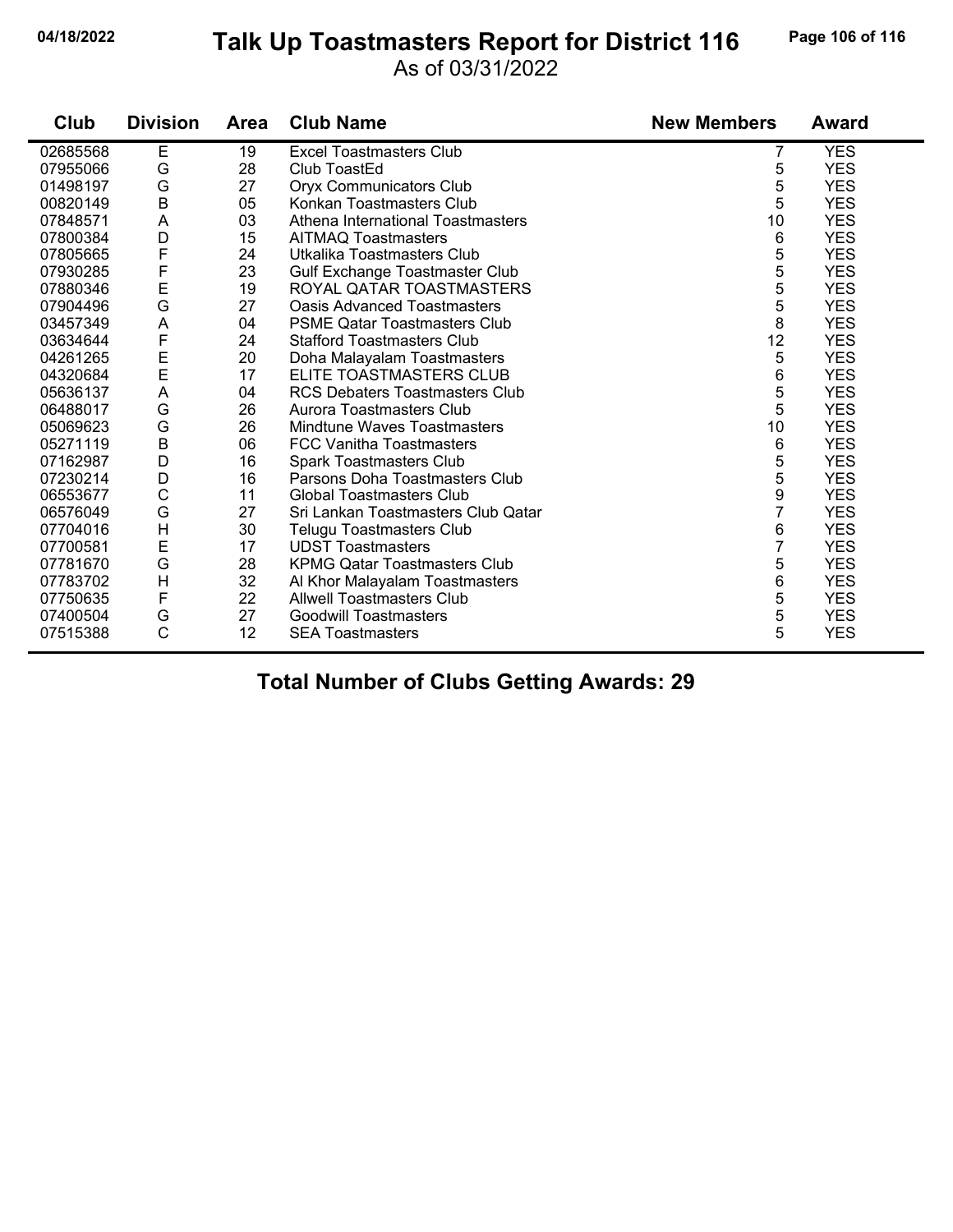#### **04/18/2022 Page 107 of 116 Talk Up Toastmasters Report for District 117**

As of 03/31/2022

| Club     | <b>Division</b> |    | Area Club Name                                    | <b>New Members</b> | Award |
|----------|-----------------|----|---------------------------------------------------|--------------------|-------|
| 00008159 |                 | 04 | True Blue Toastmasters                            |                    | YES   |
| 06931346 |                 |    | Uninterruptible and Professional Speakers (UPS) C |                    | YES   |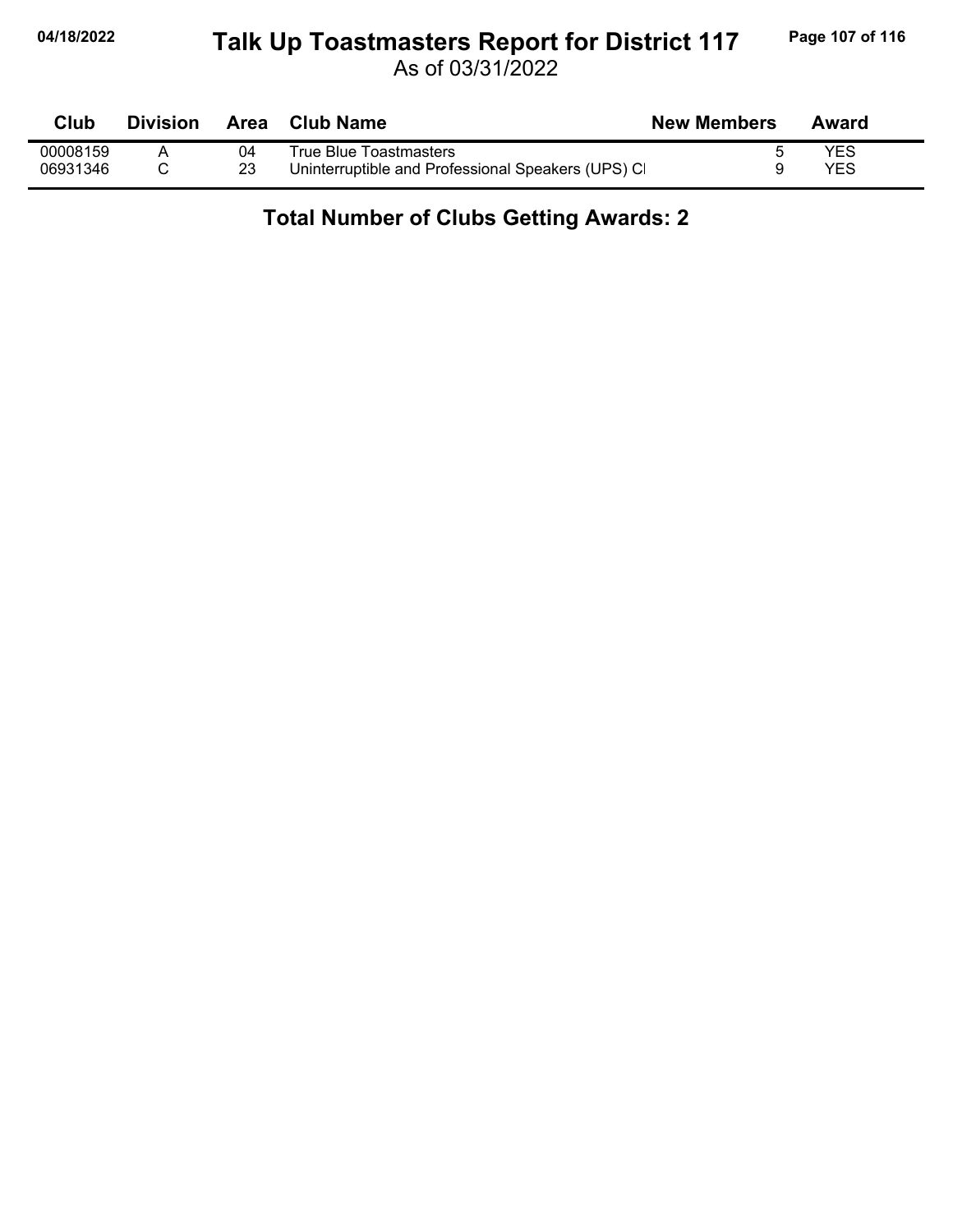#### **04/18/2022 Page 108 of 116 Talk Up Toastmasters Report for District 118**

As of 03/31/2022

| Club     | <b>Division</b> |    | Area Club Name                         | <b>New Members</b> | Award      |
|----------|-----------------|----|----------------------------------------|--------------------|------------|
| 07546203 |                 | 04 | Liuzhou Toastmasters Club              | 6                  | YES        |
| 07924266 | N               | 03 | Remarkable Education Toastmasters Club |                    | YES        |
| 07962270 | А               | 03 | Nanning FSTT Toastmasters Club         | $\mathbf{b}$       | <b>YES</b> |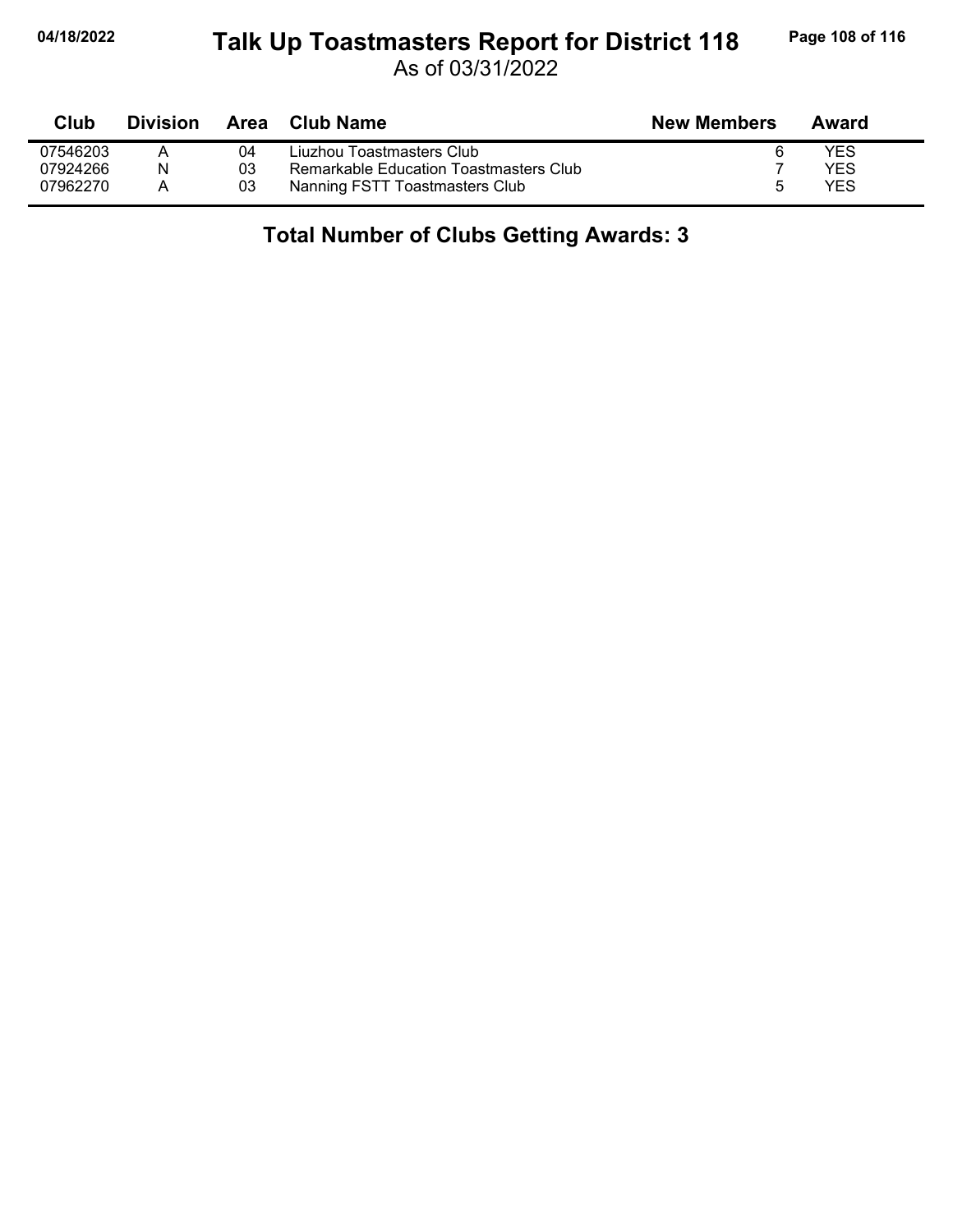# 04/18/2022 Talk Up Toastmasters Report for District 119 Page 109 of 116

As of 03/31/2022

| Club     | <b>Division</b> | Area | <b>Club Name</b> | <b>New Members</b> | Award |  |
|----------|-----------------|------|------------------|--------------------|-------|--|
| 00004242 |                 | 42   | Toast of Queens  |                    | VES   |  |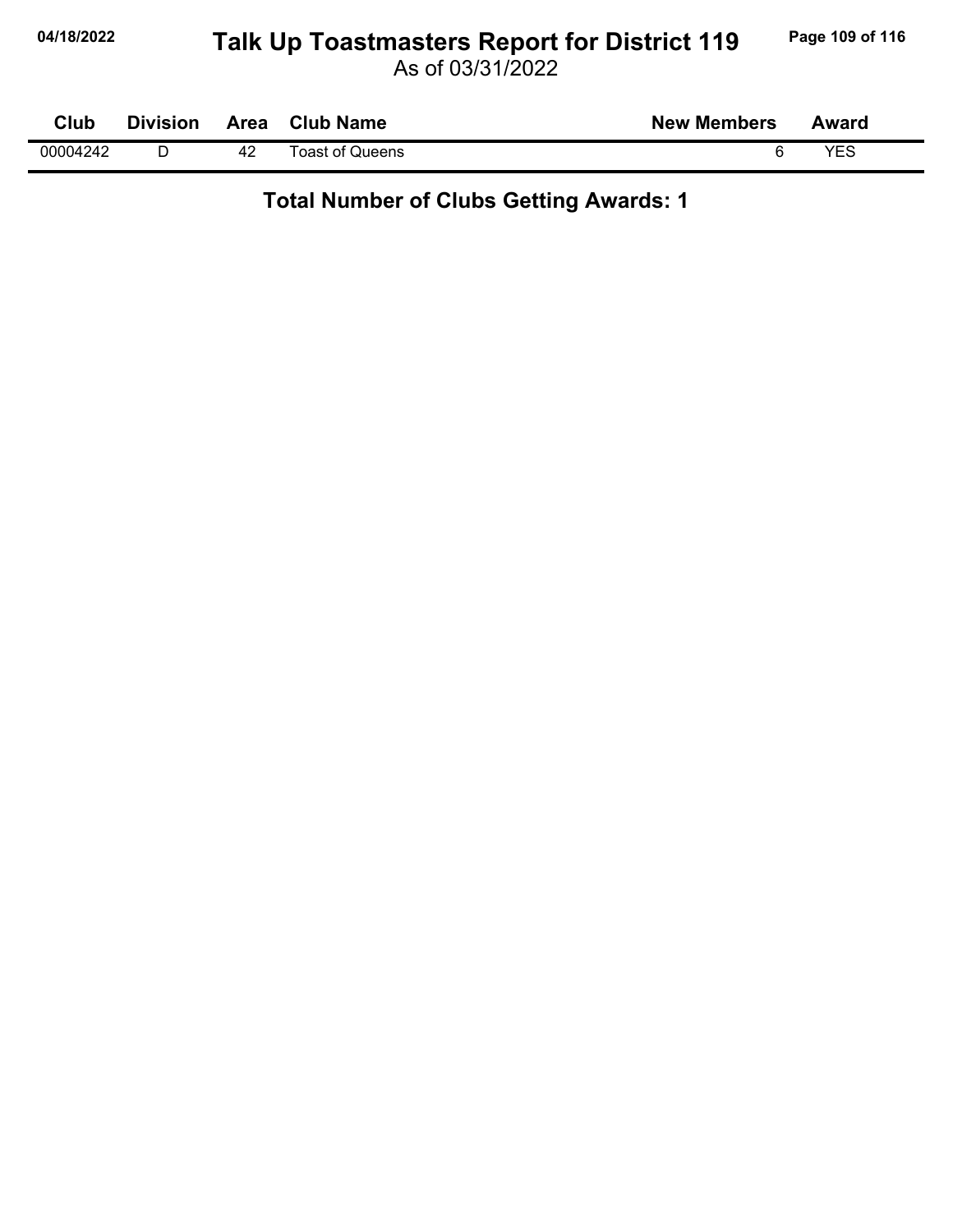## **04/18/2022 Page 110 of 116 Talk Up Toastmasters Report for District 120**

As of 03/31/2022

| Club     | <b>Division</b> | <b>Area</b> | <b>Club Name</b>                           | <b>New Members</b> | <b>Award</b> |
|----------|-----------------|-------------|--------------------------------------------|--------------------|--------------|
| 06646561 | F               | 03          | Speak To Lead Toastmasters Club            | 5                  | <b>YES</b>   |
| 05511707 | С               | 04          | SIT Toastmaster Club - 2                   | 20                 | <b>YES</b>   |
| 07912244 | F               | 01          | <b>Vestas Toastmasters II</b>              | 16                 | <b>YES</b>   |
| 07908854 | G               | 04          | Knit City Toastmasters Club                | 9                  | <b>YES</b>   |
| 07786564 | н               | 02          | Dynamic Leaders Forum Toastmasters Club    | 8                  | <b>YES</b>   |
| 07217134 | н               | 03          | <b>Pyrocity Toastmasters Club</b>          | 5                  | <b>YES</b>   |
| 07809216 | н               | 04          | Award City Toastmasters Club               | 5                  | <b>YES</b>   |
| 07397566 | F               | 03          | <b>Vestas Toastmasters</b>                 | 6                  | <b>YES</b>   |
| 04451861 | н               | 02          | Ocean's Toastmasters Club                  | 6                  | <b>YES</b>   |
| 02009282 | A               | 03          | Chennai Speakers Forum                     | 5                  | <b>YES</b>   |
| 01363550 | н               | 01          | Madras Toastmasters Club                   | 5                  | <b>YES</b>   |
| 06128127 | D               | 02          | Genesys Toastmasters Club                  |                    | <b>YES</b>   |
| 02560442 | G               | 01          | <b>TCS Maitree Alpha Toastmasters Club</b> | 6                  | <b>YES</b>   |
| 01239639 | F               | 02          | <b>Ford Chennai Toastmasters</b>           | 5                  | <b>YES</b>   |
| 03270615 | н               | 04          | Trichy Toastmasters Club                   | 5                  | <b>YES</b>   |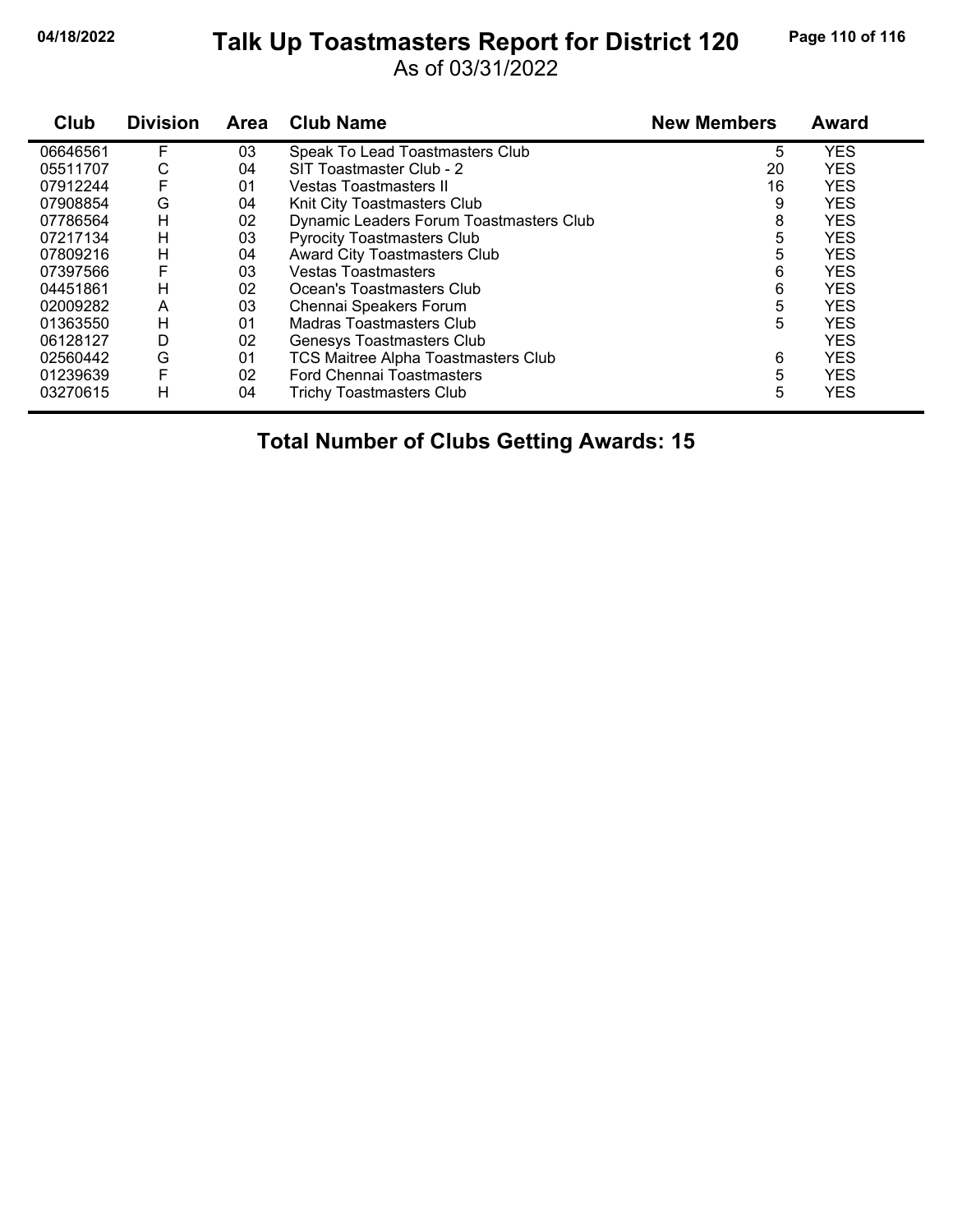#### **04/18/2022 Page 111 of 116 Talk Up Toastmasters Report for District 121**

As of 03/31/2022

| Club     | <b>Division</b> | Area | <b>Club Name</b>                  | <b>New Members</b> | <b>Award</b> |
|----------|-----------------|------|-----------------------------------|--------------------|--------------|
| 07962666 |                 | 04   | Transcend Toastmasters Club 3     | 8                  | <b>YES</b>   |
| 07983557 | B               | 04   | C Cube                            |                    | <b>YES</b>   |
| 02405453 | E               | 02   | <b>Vtalk Toastmasters Club</b>    |                    | <b>YES</b>   |
| 03965394 | L               | 03   | Port Town Advanced Toastmasters   | 5                  | <b>YES</b>   |
| 03793772 | C               | 03   | Utthishta Toastmasters            | 5                  | <b>YES</b>   |
| 06048274 | K               | 02   | Mathrumalayalam Toastmasters Club | 5                  | <b>YES</b>   |
| 05998569 | B               | 03   | <b>BMC Bengaluru Toastmasters</b> | 8                  | <b>YES</b>   |
| 07514725 | J               | 02   | <b>LKOI Toastmasters Club</b>     | 6                  | <b>YES</b>   |
| 07291065 | G               | 02   | <b>H&amp;R Block Toastmasters</b> | 6                  | <b>YES</b>   |
| 07934414 | A               | 03   | V R Advanced Toastmasters         | 5                  | <b>YES</b>   |
| 00000547 | B               | 02   | deejays Toastmasters              | 5                  | <b>YES</b>   |
| 07502654 | J               | 02   | <b>Transcend Toastmasters</b>     | 15                 | <b>YES</b>   |
| 07772645 | B               | 03   | Vagmita ICSI Orators Club         | 5                  | <b>YES</b>   |
| 07734175 | C               | 01   | <b>Republic of Toastmasters</b>   | 5                  | <b>YES</b>   |
| 07856506 | J               | 04   | Transcend Toastmasters Club - 2   | 5                  | <b>YES</b>   |
| 07845796 | ц               | 03   | Konkani Toastmasters Club         | 6                  | <b>YES</b>   |
| 03926170 | C               | 01   | Textron India Toastmasters Club   | 15                 | <b>YES</b>   |
| 00003698 | F               | 01   | <b>Winners Club</b>               | 5                  | <b>YES</b>   |
| 00691074 | Κ               | 03   | Kochi Club                        | 6                  | <b>YES</b>   |
| 00585650 | F               | 03   | Mangalore Club                    | 5                  | <b>YES</b>   |
| 01600545 |                 | 03   | <b>INSPIRON Toastmasters Club</b> | 5                  | <b>YES</b>   |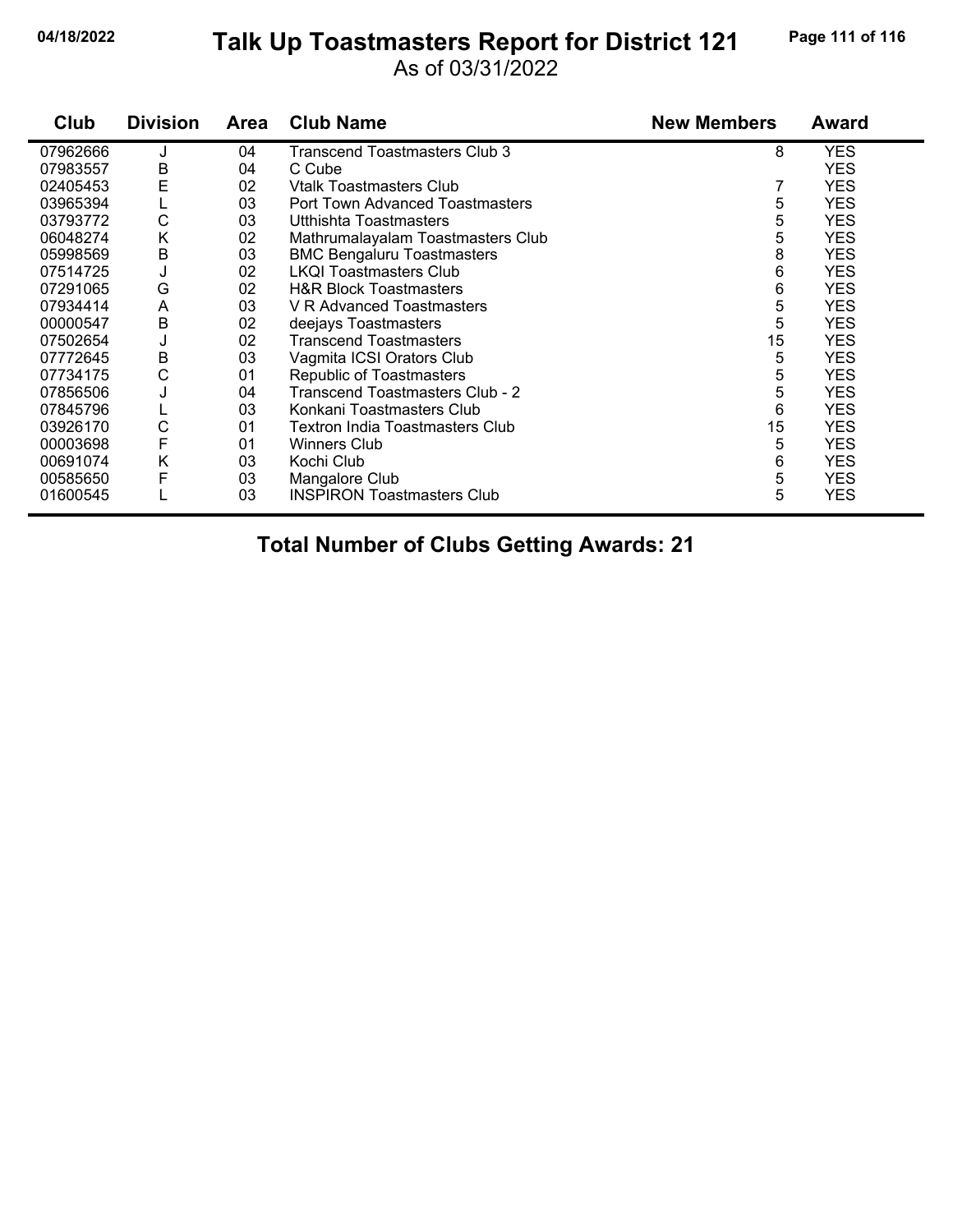# **04/18/2022 Page 112 of 116 Talk Up Toastmasters Report for District 122**

As of 03/31/2022

| Club     | <b>Division</b> | Area | Club Name                     | <b>New Members</b> | Award      |
|----------|-----------------|------|-------------------------------|--------------------|------------|
| 01154846 | С               | 08   | Islamabad Toastmasters Club   | 6                  | YES        |
| 06043474 | В               | 10   | Stand Out Loud Toastmasters   |                    | YES        |
| 07808614 | Α               | 04   | Cloud 122                     | 5                  | <b>YES</b> |
| 07247940 | С               | 09   | Rawalpindi Toastmasters Club  | 5                  | YES        |
| 06943847 | В               | 03   | DJ Toastmasters Club          | 5                  | <b>YES</b> |
| 07607853 | A               | 04   | Ravi Toastmasters Club        | 6                  | <b>YES</b> |
| 07738359 | А               | 07   | Twin-Cities Toastmasters Club | 5                  | <b>YES</b> |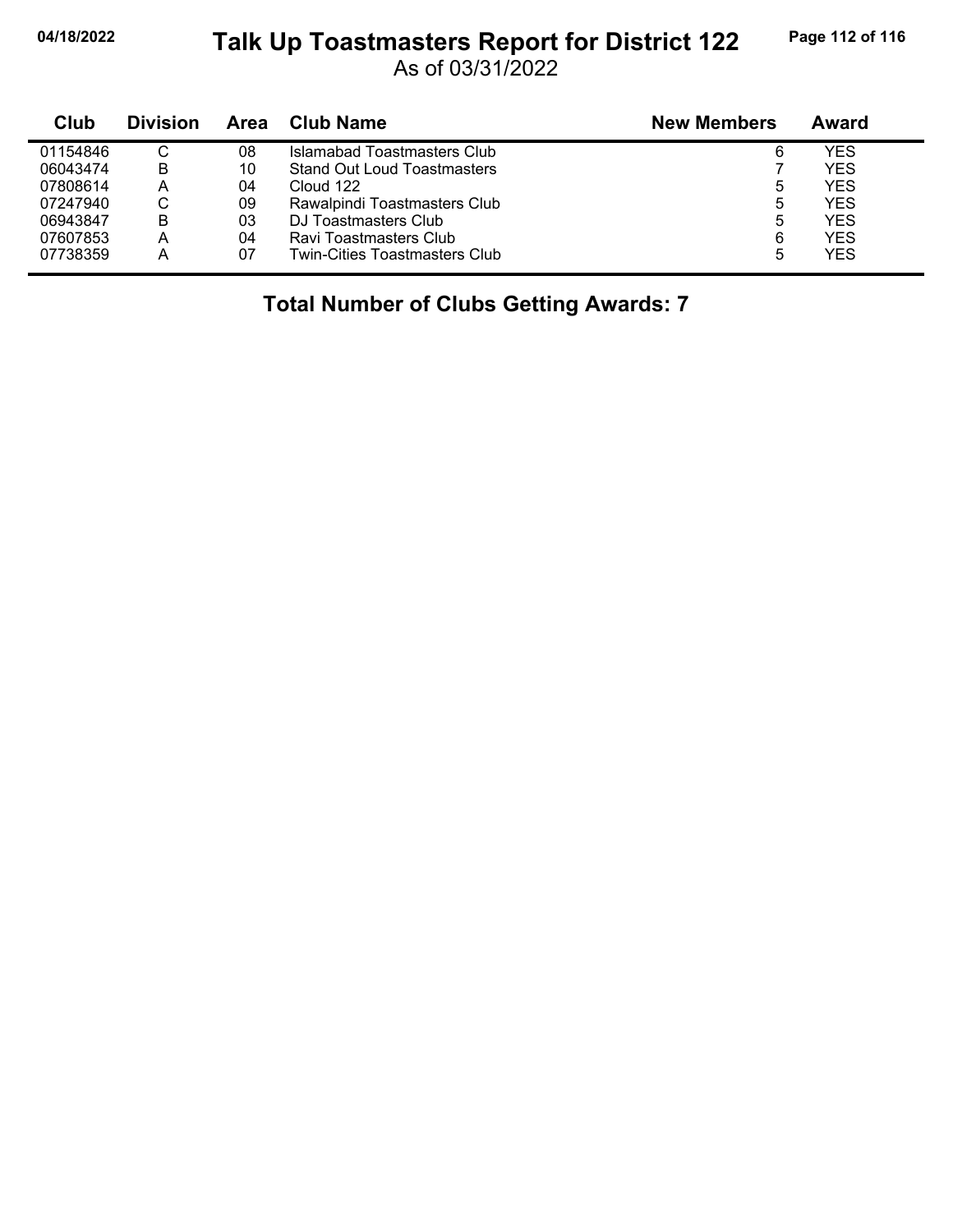# **04/18/2022 Page 113 of 116 Talk Up Toastmasters Report for District 123**

As of 03/31/2022

| Club     | <b>Division</b> | Area | Club Name                                | <b>New Members</b> | Award      |
|----------|-----------------|------|------------------------------------------|--------------------|------------|
| 03610365 | B               | 22   | Sheridan Davis Bruins Toastmasters Club  |                    | YES        |
| 00002648 | N               | 11   | Algoma Toastmasters Club                 | ხ                  | YES        |
| 00002347 | в               | 24   | <b>Brampton Toastmasters</b>             | ხ                  | <b>YES</b> |
| 01558421 | в               | 22   | City of Brampton Toastmasters            | 6                  | <b>YES</b> |
| 00737446 | U               | 63   | <b>Gamely Speaking Toastmasters Club</b> | 5                  | <b>YES</b> |
| 00007338 | Е               | 81   | Whitby Intrepid Toastmasters             | 6                  | <b>YES</b> |
| 02531837 | в               | 23   | <b>Brampton Alpha Toastmasters</b>       | 5                  | <b>YES</b> |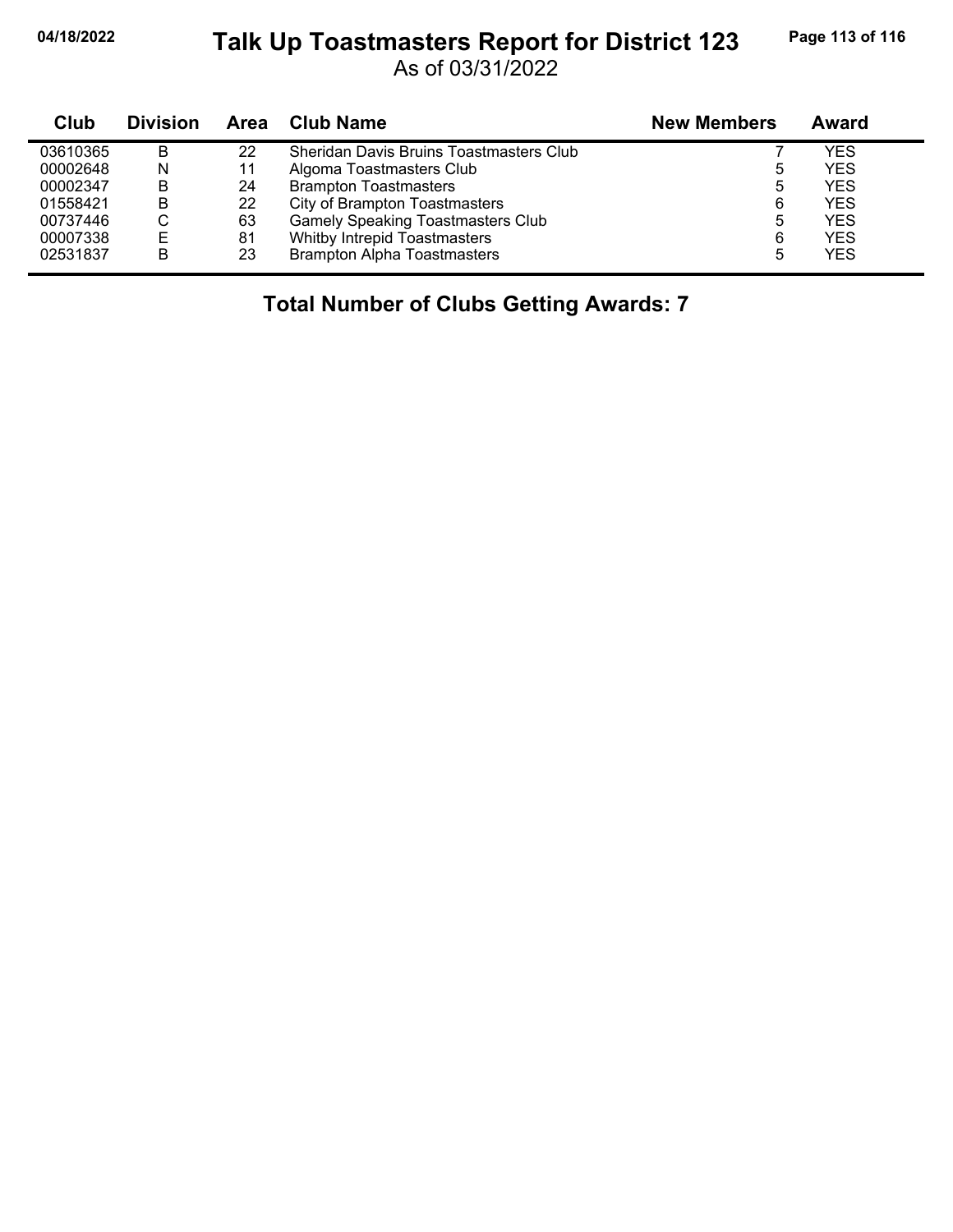### **04/18/2022 Page 114 of 116 Talk Up Toastmasters Report for District F**

As of 03/31/2022

| Club     | <b>Division</b> | Area | <b>Club Name</b>                              | <b>New Members</b> | Award      |
|----------|-----------------|------|-----------------------------------------------|--------------------|------------|
| 00006570 |                 | 01   | Surf City Speak 'N' Lead                      |                    | YES        |
| 00007097 | E               | 02   | Irvine Toastmasters Club                      |                    | <b>YES</b> |
| 03676735 |                 | 04   | Snyder Langston                               | 6                  | <b>YES</b> |
| 04942689 |                 | 04   | Schneider Electric - Costa Mesa               | 5                  | YES        |
| 07850165 |                 | 02   | SoCal English Mandarin Bilingual Toastmasters |                    | <b>YES</b> |